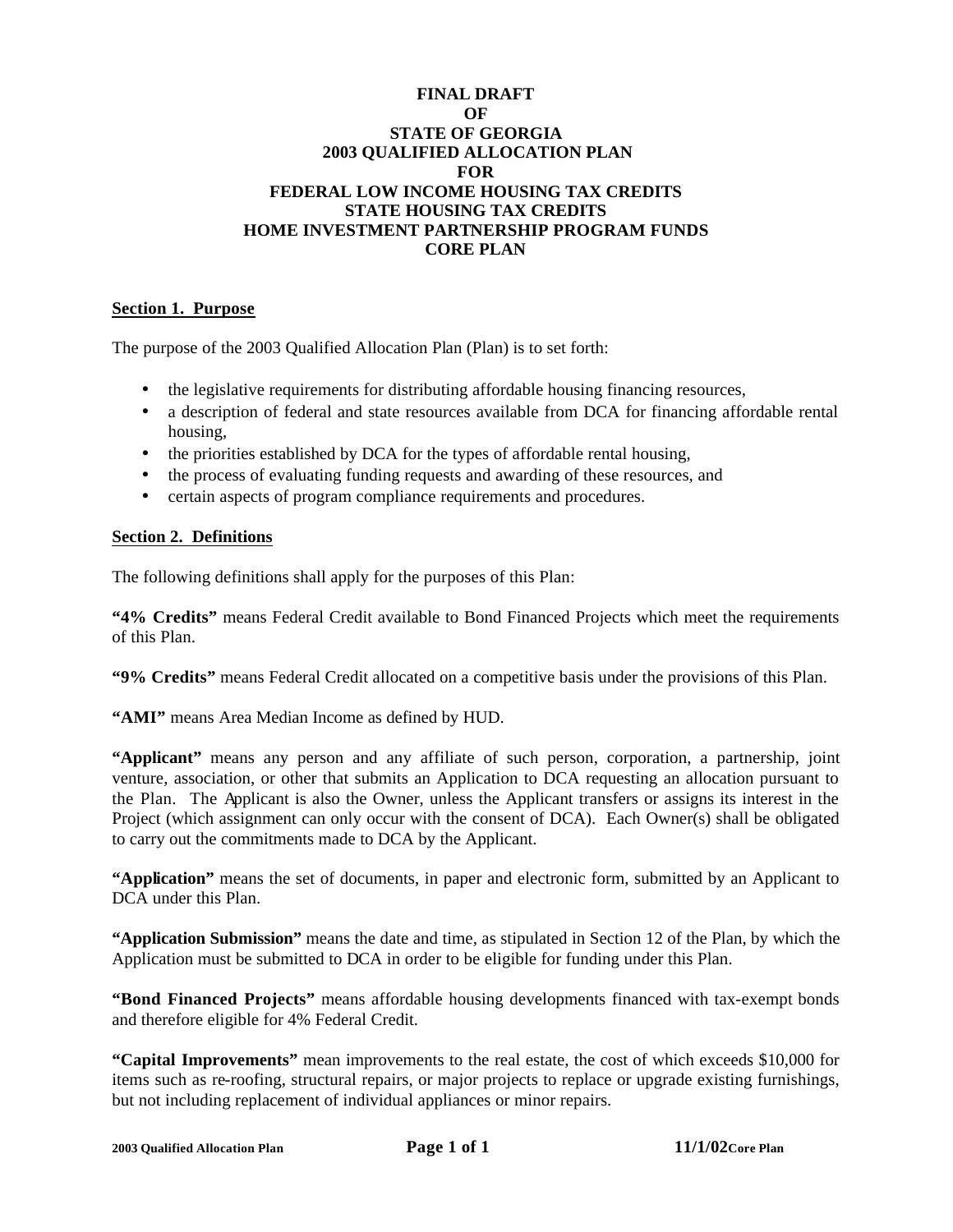**"CHDO"** means a Community Housing Development Organization, as defined in the HOME regulations at 24 CFR Part 92.2.

**"CHDO Predevelopment Loan Program"** means that program designed to make loans exclusively to CHDOs for predevelopment activities involving the preparation of Applications for loans through the HOME Rental Housing Loan Program.

**"Code"** means Internal Revenue Code, primarily Section 42.

**"Competitive Scoring"** means the process described in this Plan by which DCA ranks the Applications received. Only those Applications meeting Threshold requirements will be advanced to the Competitive Scoring process. The ranked outcome of the Competitive Scoring process will be a significant factor in DCA's determination of Applications selected for funding.

**"Compliance Period"** means the 15-year period over which a property must operate in accordance with the Credit requirements to avoid Federal Credit recapture. The Compliance Period commences with the first taxable year of the Credit period.

**"Consultant"** means a third party entity that has been retained by the Owner or Developer of a project to perform consulting services.

**"Credits"** means the State Credit and the Federal Credit together.

**"DCA"** means the Georgia Department of Community Affairs, an executive government agency in the State of Georgia. By state law, DCA administers the programs of GHFA.

**"Developer"** means the legal entity designated as the Developer in the Application as well as all persons, affiliates of such persons, corporations, partnerships, joint ventures, associations, or other entities have a direct or indirect ownership interest in the Developer entity.

**"Developer Fee"** means the sum of the Developer's overhead, Developer's profit, Consultant's Fee, and reserves funded from the development budget held for less than the Period of Affordability. If a Consultant is acting in the capacity of Developer or construction manager, or providing technical assistance to the Developer or construction manager, the Consultant's Fee is considered part of the Developer Fee. The Consultant's fee is limited to 20 % of the Developer's fee.

**"Development Costs** means the costs included in the development budget including but not limited to, the cost for land, on-site improvements, on-site development, construction cost, financing cost, professional fees, and mandatory reserve accounts. Development costs are limited to on-site development activities.

**"Elderly Housing"** means housing intended for and solely occupied by persons 62 years of age or older, including a family in which all members are at least 62 years of age or two or more persons who are at least 62 years of age living together. All household members must be at least 62 years of age (no children, and no disabled persons under the age of 62).

 **"Federal Credit"** means the Low Income Housing Tax Credit established by the federal government for the purpose of encouraging the development of affordable housing and governed by the Code.

**\*Not applicable to Bond Financed Projects "FMR"** means the Fair Market Rents issued by HUD.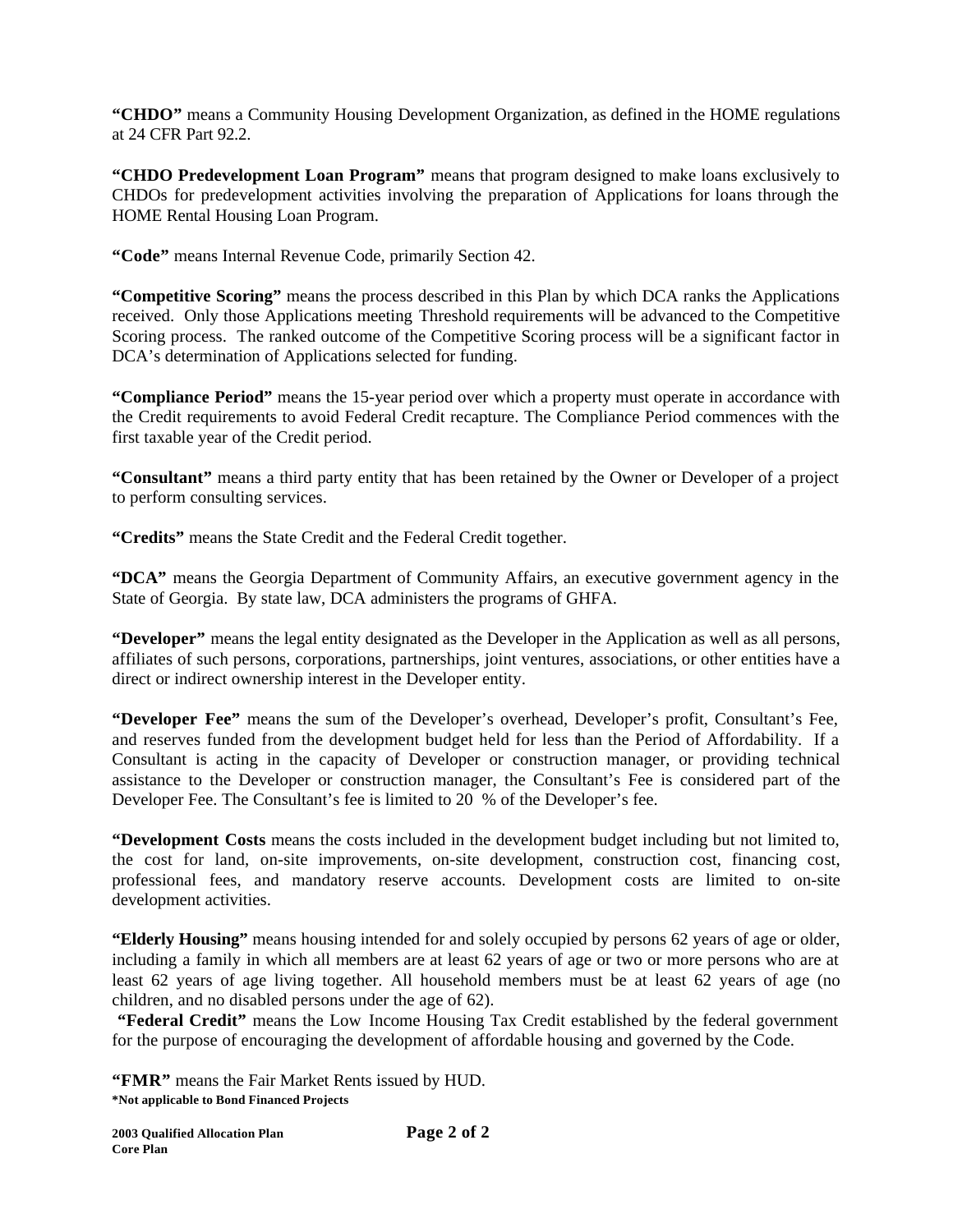**"General Partner"** means the Partner or collective of partners, which has general liability for the partnership during construction, lease up, and operation of the project. In addition, unless the context shall clearly indicate to the contrary, if the entity in question is a limited liability company, the term "General Partner" shall also mean the managing member or other party with management responsibility for the limited liability company.

**"General Multifamily"** means projects designed to be marketed to the general tenant population, and not specifically designed for or marketed to the Special Needs Households tenant population.

**"GHFA"** means the Georgia Housing and Finance Authority, a public corporation created by the Georgia General Assembly and designated by the Governor as the State Allocating Agency for Federal Credit and the state-level grantee for federal HOME funds.

**"HOME"** means the HOME Investment Partnership Program administered by HUD under the provisions of 24 CFR Part 92.

**"HOME Loans"** means the HOME Rental Housing Loan Program loans.

**"HOME Rental Housing Loan Program"** means the program that is designed to provide below market, favorable term financing for affordable rental housing. In Georgia, this program is intended to serve those individuals who have incomes up to 60% AMI.

**"Housing for Older Persons"** means housing intended and operated for occupancy by persons 55 years of age or older. According to Georgia law, the property must also have significant facilities and service serving the elderly population even though the requirement has been eliminated from the federal definition of elderly project. At least 80% of the units must be occupied by at least one person 55 or older. Up to 20% of the units may be occupied by others, including the landlord's employees, the surviving spouses or children of residents who were 55 years of age or older when they died, and caregivers. DCA will monitor the required facilities and services during the applicable Compliance Period or the Period of Affordability whichever is longer.

**"HTF"** means the Housing Trust Fund for the Homeless established by O.C.G.A. 8-3-300.

**"HUD"** means the U.S. Department of Housing and Urban Development.

**"Identity of Interest"** means a situation exists in which a person, principal, or entity with an interest in the Ownership of the property contracts with the Owner to provide services.

**"IRS"** means the Internal Revenue Service, a division of the U.S. Department of Treasury.

**"Letter of Determination"** means a notice issued by DCA to the issuer of tax exempt bonds for a specific project, which states that the project is eligible for 4% low income housing tax credits without receiving an allocation of credits from the State Housing Credit Ceiling because the project satisfies the requirements of this Plan; and sets forth conditions which must be met by the Development before DCA will issue the IRS Form(s) 8609 to the Owner;

**"Local Government"** means the controlling elected governing body of the local jurisdiction (as defined in its Charter) in which the property is located at the time of Application (e.g., city council if within the city limits, or county commission if in an unincorporated area).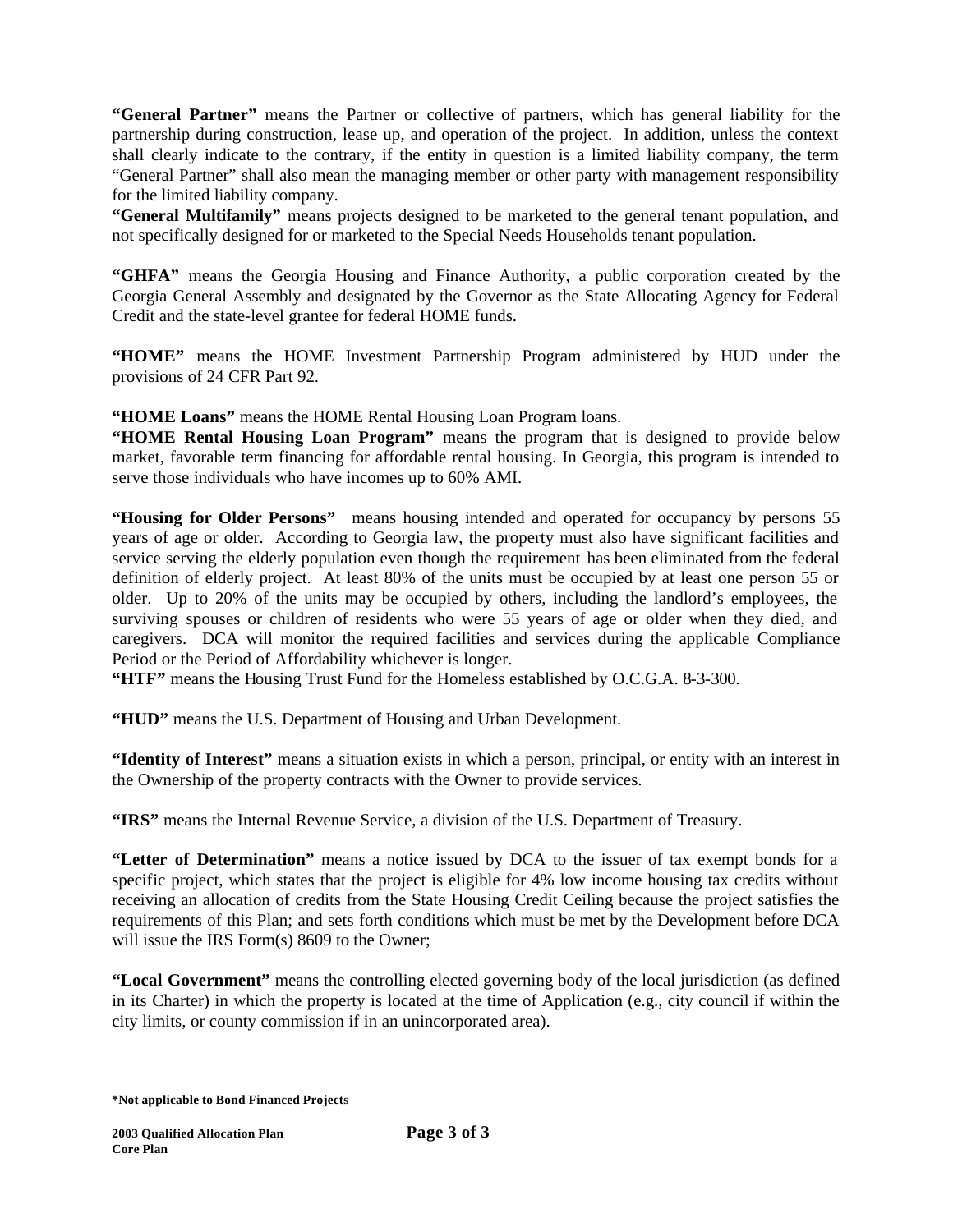**"LURC"** means Land Use Restrictive Covenant – a recorded agreement between GHFA and the Owner which is binding upon the Owner and its successors in interest, and that encumbers the project with respect to this Plan and the requirements of Section 42 of the Code.

**"Manual"** means the Application Manual published by DCA for Applications submitted in 2003.

**"Material Participation**" means involvement in the development and operation of the project on a basis which is regular, continuous and substantial as defined in Code Section 42 and 469(h) of the regulations promulgated thereunder.

**"Municipality"** means any incorporated city or town in the state.

**"O.C.G.A."** means the Official Code of Georgia Annotated.

**"Operating Cost"** means the costs associated with operating a multifamily development once the project is placed in service.

**"Owner"** means the legal entity holding title to the project as well as all persons, affiliates of such persons, corporations, partnerships, joint ventures, associations, or other entities have a direct or indirect Ownership interest in the Ownership entity. The Owner is also the Applicant.

**"Period of Affordability"** means the time during which HOME Loan financed units must remain affordable to eligible households, as defined by HOME program regulations and this Plan. The Period of Affordability shall commence upon completion of the project and shall run for twenty years or the term of the HOME Loan, whichever is greater. Completion shall be defined as set forth in the HUD regulations for the HOME program.

**"PJ"** means a Participating Jurisdiction, which is an agency of state or local government that administers the HOME Program in its jurisdiction. GHFA is the PJ for the non-entitlement areas of the State of Georgia**.** The local PJs include the cities of Albany, Atlanta, Macon, and Savannah; Clayton, DeKalb, and Gwinnett Counties; the consolidated governmental units of Athens-Clarke County, Augusta-Richmond County, and Columbus-Muscogee County; the counties and cities comprising the Georgia Urban County Consortium (Cobb, Marietta, Cherokee, Canton) and the Fulton County Consortium (Fulton, Roswell).

**"Plan"** means this 2003 Qualified Allocation Plan.

**"Probationary Participation"** means Project Participants that have been ineligible to participate for the last two competitive rounds and remain ineligible for the 2003 round may apply to participate in the 2003 competitive round in a probationary status.

**"Project Participants"** means the Owner, Developer, Management Company, Consultants and Syndicator for a project for which an Application is submitted.

**"PHA"** means local public housing authority.

**"Rent Standards"** means the most recent AMI, FMR and UA issued by HUD.

**\*Not applicable to Bond Financed Projects "Reservation of Funds"** means the securing of funding for a particular project proposal based on the understanding that the project will fully satisfy program and Plan requirements.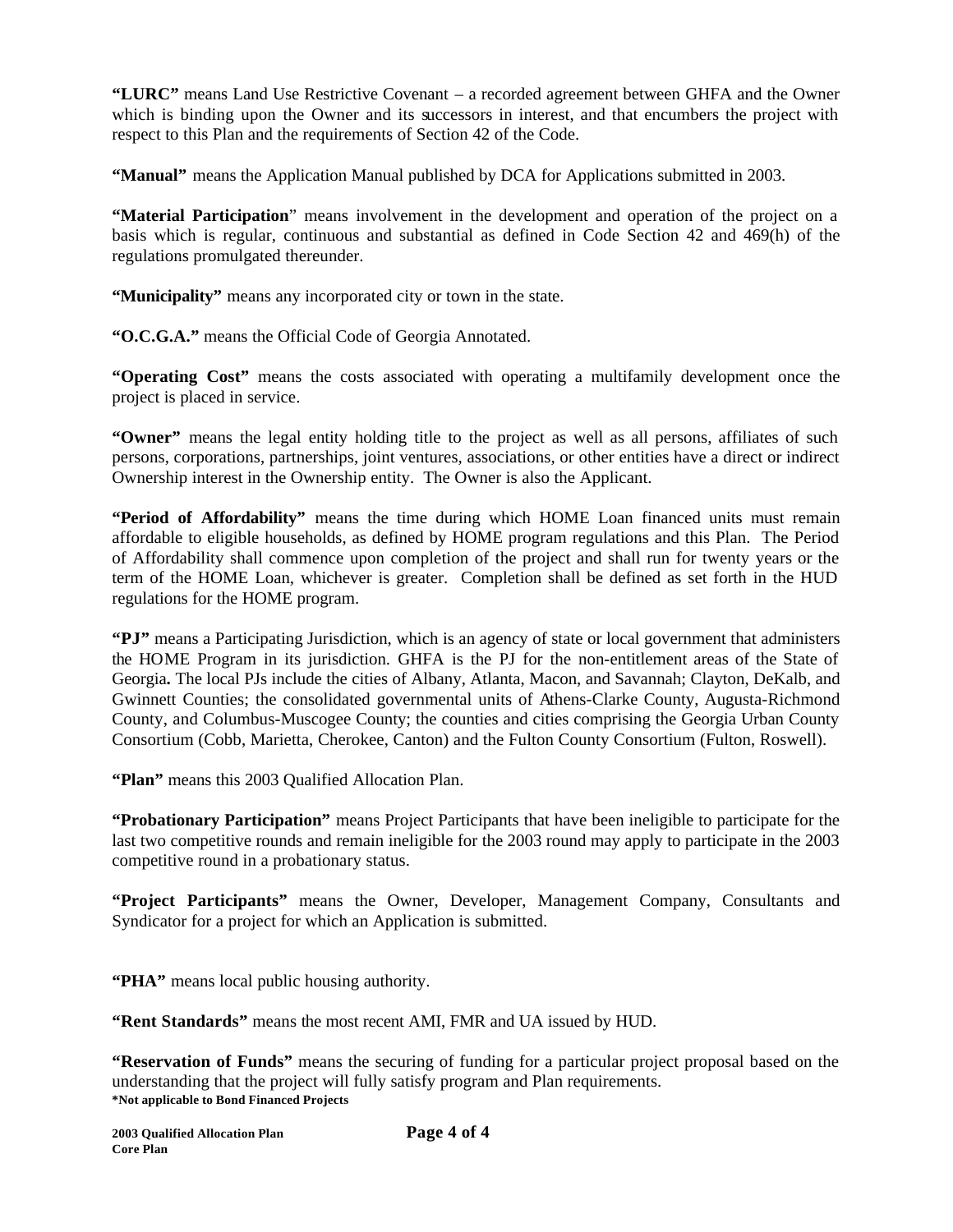**"Rural Counties"** means those counties that are outside of the Metropolitan Statistical Areas (MSAs) as defined by the Census Bureau and shown in Exhibit A.

**"Scoring Criteria"** means the criteria detailed in Appendix II by which points are assigned for the purpose of Competitive Scoring.

**"Special Needs Households"** means the Homeless, Elderly, Older Persons, persons with disabilities (mental, physical, developmental), abused spouses and their children, persons with alcohol or other drug addiction, persons living with HIV/AIDS, and migrant farm workers.

**"State Credit"** means the Housing Tax Credit established by the Georgia General Assembly, as set forth in O.C.G.A. 48-7-29.6.**"Threshold"** means the criteria described in Appendix I, which is the first phase of review for Applications submitted under the Plan. Only those Applications that meet the Threshold criteria will be advanced to the Competitive Scoring process of the Application evaluations.

**"Total Development Cost"** means the sum of all anticipated on site development costs that must be funded in order to complete the proposed project.

**"UA"** means the utility allowances as described in the Plan.

**"URFA"** means the Urban Residential Finance Authority.

**"USDA"** means the United States Department of Agriculture.

### **Section 3. Legislative Requirements**

**Federal Credit.** O.C.G.A. 50-26-8(a) 32 gives GHFA certain powers and authority. As the agency administering the programs of GHFA, DCA is authorized to:

"… allocate and issue low income housing credit under Section 42 of the Internal Revenue Code of 1986, as amended, and to take all other actions and impose all other conditions

**\*Not applicable to Bond Financed Projects**

**2003 Qualified Allocation Plan Page 5 of 5 Core Plan**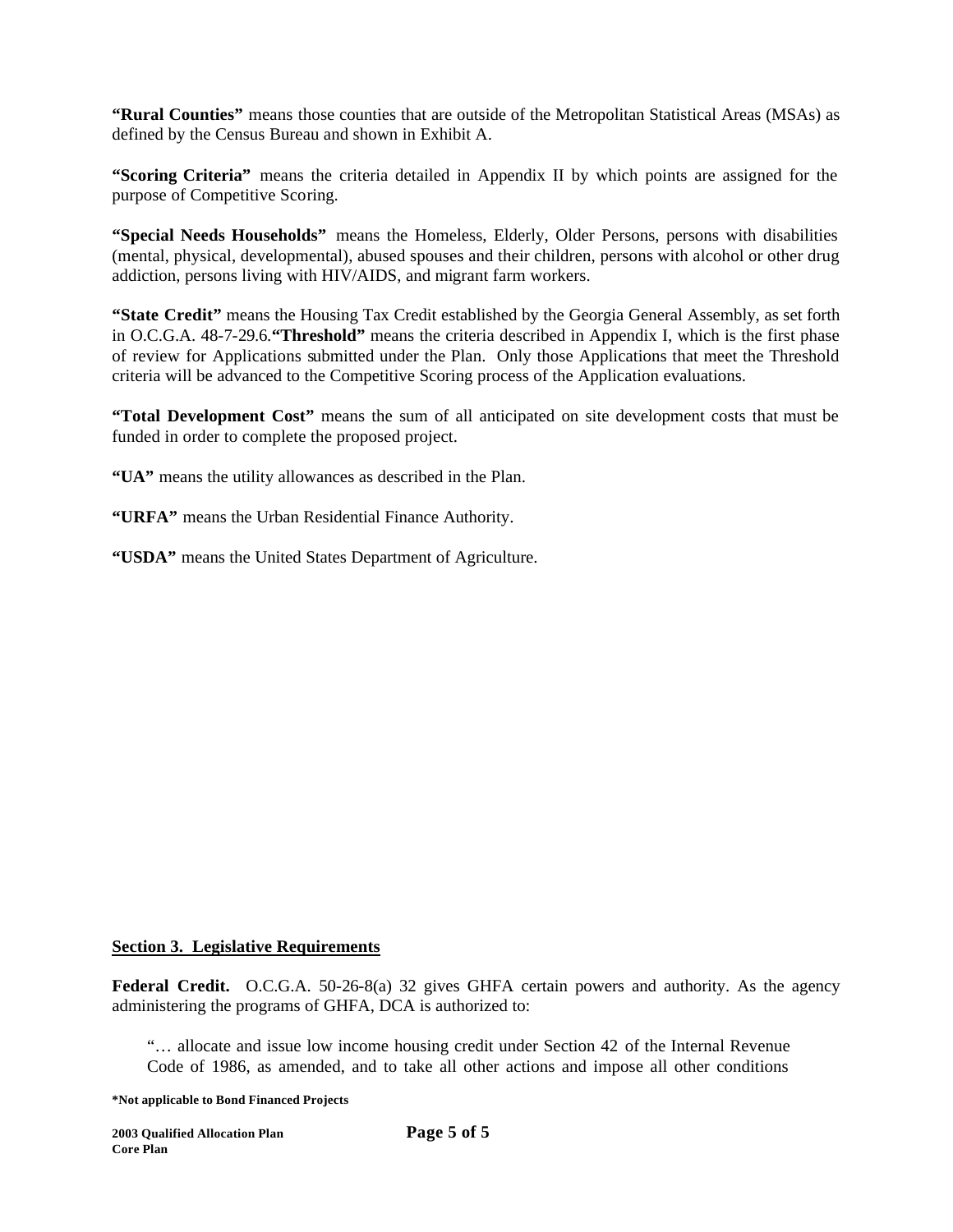which are required by federal law or which in the opinion of the agency are necessary or convenient to ensure the complete, effective, efficient and lawful allocation of and utilization of the low income housing credit program. Such conditions may include barring Applicants from participation in the tax credit program due to abuses of the tax credit program and imposing more stringent conditions for receipt of the credit than are required by Section 42 of the Internal Revenue Code…"

- A. Section 42 of the Code mandates that:
	- 1. Each state adopt an annual plan for Federal Credit allocation;
	- 2. The Plan applies to projects awarded Federal Credit from the state's annual allocation, and projects financed by tax-exempt bonds and eligible for Federal Credit outside of the annual Federal Credit allocations;
	- 3. Draft versions of the Plan are made available for public comment;
	- 4. After consideration of those comments, amendments are made to the Plan;
	- 5. The final Plan be approved by the GHFA Board and transmitted to the Governor for final review and approval.
- B. Code Section 42(m)(1) requires that each state:
- Set forth the project selection criteria appropriate to local conditions;
- Give preference in allocating Federal Credit to projects that:
	- 1. serve the lowest income tenants,
	- 2. obligate to serve qualified tenants for the longest time periods, and
	- 3. are located in Qualified Census Tracts, the development of which contributes to a concerted community revitalization plan;
- Establish procedures to monitor projects receiving Federal Credit for compliance with program provisions, and to notify the IRS of significant noncompliance issues; and,
- Consider the following in allocating Federal Credit:
	- 1. project location,
	- 2. housing needs characteristics,
	- 3. project characteristics,
	- 4. Applicant characteristics,
	- 5. tenant populations with special housing needs,
	- 6. public housing waiting lists,
	- 7. projects serving families with children, and
	- 8. projects intended for eventual tenant Ownership.

**State Credit.** DCA also administers Georgia's housing tax credit. The State Credit is applied in conjunction with the Federal Credit on a dollar-for-dollar matching basis. For each dollar of Federal Credit allocated, an equal amount of State Credit will be automatically allocated by DCA. This State Credit will be administered under the same rules and regulations prescribed for the Federal Credit supplemented by any rules, policies, or regulations established by the Georgia Department of Revenue. DCA will underwrite the combined Credit allocations to ensure that no development proposal is oversubsidized.

**<sup>\*</sup>Not applicable to Bond Financed Projects**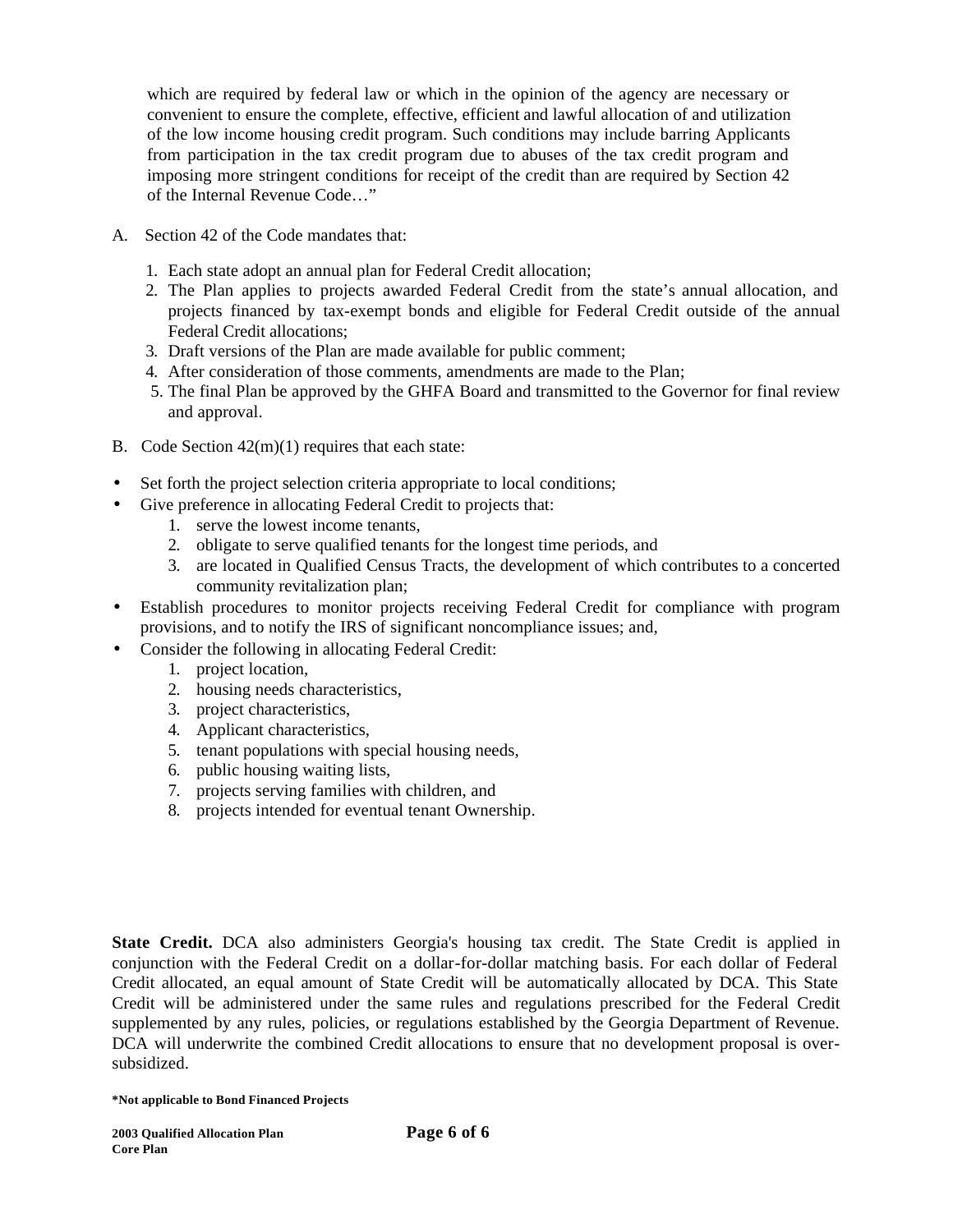**HOME Program.** The State's Annual Action Plan for FFY2003 Consolidated Funds identifies the proposed distribution method, geographic allocation, and guidelines for meeting federal requirements for all HOME funded programs of the State. The HOME Program regulations require that each PJ distribute its HOME resources in accordance with the priorities and objectives outlined in its most current approved Annual Action Plan for Consolidated Funds prepared in accordance with established HUD regulations (24 CFR Part 91). The Annual Action Plan incorporates the Plan as the established policy and procedures for the State's review and evaluation of Applications for the HOME Rental Housing Loan Program.

# **Section 4. Affordable Rental Housing Needs**

The State's Annual Action Plan identifies the housing needs of low and moderate income Georgians as follow:

- a. Households with incomes less than 60% of AMI;
- b. Special Needs Households, including:
	- the Homeless
	- Elderly Housing
	- Housing for Older Persons
	- persons with disabilities (mental, physical, developmental)
	- abused spouses and their children
	- persons with alcohol or other drug addiction
	- persons living with HIV/AIDS
	- migrant farm workers

 *Applicants are referred to the State's 2003 Consolidated Plan for complete information regarding Georgia's housing needs.*

# **Section 5. Affordable Rental Housing Objectives**

The State's Annual Action Plan establishes priorities and objectives to improve affordable housing and community development opportunities across Georgia. This plan is guided by two major priorities of the State:

 1) To increase the number of Georgia's low and moderate-income households that have obtained affordable rental housing that is free of overcrowded and structurally substandard conditions.

 2) To increase the access of Georgia's Special Needs Households to a continuum of housing and supportive services which address their housing, economic health and social needs.

To achieve these mandates, DCA makes Federal and State resources available under this Plan to Applicants that support either of the following purposes:

- Provide quality affordable rental housing, designed to last at least through the Compliance Period and the Period of Affordability, in those areas of Georgia having the greatest need.
- Make available quality, affordable rental housing that incorporates supportive programs for Special Needs Households.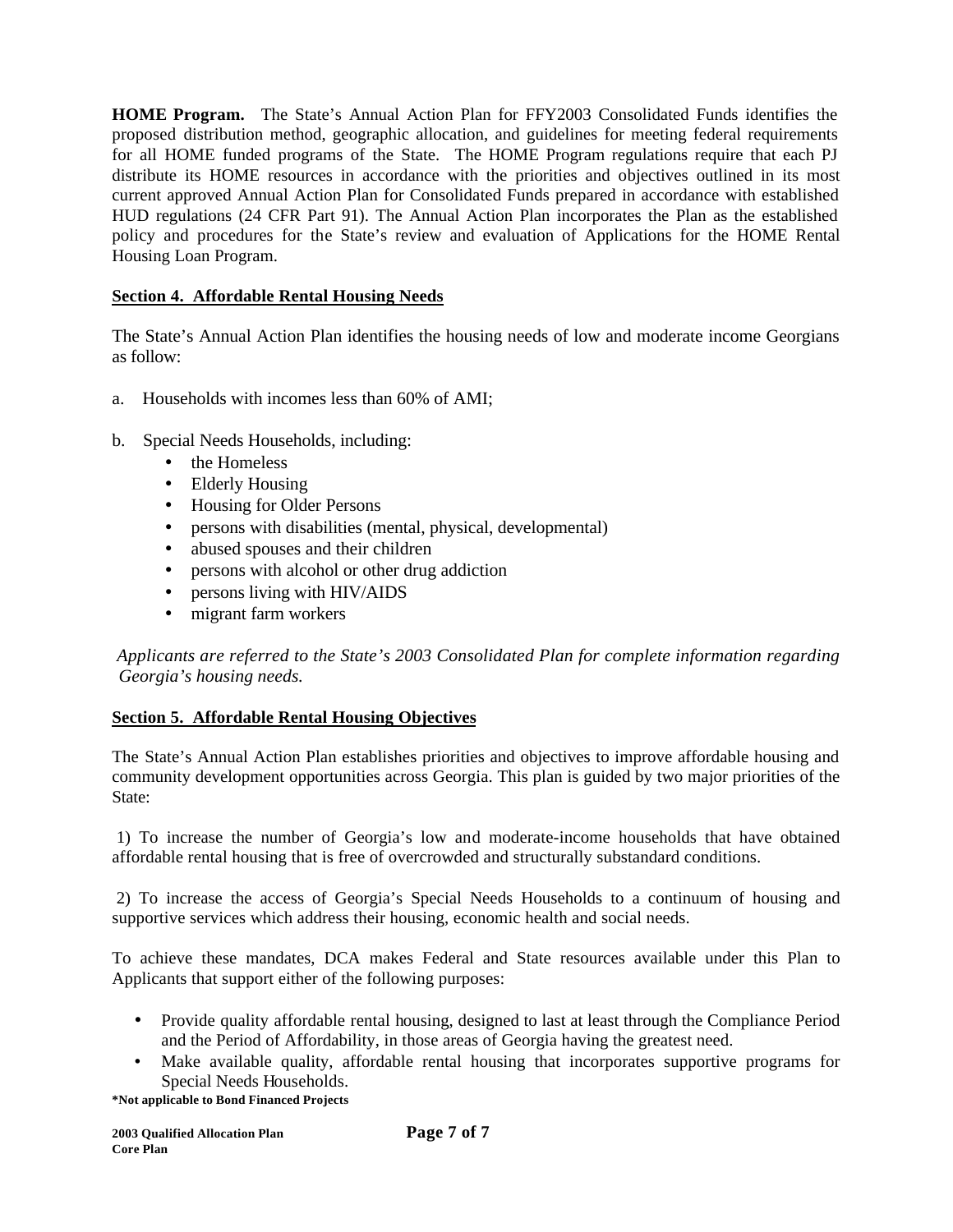# **Section 6. Affordable Rental Housing Priorities**

DCA is committed to making quality affordable housing available for low-income Georgians in all parts of the State. Accordingly, DCA will direct its financing resources as described under the Plan to those Applications that best address Georgia's affordable housing needs.

The Plan is designed to direct financing resources to affordable housing developments that:

- promote the revitalization of urban and downtown areas through renovation, re-building and/or new construction in infill areas.
- provide affordable housing in Rural Counties.
- provide affordable rental housing for families with children.
- incorporate smart growth concepts that focus on the maintenance of quality of life, management of the impact of growth, protection of the environment and a return to the more traditional, less automobile-dependent, development patterns.
- include neighborhood characteristics and services that encourage resource protection, land conservation, open space planning techniques and smart growth principles.
- incorporate energy efficient project design and site design through sustainable building techniques and protection of existing resources.

# **Section 7. Financing Resources – Credits**

**A. 9 % Federal Credit.** The annual Federal Credit dollar amount allocated to the State of Georgia equals \$1.75 multiplied by the federal government's estimate of Georgia's population and indexed for cost-of living adjustments. The amount of Federal Credit available for the 2003 funding cycle will be comprised of the State's 2003 Federal Credit allocation, returned Federal Credit, and any national pool Federal Credit available to the State less any Federal Credit forward committed. The total estimated amount of Federal Credit available for 2003 is expected to be approximately \$14.7 million.

The Credits are available annually for a 10-year period. With certain exceptions, Owners may receive annual Credits of the discounted present value of 30% of the qualified basis for developments involving acquisition, and annual Credits of the discounted present value of 70% of the qualified basis for developments involving new construction or rehabilitation.

Allocation of Credits will be made through a Competitive Scoring Process as defined in Section 16 of the Plan. An Application for Credits must be submitted to DCA in accordance with the policies and timelines set forth in the Plan and must satisfy the Threshold Requirements set forth in Appendix I of the Plan. Complete Applications that meet the Threshold requirements described in Appendix I will be allowed into the Competitive Scoring Process as set forth in Appendix II.

**Maximum Project Credits Award.\*** No project will be awarded more than Seven Hundred Fifty Thousand and No/100 Dollars (\$750,000) of Georgia's annual Federal Credit authority and an equal amount of State Credit authority.

Set-Asides.<sup>\*</sup> This estimated amount of 9% Federal Credit available includes the following set asides:

**<sup>\*</sup> Not Applicable to Bond Financed Projects**

**<sup>\*</sup> Not Applicable to Bond Financed Projects**

**<sup>\*</sup>Not applicable to Bond Financed Projects**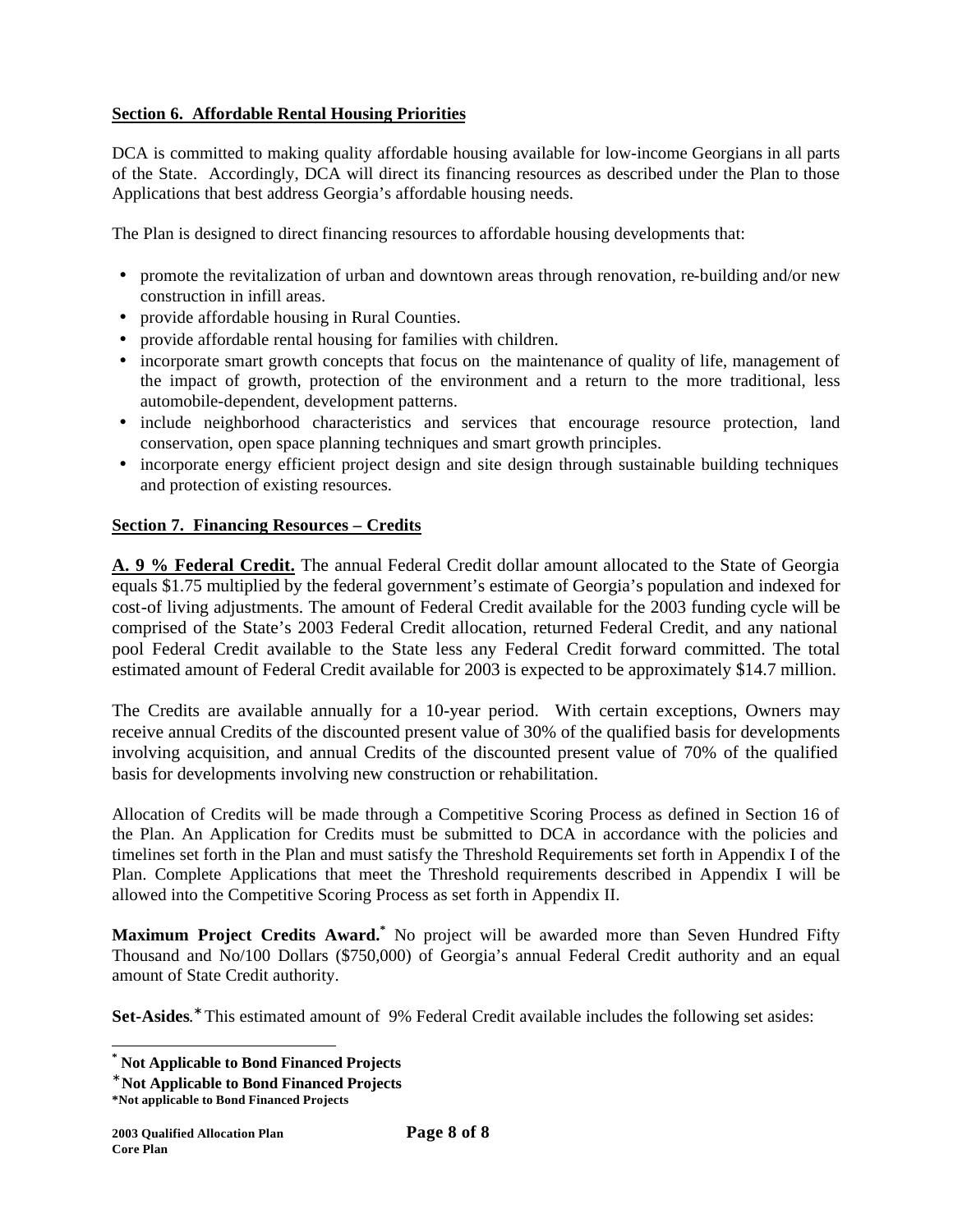- *Nonprofit Set-aside* 10% of the available Credits are set-aside for nonprofit-sponsored Applications pursuant to the Code. Qualified nonprofit organizations must materially participate in the project within the meaning of Section 469(h) of the Code and meet all requirements set forth in Code Section 42(h)(5).
- *Rural Set-aside* 30% of the available Credits will be set-aside for Applications proposing affordable housing developments in Rural Counties. Applications funded under the Rural County set-aside will receive preference in the allocation of Loans.

Note: If a nonprofit development in a Rural County is selected for funding, that project's funding will be counted towards meeting both the nonprofit set-aside and the Rural County set-aside.

**Carryover Allocations.** To qualify for Credits, a building generally must be placed in service during the year in which it receives an allocation. An exception is provided in the case where the Owner has expended more than ten percent (10%) of the reasonably expected basis in the building by the later of (1) the end of the calendar year in which the allocation is made, or (2) six months after receipt of the allocation. No project can receive more than one Carryover Allocation of 2003 Credits. If the Owner determines that more Credits are necessary to make the project financially feasible, the Owner may apply to DCA for additional Credits only under the Application process set forth in the Qualified Allocation Plan in the year the project is placed in service and the Owner applies for the IRS Form(s) 8609.

**Land Use Restrictive Covenant**. The Owner must execute and record GHFA's prescribed form of the LURC prior to final allocation as required under Section 42(h)(6) of the Code. The LURC shall reflect all representations made in the original Application and any changes made to the original Application that has been approved in writing by GHFA. The LURC will be drafted after GHFA's receipt of the certification of the 10% test, and must be recorded upon its execution. All construction and/or permanent financing for the project must be subordinated to the recorded LURC.

**B. 4% Federal Credit – Bond Financed Projects.** Tax Exempt bond financed projects may also be eligible for 4% tax credits which are not subject to the state volume cap as described in Section 42 of the Code.

An Application for Credits for Bond Financed Projects must satisfy all applicable requirements set forth in Appendix I, Threshold Criteria, of the Plan and all applicable requirements set forth in the Plan. The tax-exempt bond issuer is responsible for determining whether the project meets the Plan requirements.

In cases where the tax-exempt bond issuer requests that DCA make such a determination, DCA will issue its opinion as to the project's 4% Credit eligibility. The project must comply with the Plan in effect at the time of bond inducement. When the Letter of Determination is issued, DCA will establish a maximum tax credit amount for the project that can not be exceeded at final cost certification.

In making Application to DCA for a Letter of Determination, an Owner must complete the standard Application, as well as provide all supporting documentation necessary to meet all applicable requirements and pay the appropriate Application and other applicable fees. The Application must be submitted at least 60 days before bond closing. DCA will provide its opinion within 60 days of the receipt of a complete Application. All requests for architectural standard, operating cost, per unit cost and/or experience waivers must be submitted 30 days prior to Application submission.

**<sup>\*</sup>Not applicable to Bond Financed Projects**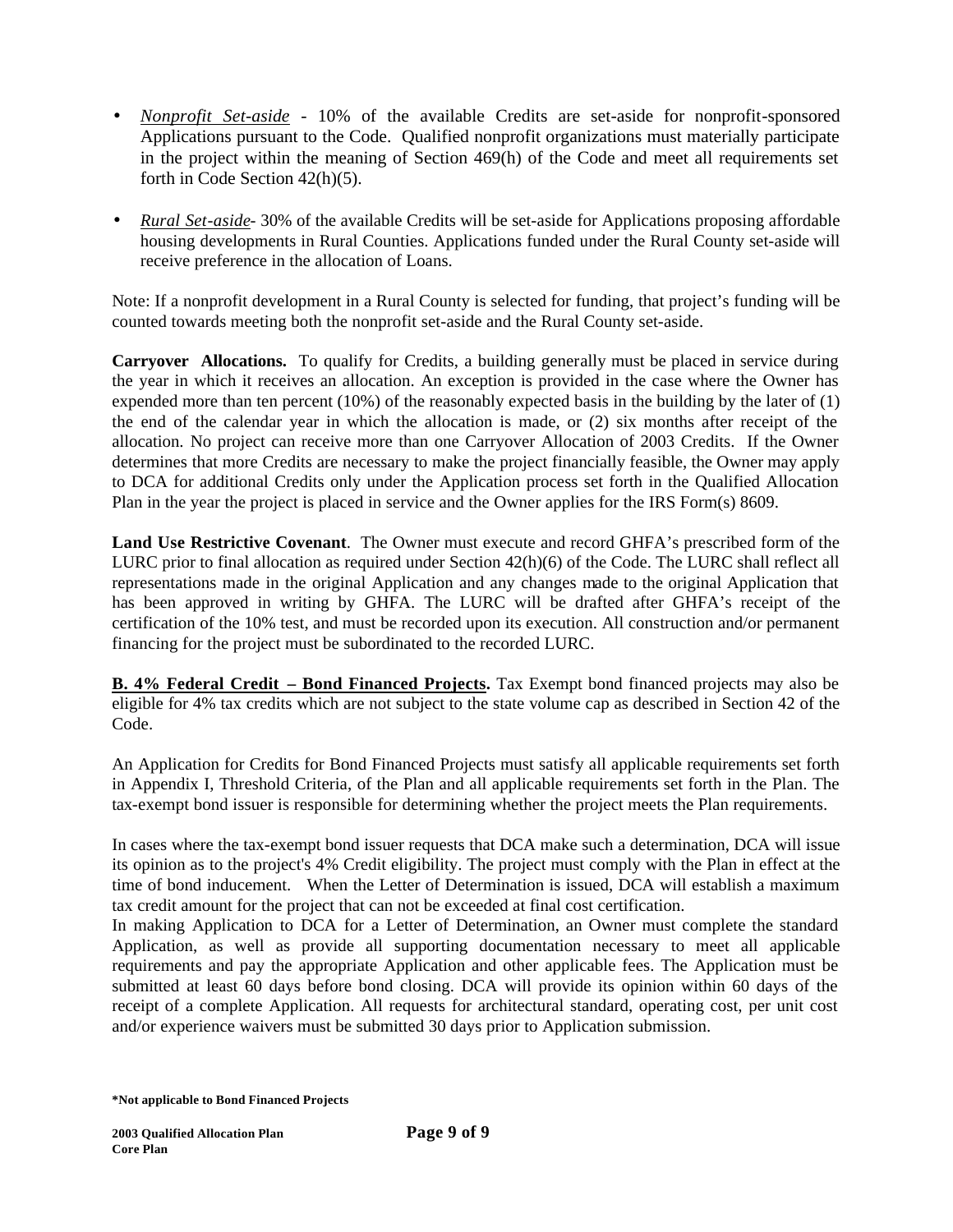In cases where the local issuer made the determination of eligibility, the Owner must still submit a complete Application to DCA as well as the appropriate Application fee and other applicable fees at the time of final allocation Application. Regardless of who makes the determination, no Form(s) IRS-8609 will be issued until DCA is satisfied that the project is eligible for the 4% Credit.

DCA's Application review will include, at a minimum, a financial feasibility evaluation, architectural review, a physical inspection of the property and an environmental review to ensure the quality of construction, and a compliance review to ensure adherence to state and federal requirements relating to the Credit and all applicable DCA policies, threshold requirements and Application submission requirements. DCA will make the final determination of the Credit amount.

Owners of projects receiving a Letter of Determination for Bond Financed Projects in 2003 must apply for Final Allocation and request for issuance of IRS form(s) 8609 by February 15, 2006. IRS form(s) 8609 for a project will be issued only once for the entire project as proposed in the Application. Form(s) 8609 will not be issued as buildings are placed in service.

DCA will not issue a favorable opinion or Form(s) IRS-8609 when an Applicant exhibits a continual pattern of noncompliance, or when the Applicant demonstrates an inability or an unwillingness to resolve noncompliance matters in a timely manner.

The Owner must execute and record GHFA's prescribed form of the LURC prior to final allocation as required under the Code. The LURC shall reflect all representations made in the original Application and any changes made to the original Application that has been approved in writing by GHFA. The LURC must be recorded upon its execution. All construction and/or permanent financing for the project must be subordinated to the recorded LURC.

**C. State Credit**. The annual State Credit dollar amount will equal that of the Federal Credit. The State Credit will be automatically allocated on a dollar-for-dollar basis with the Federal Credit (for both 9% and 4% Federal Credit) and will be available for the same time period discussed above. The Federal and State Credit may be bifurcated and sold to separate investors.

# **Section 9. Financing Resources – HOME Loans\***

**Resources Available.** HUD annually allocates HOME funds to state and larger local governments. The Federal Fiscal Year (FFY2003) HOME allocation is expected to be available to the State on **July 1, 2003**, following approval of the Annual Action Plan for FFY2003 Consolidated Funds (Annual Action Plan). In the event FFY 2003 HOME funding is not made available to the State, DCA will not be obligated to provide any HOME Loans to Applicants.

**<sup>\*</sup> Not Applicable to Bond Financed Projects**

**<sup>\*</sup>Not applicable to Bond Financed Projects**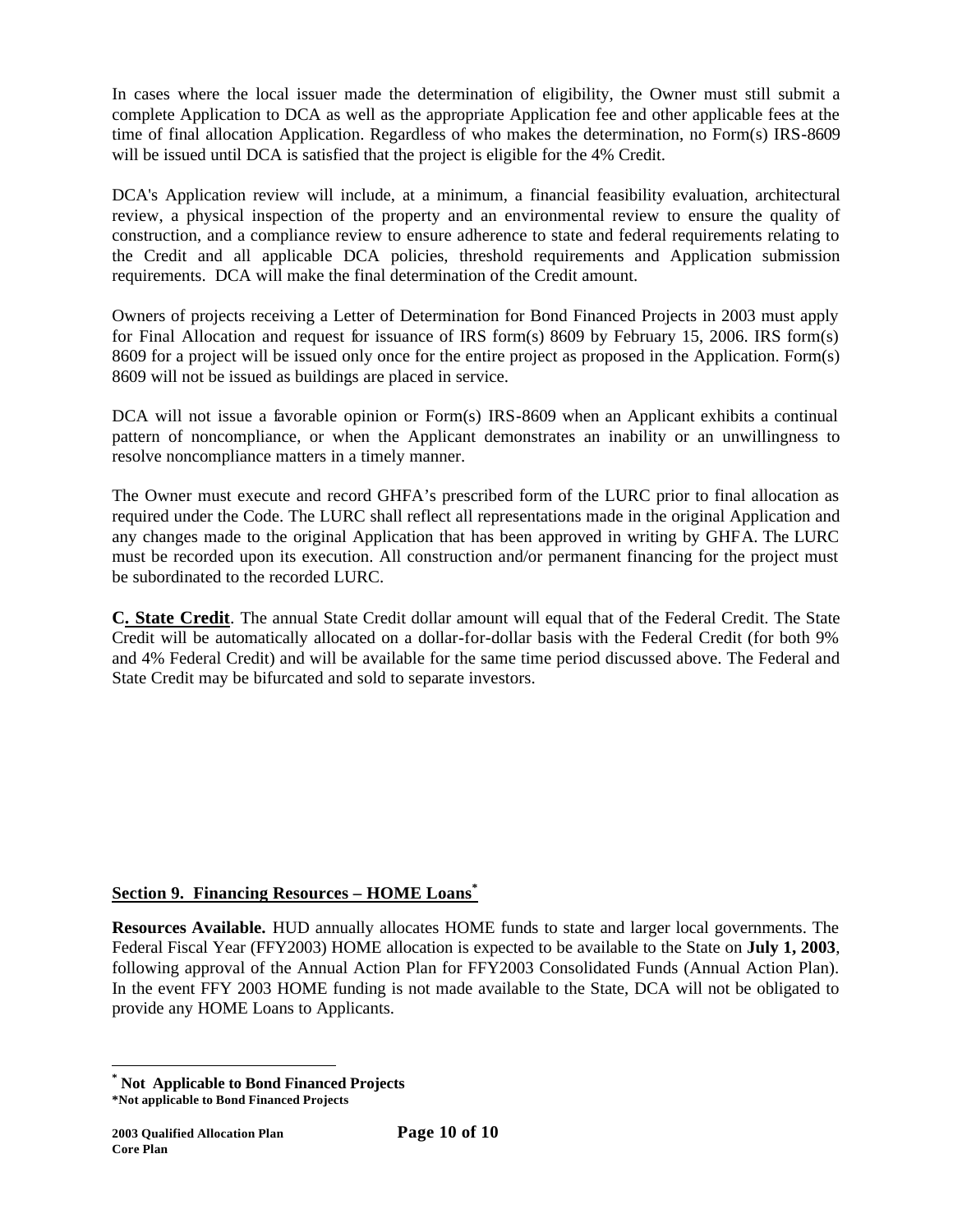As of the date of publication of the Plan, approximately thirteen million dollars (\$13,000,000) is expected to be available for HOME Loans under the Plan. DCA reserves the right to adjust the amount of HOME funds available for HOME Loans pending final notification from HUD of its FFY2003 HOME allocation and DCA's determination of the funding needs of all of its HOME-funded programs as described in the Annual Action Plan for FFY 2003 Consolidated Funds.

**CHDO Set-aside.** Fifteen percent (15%) of the State's total FFY 2003 HOME allocation will be set aside for projects owned by nonprofits that have been pre-qualified by DCA as CHDOs. All or part of the CHDO set-aside will be met with funding under this Plan. HOME funds awarded to CHDOs under other DCA programs may also count towards this set-aside. CHDOs funded under this Plan must act as sole or joint Owners of newly constructed or rehabilitated rental housing for occupancy by low and very low-income households as set forth in the Plan, the Manual, and the HOME regulations.

. Organizations seeking funds under the CHDO Set-aside may apply for funding to cover predevelopment expenses through DCA's CHDO Pre-Development Loan Program. Information on the Pre-Development Loan Program is available on DCA's website or by calling DCA at (404) 327-6881.

In the event HOME Loan funds remain unallocated after the Competitive Scoring process described in the Plan is complete, DCA reserves the right to apply the remaining HOME Loan funds to other DCA programs at its sole and absolute discretion. Further, DCA reserves the right to adjust the amount of HOME funds allocated to the HOME Rental Housing Loan and CHDO Set-Aside in its sole and absolute discretion.

**Maximum HOME Loan.** The maximum HOME Loan will be \$2 million per project, except that projects located in Rural Counties will be eligible for loans up to \$2.8 million if no other lender is involved or a second lender agrees to a second-lien position.

**HOME Loan Terms.** The following provisions are applicable to projects awarded HOME Loans**:**

- Applicants requesting permanent HOME Loan financing must also use HOME Loans for construction financing.
- Construction loans will be made in an amount sufficient to cover hard construction costs only, but not to exceed the lesser of 90% of unrestricted appraised market value or \$2 million in non-Rural Counties or \$2.8 million in Rural Counties.
- The minimum loan amount is \$100,000 or \$1,000 multiplied by the number of HOME funded units, whichever is greater.
- No interest will be charged during construction loan period.
- Construction loan terms will be set depending upon the projected construction and lease-up schedule.
- HOME Construction loans will convert to HOME permanent loans in the exact amount of HOME construction financing being retired.
- The interest rate on the permanent loan will be no less than 1%, but DCA reserves the right to adjust this rate at its sole and absolute discretion.
- Repayment schedules will vary depending upon projected economics of the development.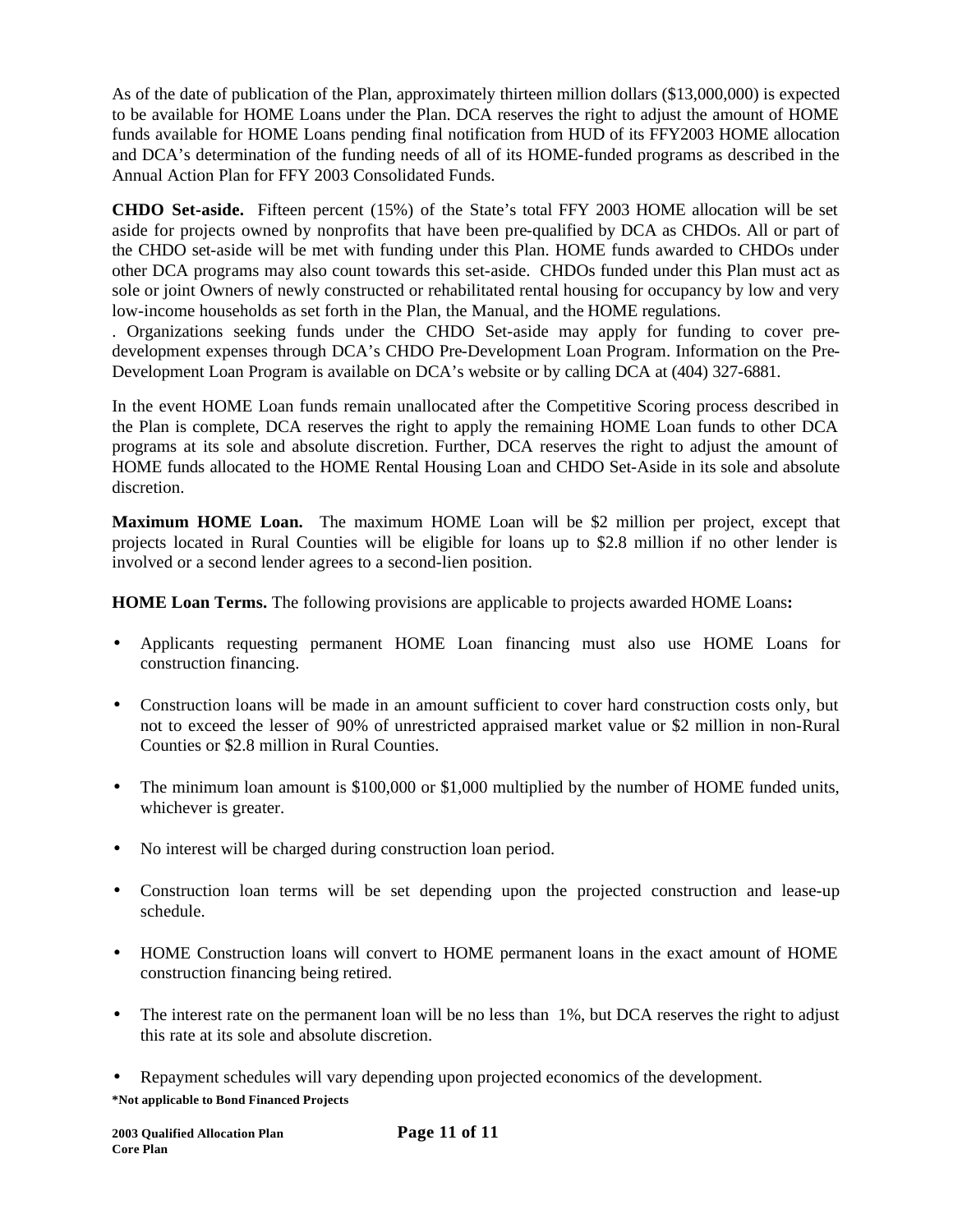- In general, permanent HOME Loans will be fully amortizing, with a maturity and amortization period ranging from 15 to 30 years.
- DCA reserves the right, at its sole and absolute discretion, to adjust the term according to its own underwriting projections and all applicable policies and procedures.
- Non-amortizing Balloon Loans are available for projects in Rural counties and for all Special Needs Projects throughout the state applying under the Special Needs Housing Tenancy Characteristics in Section 3B of Appendix II, Scoring Criteria. In such cases the term will be set by DCA with monthly payment and interest payments determined by DCA's underwriting projections and a balloon payment due at maturity.
- Written agreements shall be entered into between GHFA and the borrower.
- HOME Construction Loan proceeds will be disbursed on a draw basis during the construction period. The HOME loan documents will describe the policies and procedures for obtaining a draw.
- HOME Loans must "convert" to permanent loans within twenty-four months of HOME loan closing and upon the satisfaction of certain conditions outlined in the loan documents.

**<sup>\*</sup>Not applicable to Bond Financed Projects**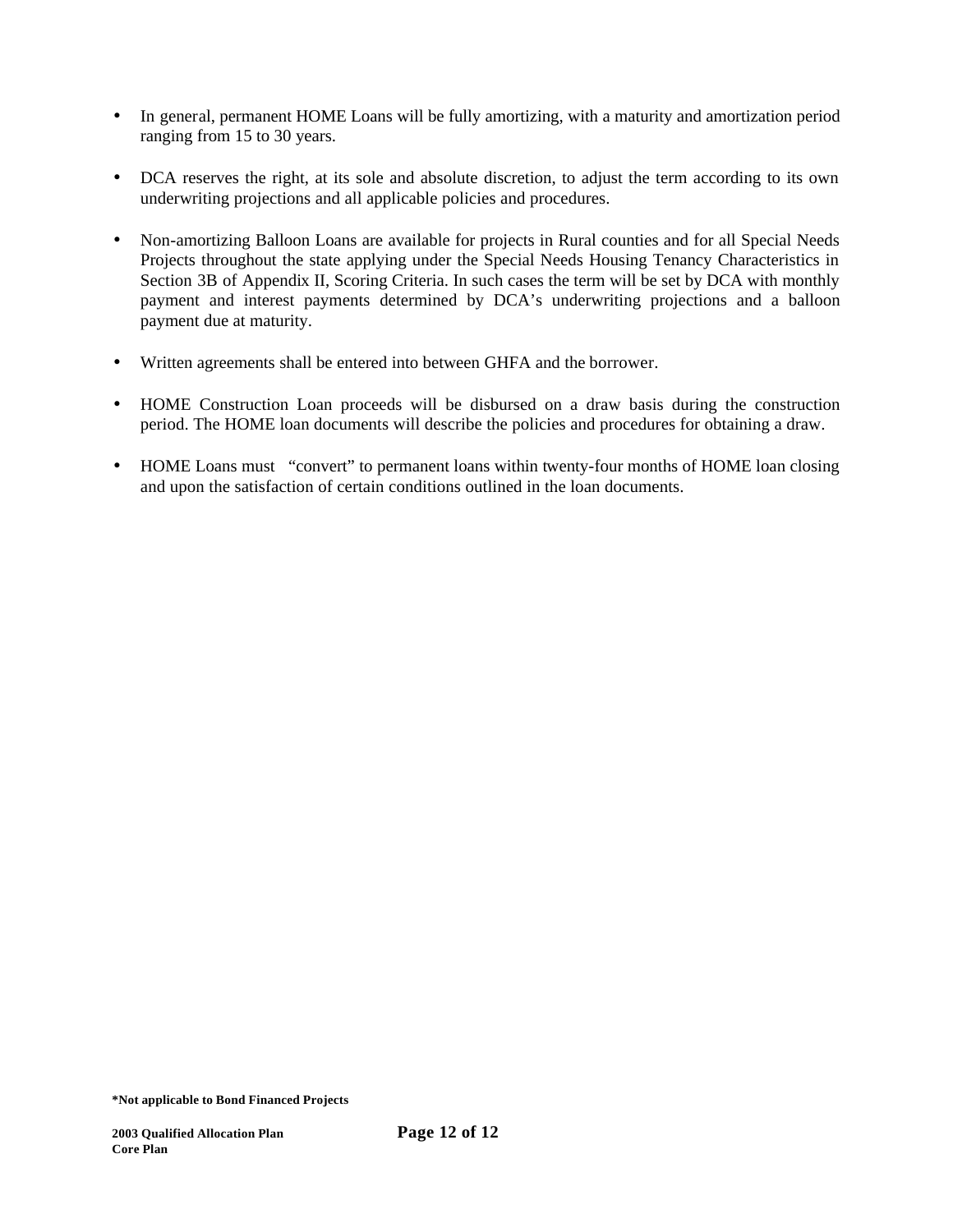# **Section 10. Policies\***

Policies governing the administration of the Credits and HOME Loans are found throughout the Plan, the Manual, the Compliance Manual, and other documents published by IRS, HUD, and DCA. Included in this section of the Plan are policies to which DCA wishes to draw specific attention. In no way, however, should exclusion of a policy from this section be construed to limit its applicability to funding resources allocated under the Plan. DCA reserves the right to formulate new policies to address operational issues that may arise during the course of the funding cycle.

**General Requirements.** Generally, a project must:

- be supported by market demand as determined by DCA;
- meet DCA feasibility and viability standards;
- meet DCA site and construction quality standards;
- demonstrate readiness to proceed to loan closing and commencement of construction (with funds available to cover project costs during construction) and lease-up;
- evidence of proper zoning and infrastructure;
- identify sources of funds to pay for any amenities or services proposed, and;
- consist of an Ownership, development, and management team without a history of significant noncompliance problems.

# **(Program Applicability is Indicated as "Credits" "HOME" or "Both")**

- *Annual Operating Expenses.* Annual budgeted operating expenses, excluding reserve contributions, must be no less than \$3,000 per unit for urban projects, \$2,600 for Rural County projects, and \$2,000 for Rural County projects that include USDA loans as a funding source. (The lower amount for an USDA project is allowable due to USDA's more restrictive underwriting policies.) However, DCA reserves the right to determine the reasonableness of budgeted operating expenses. DCA will consider waivers for projects that can clearly demonstrate that annual operating costs can be reasonably maintained at a lesser amount. Approval of such waivers shall be at DCA's sole and absolute discretion. Requests for waivers and fees shall be forwarded to DCA on or before **March 15 2003**, to the attention of the Director of the Office of Affordable Housing. For Bond Financed Projects, request for waivers and fees must be forwarded to DCA no later than 30 days prior to Application submission. **(Both)**
- *Assumptions for Building Basis*. For purposes of underwriting acquisition Credits, the building basis must be limited to the lesser of the sales price or the appraised value of the building(s). **(Credit)**

**<sup>\*</sup>Not applicable to Bond Financed Projects \* Sections that apply to HOME only are not applicable to Bond Financed Projects**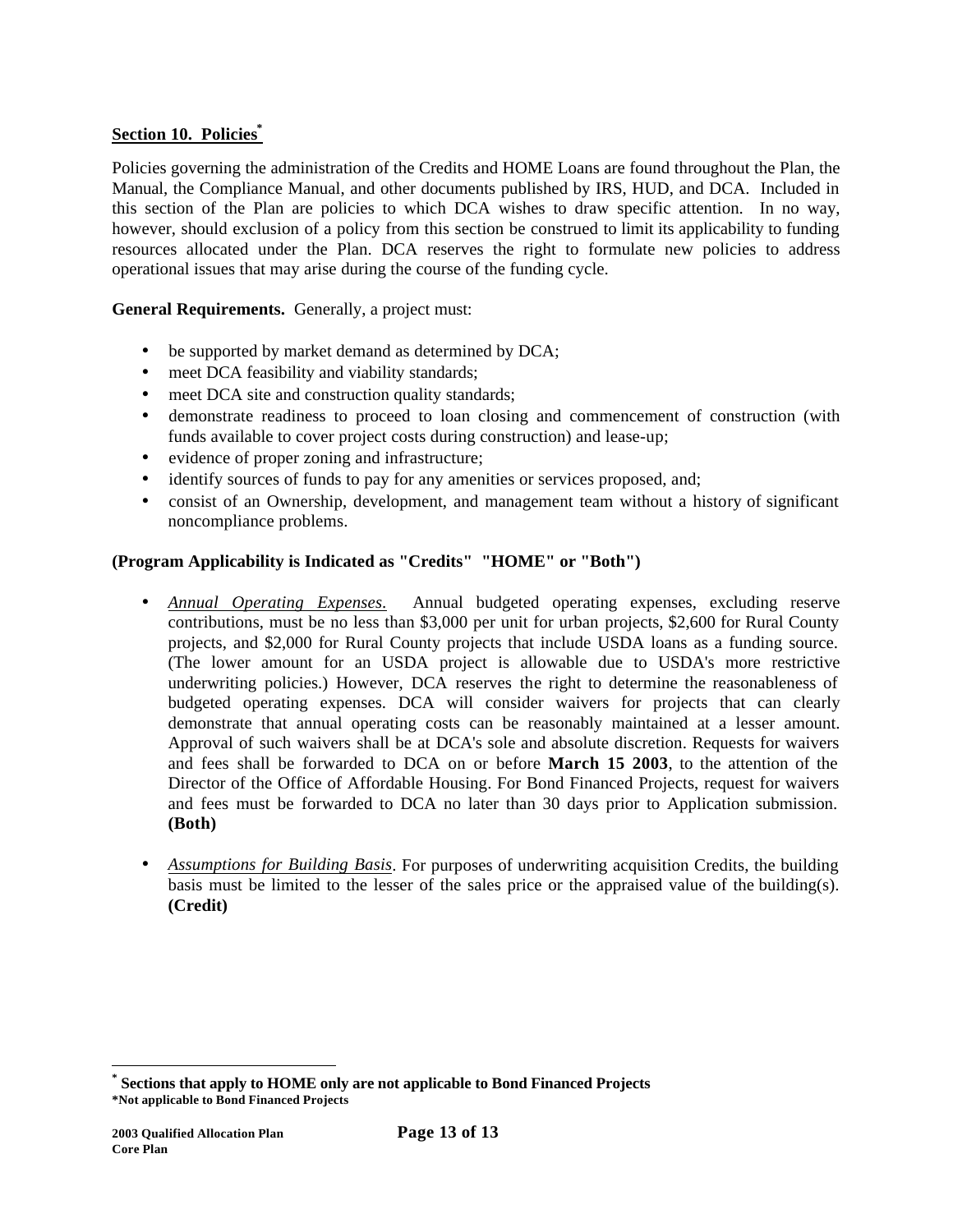• *Assumptions for Land Purchase.* The cost assumed for acquisition of land and existing buildings will be limited to the lesser of the sales price or the appraised "as-is" value. **(HOME)** 

For Applications where there is an Identity of Interest between the buyer and seller an appraisal no more than 6 months old and prepared by a MAI appraiser must be submitted with the Application as a basis for the determination of the appropriate sales price. The appraisal must provide separate valuations for the land and existing buildings. **(Both)**

- *Builder Cost Limitations.* Builder's overhead, general requirements, and builder's profit are limited to percentages of the total construction contract (net of builder's overhead, general requirements, and builder's profit) as follows: Builder's overhead – two percent (2%); General Requirements (including cost for Payment and Performance Bonds) – Six Percent (6%); and Builder's profit – six percent (6%). For Applications where there is an Identity of Interest between the owner and contractor or the developer and the contractor, the cost of obtaining a letter of credit or a construction loan in lieu of the payment and performance bond must be included in the general requirements. **(Both)**
- *Construction Contingency*. The construction contingency amount must be at least 2% but no greater than 5% of the total construction cost for new construction projects. For rehabilitation projects, the construction contingency amount must be at least 5%, but no greater than 7% of the total construction hard cost. DCA reserves the right to adjust development budgets in this regard, for underwriting purposes, in its sole and absolute discretion. **(Both)**

To the extent feasible, DCA funds should be allocated to cover disbursements from the construction contingency. Regardless of how the contingency is funded, DCA must approve all change orders. Any unused balance in the construction contingency at the time of HOME Loan conversion from construction to permanent must be used to reduce the principal amount of the HOME Loan or the senior lender loan as appropriate, with the monthly principal and interest payments adjusted accordingly. **(HOME)**

- *Contract Bidding and Bid Bonds.* Owners are not required to solicit bids for construction contracts to be financed with DCA HOME Loans, and bid bonds are not required when bids are solicited, unless otherwise required by law. However, prior to closing a HOME Loan, DCA must approve both the general contractor and the contract documents; DCA will not close a Home loan unless the approved contract with the general contractor has been fully executed. **(HOME)**
- *Construction Hard Cost Financing.* HOME Loan funds can be used to finance only construction hard costs. Soft costs, acquisition costs and other project costs must be financed by other financing sources. (Not applicable to HOME Loan Applications that also received a CHDO Predevelopment Loan. **(HOME)**
- *Construction Loan Recourse.* All construction loans will be full recourse against the borrower and/or the principals of the Ownership entity until full and final completion of the project as determined by DCA. **(HOME)**
- *Consultant Portion of the Developer Fee.* The Consultant's Fees will be limited to no more than 20% of the Developer Fee. The Consultant's Fee cannot be claimed if the Consultant has an identity of interest with the Owner or Developer of the Project **(Both)**

**<sup>\*</sup>Not applicable to Bond Financed Projects**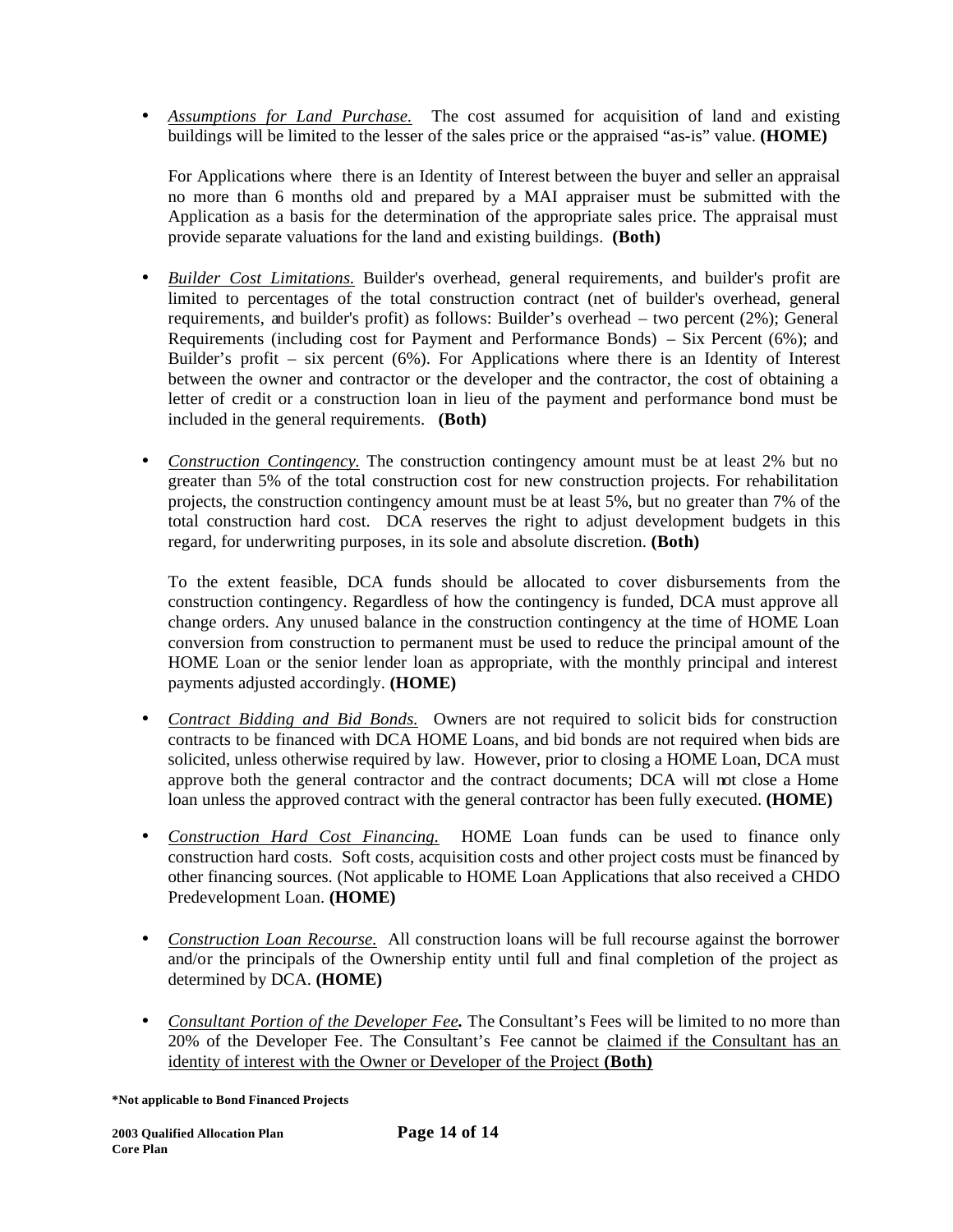- *Conversion*. Projects receiving HOME Loans must be scheduled to convert within twenty fourmonths of the HOME construction loan closing. **(HOME)**
- *Debt Coverage Ratio.* The debt coverage ratio for all tangible debt after funding expenses and other required reserve funding must be between 1.10 and 1.30 for the first full year of operation. For purposes of determining the debt coverage ratio, the deferred Developer Fee will not be considered tangible debt. The debt coverage ratio cannot drop below 1.10 during the 15-year Compliance Period, HOME Loan term, or the Period of Affordability, whichever is longer. The Credits and/or HOME Loan amount may be reduced if DCA's underwriting indicates a debt coverage ratio greater than 1.30 in the first full year of operation. **(Both)**
- *Developer Fee Limitation.* DCA restricts the maximum Developer Fee as follows:

15% of Total Development Costs less the budgeted Developer Fee and the cost of land. For acquisition and rehabilitation projects, the Developer Fee on the rehabilitation portion will be limited to 15% of the Total Development Cost less the budgeted Developer Fee, the acquisition cost of the buildings, and the cost of land.

When an Identity of Interest exists between the Developer and the general contractor, the maximum Developer Fee is restricted to 15% of the Total Development Cost less the cost of the land, the budgeted Developer Fee, and the builders profit. If the Application budgets a Developer Fee of less than 15%, the percentage proposed will be substituted for 15% in determining the maximum Developer Fee.

Consultant's Fees and any reserves held for less than the term of the loan, are considered part of the Developer Fee. **(Both)** 

• *Developer Overhead and Consultant Fees.*The amount of the Developer's overhead and Consultant's Fee (if applicable) that can be drawn during construction must not exceed the lesser of (1) 20% of the maximum allowable Developer Fee, or (2) 50% of the total Developer Fee requested. None of the Developer's profit will be disbursed until all DCA conversion conditions have been met and the HOME Loan for construction has been converted to a permanent loan. These disbursement conditions will be reflected in the HOME Loan documents and in an agreement with any other funding source(s) that will be funding these line items. **(HOME)**

# • *Distribution Across Unit/Bedroom Sizes*

*1. Rent.* Projects with a multi-tiered rent structure must distribute the rents equally across unit sizes and buildings. These units need not be fixed but may float in the same way high HOME rent and low HOME rent units may float within a project. **(Both)**

*2. Accessibility*. To the maximum extent feasible, accessible units must be distributed through the project and site so as not to limit choice. **(Both)**

• *Final Draw.* The final payment of funds shall be made at the time of substantial completion of construction, to be evidenced by submission of all items on the DCA form "Requirements for Final Draw", including but not limited to: final payment request in AIA form, copies of all certificates of occupancy for all buildings, final lien waivers, construction Consultants' final inspection, and approval for release of funds. **(HOME)**

**<sup>\*</sup>Not applicable to Bond Financed Projects**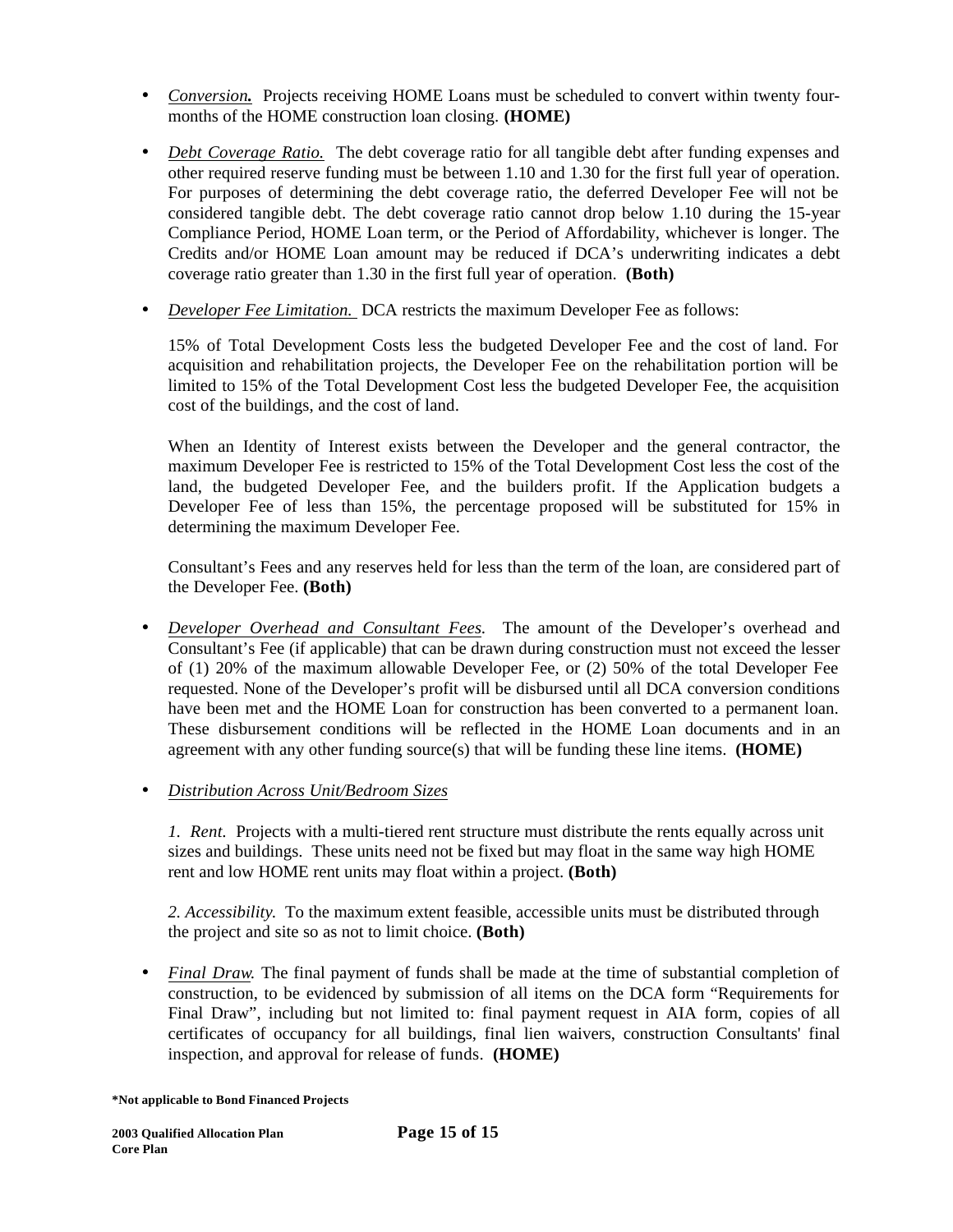- Fixed or Floating Unit Designation. For properties with both HOME assisted and non- HOME assisted units, the Applicant must select "fixed" or "floating" units at the time of loan commitment. When HOME assisted units are "fixed", the specific units that are HOME assisted (and, therefore, subject to HOME rent and occupancy requirements) are designated and will never change. When HOME assisted units are "floating", the units that are designated as HOME assisted may change over time as long as the total number of HOME assisted units in the project remains constant and the HOME assisted units remain comparable to the non assisted units over the affordability period in terms of size, features and number of bedrooms. **(HOME)**
- *Employee Unit Designation.* For Applicants electing to house management, security, or maintenance personnel in a project unit, the employee unit can be either designated as part of the residential unit count or as part of the common space. If the employee unit is designated as part of the residential unit count, and is also designated as a low-income unit, it must be occupied by an income eligible household that may be the on-site management, security or maintenance personnel and rent can be charged or collected by the Owner for this unit. If the employee unit is designated as part of the common space, it need not be occupied by an income-eligible household, but must be occupied by a full time on-site manager, security or maintenance personnel. No rent can be charged or collected by the Owner for a unit designated as common space. **(Both)**
- *Identity of Interest.*

1. Contractor- If there is an Identity of Interest between the Owner and the contractor or the Developer and the contractor, a third party front-end analysis of the construction costs will be commissioned by DCA during the DCA underwriting period. Additionally, industry standards for such Owner-provided construction services shall be used to determine reasonableness for the services. **(HOME)**

2. Project Participant- Identity of Interest between any project participant and the construction and/or permanent lenders is prohibited. **(Both)**

3. Other Provider - If there is an Identity of Interest between the Owner and any other provider of service, material, or supplies, three (3) bids must be submitted to DCA. Such Ownersupplied services, materials, or supplies must not exceed the amount ordinarily paid for the service, material, or supply. **(HOME)**

**<sup>\*</sup>Not applicable to Bond Financed Projects**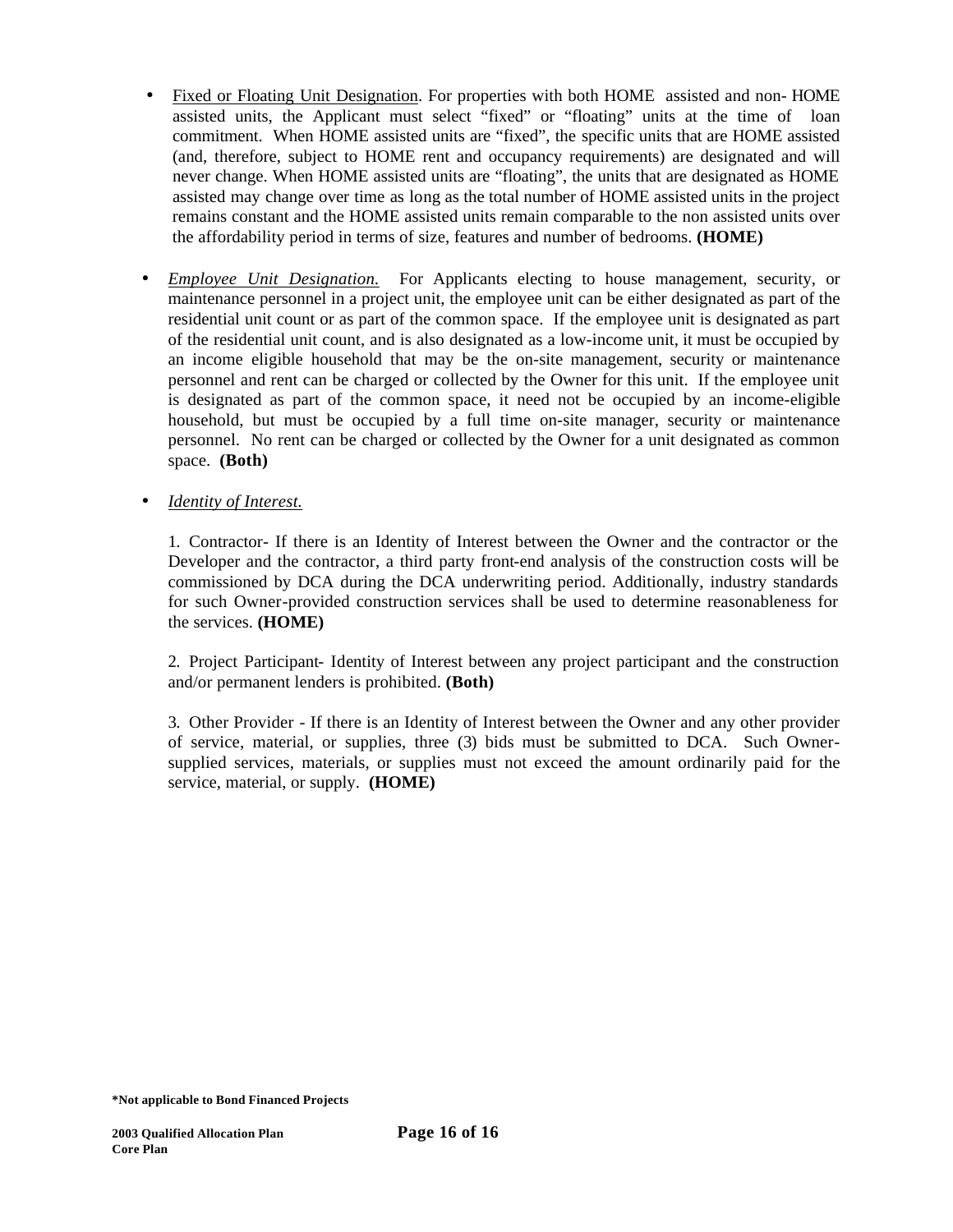• *Intercreditor Agreements.* When DCA is not the only construction lender on a project, an intercreditor agreement shall be executed with the other lenders to ensure DCA's required involvement in all significant aspects of the administration of the construction loans.

At a minimum, the intercreditor agreement should contain at least the following essential elements:

- 1. An approved development cost budget indicating the source(s) of funding for each line item;
- 2. A process and timetable for reviewing and approving change orders to the construction contract;
- 3. A process and timetable for reviewing and approving draw requests, including site inspection and documentation standards;
- 4. A process and timetable for amending the approved development cost budget**;**
- 5. Limitations on disbursements for Developer Fee (Owner's profit and risk) and Consultant fees; and,
- 6. Other matters, such as subordination of one lender's interest to another lender's interest*.*

**(HOME)** 

- *Land Use Restrictions.* When there is more than one financing source imposing land use restrictions on a project, e.g., a HOME Loan and Credits, there may be restrictions from one program that are more restrictive than similar restrictions in the other program(s). In such instances, the most restrictive requirements will apply to the project. **(Both)**
- *Market Studies***.** Applicants seeking 9% Credits and HOME Loans must pay a fee that includes the cost of a market study to be commissioned by DCA. Applicants must pay this fee at the time of Application Submission. The resulting market study is the sole property of DCA. However, after the Competitive Scoring process is complete and reservations have been announced, each Applicant will receive one copy of their respective projects market study. **(Both)\***

In accordance with federal law enacted in December 2000, Applicants applying for 4% Credits involving Bond Financed Projects must submit a market study prepared by a disinterested thirdparty analyst approved by DCA.

- *Non-Amortizing Loans--Excess Cash Flow.* For all permanent non-amortizing HOME Loans, one-half of the after-debt-service cash flow () will be deposited into an interest-bearing account approved and jointly controlled by DCA, which will be used for principal reduction or capital improvements. These funds (with the exception of those approved by DCA for capital improvements) must remain in the account until the HOME Loan is repaid. **(HOME)**
- *Non-Amortizing Loans—Future Market Value.* In the case of a non-amortizing HOME Loan, DCA will require a projection from the appraiser of the future market value of the property at the maturity of the HOME Loan. This value will be used by DCA to determine the likelihood of retirement of the outstanding balance by refinance or resale of the property. The future market value of the property must be greater than the projected outstanding DCA HOME Loan balance at maturity in order for the HOME Loan to be considered financially feasible. In the case of a non-amortizing HOME Loan, the outstanding interest and a portion of the principal must be paid every year. **(HOME)**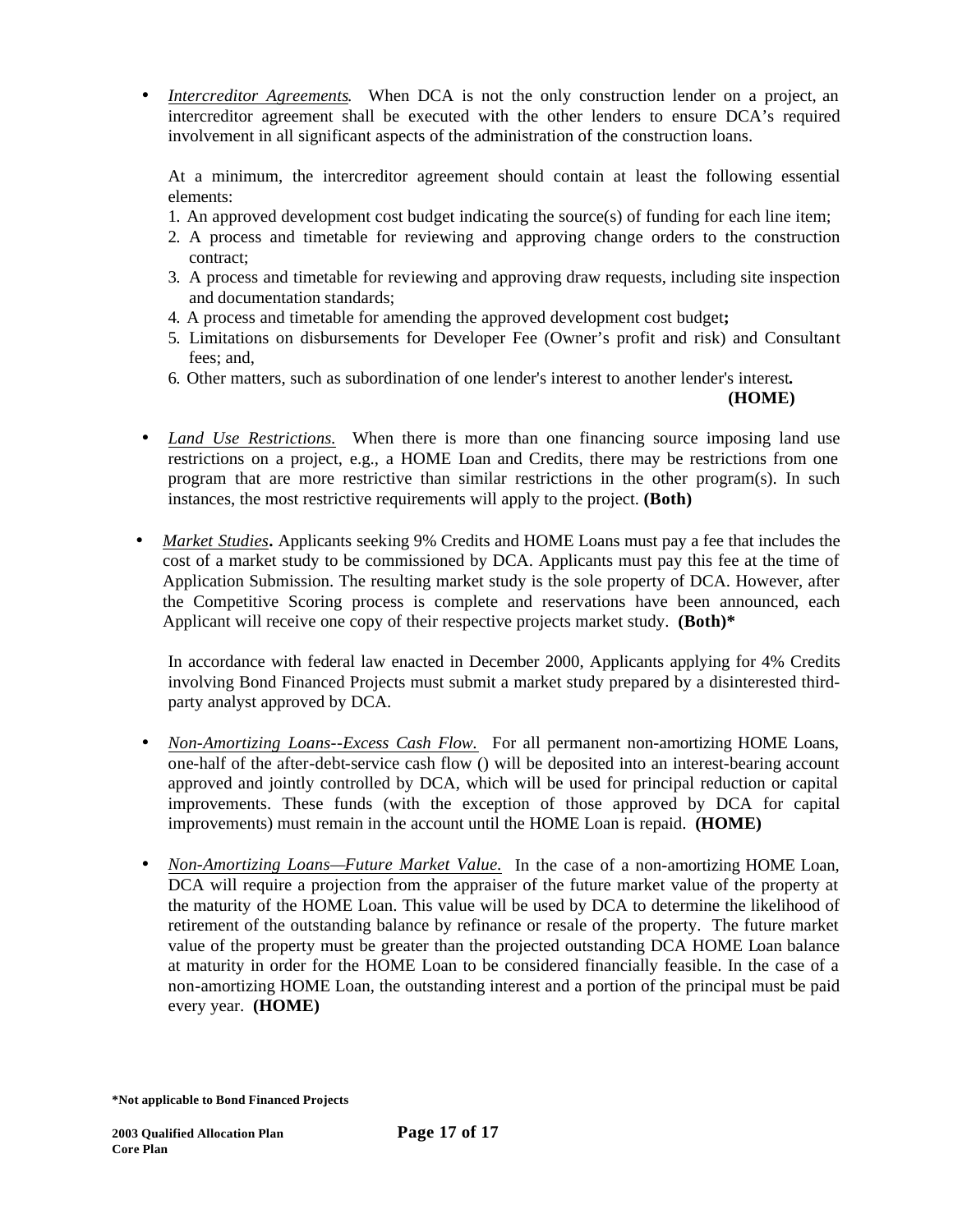• *Operating Deficit Reserve.* All developments financed in whole or in part with HOME Loans must budget for and fund an operating deficit reserve in an amount of no less than six times the secured monthly debt service to lenders plus no less than six months projected operating expenses. The funding of the operating deficit reserve must be completed prior to the permanent HOME Loan conversion. If drawn upon, no further distribution to Owners will be authorized until such time as the operating deficit reserve is restored to full funding.

The operating deficit reserve must be held by DCA or the senior lender and must remain in place for the term of the HOME Loan or the Period of Affordability, whichever is longer. With the exception of instances in which Fannie Mae is the sole senior lender, if DCA is a subordinate lender, but makes a HOME Loan in an amount greater than the senior lender, DCA must hold the reserves. All withdrawals from the operating deficit reserve must be requested in writing and approved in advance by DCA. Interest earned on the operating deficit reserve account shall be added to the account as an additional contribution and will not be credited against the required monthly cash contributions. **(HOME)**

- *Over-Income Tenant Restriction -* The Code provides that a tenant's income may increase during tenancy to exceed 140% of the allowable household income. DCA requires that the lease for tenants who exceed this limit for two (2) successive years may not be renewed for the third year. The penalty for failure to adhere to this DCA policy may be forfeiture of the right to participate in all DCA programs in one or more future years depending upon the severity and nature of the particular circumstances. **(Tax Credit)**
- *Over-Income Tenant Restrictions* **-** When DCA HOME Loans are used, additional over-income restrictions shall apply. Upon re-certification of a previously eligible tenant, if it is determined that the tenant's income exceeds 60% of AMI, the tenant's rent must be increased to the lesser of: 30% of the tenant's adjusted annual income, HUD's fair market rent limitations, or the maximum amount allowable by the Land Use Restriction Covenant governing Credits, not to exceed limitations set by state or local laws (if any). Any exceptions to this requirement must be approved in writing by DCA. In the event a HOME funded project also has Credits, the Over Income Tenant Restrictions will defer to the tax credit rules stated above. ( **HOME)**
- *Owner-Contractor Agreements.* If the Owner is not also the general contractor, all developments financed in whole or in part with a HOME Loan for construction must use an AIA Standard Form Agreement between Owner and contractor, with Standard Form Terms and Conditions. The contract can be either stipulated sum or cost plus a fee with a maximum. (**HOME)**
- *Partnership Agreements.* The partnership agreement and any amendments must be fully executed prior to the HOME Loan closing. The Partnership Agreement and any amendments must reflect the terms of the HOME Loan transaction on all material points. **(HOME)**
- *Payment and Performance Bonds.*A 100% payment and performance bond will be required for all developments funded with HOME Loans. The cost of these bonds shall be included in the sixpercent general requirements limit of the Builders Cost Limitations. When an Identity of Interest exist and the contractor cannot obtain a payment and performance bond, a letter of credit or construction loan can be utilized in lieu of a payment and performance bond. The cost of the letter of credit or construction loan will be included in general requirements. Whichever option is selected, a preliminary commitment letter must be included with the Application.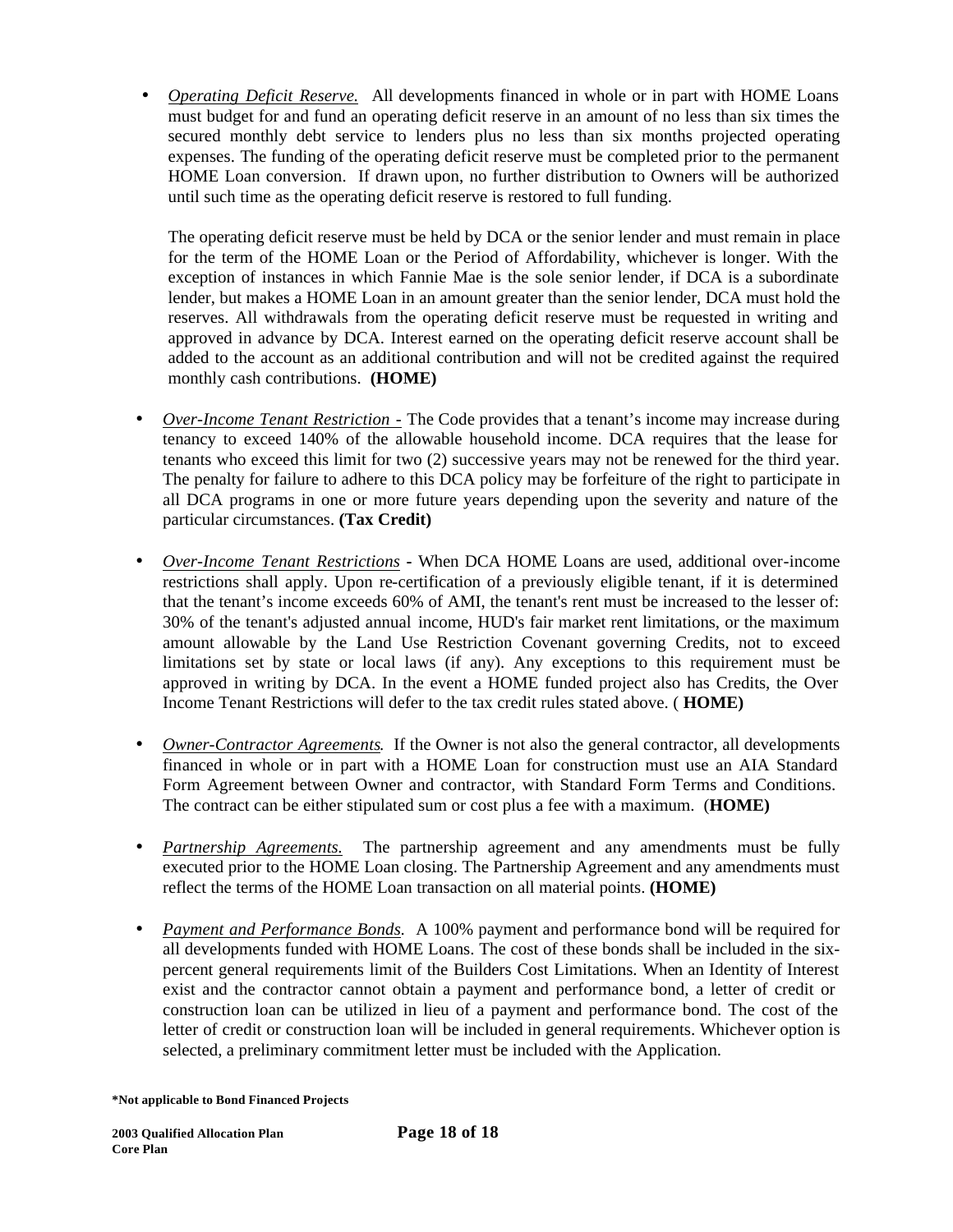A waiver may be granted only when there is an Identity of Interest between the Owner/Developer and the contractor, regardless of the contract amount, since such a relationship is usually not bondable.

A waiver will not be considered unless:

- 1. The Owner agrees to provide a construction completion guaranty, secured by a letter of credit with a value of at least 50% of the total construction cost, including profit and overhead; or
- 2. The Owner agrees to secure a construction loan with private financing. DCA will disburse funds during the construction period, in an amount not to exceed \$2,500 per construction draw. **(HOME)**
- *Public Housing Units*. HOME and/or Credits cannot be used for the construction or rehabilitation of public housing units except in mixed income projects that include public housing units and a portion of the Total Development Cost is from another clearly identified funding source. **(Both)**
- *Relocation and Displacement of Tenants.*For all HOME Loan and Credits projects, tenant household data forms must be submitted with the Application for every occupied unit in each building to be rehabilitated. The Applicant is responsible for the accuracy of the information on the data forms. Applications for HOME Loans that require relocation of existing tenants due to rehabilitation work will be accepted only with a relocation plan (including a sufficient budget) that in the opinion of DCA, meets the requirements of the Uniform Relocation Act and any other applicable laws.

Funding sources other than the HOME Loan must be used to finance the relocation costs. For Credits projects, DCA will not allow permanent displacement of tenants, if avoidable. If the Applicant anticipates displacing tenants, the Applicant must include in the Application a detailed displacement plan, which sets forth the specifics of the displacement, including a projected budget, and an explanation of efforts planned by the Applicant to mitigate the impact of the displacement. Any displacement of tenants will be subject to DCA's prior written approval. **(Both)**

- *Rent-Up Reserves.* A rent-up reserve is required for projects receiving a DCA HOME Loan only if a lease-up cash flow analysis results in a cash flow deficit. For those developments, the required rentup reserve would equal the amount of the projected lease-up deficit. A required rent-up reserve will only be used to cover operating cash flow deficits during the period prior to converting a construction loan to a permanent loan. Loan documents and intercreditor agreements must reflect this requirement and DCA's approval authority. **(HOME)**
- *Replacement Plan.* A Replacement Plan and schedule must be submitted to DCA with the design development documents no later than 90 days from carryover allocation or HOME Loan award notification. The calculations and assumptions used in the Replacement Plan should take into account the fact that over the life of the project, capital items such as building roofs, parking lots, HVAC systems, major appliances, etc., will need to be replaced. At a minimum, the Replacement Plan must reflect reserve contributions and, depending on the projects characteristics, may require contribution amounts greater than the minimum Replacement Reserves requirements. **(Both)**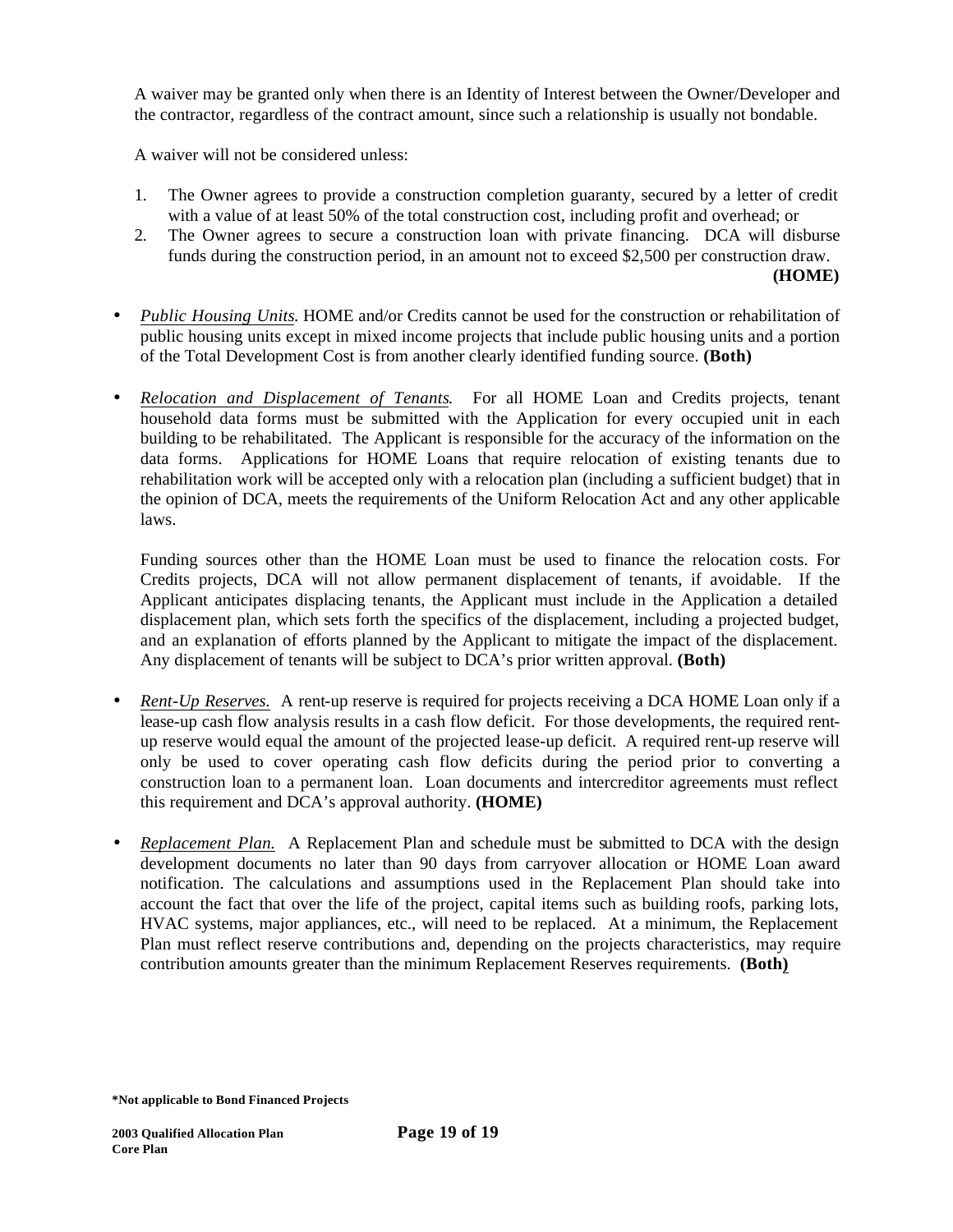- *Replacement Reserve.* A Replacement Reserve, based on a Replacement Plan, is required for all projects awarded funding under the Plan and must be included in the operating budget. Contributions must be made to the reserve account, starting at or before the conversion date of the construction loan to permanent loan and must be funded for the term of the loan in accordance with the Replacement Plan. The following minimum contributions must be used:
	- 1. Rehabilitation \$25.00 per unit per month (\$300 per unit per year)
	- 2. New Construction \$16.70 per unit per month (\$200 per unit per year)
	- 3. Single Family Units \$33.30 per unit per month (\$400 per unit per year)

Replacement Reserve funds may be used only for capital improvements and system replacements, and must not be used for general maintenance expenses. Replacement Reserves must escalate at a rate of 3% per year. If the Replacement Plan indicates that an amount greater than the minimum reserve outlined above is necessary, then this greater amount will be required and must be escalated at a rate of 3% per year. DCA will, at its discretion, adjust the Replacement Reserve to reflect reasonable and customary capital and replacement expenditures. **(Both)**

- Replacement Reserve Withdrawals. All withdrawals from the Replacement Reserve account must be approved by DCA in advance. The senior lender must maintain the Replacement Reserve account in a FDIC insured financial institution. Interest earned on the Replacement Reserve account shall be added to the account as an additional contribution and will not be credited against the required monthly cash contributions. **(HOME)**
- *Retainage.* The construction contract must state that at least 10% of the cost of the completed work will be withheld as retainage until DCA has determined that the construction is substantially complete. **(HOME)**
- *Revenue, Vacancy, and Expense Trends.* Revenue should be trended at 2% per year, operating expenses at 3% and vacancy and collection loss at 10%, with the exception of those proposals that include rental assistance. Proposals that include rental assistance should apply a 7% vacancy factor for the rental assistance units for the period in which the rental assistance will be committed to the project. **(Both)**
	- *Rural County Projects.* DCA recognizes that Rural County projects may involve greater financial risk than non-Rural County projects. While a sufficient economic base to support a proposed Rural County project may exist at the time of Application, the loss of a predominate industry or employer, or other extenuating circumstances out of the control of the Applicant could result in a major economic impact on the project. To mitigate this increased financial risk, DCA will consider loan modifications during the course of the HOME Loan for projects which have suffered a demonstrated major economic impact as a result of the loss of a predominate industry or employer or other extenuating circumstances. The loan modification may be structured to allow the Owners to maintain Ownership and control of the property and to continue providing affordable housing to the extent it is needed in the community. **(HOME)**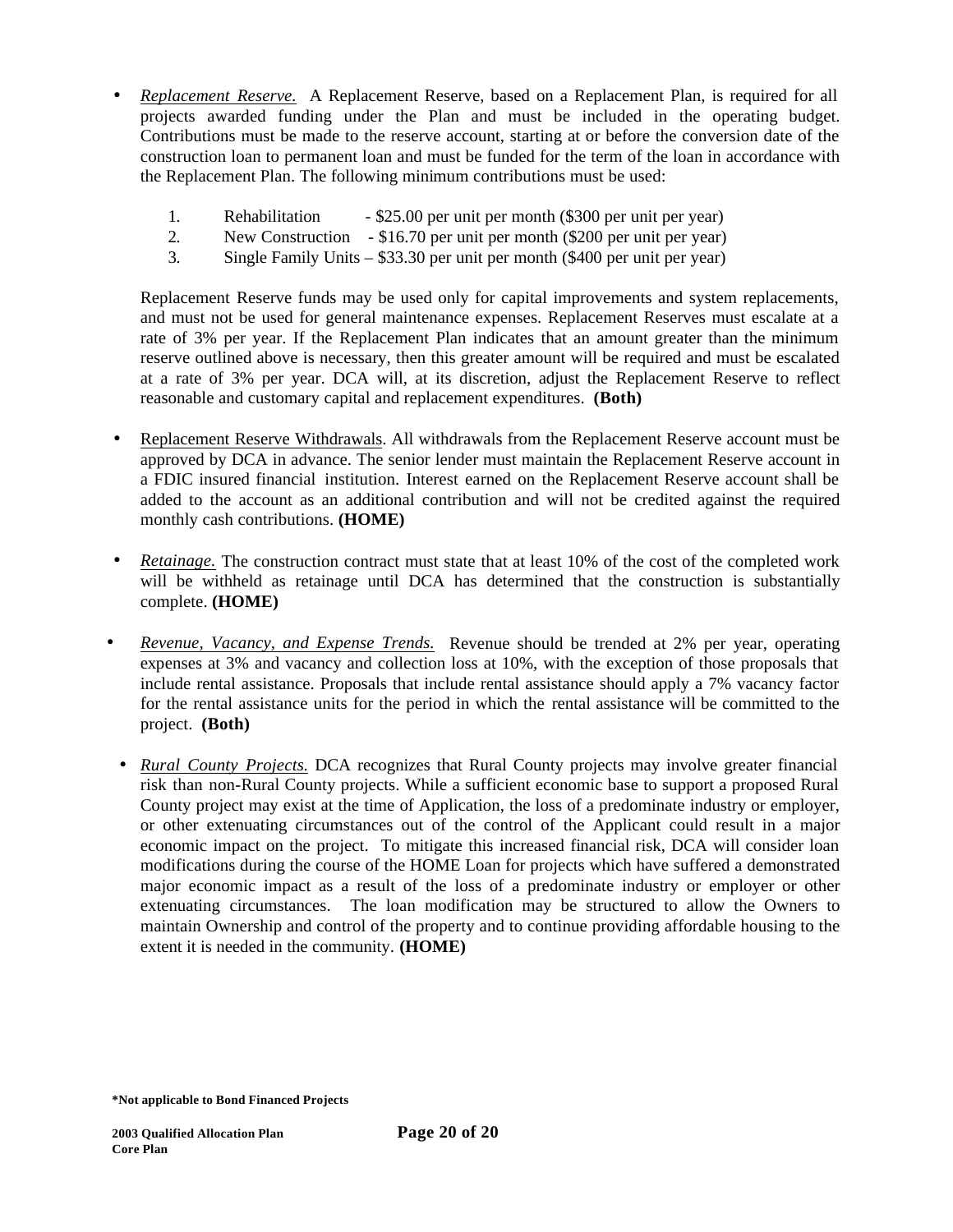- *Section 8 Rental Assistance.* No Owner may deny a unit to applicants possessing a Section 8 Rental Assistance certificate or voucher unless that applicant fails to meet the minimum requirements for all lease holders. Federal statutes prohibit discrimination against Section 8 certificate and voucher holders. DCA will closely monitor whether the tenant application process is structured to avoid such discrimination or whether any actions are taken to discourage Section 8 Rental Assistance certificate or voucher holders from applying. Likewise, all lease provisions must be compatible and not in conflict with Section 8 leases. **(Both)**
- *Stored Materials.* DCA will not pay draw requests that include the cost of stored materials. Stored materials are considered to be materials that will not be incorporated into the construction within thirty days. **(HOME)**
- *Subordination*. The decision whether to subordinate DCA's regulatory agreement and/or lien position to a private lender's security deed will be made only after DCA considers the individual circumstances of each HOME Loan. Factors that will be considered include, but are not limited to, the senior loan amount, DCA's HOME Loan amount, debt coverage ratio, private lender's interest rates, loan maturity, type of loan, etc. In no instance will DCA subordinate to a public entity's loan. **(HOME)**
- *Soft Cost Contingency.* "Soft cost" or "total project" contingency, over and above the allowed construction contingency, will not be permitted as a budgeted line item. **(Both)**
- *Stabilization.* Projects will be considered stabilized when occupancy reaches 90% for three consecutive months, or actual revenue reaches 90% of budgeted revenues for three consecutive months. **(Both)**
- *Syndicator Asset Management Fee.* Syndicator asset management fees will be paid from the "after debt service" cash flow less the cash flow payments to DCA on the HOME permanent loans have been made. **(Both)**
- *Tax Credit Percentage*. For purposes of an application for 9% Credits, a credit percentage not more than three months old shall be utilized in the underwriting and calculation of the amount of the tax credit. Applications for letter of determination for 4% tax credit projects shall utilize a credit percentage not more than three months prior to the submission of the application. (Credits)
- *Tri-Party Agreements.* A Tri-Party Agreement will be required for all DCA HOME Loan transactions involving another permanent lender that is not financing construction costs. The Tri-Party Agreement must clearly state, at a minimum, that the permanent lender has reviewed and approved the DCA HOME Loan documents, plans and specifications, development budget, tenant lease, environmental assessment, construction contract, title exceptions legal description, management agreement, partnership agreement, borrower's certificate of limited partnership, survey, appraisal, form of subordination agreement, and items necessary to satisfy the permanent commitment regarding completion of construction of the improvements of the collateral property. **(HOME)**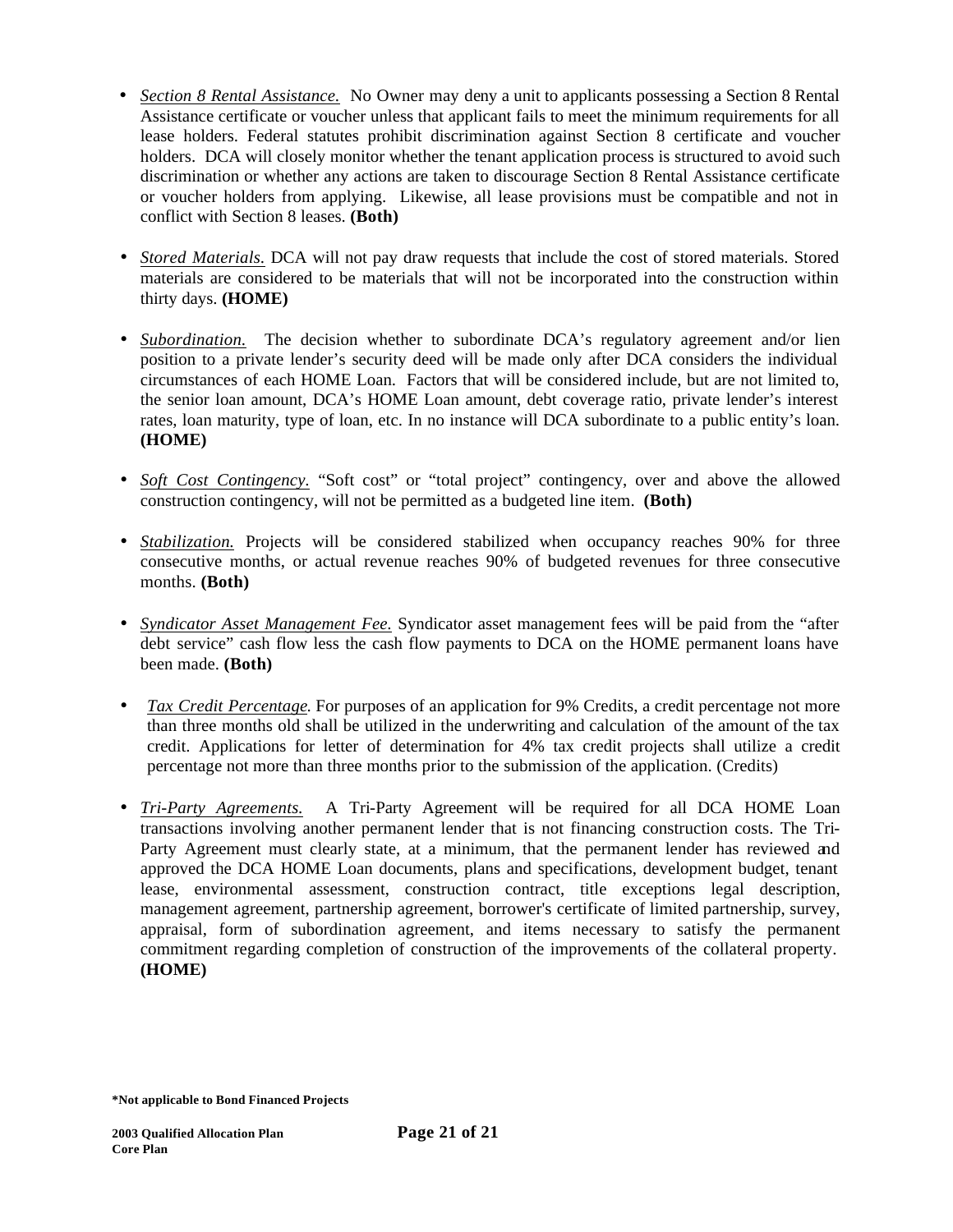- *Utility Allowance (UA).* Applicants should use the UA provided by the agency administering the Section 8 Rental Assistance Program in the jurisdiction in which the project is located. For example, if a local housing authority administers Section 8 in the area, they would provide those UA, but if DCA administers Section 8 in the area, the DCA UA would be used. If a building receives USDA assistance, or any tenant in the building receives USDA assistance, the low-income units must use the applicable USDA UA. If HUD reviews rents and UA on a building, the low-income units must use the applicable HUD UA. In all other cases, the Owner is required to follow the applicable PHA UA or DCA UA. **(Both)**
- *Work Scope-*Owners of projects receiving HOME loan funding in the 2003 round for the rehabilitation of an existing property must perform 100% of the rehabilitation work scope in accordance with the original physical needs assessment submitted with the Application. DCA may approve modifications to the proposed work scope upon written request within its sole and absolute discretion. **(HOME)**

# **Section 11. Eligibility**

**A. Applicants**. For profit or nonprofit Owners of proposed newly constructed or rehabilitated rental housing f to be occupied by low and very low-income households as set forth in the Plan, the Manual, and if applicable the HOME regulations and/or Section 42 of the Code, may apply. Eligible activities are the construction to permanent financing for the costs of constructing or rehabilitating rental housing as defined in the Plan. Rental dwelling units financed through the HOME Loan program must be affordable by low-to-moderate-income households as defined in the Plan, the Manual, and the HOME regulations. Eligible buildings contain one or more units designed for long-term, continuous residential rental use.

Proposed Project Participants may be ineligible to receive funding under the Plan if the proposed Project Participant falls within any one of the following categories:

- 1. **Continuing Non-Compliance, Disqualification in DCA Programs**. Principals of projects awarded Credits or HOME Loans in previous award cycles must remain materially in compliance with all applicable requirements of the Credits and the HOME Loan programs to remain eligible to compete for future Credits or HOME Loans. Material non-compliance status exists when, in the judgment of DCA, an Applicant exhibits a continual pattern of non-compliance or when an Applicant demonstrates an inability or an unwillingness to resolve non-compliance matters in a timely manner. Additionally, Project Participants must start and complete outstanding DCA HOME Loan or Credits projects in a timely manner and meet all material obligations under applicable loan documents and/or carryover allocation to remain eligible to compete for future Credits or HOME Loans. Project Participants must remain qualified to participate in all DCAadministered programs to remain eligible to compete for future Credits or HOME Loans. DCA will have the sole and absolute discretion to determine those parties ineligible to receive funding under the Plan due to non-compliance, default or disqualification status.
- 3. **Federally Debarred & Suspended Entities.** Any person (individual, corporation, partnership, association), principal (officer, director, Owner, partner, key employee, or person who has critical influence), or agent for a Project Participant that is under debarment, proposed debarment, or suspension by a federal agency is ineligible to participate in the 2003 Competitive Scoring process. Such Applications will be rejected. Each Applicant must also include in the Application a statement concerning all criminal convictions, indictments, and pending criminal investigations of all general partners, and provide dates and details of each circumstance, unless otherwise prohibited by court order, statute or regulation.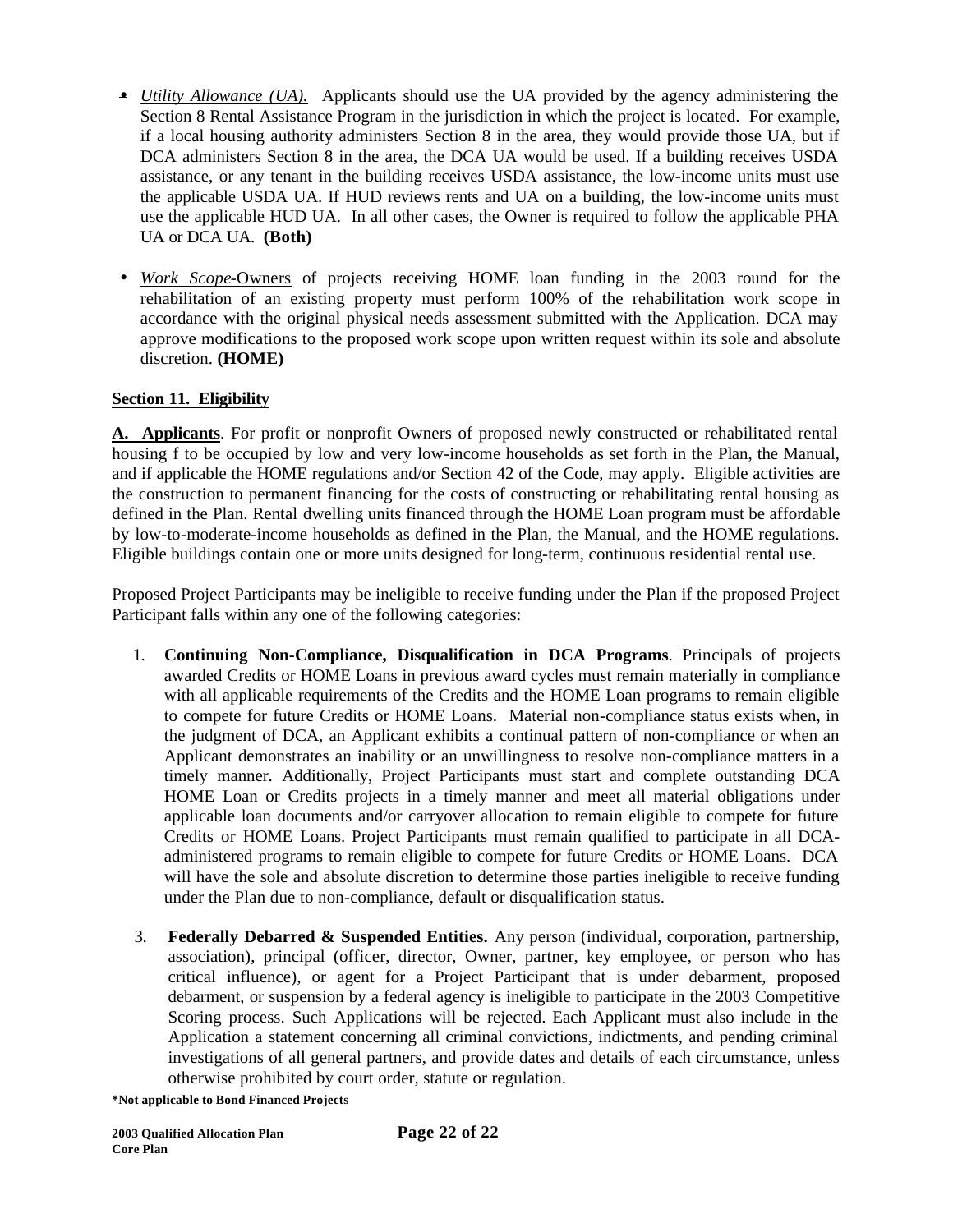4. **Failure to Use Previously Awarded Credits.** An Applicant, including principals or officers of the Ownership entity, awarded or allocated Credits for a project that was not placed in service by the required deadline (for reasons other than acts of God, the exercise of the power of eminent domain by the governmental body, or for reasons approved by DCA) will be ineligible to apply for Credits in the competitive round following the projected placed in service date for the project that was awarded Credits. In addition, an Owner will be barred from reapplying for Credits for the specific project for which Credits went unused and buildings were not placed in service within the required time frame. In its sole and absolute discretion, DCA may allow an Applicant who returned Credits allocated, for reasons other than those listed above, in a previous year to apply for Credits on the condition that if the Application is approved, the Owner will pay a credit allocation fee equal to 17% of the annual allocation amount.

DCA reserves the right to perform a full criminal, employment, and credit investigation of all Project Participants, excluding the Syndicator.

# **B. Projects.**

- 1. *Scattered Sites.*DCA will accept Applications for scattered-site projects that meet the following criteria:
	- a. Consist of no more than six  $(6)$  non-contiguous parcels within a  $\frac{1}{2}$  mile radius and consisting of a minimum of four residential units per parcel; or
	- b. Consist of no more than three (3) non-contiguous multifamily properties within a 20-mile radius of each other and consisting of a collective total of no more than 150 units.
	- c. Development of all sites or non-contiguous parcels as defined in a and b above, must fall exclusively within one of the tenancy characteristics as defined in Appendix II, scoring criteria A, B, C and D

All Applications proposing scattered sites must meet the following requirements:

- All buildings in the project must be under the ownership of one entity;
- All units in the scattered site Application must be managed by one management entity;
- All buildings in the project must be developed under one plan of financing and considered as a single project by all funding sources;
- To receive the 130% increase in basis allowed under Section 42, all sites making up the project must be located within a Qualified Census Tract or Difficult Development area;
- The scattered sites must be appraised as a single proposed development, if applicable; and,
- Each site within the proposed project must meet all applicable threshold and scoring criteria.
- 2. *Detached Single-Family Rental Housing.* Detached single family housing proposals will be eligible for funding if they satisfy the following requirements:
	- The Application must include in its development budget the costs associated with the continuous upkeep of each rental house, including ground maintenance, at the project Owners' expense. These costs must be supported by a detailed maintenance plan.

**Page 23 of 23** 

- The Application must have a detailed Replacement Reserve analysis and plan.
- The house designs must reflect architectural diversity through the use of different elevations and styles.
- Landscaping must be appropriate for detached, single family housing.

| <b>2003 Oualified Allocation Plan</b> |  |
|---------------------------------------|--|
| <b>Core Plan</b>                      |  |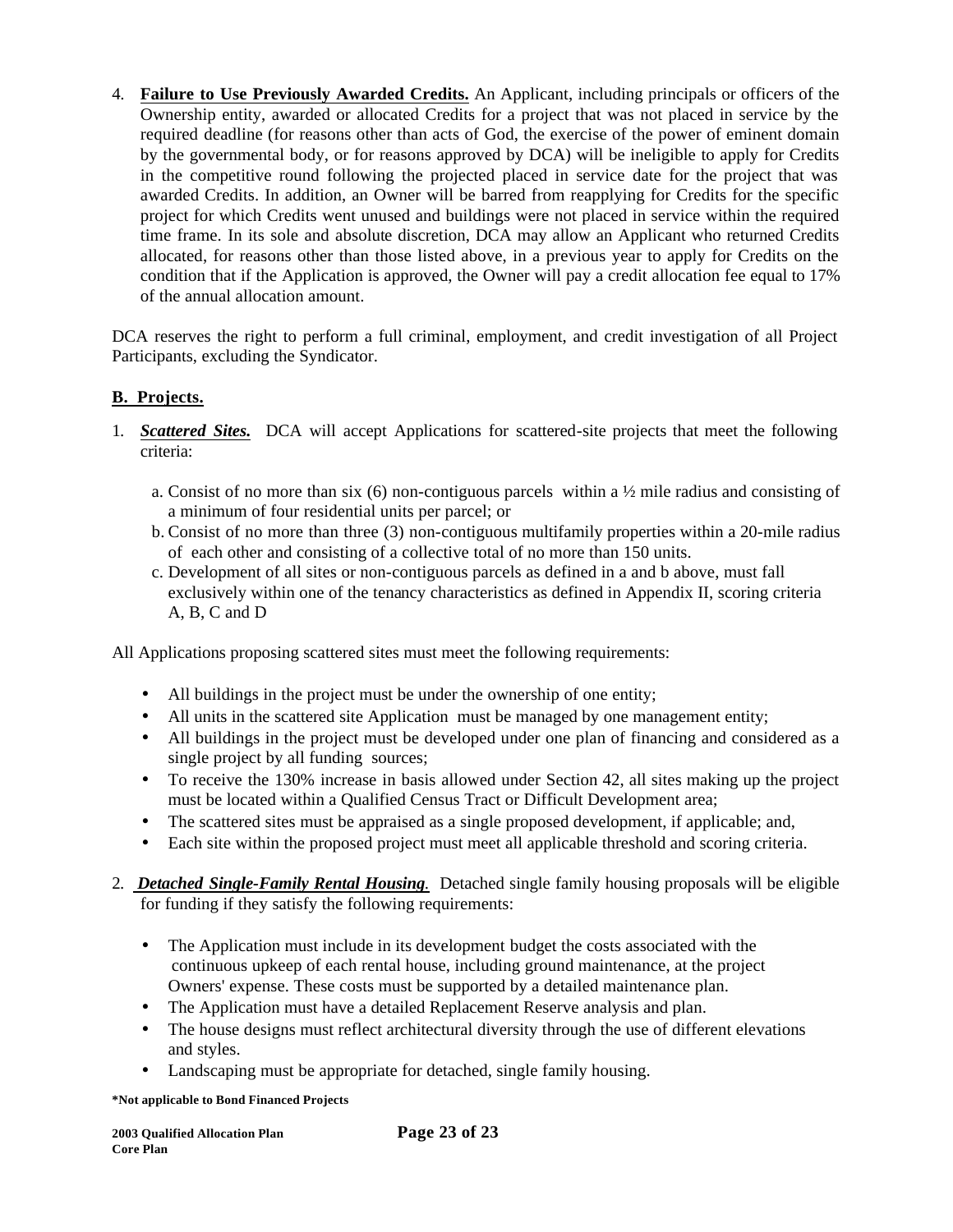## **Section 12. Submission Requirements**

## **A. Pre-Application Submissions**

Request for experience determinations and compliance scores may be submitted prior to Application in the sole and absolute discretion of the Applicant. DCA will accept such request on or before February 1, 2003. For experience determinations, the Experience Submittal Form for each Owner, Developer, and management company that such request is being made for, should be completed in accordance with the Experience Submittal Form Instructions. Compliance score determinations will be issued for individuals as well as for project teams. For compliance score determinations for individuals, the Compliance Summary Form must be submitted on or before February 1, 2003 for the individual. For project team scores, the compliance Summary Form must be submitted for each member of the project team on or before February 1, 2003. Details of the proposed project other than the size and type of project, are not required as part of these submissions.

Submissions under this category will only be evaluated if the submissions are complete and accurately prepared in accordance with the Experience Submittal Form instructions and the Compliance Summary Form instructions. Determinations made pursuant to this section will be provided to Applicants on or before March 1, 2003.

## **B. Application Submissions**

**1.** DCA will conduct one Competitive Application cycle for 9% Credit and HOME Loan funding resources during 2003. Applications must be delivered by the deadline to:

> Georgia Department of Community Affairs Housing Finance Division 60 Executive Park South, N.E. Atlanta, Georgia 30329-2231

The complete Application is due at DCA by **5:00 p.m. on May 15, 2003**. After this precise time, irrespective of any extenuating circumstances, no Applications or portions thereof will be accepted.

2. 4% Tax Credit Applications for Bond Financed Projects can be submitted throughout the year subsequent to Bond Allocation, but no later than sixty (60) days prior to bond closing date, and are subject to applicable criteria set out in the Core Plan, Threshold Criteria, Core Application Instructions, Core Application and Application Manual.

3. A complete Application package must include one original binder and two copies, a scoring binder, an electronic original copy of the Application on a floppy disk and all applicable Application fees as outlined in Section 15 hereof. (The scoring binder and self-score is not required for Bond Financed Applications). In the event any copy or electronic disk does not conform to the original print out of the Application, the original print out of the Application shall be deemed the correct Application.

Applicants must submit complete Applications according to the directions and format prescribed in the 2003 Core Application Instructions and the 2003 Application Manual.No additional documentation will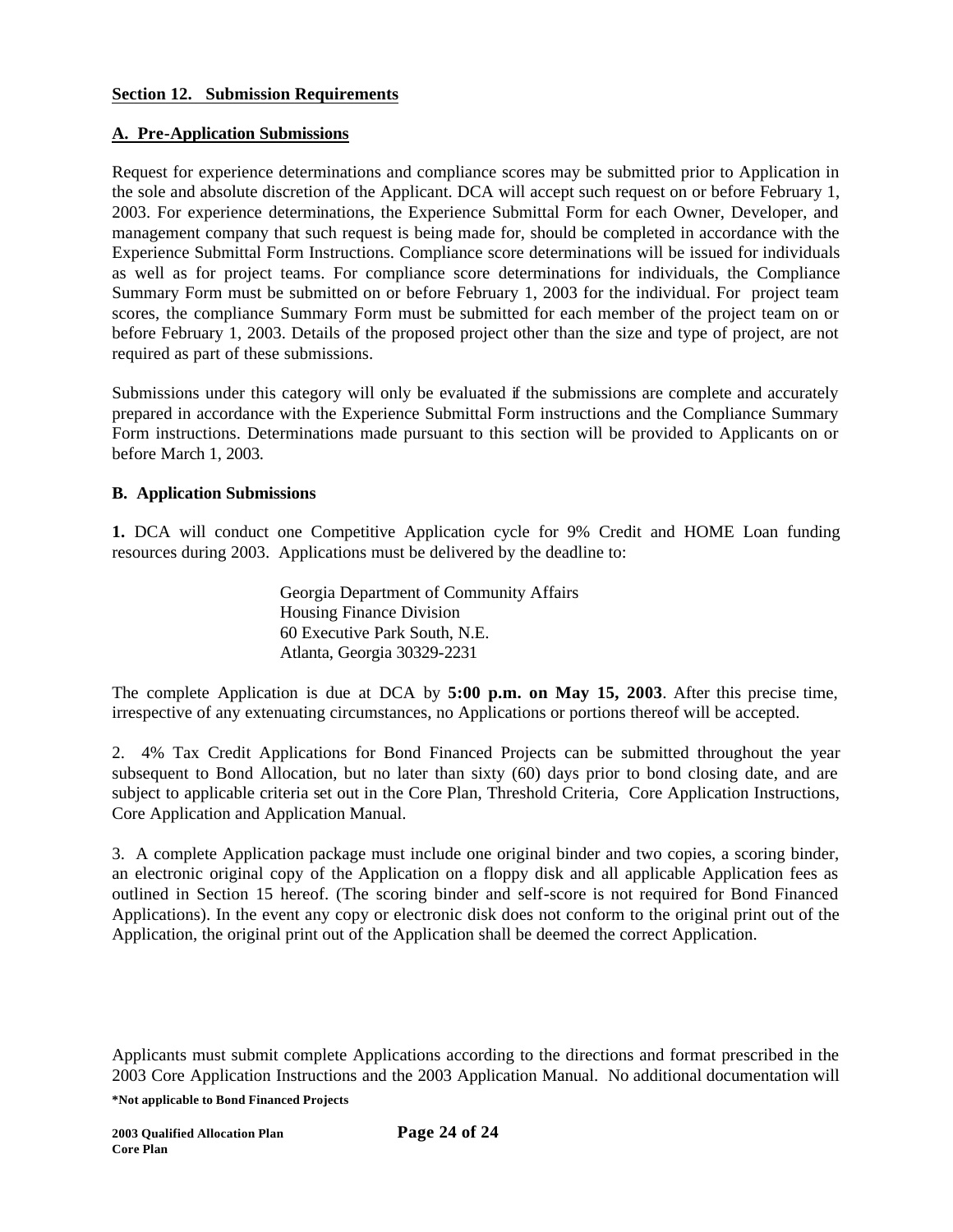be accepted after the Application Submission deadline described in this Section unless specifically requested by DCA. The use of a third party or common carrier to deliver the Application does not relieve the Applicant of its responsibility for meeting the Application Submission deadline. Consequently, there will be no exceptions to this deadline. In addition, no assemblage, packaging, or other form of Application preparation will be permitted at any time on DCA premises.

Applicants for 9% Credits and/or HOME funding will be required to self-score their Applications and fully explain their rationale in support of the scoring decision for each criterion. Applicants' self-scores must be done in strict accordance with the provisions of the Plan and the Application Manual. Any Application that does not include a completed self-scoring binder, prepared in accordance with the provisions of the Plan and the Application Manual, will be deemed incomplete.

**Maximum Number of Applications. \*** DCA will assign sequential project numbers to all Applications in the order they are received, and prior to any form of Application review. Applicants will be permitted to submit a maximum of six Applications for funding resources under the Plan. This limitation applies to Ownership interests of all proposed Project Participants except for syndicators. Ownership interests of all Project Participants in the proposed Applications will be reviewed. If it is determined that a Project Participant has proposed Ownership interest in more than six Applications DCA will only evaluate the first six project Applications submitted to DCA. Any other Applications, which include the same Project Participant, will be considered ineligible and will not be evaluated.

**Maximum Ownership Interests.** Applicants will be limited to Ownership interest in a maximum of three projects, of which the total Federal Credit from the 2003 competitive funding round cannot exceed \$1,750,000 and/or total HOME funding cannot exceed thirty five percent (35%) of the total HOME Loan resources available. This limitation applies to Ownership interests of all proposed Project Participants, except syndicators. Any Application proposing Ownership interest by a Project Participant having proposed Ownership interests in three other projects that score higher will be deemed ineligible for funding. Also, Applications proposing Ownership interest by a Project Participant having proposed Ownership interests in other projects scoring higher will be deemed ineligible if the additional Credit, combined with the other projects scoring higher, exceeds the \$1,750,000 limitation. Applications proposing Ownership interest by a Project Participant having proposed Ownership interests in other projects scoring higher will be deemed ineligible if the additional HOME Loan funding, combined with the other projects scoring higher, exceeds 35% of the annual HOME Loan resources.

The exceptions to the three-project limit include; 1) an Application in which an experienced for profit or nonprofit Developer partners with an inexperienced nonprofit that is applying under the Plan's Credit nonprofit set-aside or the HOME Loan Program CHDO set-aside; or 2) an Application in which an experienced for profit or nonprofit Developer partners with an inexperienced for profit Developer. However, experienced for profit Developers or nonprofit Developers are limited to two projects for which they can partner with an inexperienced nonprofit or for profit Developer. Inexperienced nonprofit Developers and inexperienced for profit Developers are limited to one project.

### **Section 13. Post Award Deadlines**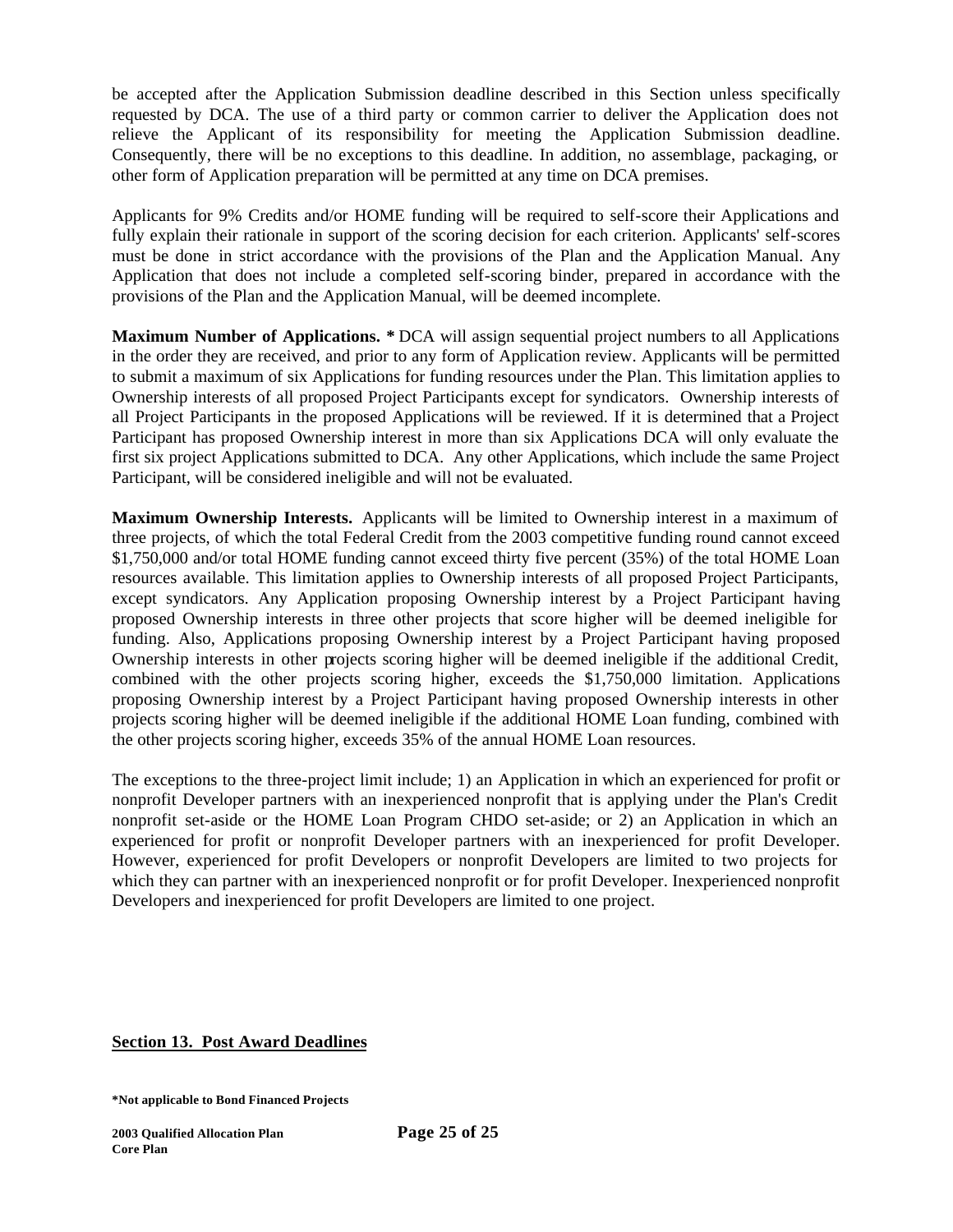**Formal Firm Commitments. \*** Formal firm commitments for equity and non-DCA debt must be submitted to DCA within 75 days of the receipt of the carryover allocation.

 **Design Development Documents**. \* Design Development Documents as fully outlined in the Architectural Submittal Instructions in the Manual must be submitted to DCA for review and approval no later than 90 days from carryover allocation.

**Tax Credit only Projects/Commencement of Construction/Rehabilitation**. \* Owners of projects receiving 9% Tax Credits for new construction or rehabilitation in the 2003 round must commence construction or rehabilitation no later than **June 30, 2004**. Failure to commence construction as scheduled may cause an automatic recapture of the Credits. DCA will closely monitor construction start dates.

**Tax Credit/Home/Commencement of Construction/Rehabilitation**.\* Projects receiving HOME Loans must not begin construction prior to the HOME Loan closing. However, all projects receiving a HOME loan award in 2003 must have satisfied all conditions necessary to commence construction within one year of the date of the initial HOME commitment. Exceptions may be granted by DCA at its sole and absolute discretion in accordance with HUD regulations, but must be requested prior to the start of construction. DCA will closely monitor construction start dates. Failure to comply with this policy may result in cancellation of the HOME Loan Commitment or other penalties.

**HOME Loan Closing.\*** All projects receiving a HOME Loan award in 2003 must have closed their HOME Loans on or before September 1, 2004. Applicants unable to close within that time period may have their commitment for HOME funds withdrawn.

**Completion of Work Scope**. Owners of projects receiving Credits in the 2003 round for the rehabilitation of an existing property must perform 100% of the work scope in accordance with the original physical needs assessment submitted with the Application no later than **December 31, 2005**. Owners of properties receiving Credits for new construction in the 2003 round, must perform 100% of the work scope as set forth in the DCA approved construction drawings and specifications no later than **December 31, 2005**. DCA will inspect projects requesting IRS Form(s) 8609 to ensure that all work has been completed prior to issuing Form(s) 8609. If a lesser percentage is completed, DCA reserves the right to recapture all Credits allocated. At its sole and absolute discretion, DCA may approve modifications to the proposed work scope upon written request.

**Placement-In-Service.** Owners of projects receiving Credits in the 2003 round must place all buildings in the project in service by **December 31, 2005.**

**Compliance Monitoring Fee Payment Date.** All compliance monitoring fees must be paid within 18 months of issuance of the carryover allocation document, but no later than the placed in service date or December 31, 2005, whichever is earliest. Failure to do so may adversely affect the Applicant's ability to compete in future funding rounds. In no case will the final Federal Credit allocation (IRS Form 8609) be issued before these fees are paid.

**Final Allocation Deadline.** Owners of projects receiving Credits in the 2003 round must apply for Final Allocation and request for issuance of IRS form(s) 8609 by **February 15, 2006**. IRS form(s) 8609 for a project will be issued only once for the entire project as proposed in the Application. Form(s) 8609 will not be issued as buildings are placed in service.

**<sup>\*</sup> Not Applicable to Bond Financed Projects**

**<sup>\*</sup>Not applicable to Bond Financed Projects**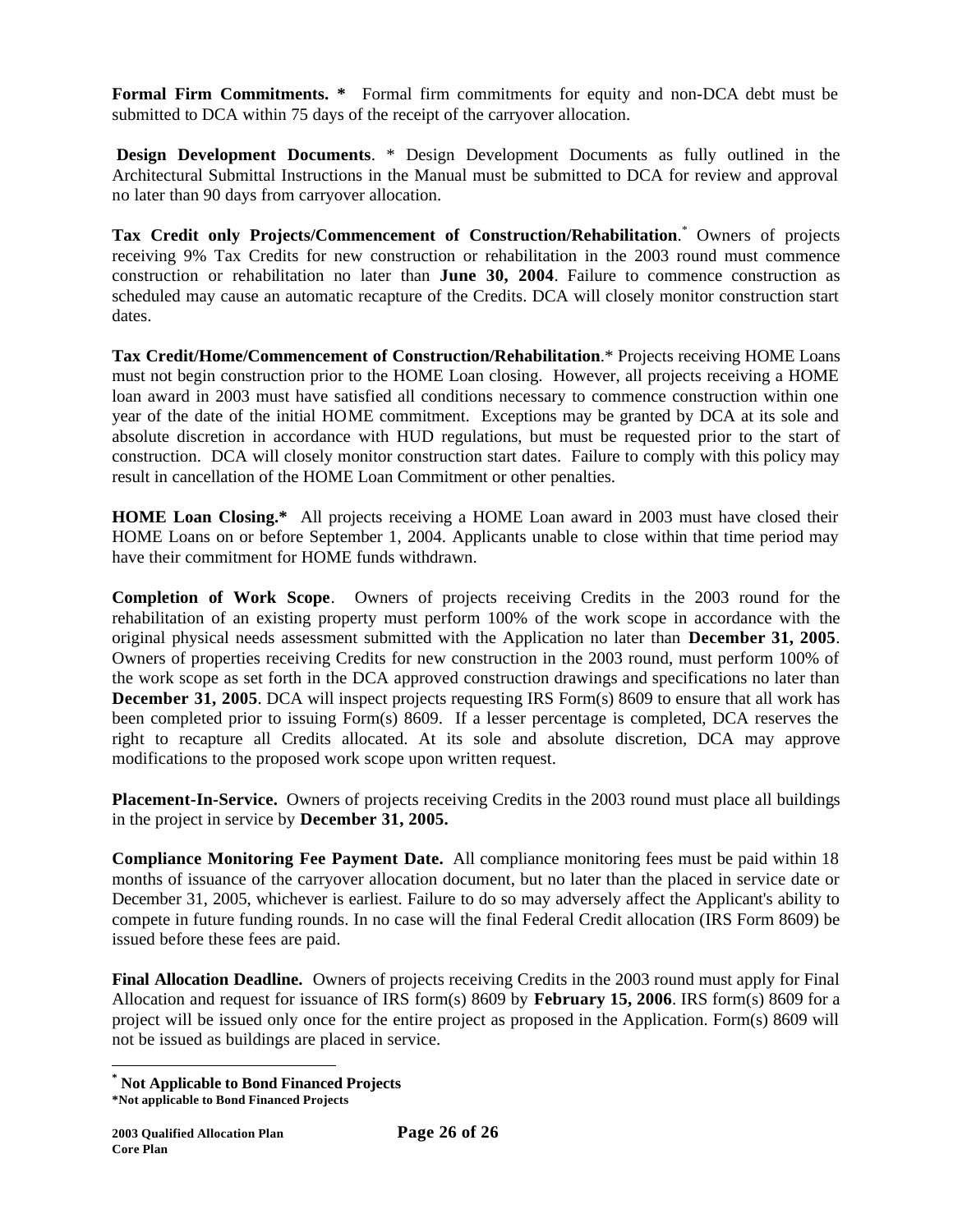# **Section 14. Project Reconfiguration/Application Modification\***

Generally, Applicants will not be allowed to make any changes to the Application after Application Submission to DCA. If Applicants believe extenuating circumstances warrant a change, and the change would not significantly alter the project's original concept, a written request for such a change will be considered by DCA. However, changes cannot be made without DCA's written approval, and such approval will be at DCA's sole and absolute discretion. This provision applies to any changes proposed after Application Submission, and if an award is made, throughout the project's Compliance Period or Period of Affordability, whichever is longer. Applicants' written requests must clearly establish the importance of the change, and why it is necessary to ensure the project's long-term financial feasibility and economic viability.

DCA will determine, in its sole and absolute discretion, whether or not a requested change will be authorized. The prohibition against changing any part of the Application without the prior written approval of DCA includes direct or indirect transfers of the general partner's or Developer's interest. Failure to abide by this provision will adversely affect the Applicant's eligibility to receive future DCA funding.

DCA may allow Applicants to correct deficiencies in the Application if DCA does not approve a sufficient number of Applications to use all the Credits authority available in an Application cycle *and* it receives Applications that are acceptable except for minor deficiencies that the Applicant can address within a reasonable period of time (generally not to exceed 10 business days).

# **Section 15. Fees**

The fees indicated in this Section will be charged based on the legal status of the Applicants. All fees must be paid by certified funds or money order made payable to the Georgia Department of Community Affairs.

- **Compliance Monitoring Fees for Multiple Programs.** When DCA is required to monitor projects for compliance with tenant income and/or rent limitations of more than one program e.g., Credits and FDIC, the applicable monitoring fees for each program will be charged. Credits compliance fees must be paid no later than when the project is placed in service. Failure to do so may adversely affect the Applicant's ability to compete in future funding rounds.
- **Late Fees.** Any late fees imposed by DCA will not be considered as a project cost for underwriting purposes.

**<sup>\*</sup> Not Applicable to Bond Financed Projects**

**<sup>\*</sup>Not applicable to Bond Financed Projects**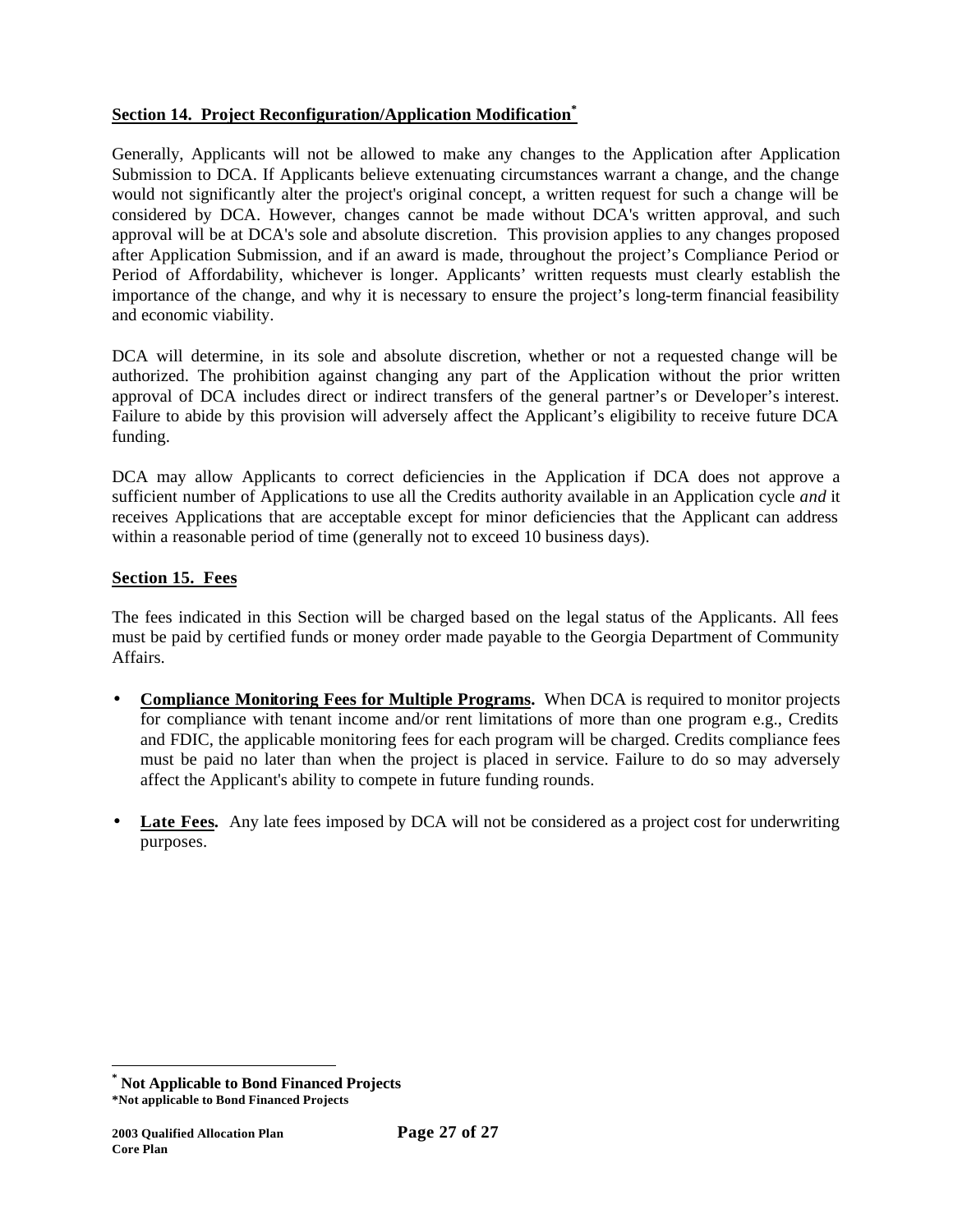# **FEE SCHEDULE For Profit and For Profit/Nonprofit Joint Ventures**

|                                                                                                                                       | <b>Fees</b>                                                                                              | <b>Due Date</b>                                                                                                               |
|---------------------------------------------------------------------------------------------------------------------------------------|----------------------------------------------------------------------------------------------------------|-------------------------------------------------------------------------------------------------------------------------------|
| 2003 Credit (only) Application Fee<br>(includes market study)                                                                         | \$6,000 For Profits<br>\$6,000 For Profit/Nonprofit Joint Venture<br>\$5,000<br>Nonprofit                | <b>Application Submission*</b>                                                                                                |
| 2003 HOME (only) Application Fee<br>(includes market study)                                                                           | \$5,000 For Profits<br>\$5,000 For Profit/Nonprofit Joint Venture<br>\$4,500 Nonprofit                   | <b>Application Submission*</b>                                                                                                |
| <b>2003 HOME Loan/ Credit</b><br><b>Application Fee (includes market</b><br><b>Study fee)</b>                                         | \$6,500 For Profits<br>\$6,500 For Profit/Nonprofit Joint Venture<br>\$5,500 Nonprofit                   | <b>Application Submission*</b>                                                                                                |
| <b>Credit Allocation Fee</b>                                                                                                          | 7% of annual allocation                                                                                  | At time carryover<br>allocation sent in*                                                                                      |
| <b>Credit Compliance Monitoring Fee</b><br>(calculated on a per unit basis)                                                           | \$150 - USDA projects<br>\$150 - URFA bond projects<br>\$600 - Bond/4% Credit projects<br>\$600 – Others | Within 18 months of<br><b>Issuance of carryover</b><br>allocation, but no later<br>than the project placed in<br>service date |
| Bond/4% Credit Eligibility Opinion<br>Letter                                                                                          | \$4,000                                                                                                  | <b>Application Submission</b>                                                                                                 |
| Bond/4% Credit IRS Form 8609 Fee                                                                                                      | 5%% of annual Federal Credit amount                                                                      | Due within 30 calendar<br>days of issuance of Letter<br>of Determination                                                      |
| Front End Analysis (applicable when<br>an Identity of Interest exist between<br>the Developer or Owner and the<br>general contractor) | \$1,800                                                                                                  | <b>Application Submission</b>                                                                                                 |
| <b>Appraisal Fee (HOME Loans only)</b>                                                                                                | <b>Based on DCA cost</b>                                                                                 | <b>Denoted in Commitment</b><br>Letter                                                                                        |
| <b>Probationary Participation</b><br><b>Application Fee</b>                                                                           | \$2,500                                                                                                  | No later than 3/15/03                                                                                                         |
| <b>Operating Expense Waiver</b>                                                                                                       | \$1,000 per waiver                                                                                       | No later than 3/15/03                                                                                                         |
| <b>Architectural Standards Waiver</b>                                                                                                 | \$1,000 per waiver                                                                                       | No later than 3/15/03                                                                                                         |
| <b>Owner Experience Waiver</b>                                                                                                        | \$1,000 per waiver                                                                                       | No later than $3/15/03$                                                                                                       |
| <b>Developer Experience Waiver</b>                                                                                                    | \$1,000 per waiver                                                                                       | No later than 3/15/03                                                                                                         |
| <b>Manager Experience Waiver</b>                                                                                                      | \$1,000 per waiver                                                                                       | No later than $3/15/03$                                                                                                       |
| <b>Per Unit Cost Limitation Waiver</b>                                                                                                | \$1,000 per waiver                                                                                       | No later than 3/15/03                                                                                                         |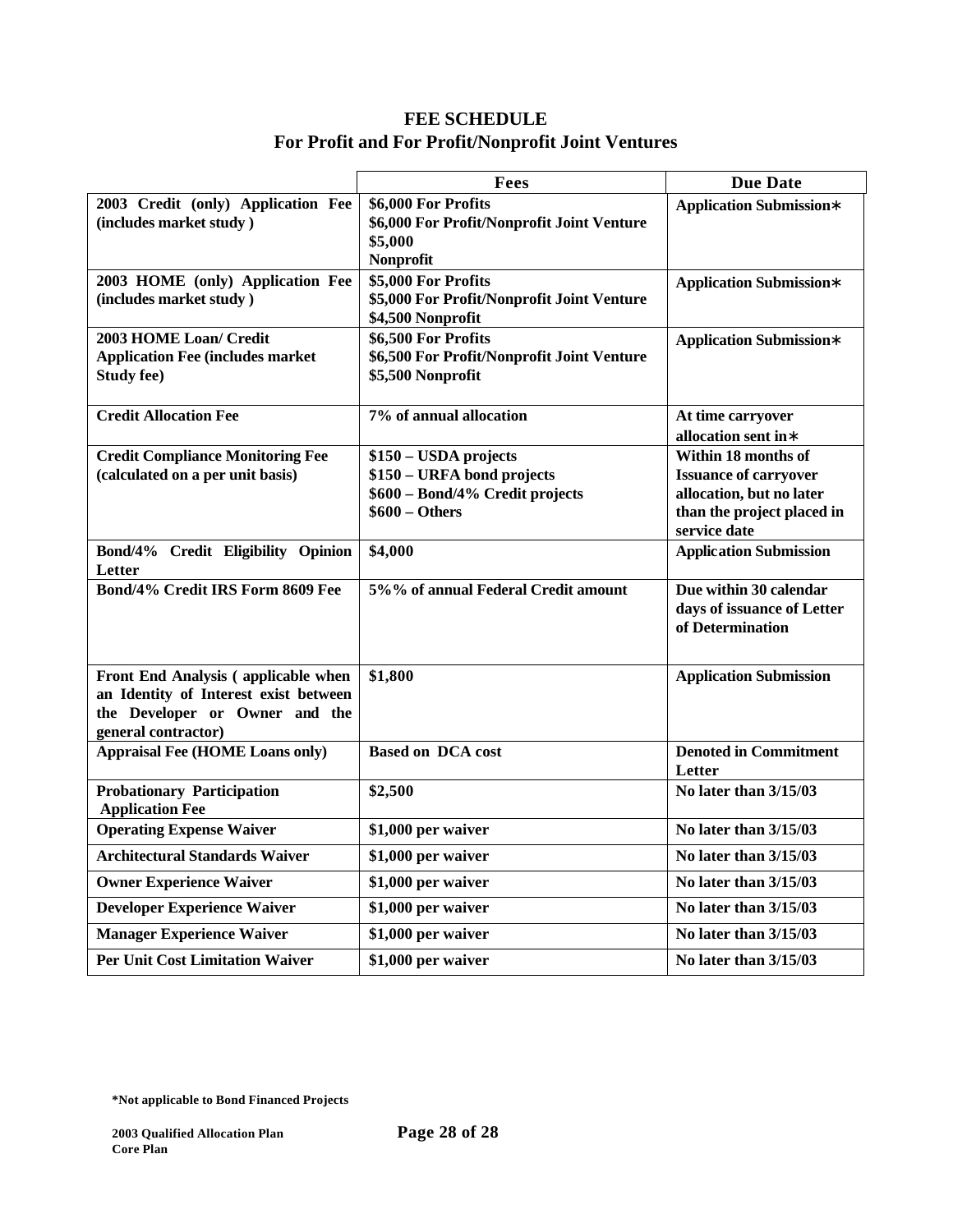## **Section 16. Evaluation of Applications**

**Completeness Review.** The 2003 DCA 9% Tax Credit and HOME funding resources will be made available to projects through a Competitive Scoring process. Applications received by DCA will be reviewed for completeness, as set forth in the Manual, including but not limited to:

- Organization of the Application;
- Inclusion of all required Application forms; and
- Submission of all required supporting documents.
- Electronic Application

4% Tax Credits for Bond Financed Applications will be issued Letters of Determination of eligibility for tax credit based on all applicable criteria as set forth in the 2003 Qualified Allocation Plan, Appendix I Threshold Criteria, the 2003 Application Manual and the 2003 OAH Application Instructions and OAH Electronic Application.

**Threshold Review.** Complete Applications will be reviewed to determine if the project meets the Threshold requirements set forth in Appendix I. Those Applicants whose Applications fail to meet Threshold requirements will be notified in writing (by facsimile) of the specific requirement(s) that the Application did not meet. If an Applicant believes the Threshold requirement(s) was met, the Applicant must respond in writing within 10 calendar days from the date of the DCA notification letter. The response must provide a clear and specific explanation of why the Applicant believes DCA's initial determination was incorrect. DCA will review the response and if DCA decides that the initial determination was incorrect, the Application will be considered to have met Threshold requirement.

**Threshold Cure Period.** If an Application contains Threshold deficiencies which, in the determination of DCA, are either administrative in nature or are caused by a missing or incomplete document or the need for clarification of information submitted in the Application, DCA may request correction or clarification of such deficiencies. Such request is referred to as the "cure request". DCA will provide this request in the form of a facsimile to the Applicant.

Applicants receiving a cure request may supply missing or incomplete information and may clarify any inconsistencies related to the specific items identified by DCA in the cure request. The cure period will begin on the date of the cure request and shall end at 4:00 p.m. Eastern Time, on the date specified in the cure request, which date shall be five (5) business days from the date that the cure request is faxed to the Applicant. The cure request shall specify the means and methods by which missing items may be supplied, incomplete items completed and inconsistencies clarified.

Applicants may not submit additional items for the purpose of increasing their score. Any documentation that is provided during the threshold review period that is also applicable to a related scoring item will be reviewed only for threshold cures and will not be utilized during the scoring review process for the Application.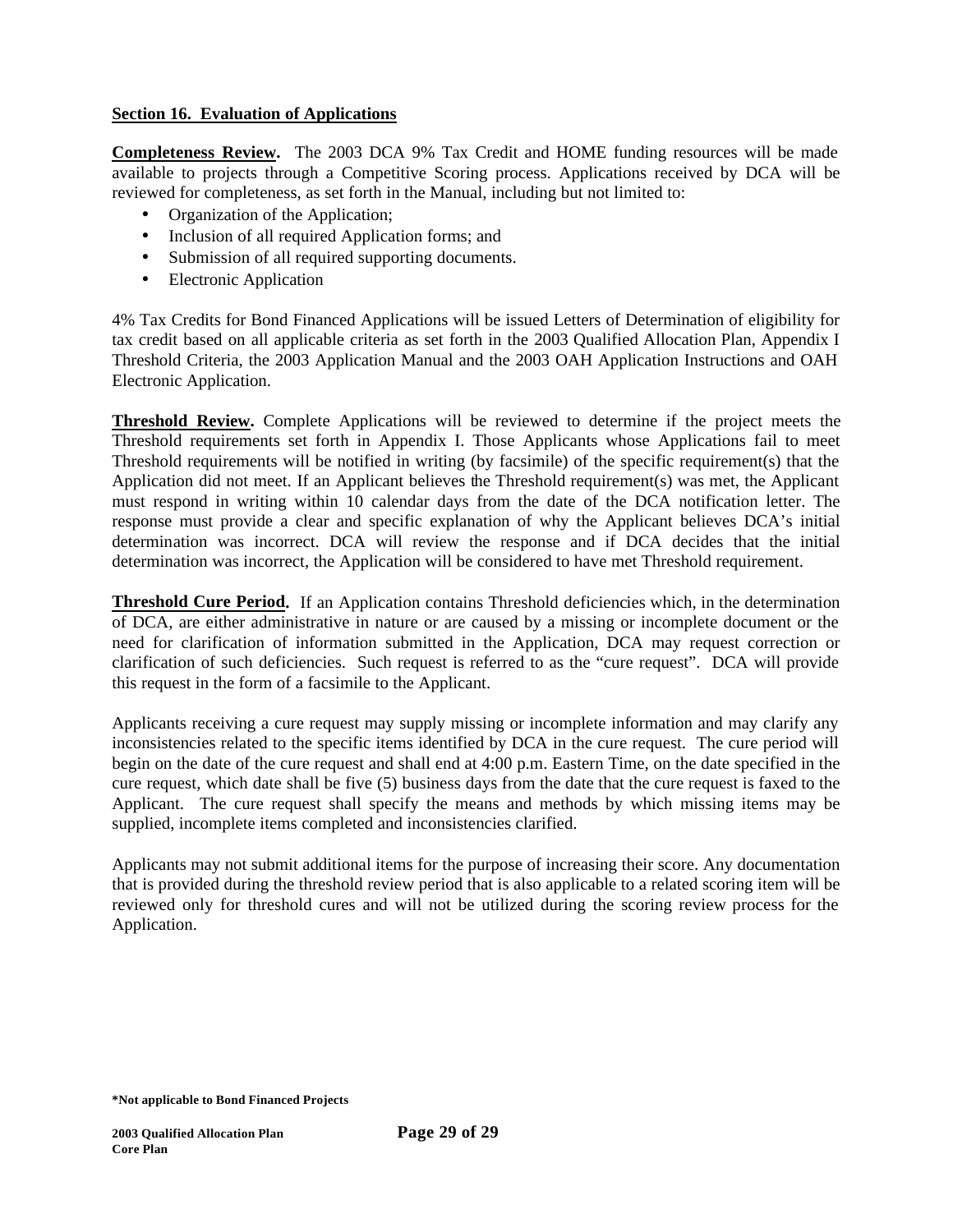**Scoring Review** \*. Complete Applications that meet the Threshold requirements described in Appendix I will be allowed into the Competitive Scoring process as set forth in Appendix II. Scored Applications will be ranked in descending order by total point score. Applicants will be required to self-score their Applications and fully explain their rationale in support of the scoring decision for each criterion. Applicants' self-scores must be done in strict accordance with the provisions of the Plan and the Application Manual. Any Application that does not include a completed self-scoring binder, prepared in accordance with the provisions of the Plan and the Application Manual, will be deemed incomplete. DCA will provide the preliminary results of the Competitive Scoring process to all Applicants on September 9, 2003. DCA will provide the preliminary scores by facsimile to the Applicant. Applicants will be given a forty-eight (48) hour comment period to provide comments to DCA regarding the preliminary Scoring Results. Applicants may not submit additional items for the purpose of curing scoring deficiencies, justifying their self-scores or increasing their scores. Comments must be limited to the Applicants opinions regarding DCA's scoring determinations.

DCA reserves the right to review all comments that were received during the comment period. However, DCA is not obligated to give consideration to or revise its preliminary score based on comments received. Any decision DCA makes, and any action or inaction by DCA in administering, managing, and operating the review of the comments shall be final and conclusive and shall not be subject to any review, whether judicial, administrative or otherwise, and shall not be covered by, subject to, or required to comply with or satisfy any provisions of Chapter 13 of Title 50 of the Official Code of Georgia Annotated, the "Georgia Administrative Procedure Act."

**Competitive Application Selection. \*** Generally, the highest scoring Applications with favorable market studies will be allocated resources without regard to resource type requested or geographical location, except as noted below and elsewhere in the plan:

- DCA reserves the right to allocate resources to lower ranked proposals to achieve a better mix of resource usage or a better geographical distribution of resources.
- If available Credits will be depleted by funding Credit-only Applications, then, DCA may elect to fund lower scoring Applications that are requesting a combination of Credits and a HOME Loan.
- If sufficient HOME funds are not available to fund the next ranked Credit/HOME Application or HOME-only Application, DCA may elect to fund a lower scoring Credit and HOME or HOME only project for which the remaining funds are sufficient.
- If a geographic area of the state will receive an inequitable share of the available resources as determined by the Competitive Scoring process, DCA may choose to fund other proposals even though they have a lower relative ranking.
- Applications meeting the Plan's minimum scoring requirements, which do not score high enough to receive an award, will be placed on a waiting list. If additional funding becomes available the next highest-scoring Application on the list will be eligible, subject to DCA's discretion.

**DCA's Administrative Discretion.\*** DCA reserves the right to allocate resources to lower ranked proposals to achieve a better mix of resource usage or a better geographical distribution of resources as described above, or for any other reason judged by DCA to be meritorious. Such actions will be made at DCA's sole and absolute discretion. Any decision DCA makes, and any action or inaction by DCA in administering, managing, and operating the system, shall be final and conclusive and shall not be subject to any review, whether judicial, administrative or otherwise, and shall not be covered by, subject to, or required to comply with or satisfy any provisions of Chapter 13 of Title 50 of the Official Code of Georgia Annotated, the "Georgia Administrative Procedure Act."

**<sup>\*</sup>Not applicable to Bond Financed Projects**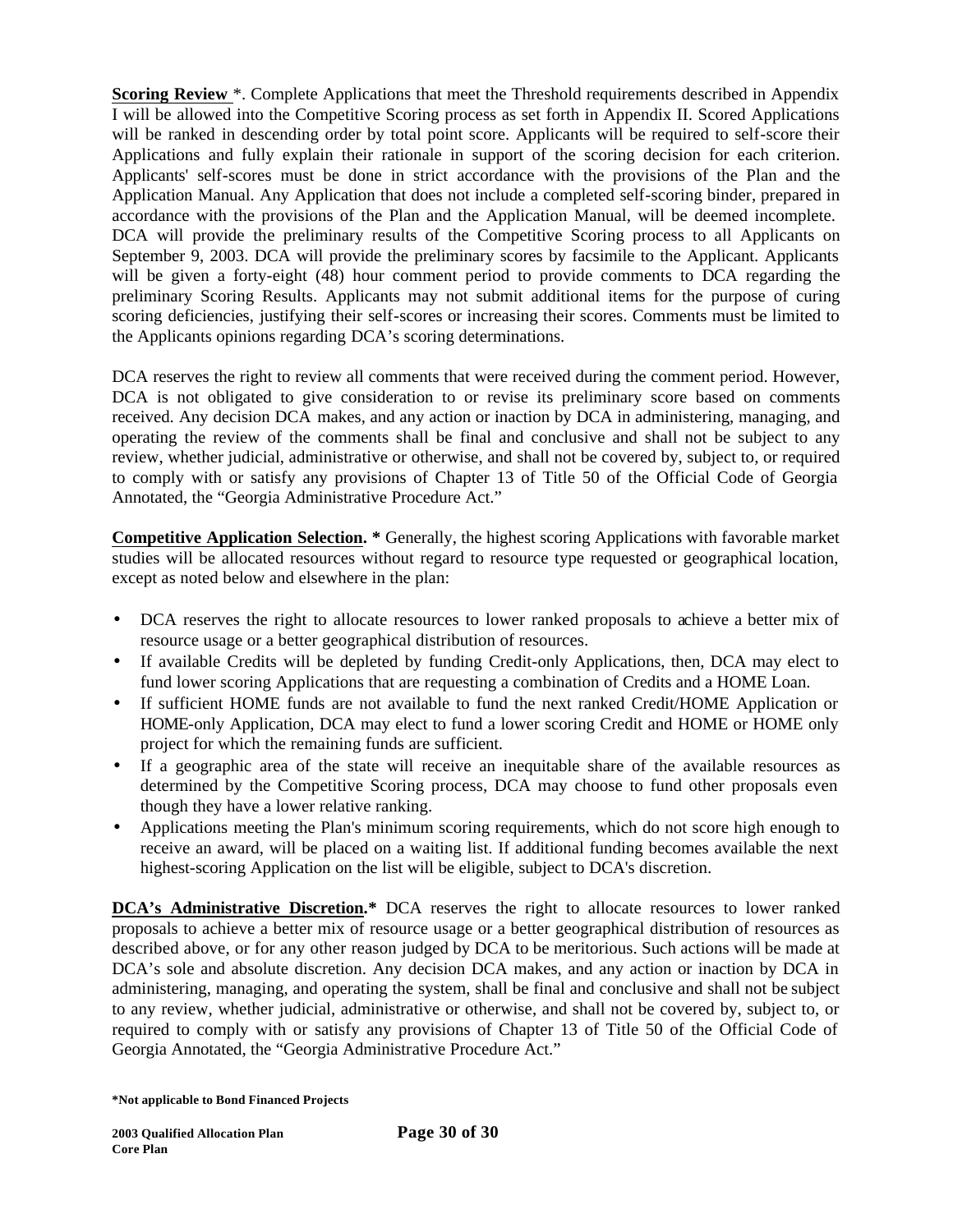**Special Allocation Considerations.** \* In its sole and absolute discretion, and where warranted by extenuating circumstances, DCA reserves the right to allocate Credits, up to the first day of the allocation round, based on the prior year's allocation plan with all applicable terms and conditions to projects that received an allocation in the prior year.

**Final Notification.**\* DCA will provide the final results of the Competitive Scoring process to all Applicants as soon as possible after the process has been completed. A separate letter will notify those Applicants whose projects are selected for awards. Also, if a DCA HOME Loan is proposed, DCA will issue to the Applicant/borrower a preliminary loan commitment letter. This commitment letter, while not fully guarantying that the HOME Loan will be forthcoming, will set forth all conditions that, if met, will result in a HOME Loan.

# **Section 16. Georgia Open Records Act**

All Applications are subject to disclosure under the Georgia Open Records Act (GORA). Applicants must agree in the Application to hold harmless DCA and GHFA for any and all losses associated with disclosures in accordance with GORA.

Requests to examine records or request copies of DCA documentation should be made in writing to ensure accuracy and proper processing. DCA will provide a timely acknowledgement of the request, and will estimate the costs, if any, for the services requested. A party may also elect to review the documents at the DCA offices. Under these circumstances, the party should forward to DCA a request to review specific documents and coordinate with DCA a time that is mutually agreeable. GORA allows the agency to charge a fee to cover the cost of a document custodian to access and review the requested records, to monitor the review process, and for the cost of copying requested documents.

## **Section 17. Monitoring and Compliance**

The Applicant's compliance responsibilities begins with the award of the HOME funds and/or the Credit and will continue through the end of the Compliance Period, the Period of Affordability, or the term of the loan, whichever is longer.

Applicants are advised that DCA is required to monitor projects for compliance with the requirements of IRC Section 42, the HOME regulations at 24 CFR Part 92, the representations set forth in the Application, the requirements stated in this Plan, the requirements set forth in the respective program manuals and as represented in all restrictive documents. Although DCA is responsible for monitoring the Owners' compliance with these rules, regulations, and restrictions, this responsibility does not make DCA liable for an Owners' noncompliance.

**Credit Compliance Monitoring Procedures** (Tax Credit and Tax Exempt Bond/Tax Credit Properties) Section 1.42-5(a) of U.S. Treasury Regulations requires that each Plan include a procedure that the housing credit agency (DCA) will follow in monitoring for noncompliance with the provisions of Section 42 and in notifying the Internal Revenue Service of any noncompliance of which DCA becomes aware.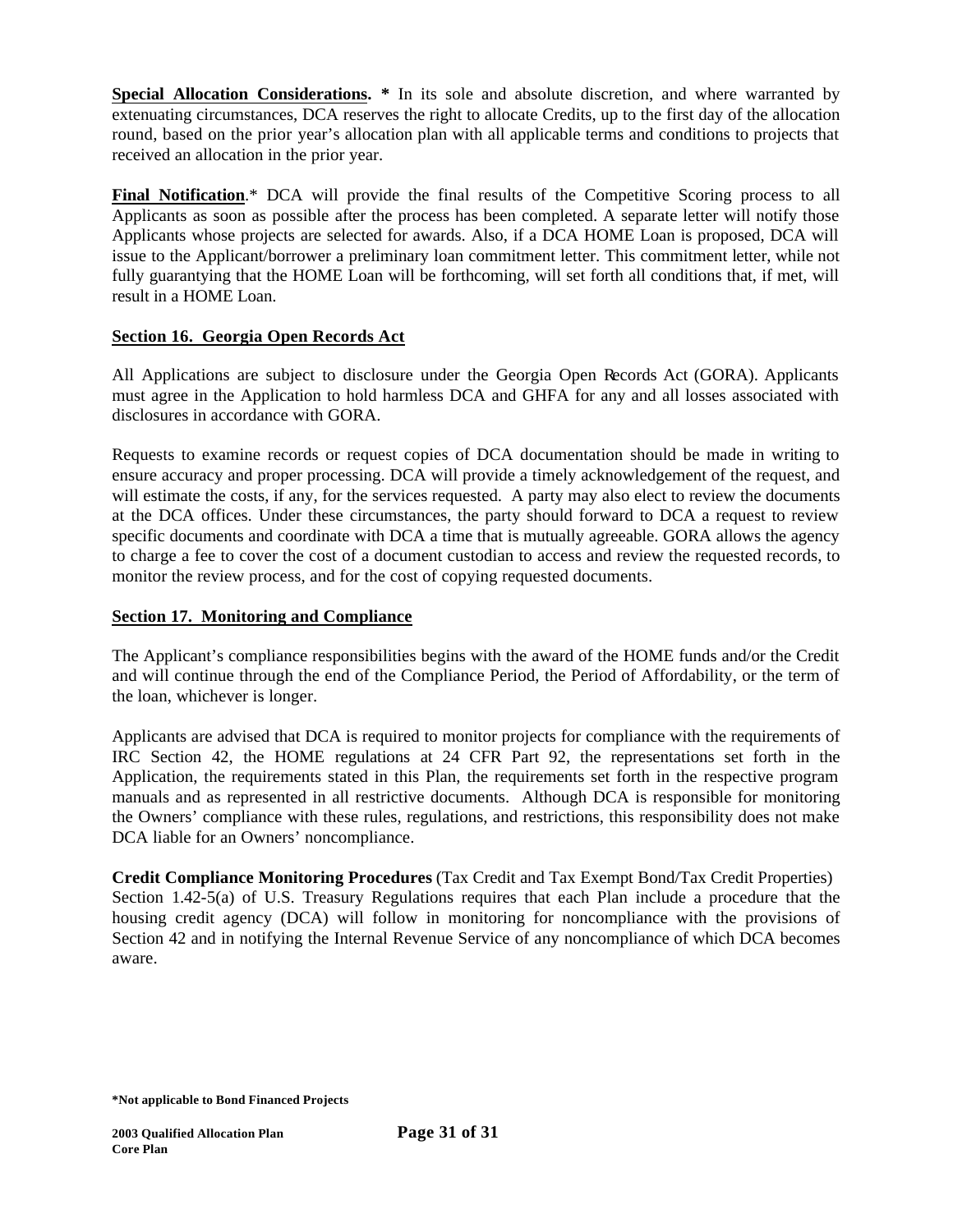The procedure for monitoring contained in the Plan must contain procedures consistent with the Regulations that address the following areas: record keeping and record retention; certification and review; on-site inspection; and notification as to noncompliance. This section is included in the Plan to comply with the mandate of the Regulations. DCA reserves the right to make such alteration or amendment to its monitoring procedures as may be required. Specific procedures that Owners must follow to remain in compliance with Program requirements are outlined in Credit Certification Training Materials. Changes and updates to these materials can be found on the DCA web site.

# **Required Training for Owners** (Tax Credit, Tax Exempt Bond/Tax Credit and HOME Properties)

The Owner/general partner is required to successfully complete a compliance-training seminar provided by or sponsored by DCA. Limited partners are strongly encouraged to attend these training seminars, but may elect to have property managers serve as the limited partner's representative. Seminars for HOME, Tax Credit and HOME/Tax Credit compliance are offered on an ongoing basis by DCA. Certification testing is required and certificates are awarded upon successful completion of the training. The Owner of a Tax Credit and or HOME property will be required to submit to DCA a copy of the Certificate of Successful Completion for the training prior to the beginning of lease-up or prior to placing the first building in service.

# **Property and Record Compliance**

A. For purposes of determining initial or ongoing eligibility and compliance with property maintenance requirements, DCA asserts the right to conduct on-site inspections of any project receiving Credit, HOME, or both Credit and HOME funding at any time through the end of the compliance period or the term of the loan, whichever is longer. DCA will provide written notice to the Owner of noncompliance findings and will assign an appropriate cure period.

B. DCA asserts the right to perform an on-site inspection of tenant records on any project receiving Credit, HOME, or both Credit and HOME funding at any time through the end of the compliance period or term of the loan, whichever is longer. DCA will provide written notice to the Owner of noncompliance findings and will assign an appropriate cure period.

C. In the Credit Program, DCA is required to report all items of possible noncompliance to the IRS on IRS Form 8823. This form(s) will be issued to the Owner/general partner of the project. If noncompliance can be and has been cured by the end of the cure period, the correction will be noted on Form 8823. DCA and the IRS consider Form 8823 to be a confidential tax document and, as such, Form 8823 will not be provided to parties not having an Ownership interest in the project.

# **Reports to be provided to DCA**

A. Owners' receiving HOME Loans are required to submit Quarterly Occupancy Reports in a format prescribed in the DCA HOME Training Manual, together with copies of Tenant Income Certification for rental units leased during the quarter (beginning with initial lease-up date throughout the term of the loan. Owners are also required to submit a HOME Annual Owner's Certification and Annual Owner's Report in a format prescribed by DCA on or before February 28 of each year.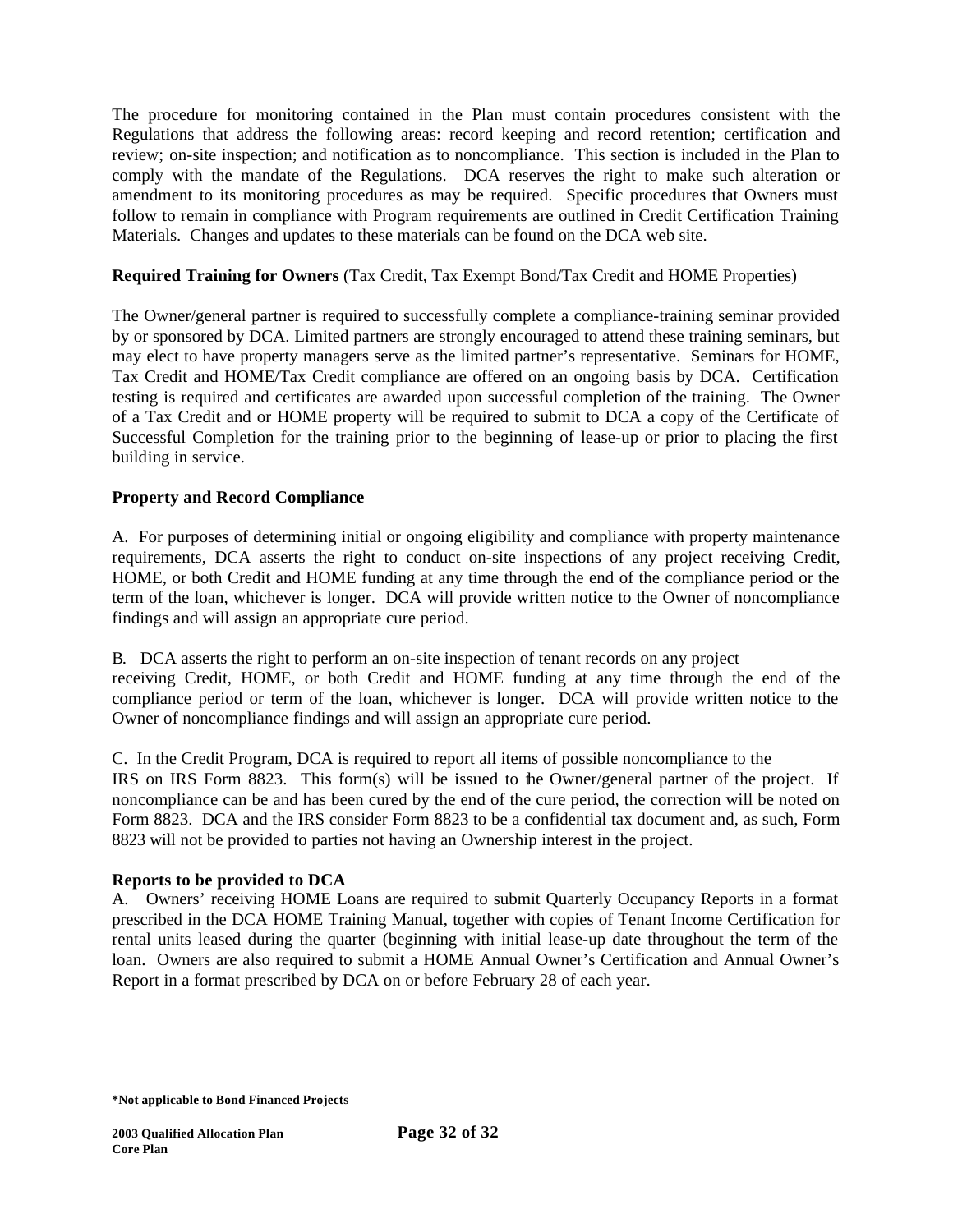B. Owners receiving Credit are required to submit Quarterly Occupancy Reports with Tenant income certifications for rental units leased that quarter, beginning with the first building placed in service forward, until the end of the compliance period. Owners are also required to submit an Annual Owners Certification and Annual Owner's Report in a format prescribed by DCA each year within thirty days of the anniversary of the last building placed in service date.

C. Owners receiving HOME Loans and Credit are required to submit Quarterly Occupancy Reports from the placed in service date through the end of the loan or the compliance period, whichever is longer. Owners are also required to complete the HOME Annual Owners' Certification and Report and the Credit Annual Owners Certification and Annual Report in the prescribed DCA format on the dates stated above.

D. Owners who received Credit and/or HOME funding and are financed under Section 515 of the U.S. Department of Agriculture will not be required to submit monthly or quarterly reports. These properties are required to complete the HOME and/or Credit Annual Owners Certification and Annual Report in the prescribed DCA format on the dates stated above.

E. Owners of project that received Credit and are also financed with proceeds from tax-exempt bonds will be required to submit Quarterly Occupancy Reports beginning with the first building placed in service forward, until the end of the compliance period. Owners are also required to submit and Annual Owners Certification and Annual Owner's Reports in a format prescribed by DCA each year on the dates stated above.

# **Review**

DCA will review the certifications submitted to determine whether or not the requirements of Section 42 has been complied with by the Owner.

Annually, DCA will inspect at least thirty three (33%) of affordable developments to which it has made an allocation under Section 42. In each development selected for review, DCA will review the lowincome tenant certifications, the documentation the Owner has received to support that certification, the rent record for no fewer that twenty percent (20%) of the low-income units located in each such development. Records relating tenant income, supporting documentation and rent records will be selected at random by the Authority's monitoring officer at the time the review is held. In addition, DCA Compliance Officers will conduct a physical inspection of each low-income unit that receives a record review. The purpose of this inspection will be to determine whether or not the units meet Uniform Physical Condition Standards as defined by the Department of Housing and Urban Development.

DCA will conduct a physical inspection of approximately ten- percent (10%) of the units at each project and will review approximately ten percent (10%) of the tenant files each year at properties that have received DCA HOME funds. Additional federal requirements will also be reviewed on an annual basis.

As necessary, DCA will review additional documentation to support representation in the Application for funding.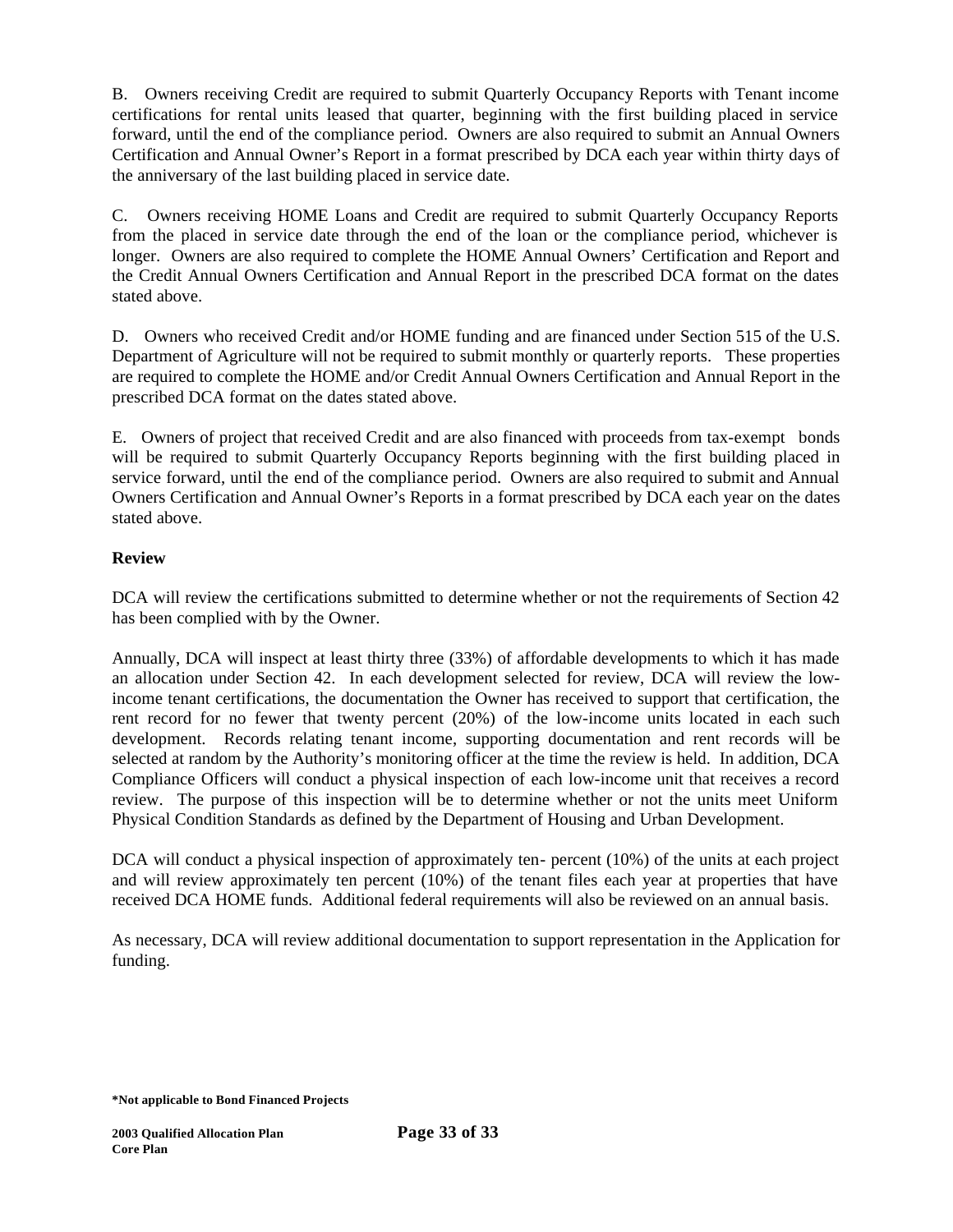## **Record Keeping and Record Retention**

- A. Owners awarded HOME Loans must keep records for each assisted building as stipulated in the final HOME regulations (as amended) and as stated in the Georgia HOME Manual.
- B. Owners allocated Credit must keep records for each building as stipulated in Section 42 of the IRS Code Section 1.42.5(b) and in the Georgia Low Income Housing Tax Credit Manual.
- C. Owners' receiving HOME Loans and Credit must follow the most stringent requirements of the two programs.

### **Inspection Record Retention provision (Tax Credit and Tax-Exempt Bond/Tax Credit Properties)**

The Owner of a Credit property is required to retain all original local health, safety, or building code violation reports or notices that were issued by the State or local government unit for DCA's inspection. After DCA reviews the violation reports or notices and completes its inspection, unless the violation remains uncorrected, the Owner may dispose of these reports or notices.

### **Compliance Standards**

### A. Assessment of Noncompliance

Principals of projects awarded Credit or HOME in previous cycles must remain materially in compliance with Credit and HOME program requirements (if applicable) to remain eligible to compete for future Credit awards or HOME Loans. Material noncompliance status exits when a party exhibits a continual pattern of noncompliance, or when a party demonstrates an inability or an unwillingness to resolve noncompliance matter in a timely manner. DCA will have sole and absolute discretion in determining those parties ineligible to participate in the OAH financing competition due to noncompliance status.

### B. Cure Period Standards

DCA will notify the Owner in writing of any possible findings of noncompliance. Each item of noncompliance will have an assigned cure period. The cure periods will typically range from thirty (30) days to a maximum of ninety days (90) days. Examples of noncompliance matters and typical cure periods are as follows:

| Noncompliance Items                                  | <b>Typical Cure Periods</b> |
|------------------------------------------------------|-----------------------------|
| <b>Health and Safety</b>                             |                             |
| Any issue                                            | 48 hours                    |
| <b>Administrative Noncompliance</b>                  |                             |
| Incomplete or incorrect tenant income certifications | 30 days                     |
| Affidavits not notarized                             | 30 days                     |
| Failure to report on a quarterly or annual basis     | 30 days                     |
| <b>Project Wide Noncompliance</b>                    |                             |
| Incorrect utility allowance                          | 60 days                     |
| Violations of the 40/50 Rule                         | 60 days                     |
| Rent overages                                        | 60 days                     |

#### **Incurable Instances of Noncompliance**

| <b>2003 Oualified Allocation Plan</b> | Page 34 of 34 |
|---------------------------------------|---------------|
| <b>Core Plan</b>                      |               |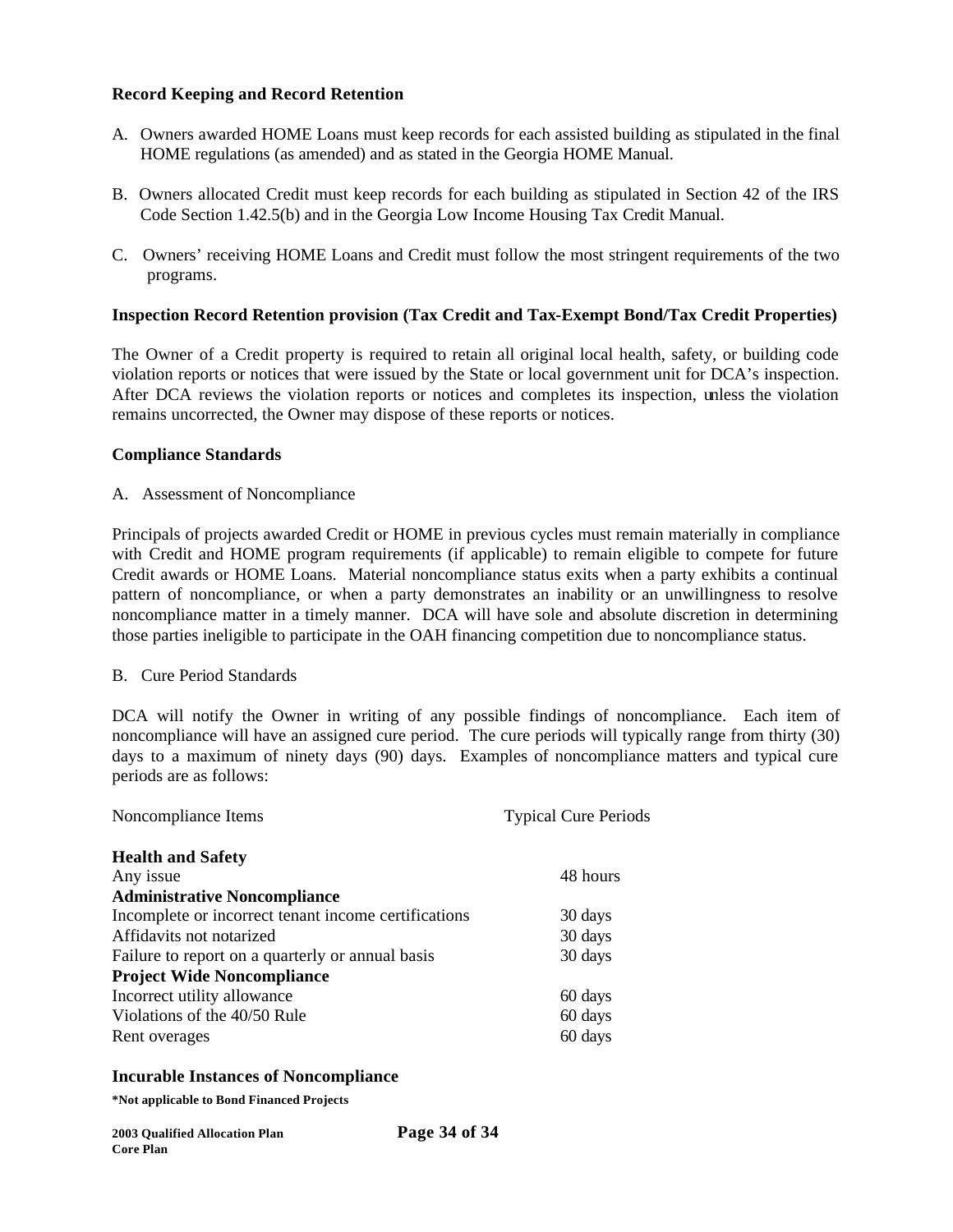# **Monitoring Fees**

DCA charges a monitoring fee for all Tax Credit developments containing five or more low-income units. Credit recipients will be required to pay the entire fee covering the 15-year Compliance Period prior to the issuance of the project's IRS Forms 8609.

### **Compliance Monitoring Responsibilities**

A. DCA may choose to delegate all or a portion of its compliance monitoring responsibilities to an agent or other private contractor. This option, if chosen, does not relieve DCA of its obligation to notify HUD or the IRS of noncompliance instances. DCA may also delegate some or all of its compliance monitoring responsibilities to another State agency. This delegation may include the responsibility of notifying the IRS of noncompliance.

B. Applicants must inform DCA of all conditions or extenuating circumstances at each project that may impact compliance monitoring duties. Any questions regarding compliance with the Credit or HOME programs should be addressed in writing and faxed to DCA's Compliance Monitoring Section at (404) 327-6849.

## **Section 18. Performance Scoring\***

**Overview of Performance Scoring**.Effective January 2, 2003**,** the performance scoring criteria will address compliance and administrative deficiencies not related to specific property audits. No points can be earned for performance scoring issues, but points can be lost. Points in this area will be assessed in absolute terms with no compliance factors or other formula considerations. In the 2003 Application cycle, performance points accumulated by a Project Participant will be accumulated as an educational and advisory exercise only. The final score in the competitive funding cycle will not be affected by any performance point assessments. In future rounds, DCA will determine the final project score by deducting any performance points acquired by a Project Participant during the prior year (Application Submission Deadline to Application due date) from the preliminary project score. A notice of noncompliance for failure to meet certain compliance or administrative requirements will be sent by DCA to the property Owner of record. Notices will include an explanation of the nature of the deficiency and will specify a date by which the deficiency must be corrected. If the stated deficiency is corrected by the said date no performance points will be deducted. If the stated deficiency is not corrected by said date, one quarter  $(1/4)$  of a point will be assessed. A final notice of non-performance will be sent to the Owner of record for each assessed uncured deficiency.

Compliance or administrative deficiencies that will be considered for performance scoring purposes may result from failure to comply with state or federal rules and regulations, or with the requirements specified in a binding DCA HOME Loan or Credit documents, including but not limited to, project Applications, Land Use Restriction Agreements/Covenants, and Loan agreements. Examples of performance compliance scoring issues include, but are not limited to:

• Any compliance issue that would normally be addressed in a scheduled compliance audit that comes to DCA's attention and is addressed outside the scope of a regularly scheduled audit.

**<sup>\*</sup> Not Applicable to Bond Financed Projects**

**<sup>\*</sup>Not applicable to Bond Financed Projects**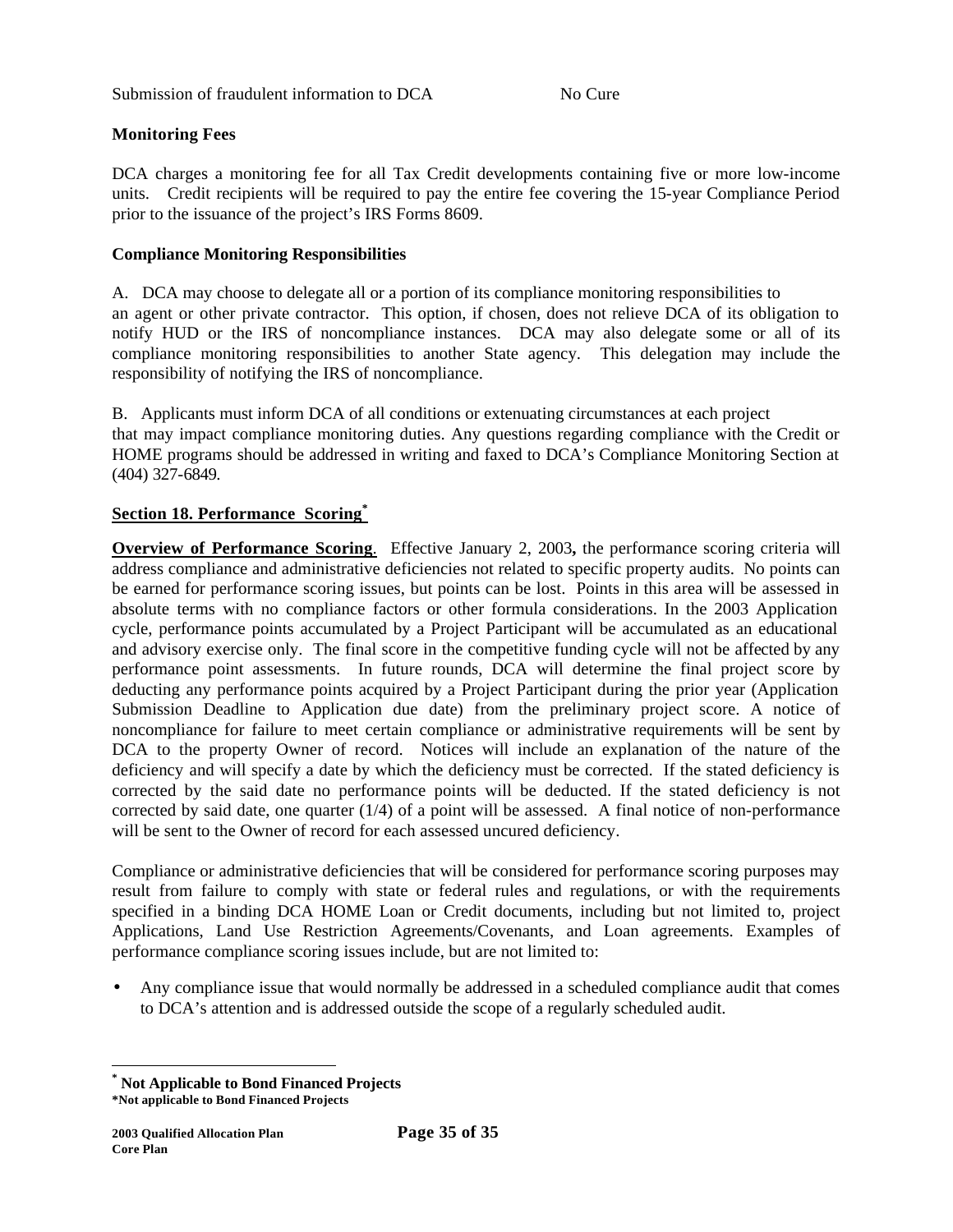- Unused Credits resulting from failure to meet the 10% carry over requirement or not placing a project in service with in 24 months of the carryover.
- Failure to notify DCA of disposition/sale of property.
- Failure to meet project reporting requirements (e.g., annual Owner's certification and report, project completion reports submitted within 120 days of the final draw, etc.).
- Failure to maintain required reserve levels, or failure to provide, on a timely basis, required proof of insurance on HOME Loan properties.
- Failure to provide necessary underwriting documentation in a timely manner.
- Failure to close HOME Loan within 60 day of DCA underwriting approval.
- Failure to convert HOME Loan from constructions to permanent status on or before conversion date.

DCA recognizes that extenuating circumstances may occur that could result in unavoidable timing difficulties. We will carefully consider the circumstances on a case by case basis when determining whether point deductions are appropriate. However, the final determination will be at DCA's sole and absolute discretion.

# **Section 19. Modification of the Plan**

Without limiting the generality of DCA's power and authority to administer, operate, and manage the allocation of Credits and HOME Loans according to federal law, federal procedures, and the Plan, DCA shall make such determinations and decisions, publish administrative rules, require the use of such forms, establish such procedures, and otherwise administer, operate, and manage allocations of Credits and HOME Loans and funds in such respects as may be, in DCA's determination, necessary, desirable, or incident to its responsibilities as the administrator, operator, and manager of allocations of Credits and HOME Loans.

The Governor recognizes and acknowledges that DCA will encounter situations which have not been foreseen or provided for in the Plan and expressly delegates to DCA the power to amend the Plan, after the public has had the opportunity to comment through the public hearing process, and to administer, operate, and manage allocations of Credits and HOME Loans in all situations and circumstances, both foreseen and unforeseen, including, without limiting the generality of the foregoing, the power and authority to control and establish procedures for controlling any misuse or abuses of the Credits or HOME Loan allocation system and the power and authority to resolve conflicts, inconsistencies, or ambiguities, if any, in the Plan or which may arise in administering, operating, or managing Credits or HOME Loan allocations pursuant to the Plan. The Governor further expressly delegates to DCA the authority to amend the Plan to ensure compliance with federal law and regulations as such federal law may be amended and as federal regulations are promulgated governing Credits and the HOME Loan Program.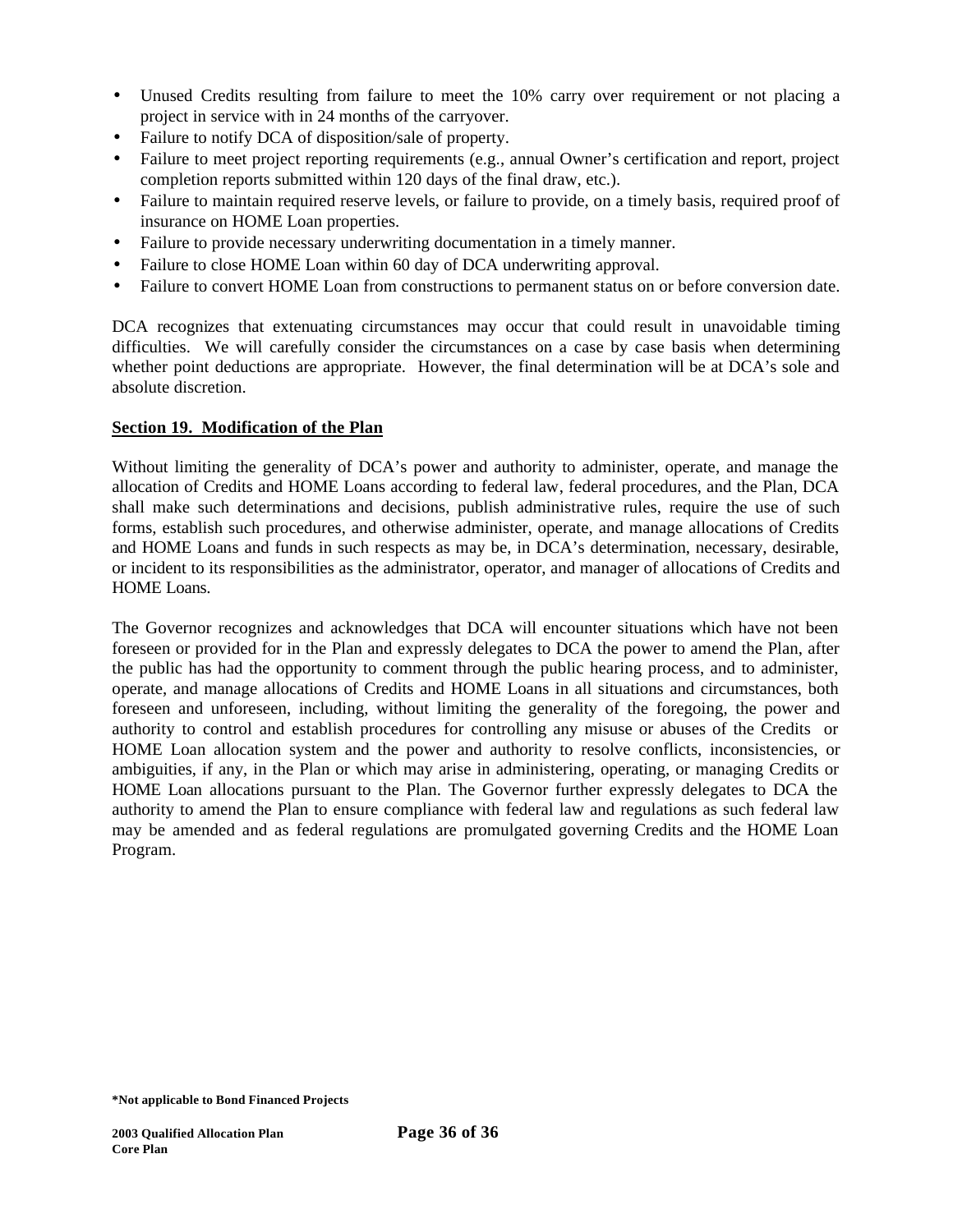### **STATE OF GEORGIA 2003 QUALIFIED ALLOCATION PLAN**

# **APPENDIX I THRESHOLD CRITERIA**

To be considered for DCA financing resources, Applications must meet the Threshold requirements described below.

## **1. Project Feasibility, Viability Analysis, and Conformance with Plan**

In analyzing project economic forecasts, Applicants must use DCA's project economic pro forma assumptions and abide by the Plan and the Manual. Rent Standards derived from the most recent AMI, FMR, and UA must be used to determine project rent and rent restrictions. For each project that meets all other Threshold criteria, DCA will determine whether that project is financially feasible and may require documentation not specifically included in the minimum documentation requirements established in the Plan. Additionally, project assumptions may be adjusted by DCA to reflect characteristics more representative of the project or its economic environment. For Scatted Site Projects all units must be developed under one plan of financing and consider as a single project by all funding sources. Project feasibility will be determined for the Scatted Site project as a whole. DCA will determine whether an Application is financially feasible in its sole and absolute discretion. DCA's determinations will be final.

HOME Loans. When DCA underwrites a HOME Loan, it will consider the policies, assumptions and requirements set forth in and the provision of the Plan and Manual to determine the debt capacity, the loan amount, and the terms to satisfy the debt. Project cash flow must be sufficient to ensure financial viability over the term of the HOME Loan and must provide for adequate reserves that must be maintained for the life of the HOME Loan. The use of other public financing sources and shorter HOME Loan terms will be favorably considered. For Applications proposing HOME Loans, the proposed return on investment for the owner/developer must be fair and reasonable with no windfall profits anticipated.

HOME Non-ammortizing Balloon Loans.HOME non-ammortizing Balloon Loans will be considered only for projects located in Rural Counties (See Exhibit A in the Core Plan) and for Special Needs projects throughout the State applying under the Special Needs Housing Tenancy Characteristics in Section 3B of Appendix II, Scoring Criteria.

**Construction and Construction Costs.** DCA will review the type of construction and associated hard construction costs. Applications for the rehabilitation of a substandard property will not be funded if, in the opinion of DCA, the rehabilitation will not result in improved, safe and decent long-term housing, the proposed rehabilitation does not meet DCA standards, or if new construction would be more appropriate. A similar review of project financial feasibility and economic viability will be conducted for all Applications proposing new construction to ensure that each project's construction hard costs will produce high quality housing for the targeted tenant market**.**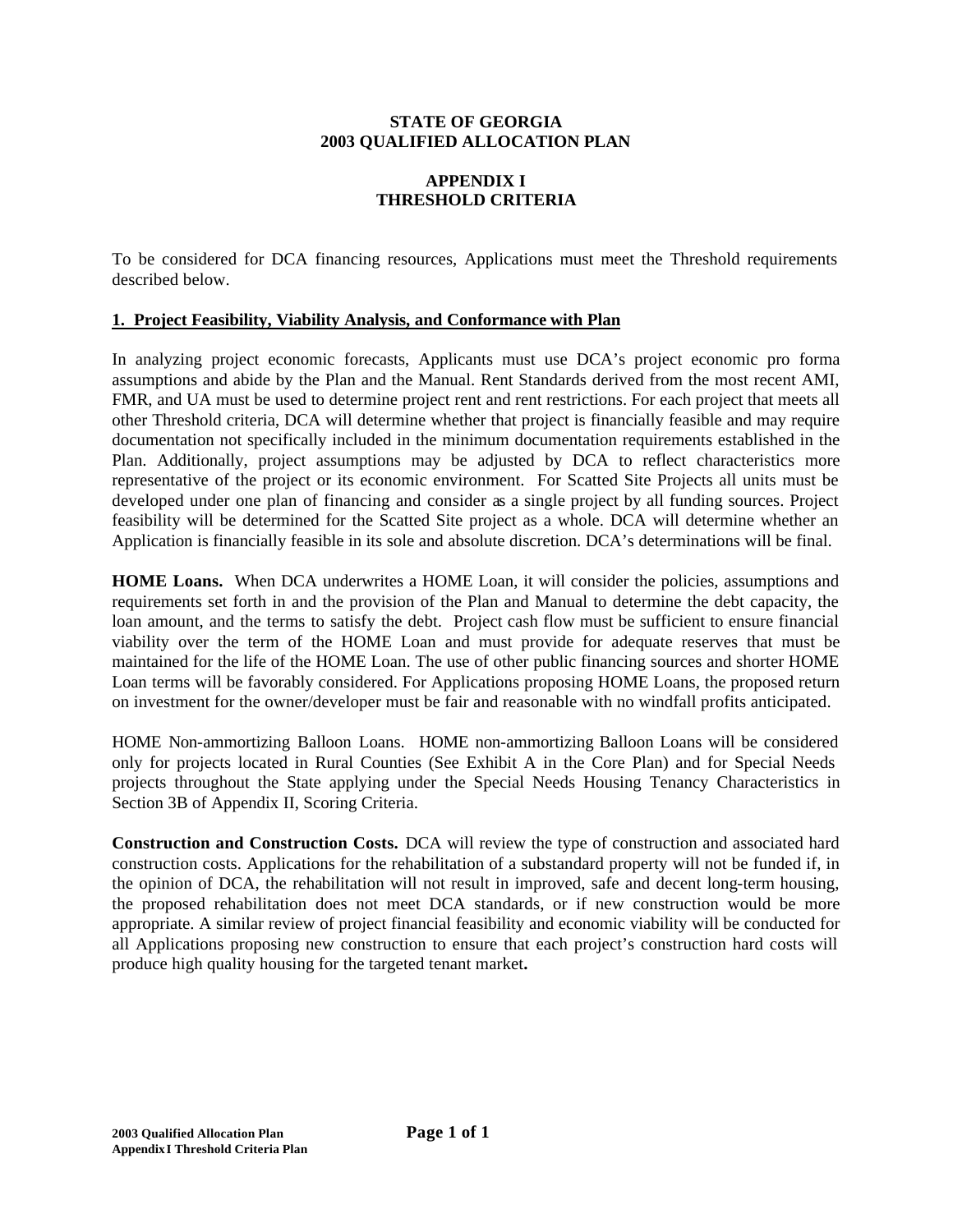The minimum review standards for both rehabilitation and new construction projects are as follows:

- The expected life of the completed property must exceed by five years the greater of the Compliance Period or the Period of Affordability ; and
- All construction must meet the requirements set forth in the Manual. Rehabilitation projects will be considered for funding only if the average per unit rehabilitation hard costs equal or exceed \$12,000. In addition, the total hard cost of any rehabilitation project must not exceed 90% of the as-completed unrestricted appraised value of the property. The appraisal will be commissioned by DCA and will be based on market rents. Note that the Applicant will pay the cost of the appraisal.

# **2. Gross Rent Restrictions**

**HOME Rents.\*** For HOME Loans, rents must be affordable at initial lease-up and must remain affordable over the term of the HOME Loan. DCA will not underwrite rents below 30% of 50% of AMI unless a DCA-commissioned market study indicates that there is a substantial need and/or that the market will require rents to be lower for the property to achieve initial and long-term lease-up.

Applications proposing rents for General Multifamily projects below 30% of 50% of AMI must set tenant income restrictions at no more than 5 AMI percentage points above the AMI percentage used to set rents (i.e., rents underwritten at 30% of 40% of AMI must be income restricted at no greater than 30% of 45% of AMI).

Applicants proposing rents for EH, Housing for Older Persons or Special Needs projects below 30% of 50% of AMI must set tenant income restrictions at no more than 10 AMI percentage points above the AMI percentage used to set rents (i.e., rents underwritten at 30% of 40% of AMI must be income restricted at no greater than 30% of 50% of AMI).

For HOME projects, rents may not exceed Fair Market Rents for the appropriate bedroom size.

**Credit Rents.** For low-income units outside of the Atlanta MSA receiving Credits, the gross rents may not exceed 30% of 60% of the effective AMI table. For low-income units included in a Credit project other than a 4% Bond project in the Atlanta MSA, the maximum gross rents may not exceed 30% of 54% of the effective AMI tables for the duration of the Compliance Period. Applicants should assume 1.5 persons per bedroom.

**Credit and HOME Rents**.\* Dwelling unit rents must conform to the Code's and/or the HOME regulation's gross rent (contract rent and tenant UA) restrictions. Tenant UA must conform to the requirements set forth in the Plan and the Manual. In the event Credit, HOME, or other funds are requested, the most restrictive gross rents will govern. For Credit and HOME projects, rents may not exceed fair market rents. Applicants should assume 1.5 persons per bedroom.

Many DCA projects will combine Credits and a HOME Loan. As a result, the income targeting requirements are more stringent than for Credits alone. Specifically, at least 40% of the assisted units in each building of the project must be targeted to families at 50% of AMI, adjusted for family size. All remaining assisted units must be targeted to families at 60% or less of AMI, adjusted for family size.

**<sup>\*</sup> Not Applicable to Bond Financed Deals**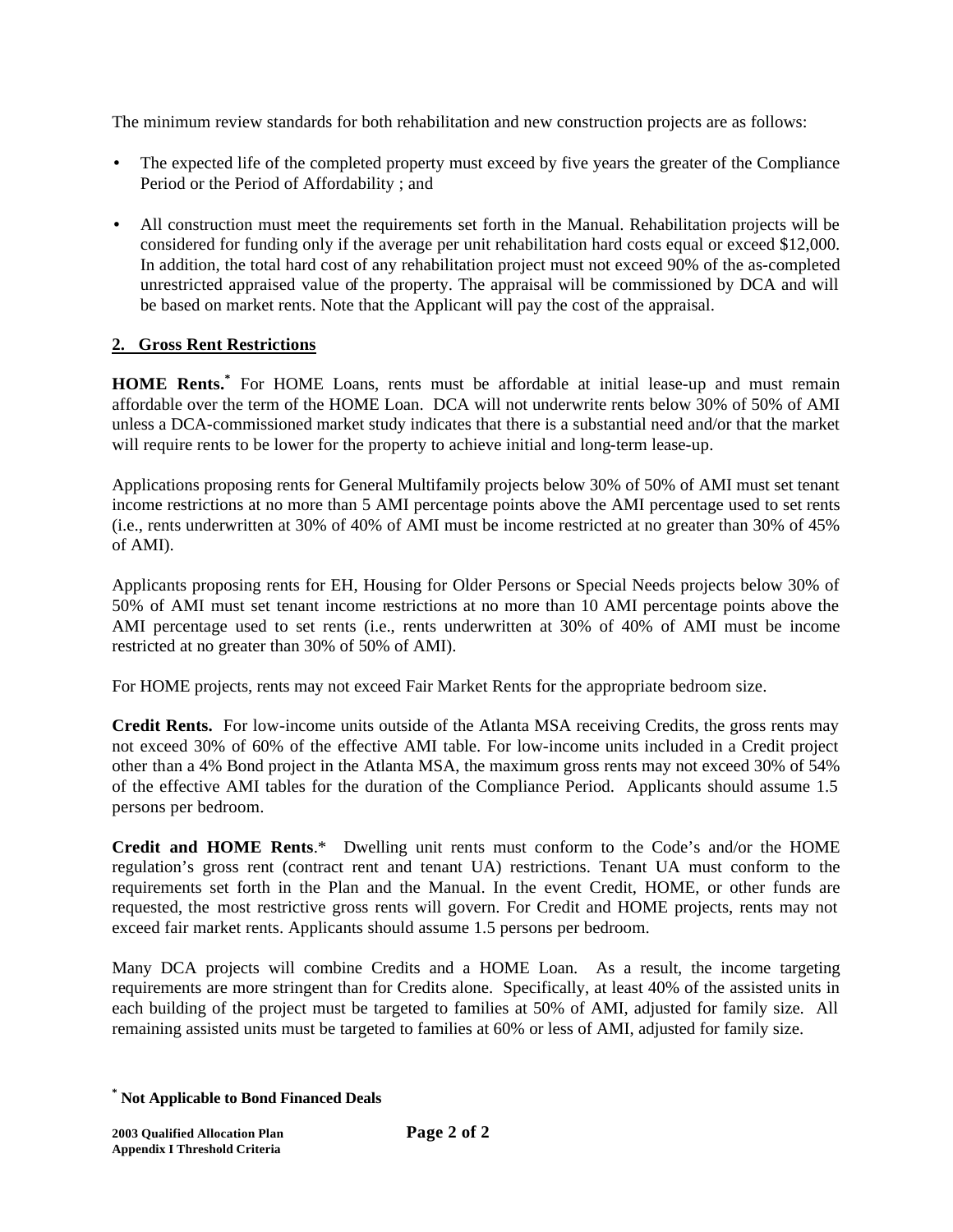**Mandatory Maximum Rents for Projects in the Atlanta MSA\* .** The maximum rents charged for the units occupied by tenants at 50% or less of AMI must be equal to or less than the lesser of the applicable Credit rent based on the 50% rents from the rent chart or the area FMR. The remaining rents for the assisted units must have rents no greater than the lesser of the Credit rents based on the 60% (or a maximum of 54% in the Atlanta MSA) rents from the rent chart or the area FMR. The Manual provides more details on the Tax Credit Program.

# **3. Unit Cost Limitations**

Per unit costs must for not exceed the following limits:

| Unit Type     | Cost Limit |
|---------------|------------|
| Efficiency    | \$65,600   |
| 1 Bedroom     | \$76,800   |
| 2 Bedroom     | \$90,700   |
| 3 Bedroom     | \$93,500   |
| $4$ Bedroom + | \$98,500   |

DCA will consider waivers to the limitations stated above only for Special Needs Households, Elderly Housing and Housing for Older Persons, mixed income projects, and those receiving historic tax credits. Waivers and applicable fees must be submitted to DCA by 4:00 p.m. on or before March 15, 2003. Within 15 business days of the receipt of such waiver request, DCA will provide a response to the waiver request. If DCA determines that the project is not eligible for a cost waiver, any Application submitted for such project must reflect cost that are within the above unit cost limitations. Post award costs that exceed the above unit cost limitations or a total development cost established pursuant to a waiver request do not require DCA approval if additional DCA resources are not utilized to fund such additional cost.

For HOME funded projects, the following subsidy limits will apply in addition to the cost limits above:

| Unit Type       | Subsidy Limit |
|-----------------|---------------|
| Efficiency      | \$57,300      |
| 1 Bedroom       | \$65,700      |
| 2 Bedroom       | \$79,900      |
| 3 Bedroom       | \$100,857     |
| $4$ Bedroom $+$ | \$100,710     |

**<sup>\*</sup> Not Applicable to Bond Financed Projects**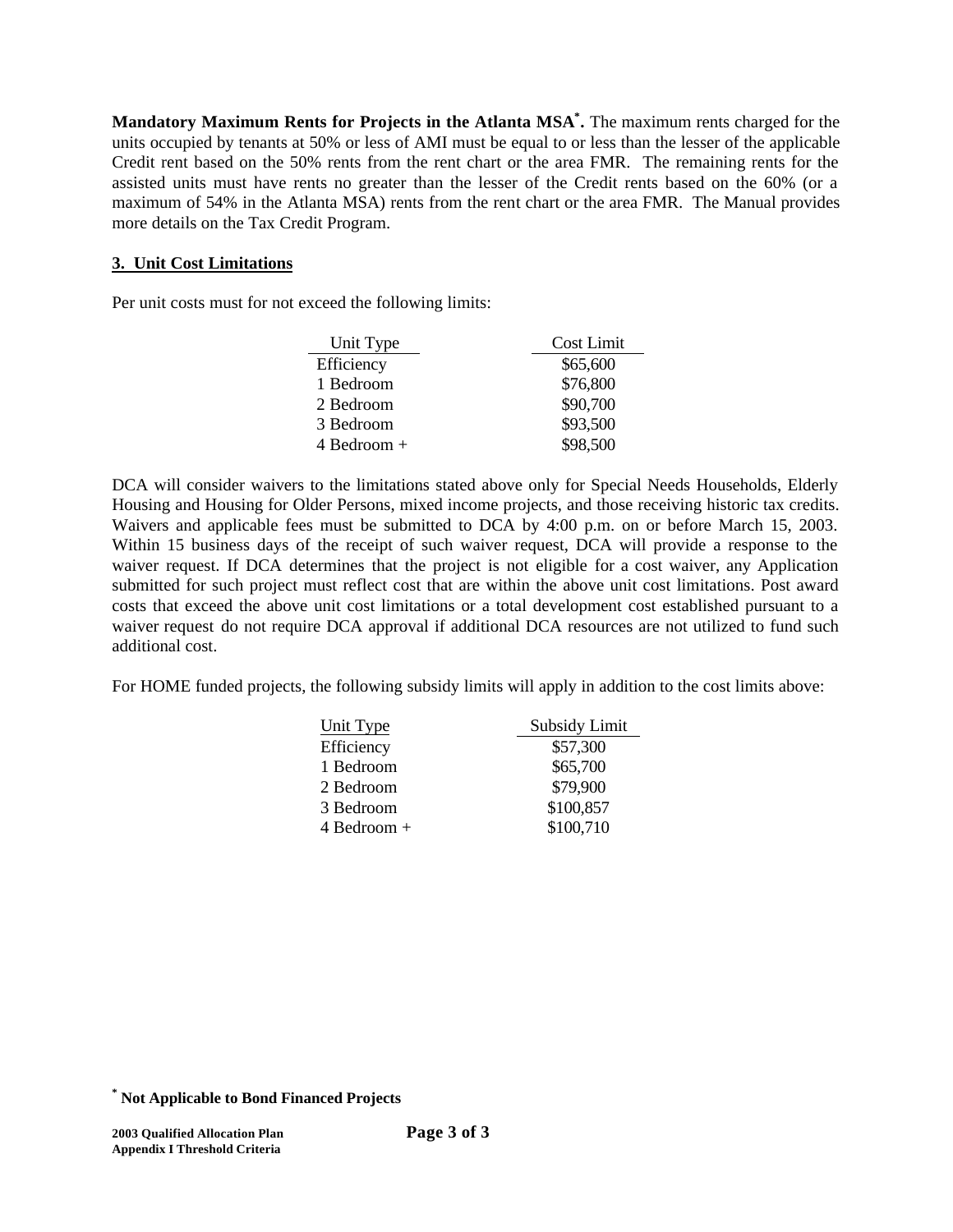# **4. Site Control**

Site control must be in the form of (1) a warranty deed that conveys title to the subject property to the current ownership entity or 2) a legally binding contract to purchase the proposed project site in the name of the ownership entity (or which provides for an assignment to the ownership entity), or (3) a binding long-term ground lease or an option for a binding long-term ground lease, with a minimum term of forty-five (45) years. For (2) and (3) above, a copy of the warranty deed that conveys subject property to the seller must be included with the Application. Contracts must be executed prior to Application Submission deadline, must include a legal description of the property and must provide legal control of the site to the proposed ownership entity at least through September 30, 2003.

In the event the contract provides the ownership entity with the option to renew the contract for specific periods of time, with the initial period ending prior to September 30, 2003, the renewal option in such contract must be enforceable by the ownership entity until September 30, 2003. A copy of a recorded warranty deed or a fully executed contract must be submitted with the Application. All Contracts evidencing site control must meet the specifications set forth in the Manual.

For Scatted Site Projects, evidence of site control is required for each non-contiguous parcel or each non-contiguous multifamily property.

## **5. Environmental Requirements**

On-site and off-site specific environmental concerns identified in an environmental study are to be considered in the context of the criticality of the housing to be provided. DCA shall consider the public benefits of the housing and then weigh the benefits against the costs to mitigate the hazard, the potential health risks, and other financial and public policy implications. The project will not pass Threshold until all environmental matters are resolved in a manner satisfactory to DCA, in its sole and absolute discretion. For Scatted Site Projects the environmental requirements must be met for each noncontiguous parcel or each non-contiguous multifamily property.

**Environmental Study.** A Phase I environmental study prepared in accordance with the Environmental Review Guide contained in the Application Manual must be included in the Application. This Phase I Environmental Study should fully address all recommendations of the consulting environmental engineer, and all such recommendations, including Phase II environmental studies (if required) or any additional testing, must be completed at the time of Application Submission. The Phase I (and Phase II where required) Environmental Study must have been conducted within six (6) months of the Application Submission.

The Environmental Study must be certified by the Applicant and the Qualified Environmental Professional on the environmental certification form. Note: DCA will assess a penalty in subsequent funding rounds for applicants who provide incorrect certification for the environmental study.

If an Environmental Study was completed prior to this six-month period, a copy of this earlier Environmental Study (and any others that are available) must be included in the Application along with an updated Environmental Study.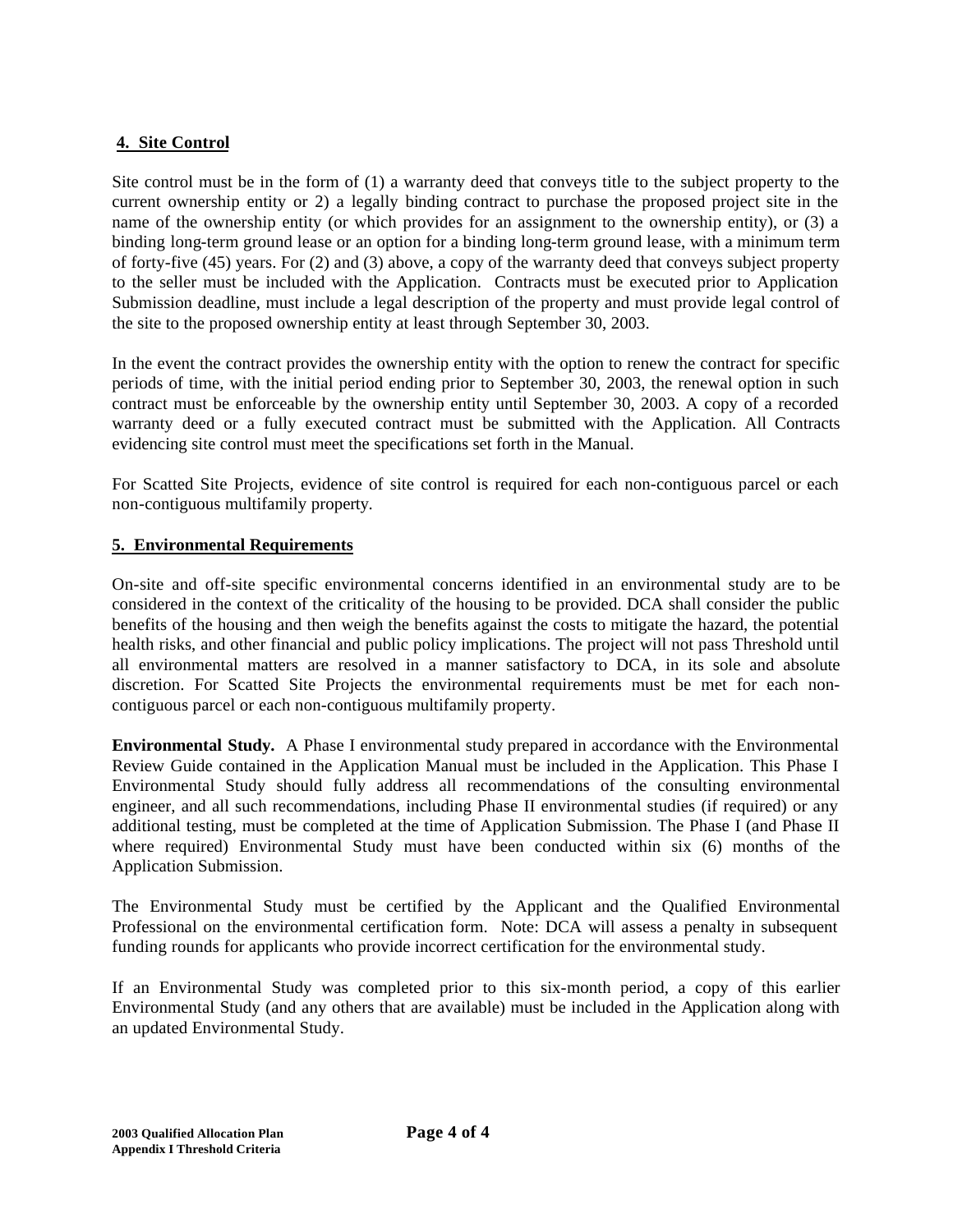If an updated Environmental Study is necessary, it must meet all requirements set forth in the Environmental Review Guide located in the Manual. In addition to these requirements, the updated Environmental Study must include:

- details of the new reconnaissance with updated photos;
- an update of all regulatory reviews including federal and state lists;
- all original material and updates; and,
- a professional opinion, addressing all conditions (changed and unchanged) to the site, must be provided by the qualified Environmental Professional completing the update.

**Flood Plains:** Flood plain development will be permitted only if sufficient documentation is included in the Application to clearly establish that there will be no buildings in the flood plain. Applications that propose the placement of buildings in the 100-year flood plain, will not meet this Threshold criteria. The following conditions must be met for documentation:

- All areas of floodplain/floodway must be documented by the FEMA map for the areas in which the site is located. The proposed site for development must be located on that map.
- The city or county in which the floodplain/floodway area is located should provide written approval of the reclassification of the property out of the floodplain/floodway area.
- The Qualified Environmental Professional should document mitigation for impacts to existing floodplains/floodways planned for development.).
- Floodplain/floodways should be reclassified and a FEMA Conditional Letter of reclassification should be obtained for the property that shows that the property is eligible for reclassification out of the floodplain/floodway area.
- For all properties that are funded with either Credits or a HOME Loan , a final letter of reclassification from FEMA must be issued within 6 months of announcement of funding awards.

A Conceptual Site Development Plan that clearly defines the areas of floodplain/floodway, with the Owner certification on the Site Information Form A indicating the acreage of floodplain/floodway that will be disturbed by the proposed project must be included in the Application.

**Wetlands:** DCA does not allow the disturbance of wetlands in excess of one tenth  $(1/10<sup>th</sup>)$  of one acre for any development on the site. In addition no buildings or other improvements are to be located in any wetlands areas. Any proposed development that does not meeting these criteria will not meet Threshold. A Wetlands Delineation and USGS Maps are required to document the existence of wetlands areas on the site, and must be included in the Environmental Study. If there are no wetlands areas on the site a wetlands delineation is not required but in all cases USGS maps must be included in the environmental study.

A Conceptual Site Development Plan that clearly defines the areas of wetlands, with the Owner certification on the Site Information Form A, indicating the acreage of wetlands that will be disturbed by the proposed project must be included in the Application.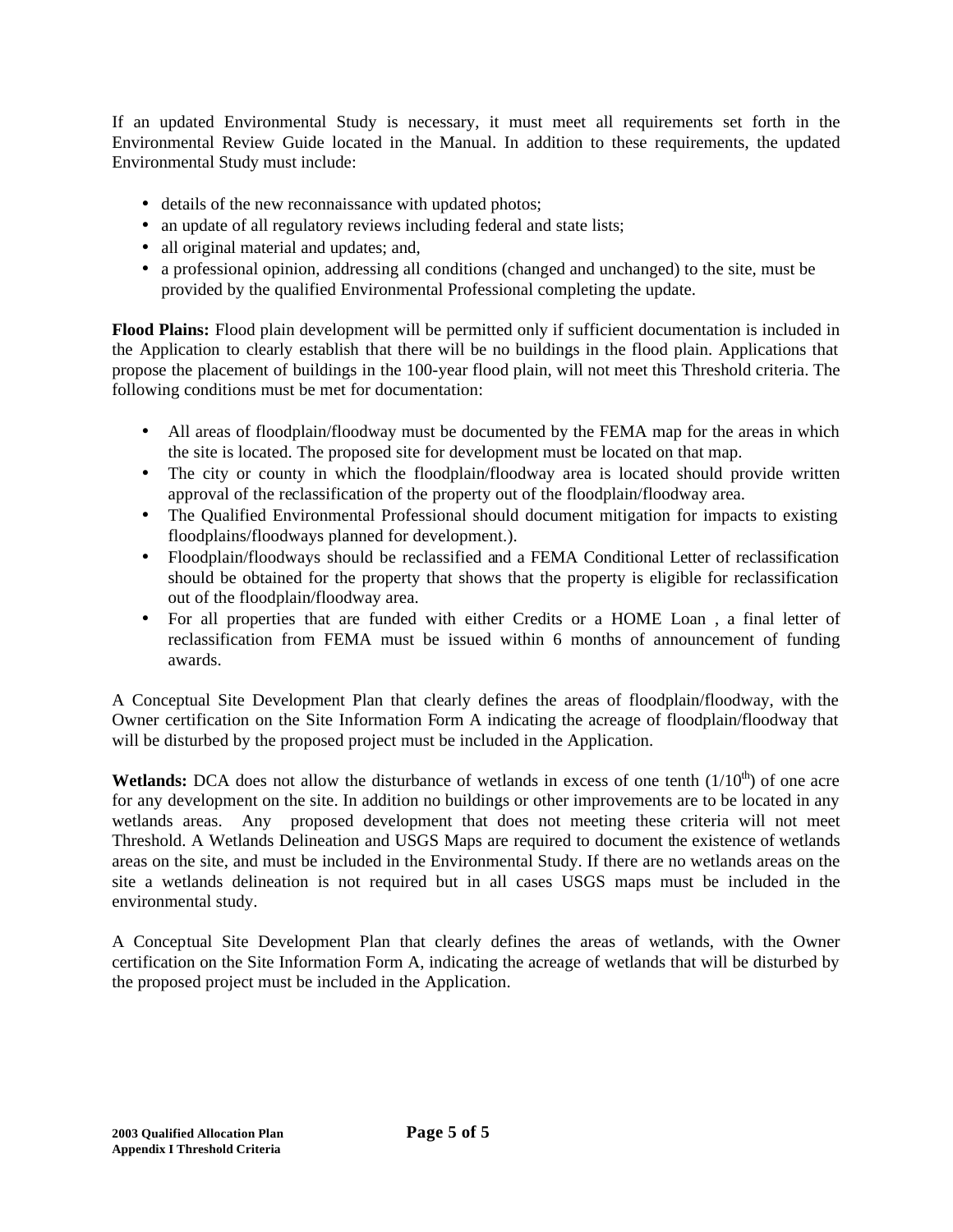**Lead Based Paint (LBP) and Asbestos Containing Materials (ACM):** For all existing properties to be rehabilitated under DCA programs and built prior to 1978, a survey of LBP and ACM must be included in the environmental study. The investigation must be completed according to EPA and HUD guidelines on properties that fall under the requirements of these agencies. If such materials exist on the properties the Qualified Environmental Professional must include recommendations for the management or abatement of these materials according to all EPA and HUD guidelines.

**Radon:** For new construction Applications the Radon zone must be noted in the environmental study along with the Georgia Radon Map. For Applications that propose the rehabilitation of existing properties, radon testing according to EPA requirements is required and the results must be included in the environmental study.

# **6. Site Zoning**

Zoning must be in place on or before the Application Submission deadline. Zoning of the development site must conform to the site development plan and must be confirmed, in writing, by the authorized Local Government official. The letter from the authorized Local Government official must be included in the Application. The letter must include the zoning and land use classification of the property and be accompanied by a clear explanation of the requirements and all conditions of these zoning and land use classifications. If the Local Government does not have or enforce a zoning ordinance, the Applicant must include a letter from a local government official to that effect. The requirements for Site Zoning must be met for each non-contiguous parcel or each non-contiguous multifamily property.

The Applicant must provide documentation that demonstrates that the site layout conforms to any moratoriums, density, setbacks, or other imposed requirements of the Local Government. It is the responsibility of the Applicant to ensure that all issues and questions surrounding the zoning and land use classification of a proposed site are clearly defined prior to Application Submission. Any unclear or unresolved issues of zoning and land use could result in Threshold failure of the Application.

# **7. Operating Utilities**

Required project operating utilities (gas and electric service), as applicable, must be available to the proposed development site as of the Application Submission. To be considered "available" for the purposes of this section, all easements necessary for the utility providers to extend utilities to the property, and commitments from the utility providers to extend utilities to the property must be secured at the time of Application. Evidence of such easements and commitments from the utility provider must be included in the Application.

The Application must include a letter from the appropriate utility company confirming the availability and capacity of operating utilities at the proposed development site. The letters bearing signatures from the appropriate utility companies must be included in the Application. Any charges for the off-site extension of utility services are not eligible for funding as project costs under the funding resources in the Plan. The requirements for Operating Utilities must be met for each non-contiguous parcel or each non-contiguous multifamily property.

Operating utilities cannot be contingent on annexation of the property, improvement of infrastructure or funding to the utility provider from an outside source. Verification of the annexation and improvements must be submitted with the Application. Any unclear or unresolved issues regarding operating utilities may result in Threshold failure of the Application.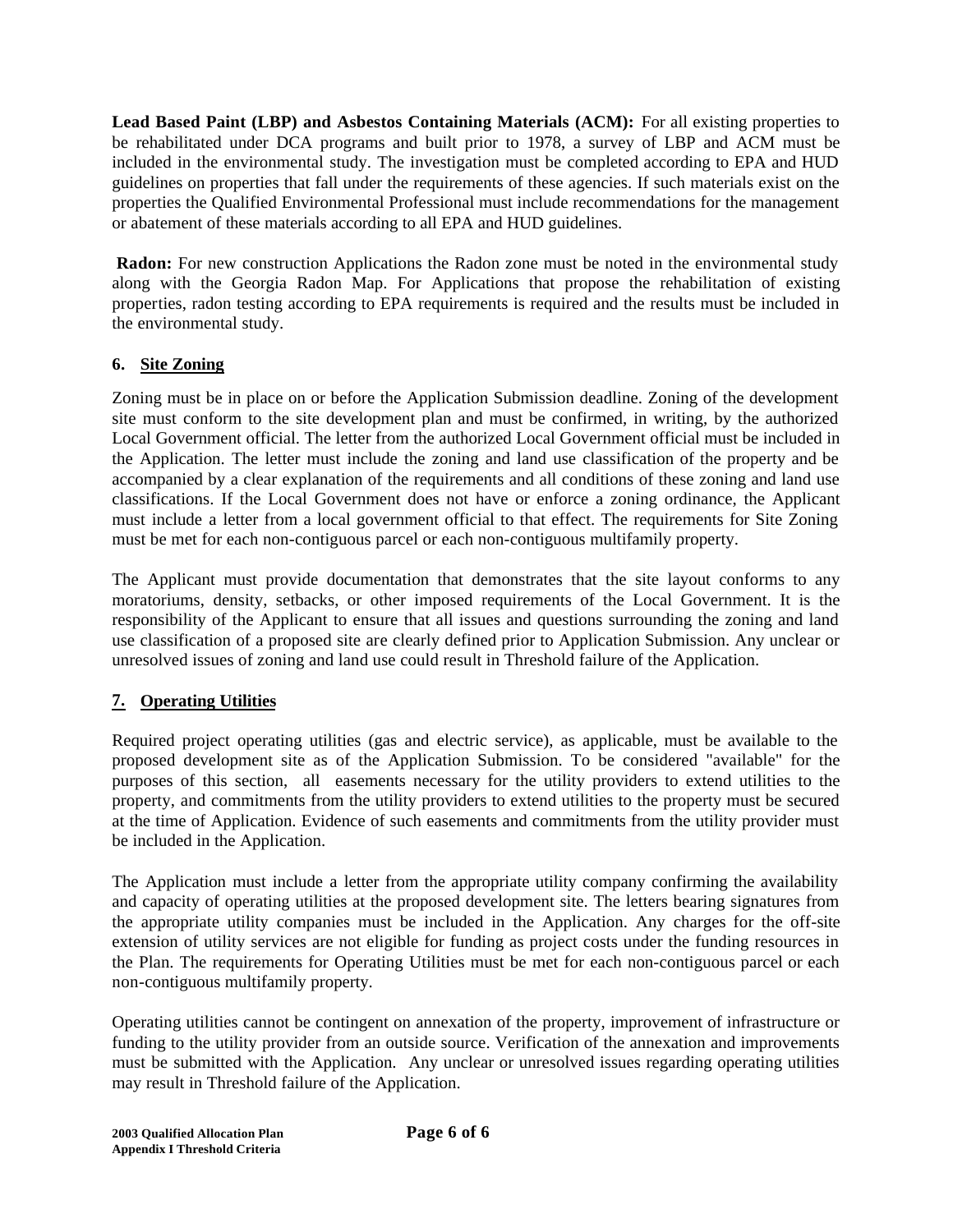# **8. Public Water/Sanitary Sewer/Storm Sewer**

Public water and sewer service must be available at the proposed development site as of the Application Submission. To be considered "available" for the purposes of this section all easements necessary for the water and sewer authorities to extend water and sewer services to the project, and commitments from the water and sewer authorities to extend water and sewer services to the property must be secured at the time of Application Submission. Evidence of the easements and commitments from the water and sewer authorities must be included in the Application. A commitment can be subject only to conditions within the control of the Applicant. Letter(s) from the local public water and sewer authorities must document the availability and capacity of public water and sewer service to the site. These letters from the appropriate public water and sewer authorities must be included in the Application. Any charges for the extension of off-site services are not eligible for funding as project costs under the funding resources in the Plan. Public water and/or sewer availability cannot be contingent on annexation of the property or funding to the utility provider from an outside source. Verification of the annexation and improvements must be submitted with the Application.Any unclear or unresolved issues regarding the public water/sanitary sewer/storm sewer may result in threshold failure of the Application. The requirements for Public Water/Sanitary Sewer/Storm Sewer must be met for each non-contiguous parcel or each noncontiguous multifamily property.

# **9. Market Feasibility (Market Study)**

DCA strongly recommends that, prior to submitting Applications, Applicants independently obtain a market analysis sufficient to satisfy their own concerns as to market viability as outlined in Tab N of the 2003 Application Manual. Applicants are encouraged to submit any market information with the Application that they believe may be helpful in determining the market feasibility of their proposal. An Applicant may submit an independent market study in the Application. However, DCA will not be bound by the opinion or conclusions reached by the Applicant-commissioned market study. The DCAcommissioned market study will take precedence.

Any market information or market study provided by the Applicant will be given to DCA's market analyst. By submitting this information or market study, Applicants are afforded the opportunity to provide input that may be important in the determination of market feasibility

Market feasibility for the project as measured by the DCA market analyst will be based on, but not be limited, to the following factors:

- Market capture rates less than 30 percent for all 1 and 2 bedroom units, 40 percent for all 3 bedroom units and 50 percent for all 4 bedroom units in the project;
- An absorption period less than 24 months to reach stabilized occupancy;
- Stabilized occupancy rate of 93% or above;
- Unit mixes or targets populations supported by the market;
- No adverse impact to the market and financial health of existing assisted rental housing properties in the market area. Assisted rental housing properties include those financed by Credits, USDA , HUD 202 or 811 (as appropriate), DCA or locally financed HOME properties, HTF, and HUD 221(d)(3) and 221 (d) (4) and other market rate FHA insured programs. DCA does not consider public housing properties in the adverse impact determination.;
- Competing proposed projects in the same geographic market area where, in part, location, unit mix, rent structure, market demand, and other factors favor one project compared to another;and,
- Ability of market rate units to lease at the projected rents.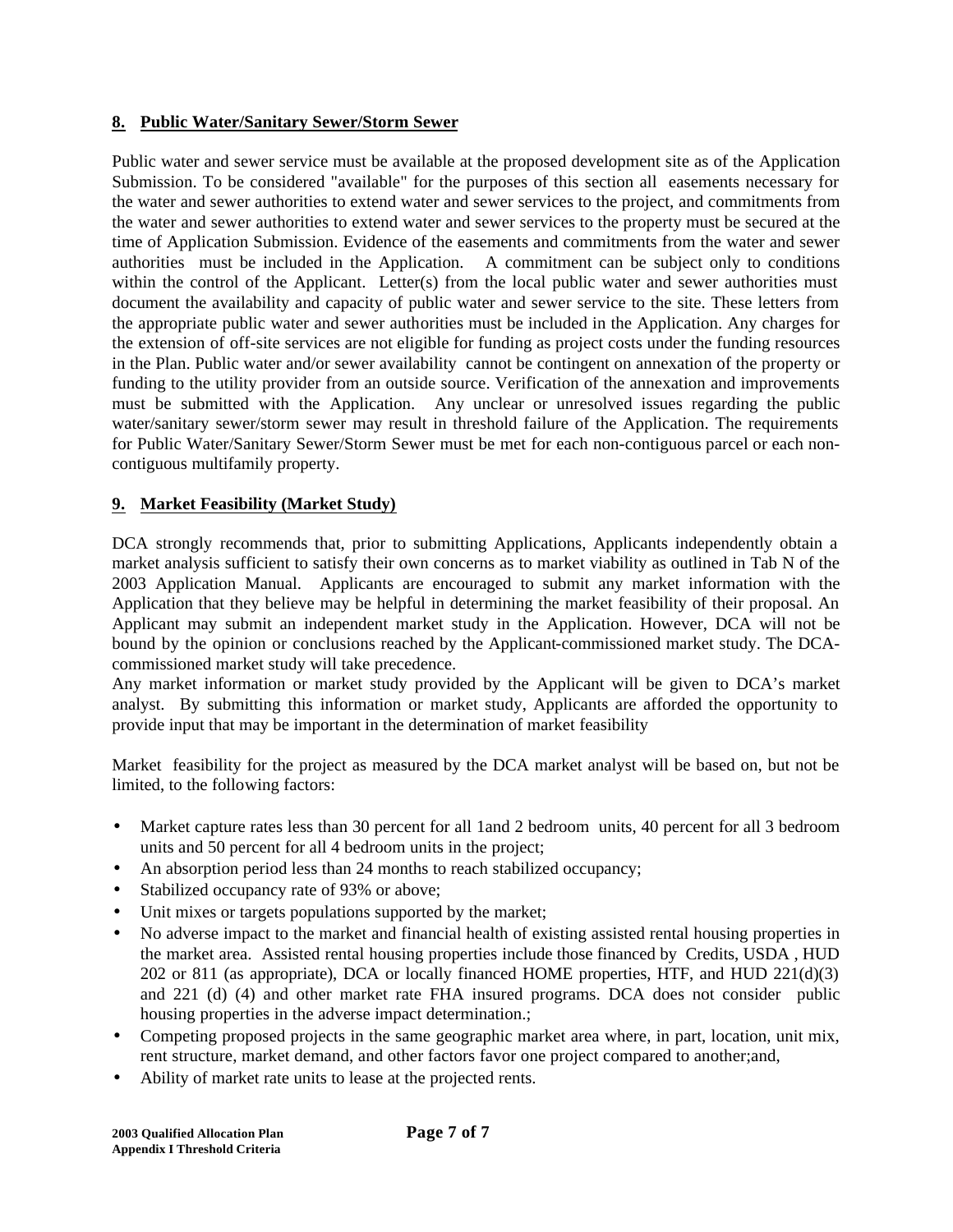For Scatted Site projects, each non-contiguous parcel and each non-contiguous multifamily project must meet the above criteria.

DCA reserves the right, in its sole and absolute discretion, to independently evaluate the demand for additional affordable rental housing in the geographic/market area. DCA's judgment will be the final determination.

**Bond Financed Projects Market Studies.** In accordance with federal law enacted during December 2000, Applicants for 4% Credits involving Bond Financed Projects must submit a market study with the initial Application. A disinterested third-party analyst approved by DCA or an analyst selected from a list comprised of the analysts selected to perform the DCA-commissioned market studies must be utilized to perform the market study for Bond Financed Projects. . The Applicant must submit a written request for DCA to approve a third party analyst that is not on the current DCA approved market analyst list.

# **10. Appraisals**

a. DCA Commissioned Appraisals\*

For all projects awarded HOME Loans, DCA will commission an appraisal prepared in accordance with DCA policies. DCA 's determination is final with respect to the appraised value of the project.

When preparing project development budgets, Applicants should use a reasonable estimate for the appraisal cost based on the Applicant's experience with projects of a similar size and scope. The DCA appraisals will be assignable to other lenders. In instances where the senior lender obtains the appraisal, DCA will accept such appraisal as long as DCA requirements are met.

DCA will select property appraisers. Applicants will be charged a fee equal to the cost of the appraisal report. The fee will be due on the date specified in the HOME commitment letter. The commissioned appraisal reports shall include the tax credit value, "as is" value, "as built/as complete" (encumbered), and "as built/ as complete " (unencumbered) values of the proposed subject property, delineating the value of the land and building. The appraisal shall confirm to USPAP standards. The appraiser will be asked to provide an estimate of the market value (unencumbered) of the property at loan maturity. The total hard cost of any rehabilitation project may not exceed 90% of the as completed unencumbered appraised value of the property. Upon completion of the commissioned appraisal, any rehabilitation project found not to meet this requirement will have their funding award revoked.

b. Applicant Commissioned Appraisals

If an appraisal is required to be submitted with the Application by DCA policy as the result of an identity of interest between the buyer and seller, an applicant shall commission an appraisal prepared in accordance with the DCA appraisal requirements. The commissioned appraisal report shall include the "as-is" value of the property including improvements in order for DCA to establish the basis of the determination of the sales price. The appraisal shall conform to USPAP standards. For Scattered Site Projects, an appraisal will be required establishing "as-is" value should be submitted for each noncontiguous multifamily property or non-contiguous parcel where an identity of interest exist between the buyer and seller.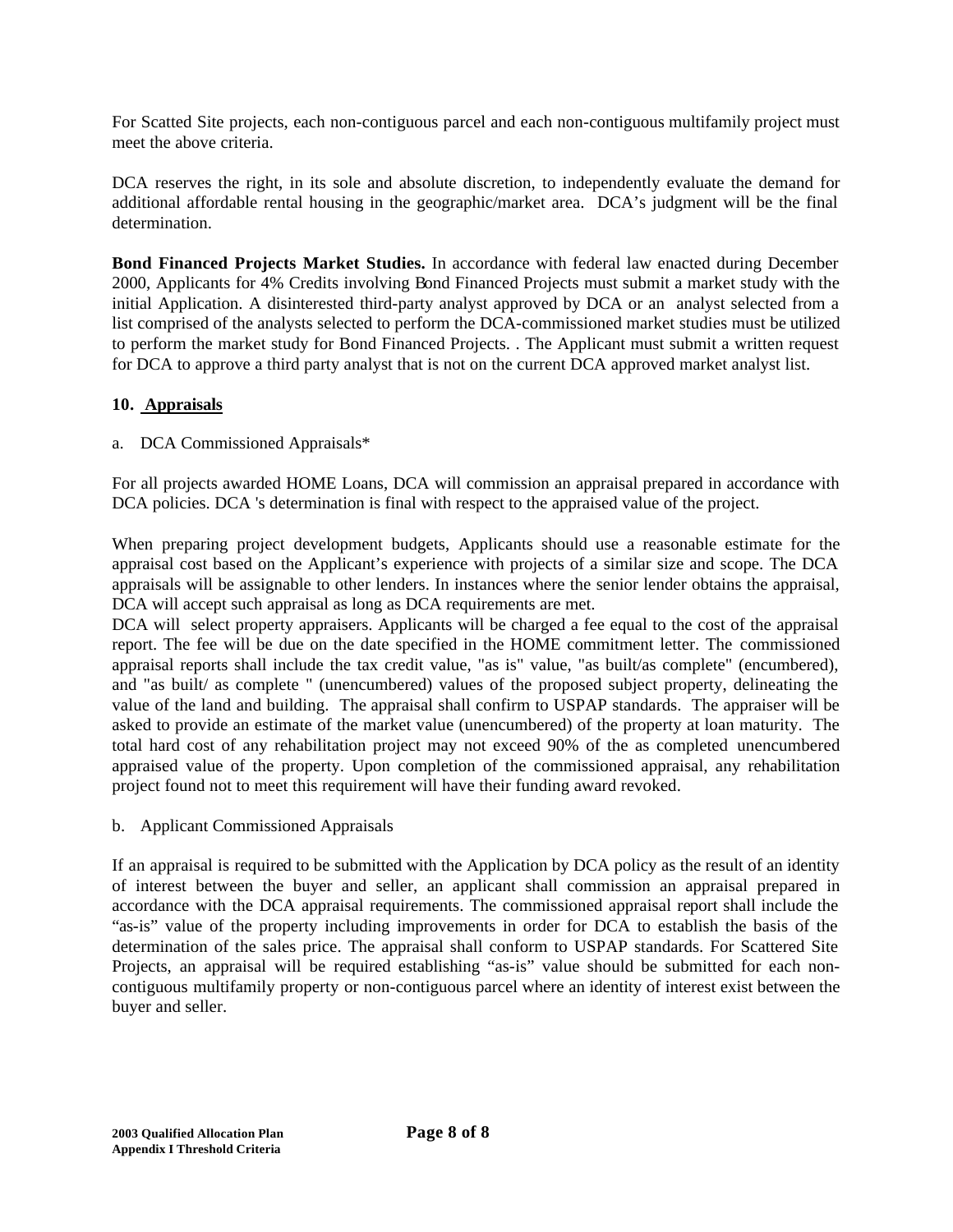## **11. Project Amenities**

All properties must include HVAC systems, refrigerators, stoves, an on-site laundry (1 washer and 1 dryer per every 25 units) and one equipped recreation area suitable for the proposed tenant base. If washers and dryers are installed and maintained in every unit at no additional cost to tenants, an on-site laundry is not required. All amenities, with the exception of the on-site laundry, must be available to the tenants at no additional charge. Documentation for these amenities must be certified in the Amenities Certification Forms C1-C4, depending on the type of tenant the Application is targeting. DCA reserves the right to require inclusion of all certified amenities in the finished project. For Scattered Site properties as defined in Section 11 (B)(1)(b), the requirements for on-site laundry and equipped recreation area must be met at each non-contiguous multifamily property.

# **12. Site Access**

All sites proposed for development must be legally accessible by paved roads. The Application must include the appropriate drawings, survey or other documentation that reflects such paved roads. If such paved roads are not in place at the time of the Application Submission, documentation evidencing a local commitment for funding and the timetable for completion of such paved road must be included in the Application. This restriction does not apply to private driveways accessing only the proposed project through property that is not part of a proposed site. However, if the use of such a private drive is proposed, site control of the private drive must be documented by proof of ownership or by a properly executed easement on the private drive, and the plans for paving the private drive, including associated development costs, must be adequately addressed in the Application. For Scatted Site projects, each noncontiguous parcel and each non-contiguous multifamily project must meet the above criteria.

# **13. Physical Needs Assessment (Rehabilitation Projects Only)**

For rehabilitation projects only, a physical needs assessment must be included in the Application, and prepared in accordance with instructions set forth in the Manual. This assessment must be completed no more than ninety (90) days prior to the Application Submission. For Scatted Site projects, each noncontiguous parcel and each non-contiguous multifamily project for which rehabilitation is proposed, must meet the above criteria.

# **14. Site Information and Conceptual Site Development Plan .**

A Conceptual Site Development Plan must be included in the Application, and prepared in accordance with instructions set forth in the Manual:

- Easements to be defined and accurately indicated on plan;
- Wetlands and floodplains accurately located with areas of disturbance calculated;
- Utility information accurately located with contact information;
- Use of all adjacent properties clearly defined both graphically and in written form;
- Zoning setbacks and restrictions graphically indicated, with written zoning definitions;
- As-built indication of all existing structures, tanks, slabs and any other improvements existing on the property;
- Indication of any other items, physical or otherwise that would affect the development of the subject property;
- Indication of the entrance access to the property and a layout of all buildings, roads, and parking areas clearly defined; and,

| <b>2003 Oualified Allocation Plan</b> |  |
|---------------------------------------|--|
| <b>Appendix I Threshold Criteria</b>  |  |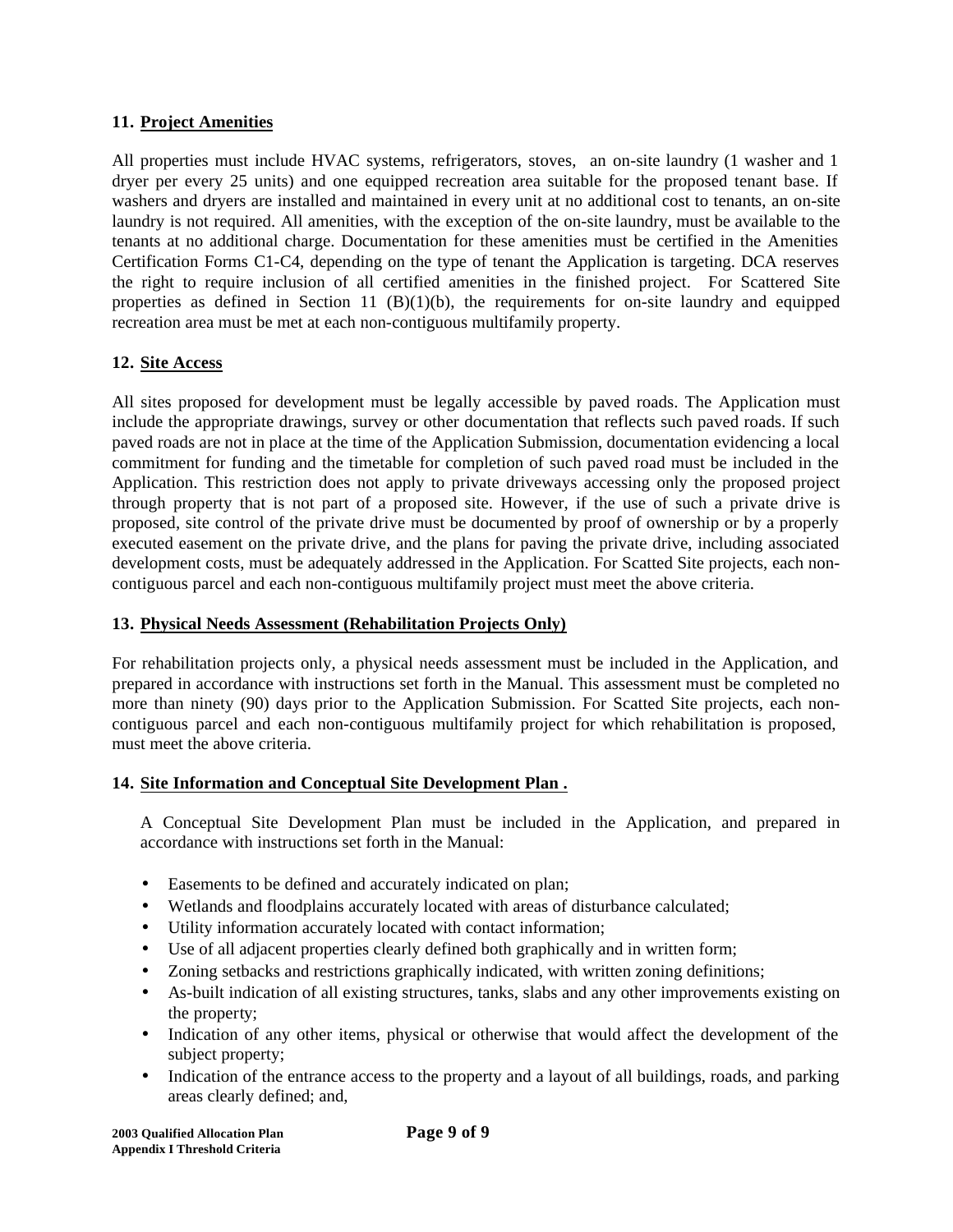• Indication of all areas of three and vegetation preservation clearly defined.

For Scatted Site projects the requirements of this section must be met for each non-contiguous parcel or each non-contiguous multifamily property.

Applicants must also submit the Site Information Form A for the proposed project site. (See Architectural Standards in the Manual for guidance.)

Waivers for variances from any architectural standard in the Architectural Manual must be submitted to DCA on or before March 15, 2003.

# **15. Accessibility Standards**

All projects funded under the Plan must meet the following accessibility standards at the time of project completion:

- (a) the most stringent of the applicable federal and state accessibility laws and regulations , including but not limited to The Fair Housing Act, Section 504, American with Disabilities Act, Georgia Fair Housing Law; and Georgia Access Law, and
- (b) all applicable DCA accessibility requirements detailed in the Architectural Standards of the 2003 Application Manual.

For Scattered Site projects the above criteria is applicable to each non-contiguous parcel or each noncontiguous multifamily project.

Regardless of whether a project anticipates using federal funds as a funding source, all proposed projects must also include the following:

- At least 5% of the total units (but no fewer than one unit) must be equipped for the mobility disabled, including wheelchair restricted residents; and
- At least an additional 2% of the total units (but no fewer than one unit) must be equipped for hearing and sight impaired residents.

For Scattered Site Projects the above criteria is applicable to the project as a whole, however, distribution of the units must be across the non-contiguous parcels or non-contiguous multifamily properties.

Applicants must submit the Accessibility Certification Form F that certifies that the above criteria and the accessibility standards detailed in the Application Manual will be met. (See Architectural Standards in the Manual for guidance.)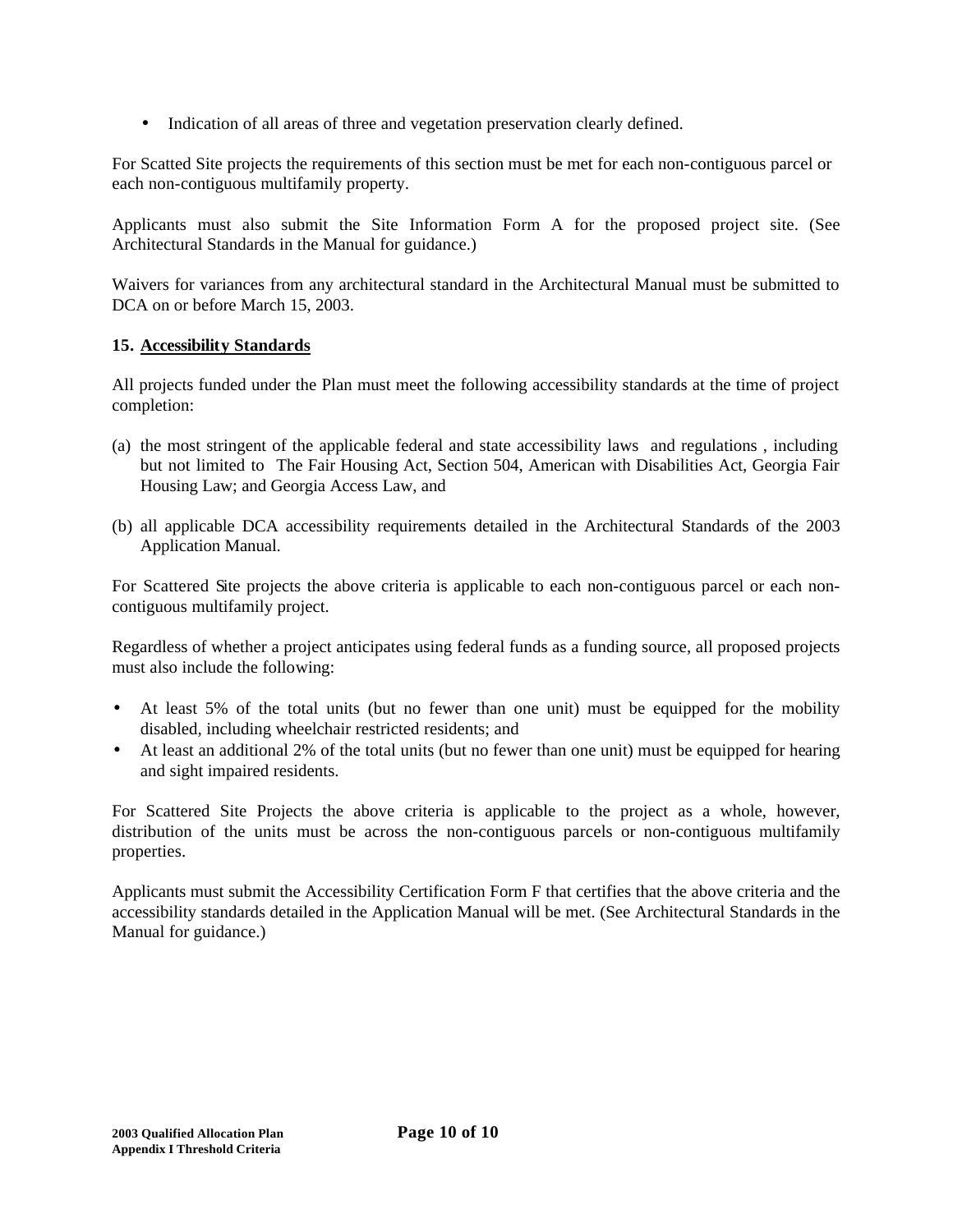# **17. Preliminary Financing, Limited Partner Equity, Deferred Developer Fees and Other Financing Commitment**

Formal firm commitments for equity and non-DCA debt must be submitted to DCA within 75 days of the receipt of the carryover allocation.

**Preliminary Commitments.** Original preliminary commitments for the types of financing listed below must be submitted with the Application:

- Construction financing;
- Non-DCA permanent financing;
- Equity bridge loans, if required;
- Any grants or other forms of assistance utilized during the construction period, or utilized as permanent financing;
- Operating subsidy agreements;
- Developer or general partner equity (financial statements to substantiate such equity must be included if such contribution exceeds the developers fee);
- Limited partner (Tax Credit) equity;
- HUD Invitation to Submit and Lender Preliminary Commitments for HUD assisted projects; and,
- For HOME Applications, Payment and Performance Bonds or Letter of Credit or a Construction Loan in lieu of Payment and Performance Bonds.

The preliminary commitments must disclose, at minimum, the purpose, property address, amount of equity contribution (if applicable), loan amount (if applicable), interest rate, terms and fees. DCA, in its sole and absolute discretion, reserves the right to determine the adequacy of all preliminary financing commitments submitted in the Application. Any financing source for which the applicable federal rate of interest applies must be clearly noted.

**Deferred Developer Fee**. When determining the amount of Credit necessary to make a project financially feasible, DCA will include the deferred Developer Fee as a source of funding.

Any owner's equity shown in the Application, excluding the general partner's contribution required by the Limited Partnership Agreement will be included as a source of funding in the calculation of Credit. This policy will apply at reservation, carryover, and final allocation. A developer should either take the deferred Developer Fee in the form of a note, or incorporate the deferred Developer Fee into the limited partnership agreement along with a detailed repayment schedule and specific terms.

DCA will accept either method as long as the terms of the deferred Developer Fee meet the requirements as set forth in the Plan. (Note that the deferred Developer Fee should be shown in last lien position in the debt service section of the project cash flow pro formas). For purposes for calculating the minimum debt coverage ratio of 1.10, the deferred Developers Fee will not be included as debt service.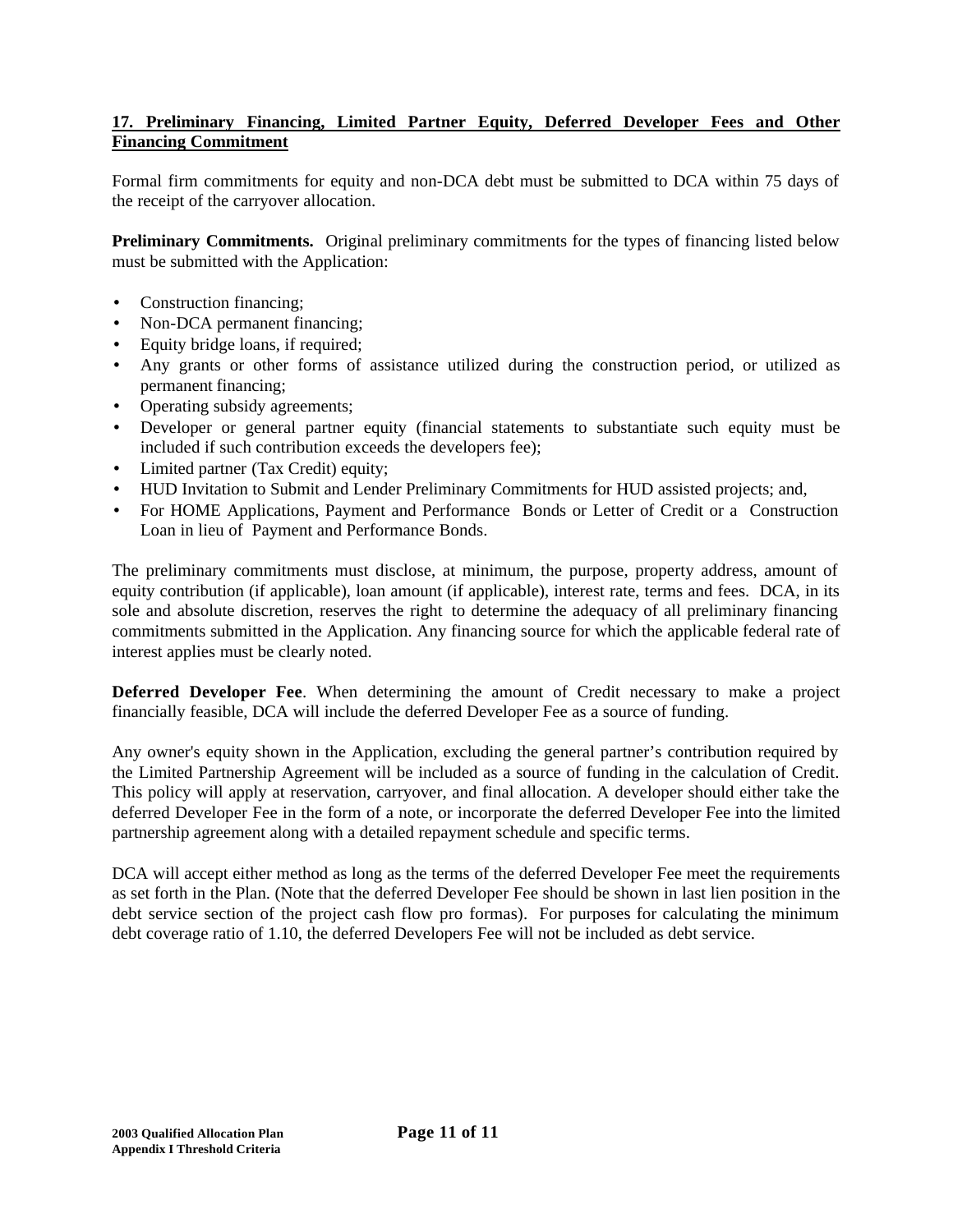# **18. Required Legal Opinions**

A legal opinion regarding the acquisition Credit eligibility is required for projects involving acquisition and rehabilitation.

A legal opinion regarding Credit eligibility is required for projects operated as assisted living facilities.

# **19. Experience**

DCA requires prior successful project experience for the Owner, Developer and Manager of a proposed project. A DCA Threshold Experience Summary form must be completed for each Owner, Developer and Manager of a project and submitted on or before the Application submission date.

# (A) **Owner Experience**

1. A proposed project Owner must demonstrate successful Owner experience as follows:

- The Proposed Owner (individual, corporation, or in the case of a limited partnership, the general partner(s) of the Ownership entity) must demonstrate at least three (3) continuous years of prior ownership experience in at least two multifamily rental housing projects of similar size (number of dwelling units) to the proposed project.
- Only ownership experience that occurred subsequent to January 1, 1995 will be considered under this criterion.
- This Ownership Experience requirement may be met either through the experience of the General Partner entity or through the individual experience of one of the General Partner's principals as set forth below.
- In a non-profit corporation, the executive director's experience will also be considered for purposes of determining whether the non profit has met the Owner experience requirements
- A non-profit General Partner may also meet the experience requirements through the experience of a sponsoring non-profit.
- 2. For purposes of determining experience, a principal shall be defined as an individual who has a direct or indirect ownership interest in the ownership entity and who will materially participate in the ownership and operation of the project through regular, continuous and substantial involvement
- 3. In order for previous project experience to be considered, the principal must show a direct or indirect ownership interest in the Ownership entity of the previous project and that that the principal materially participated in the ownership and operation of the project through regular, continuous and substantial involvement.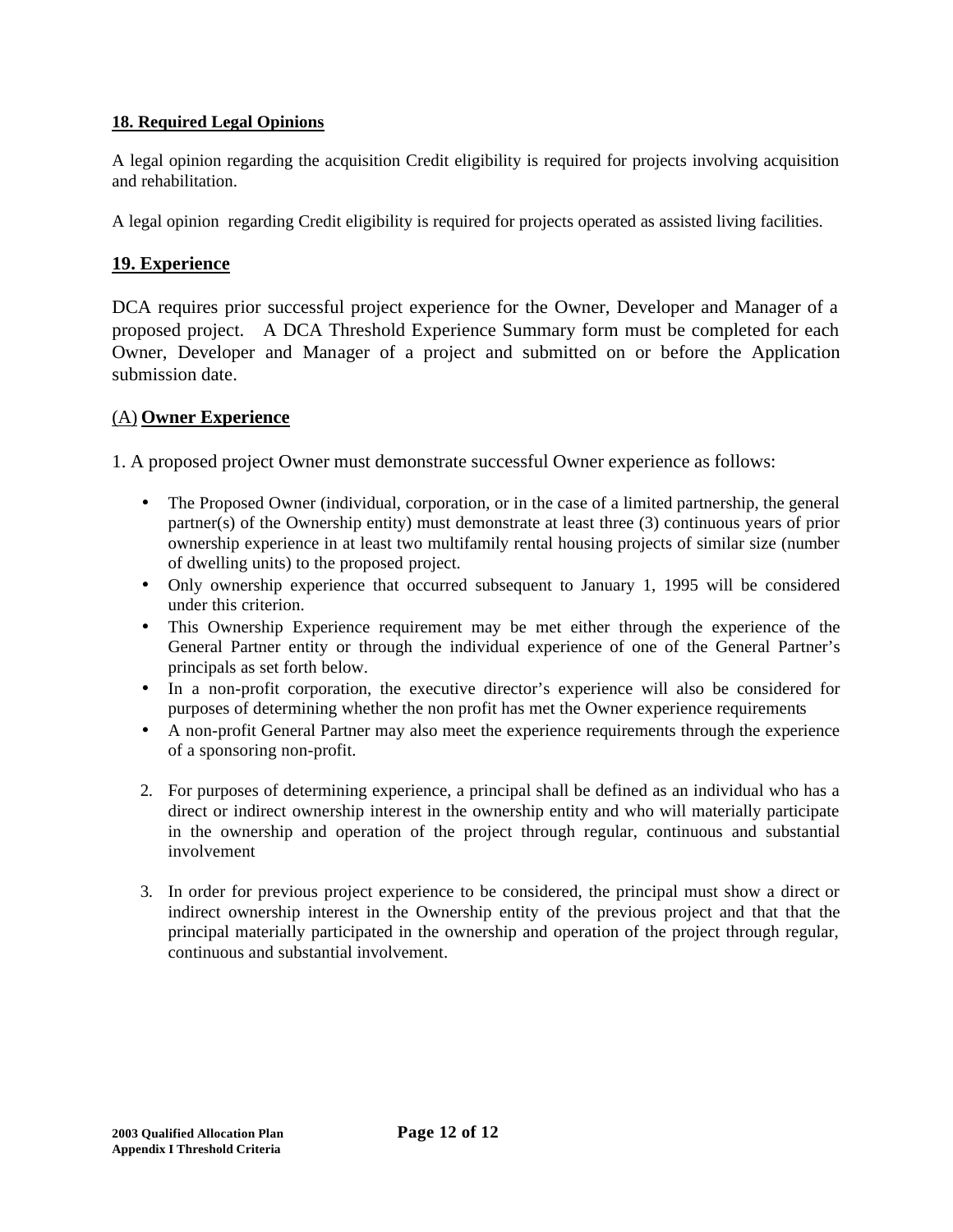# (B) Developer's Experience

1. A proposed project Developer must demonstrate successful Developer experience as follows.

- The proposed Developer must demonstrate successful development experience in at least two multifamily rental housing projects of similar size (number of dwelling units) to the proposed project.
- Only Developer experience that occurred subsequent to January 1, 1995 will be considered under this criterion.
- This Developer Experience requirement may be met either through the experience of the proposed Developer entity or through the individual experience of one of the Developer's principals as set forth below.
- In a non-profit corporation, the executive director's experience will be considered for purposes of determining whether the Developer has met the Developer experience requirements
- A non-profit Developer may also meet the experience requirements through the experience of a sponsoring non-profit.
- 2. For purposes of determining experience, a principal shall be defined as an individual who has a direct or indirect minimum ownership interest in the Developer entity and who will materially participate in the development of the project through regular, continuous and substantial involvement.
- 3. In order for previous project experience to be considered, the principal must show a direct or indirect ownership interest in the Developer entity of the project and that that the principal materially participated in the development of the project from project inception through construction completion through regular, continuous and substantial involvement.
- C. Management Company's Experience

1. A proposed project Manager can meet this Threshold criteria by demonstrating successful project Manager experience as follows.

- The proposed Management Entity must demonstrate prior experience in the management of at least two multifamily rental housing projects of similar size (number of dwelling units) to the proposed project.
- To be considered, the manager's experience with a project must extend for at least two years and include project lease up experience
- Only Management experience that occurred subsequent to January 1, 1995 will be considered under this criterion.
- This Management Experience requirement may be met only through the experience of the Management Entity and not through the experience of a principal.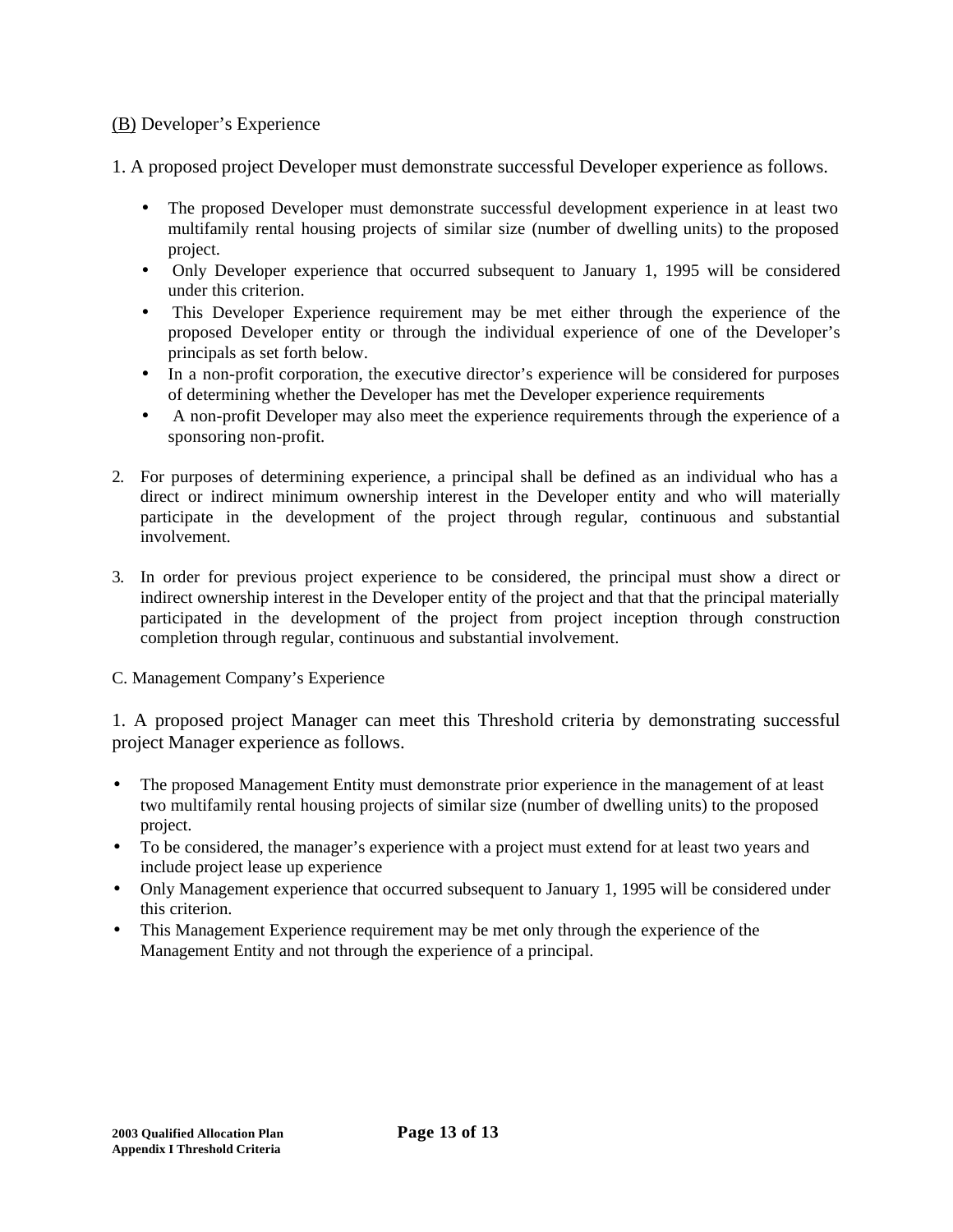## D. Inexperienced CHDOs and Non profits Exceptions

1. An inexperienced CHDO and/or non-profit entity that does not meet the above Owner and/or Developer experience requirements may meet this Threshold criterion in one of two ways:

- (a) by submitting a partnership or contractual agreement with a for-profit or non-profit developer who has the required Owner and/or developer experience as -described above, or
- (b) by providing an executed contract with a consultant who has the required experience.

2. In order to qualify for this exception, the following requirements must be met:

- The CHDO/nonprofit must be eligible and compete for funding under the HOME Loan or Credit nonprofit set-aside;
- The Application must include an executed agreement between the CHDO/nonprofit and a consultant/partner describing the responsibilities of each party.
- The agreement must include the implementation of a training plan, providing for the training of the CHDO/nonprofit by the consultant/partner as either an Owner or Developer;
- The training plan must specify that the training services to the CHDO/nonprofit will be provided through construction, lease-up, and permanent loan conversion, and include timetables, milestones, and training hours per week;
- The training plan must be attached to the agreement as an exhibit; and
- The training plan must be approved by DCA at its sole and absolute discretion.
- The consultant must satisfy the Threshold experience requirements for Owners and/or Developers

3. An Application from an experienced non-profit or for profit developer partnering with an inexperienced developer must include an executed agreement between the experienced and inexperienced developers. At a minimum, the executed agreement must contain the following terms and/or conditions:

- The defined relationship of the parties must be that of co-developers;
- The responsibilities of each party to the agreement for the development of the project must be described in detail;
- The inexperienced co-developer must materially participate in the development process commencing upon the submission of the Application of the project, through project lease up and stabilization;
- If one of the co-developers is the owner of the project, the term of the agreement must be through three years after lease up or issuance of 8609 (whichever is later); and
- If the co-developers are not the owners of the project, the term of the agreement must be through conversion (for a HOME project) or issuance of an 8609 for a Credit only project.

### E. Capacity

DCA reserves the right to determine, in its sole and absolute discretion, whether an Application meets the criterion set forth above and whether the proposed Owner and or Developer has the capacity to successfully complete the proposed development. DCA may consider projects in progress, prior performance in meeting construction commencement, projects with recaptured credits and completion deadlines, as well as the number of outstanding incomplete DCA-funded developments when determining capacity.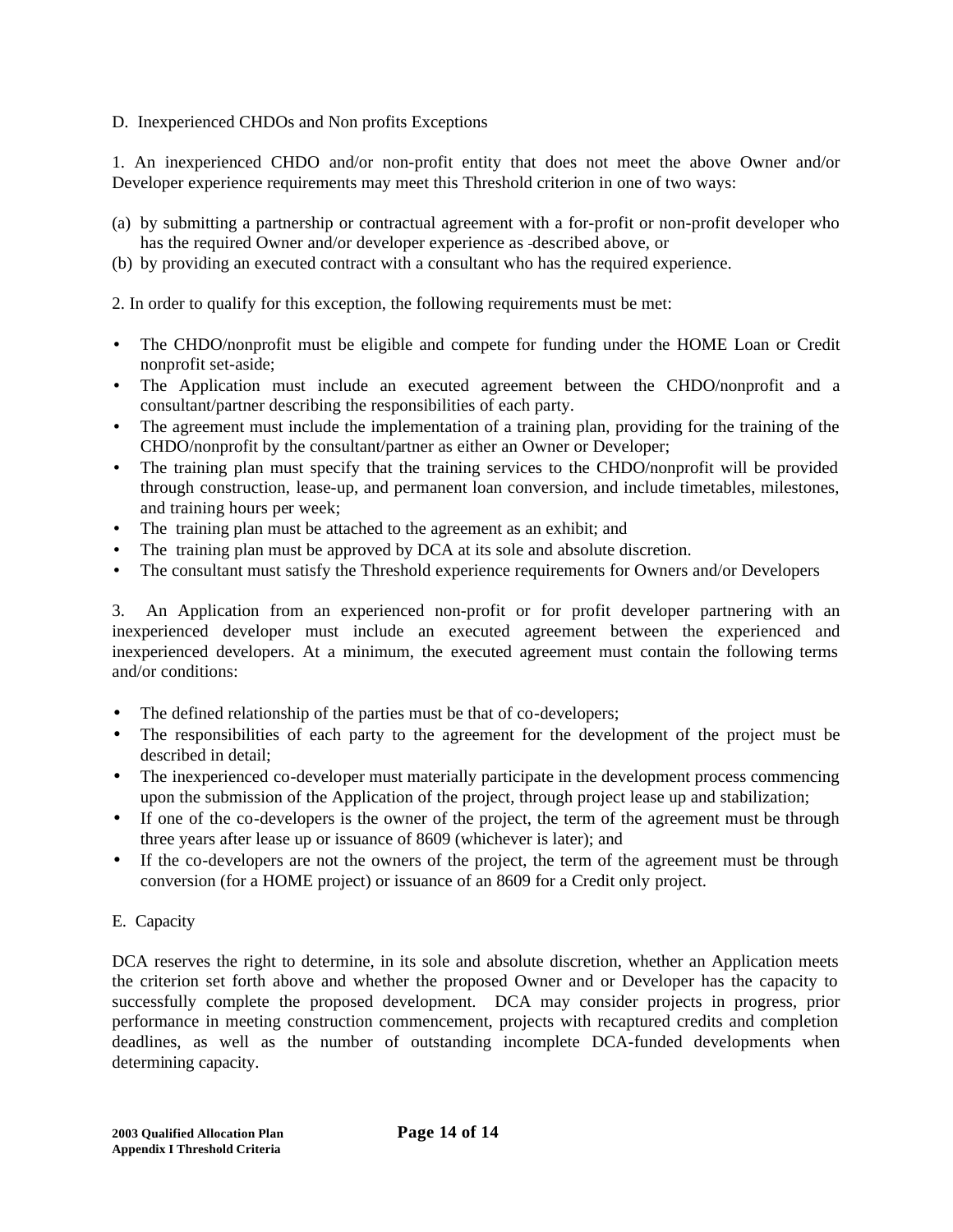# **F. Waivers**

A proposed Project Owner, Developer or Manager that cannot meet the experience requirement set forth above may request a waiver of the DCA experience requirements. The DCA Waiver Request form along with the required DCA experience summary, must be submitted to DCA on or before March 15, 2003. The granting, or denial of waivers, is in the sole and absolute discretion of DCA. DCA may include limitations with respect to the number and size of projects when waivers are granted. DCA reserves the right to require HOME or tax credit training as a condition of the waiver.

# **20. Eligibility for Credit under the Nonprofit Set-Aside\***

To be eligible for Credit under the nonprofit set-aside:

- (a) The organization must be a qualified nonprofit, defined as a  $501(c)(3)$  or  $501(c)(4)$ organization, which is not affiliated with or controlled by a for-profit organization and has included the fostering of low income housing as one of its tax-exempt purposes.
- (b) The qualified nonprofit(s) must materially participate in the project as described in IRC Section 469(h)
- (c) The qualified non profit(s) must own at least 51% of the proposed project and be the managing general partner of the ownership entity
- (d) For purposes of this set aside, the term "qualified non profit" includes any corporation if 100 percent of the stock of such corporation is held by one or more qualified non profit organizations at all times during the period such corporation is in existence.
- (e) If the non-profit is also a developer of the project, the nonprofit must receive a percentage of the Developer Fee greater than or equal to its percentage of its ownership interest.
- (f) A copy of the general partnership joint venture agreement which indicates the non profit's general partnership interest, and Developer Fee amount must be included in the Application; and,

Nonprofit organizations applying for Credit under the nonprofit set-aside must include in the Application an opinion of an attorney who specializes in tax law on the non-profit's current federal tax exempt qualification status in accordance with the prescribed format contained in the Manual. If such an opinion has been previously obtained, this requirement may be satisfied by submitting the opinion with documentation demonstrating that the non-profit's bylaws have not changed since the legal opinion was issued.

**<sup>\*</sup> Not Applicable to Bond Financed Projects**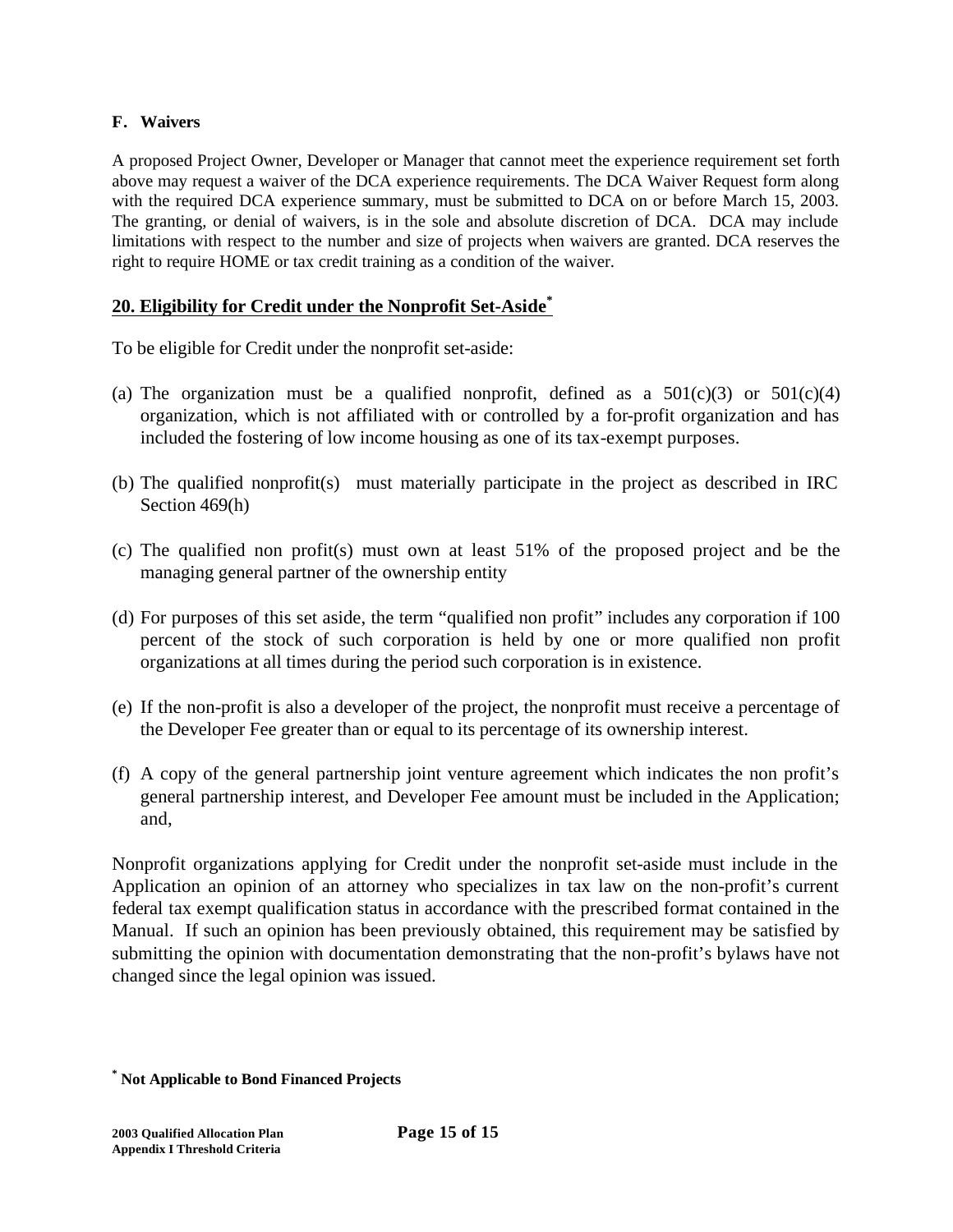# **21. Eligibility for HOME Loans under the CHDO Set-Aside\***

All nonprofits seeking funds under the CHDO set aside are required to have submitted their CHDO prequalification or renewal of Applications by September 13, 2002.. A copy of the State CHDO prequalification/renewal letter must also be included in the Application. The CHDO must be either the sole general partner of the ownership entity or the managing general partner of the ownership entity. In the event the CHDO is a general partner with a for-profit or nonprofit general partner, the CHDO must own at least 51% of the general partnership interest. The CHDO (or a wholly owned or controlled affiliate) must receive a percentage of the Developer Fee greater than or equal to the percentage of ownership interest. All DCA communication with the ownership entity will be with the CHDO managing general partner. A copy of the general partnership/joint venture agreement indicating the CHDO's general partnership interest and its share (or the share of the wholly owned and controlled affiliate) of the Developer Fee must be included in the Application.

# **22. Compliance History**

Applications with compliance scores falling at or above negative twenty (-20) points, and with all Project Participants' (excluding syndicators) compliance score(s) falling at or above -20 points, will meet this threshold criterion.

**<sup>\*</sup> Not Applicable to Bond Financed Projects**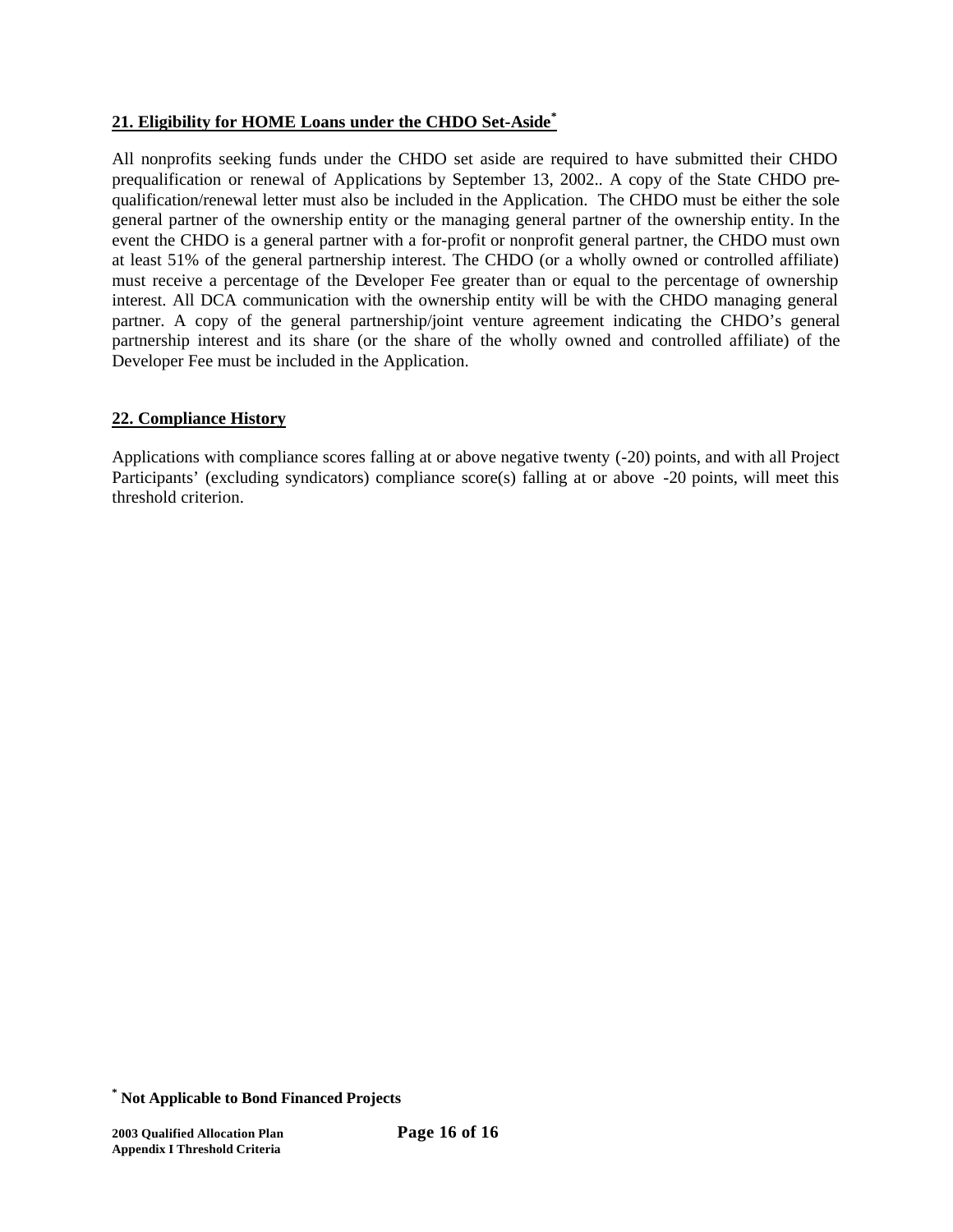# **COMPETITIVE SCORING**

The Scoring Criteria are summarized in the table below and detailed on the following pages. The maximum total score possible is 200 points.

#### PROJECT SCORING SUMMARY

F

|                |                                                                          | Total          |
|----------------|--------------------------------------------------------------------------|----------------|
|                |                                                                          | Score Value    |
| 1              | APPLICATION COMPLETENESS/ORGANIZATION                                    |                |
|                | A. Complete Application                                                  | 6              |
|                | <b>B.</b> Organization                                                   | $\overline{2}$ |
|                |                                                                          |                |
| 2              | PROJECT LOCATIONAL CHARACTERISTICS                                       |                |
|                | A. Adjacent Residential Development                                      | 6              |
|                | <b>B.</b> Desirable/Undesirable Characteristics                          | 10             |
|                | C. In-fill Site                                                          | 5              |
|                | D. Development of at least 80% of Buildable Area                         | 4              |
|                | E. Previous Project within a Local Government                            | 6              |
|                |                                                                          |                |
| $\mathfrak{Z}$ | TENANCY CHARACTERISTICS                                                  |                |
|                | A. Family Housing                                                        | 25             |
|                | <b>B.</b> Special Needs Housing                                          | 20             |
|                | C. Elderly Households                                                    | 20             |
|                | D. Housing For Older Persons                                             | 20             |
|                |                                                                          |                |
| 4              | ADDITONAL RENT AND INCOME ELECTIONS                                      |                |
|                | <b>Public Housing Authority Development and Rental Subsidy</b><br>А.     | 15             |
|                | <b>Very Low Income Tenancy Exceeding Requirements</b><br>В.              | 8              |
|                | <b>Project-Based Rental Assistance</b><br>C.                             | 6              |
|                | D. Very -Very Low Income Tenancy Exceeding Requirements                  | 6              |
|                | DCA Project Based Rental Assistance for Special Needs<br>Е.              | $\overline{2}$ |
|                | <b>Mixed Income Projects</b><br>F.                                       | 9              |
|                | G. Extended Use Period                                                   | 3              |
|                |                                                                          |                |
| 5              | <b>PRESERVATION</b>                                                      | 5              |
|                |                                                                          |                |
| 6              | GOVERNMENT SUPPORT AND FINANCING ASSISTANCE                              |                |
|                |                                                                          | 6              |
|                | A. Local Government Support<br><b>B.</b> Government Financial Assistance | 15             |
|                | C. CHDO Predevelopment Loans                                             | 6              |
|                |                                                                          |                |
| 7              | PROJECT CHARACTERISTICS                                                  |                |
|                | A. Neighborhood Redevelopment                                            | 18             |
|                | <b>B.</b> Energy Efficiency Requirements                                 | 6              |
|                | C. Project Design                                                        | 22             |
|                | D. Accessibility                                                         | 6              |
|                | E. Ownership Makeup                                                      | 4              |
|                |                                                                          |                |
| 7              | <b>READINESS TO PROCEED</b>                                              | $\overline{4}$ |
|                |                                                                          |                |
|                |                                                                          |                |
| 8              | <b>COMPLIANCE HISTORY STATUS</b>                                         | 10             |
|                |                                                                          |                |
|                |                                                                          |                |
|                | TOTAL POSSIBLE SCORE                                                     | 200            |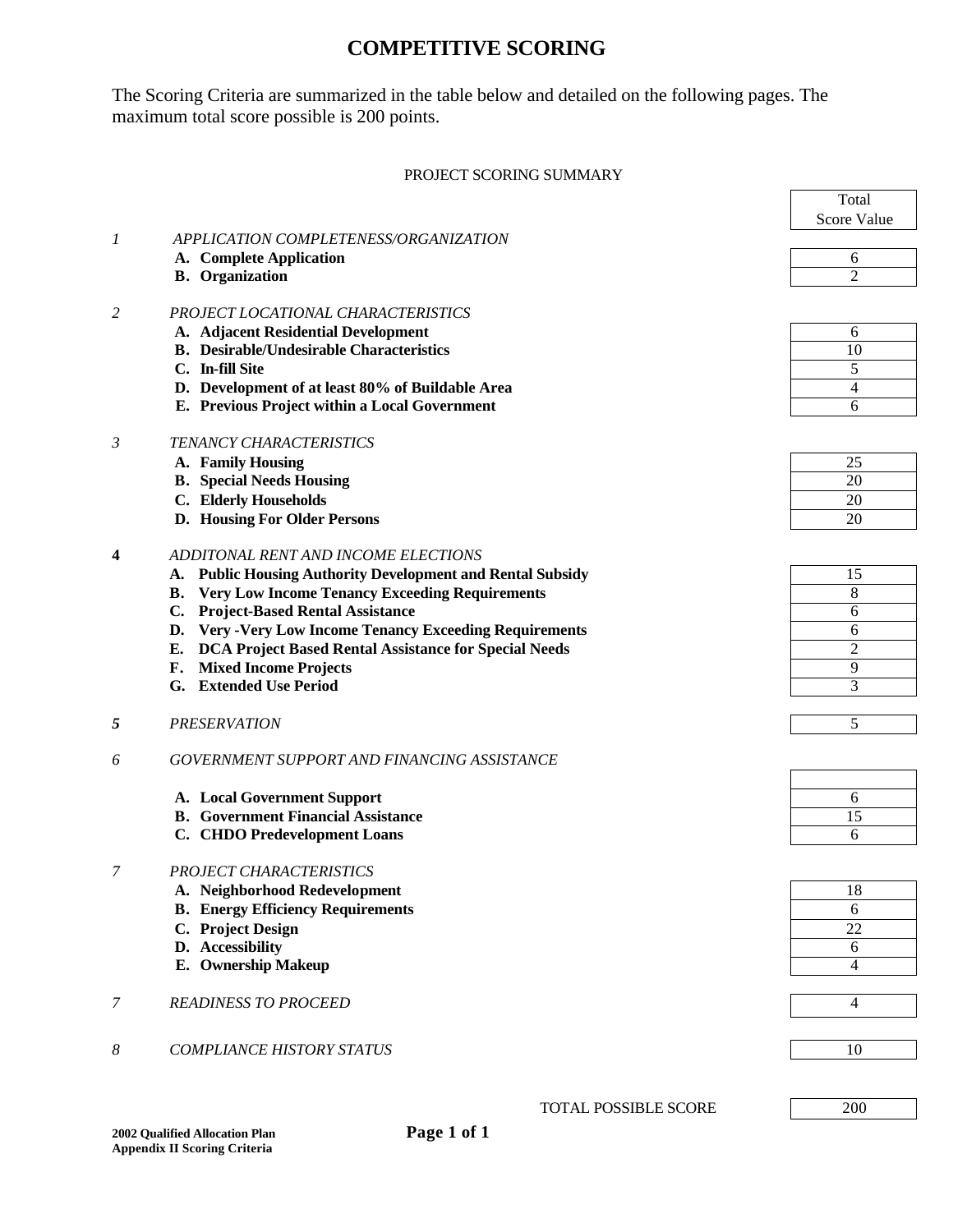To be considered for DCA financing resources, Applications must meet the Competitive Scoring requirements described below.

# **1. Application Completeness/Organization**

### **A. Completeness 6 points**

All required Application forms and supporting documentation are included and complete at the time of Application Submission. Complete shall be defined as an Application that had no missing or incomplete documents and required no financial adjustments.

### Missing or incomplete documents

For each missing or incomplete document, one (1) of these possible points will be deducted, up to a maximum of six (6) points.

### Financial Adjustments

DCA, in its discretion, may correct errors or make adjustments, to financial information submitted by the Applicant, to ensure consistency with DCA project economic assumptions, the Plan and Manual requirements and to ensure that the project is feasible per DCA financial guidelines. For each financial adjustment made by DCA, two (2) points will be deducted. There is no cap on the total number of points which may be deducted for financial adjustments. Therefore, the completeness category could have a negative point value.

### **B. Organization 2 points**

The Application is organized in the format prescribed by DCA in the Application binder tab checklist. Documents not filed in the appropriate tab may not be reviewed by DCA.

### **2. Project Locational Characteristics**

### **A. Adjacent Residential Development 6 points**

Points will be awarded if the site is adjacent to (or directly across a street from) stable, occupied residential development.

If the project site is part of a larger parcel for which there is a redevelopment plan, points will be awarded if the entire parcel is adjacent to (or directly across a street from) stable occupied residential development. Documentation evidencing the redevelopment plan for the entire parcel must be included in the Application.

For Scattered Site Projects, as defined in Section 11B(1)(a) and (b) of the Plan, each non-contiguous multifamily project or non-contiguous parcel must be adjacent to (or directly across the street from) stable occupied residential development.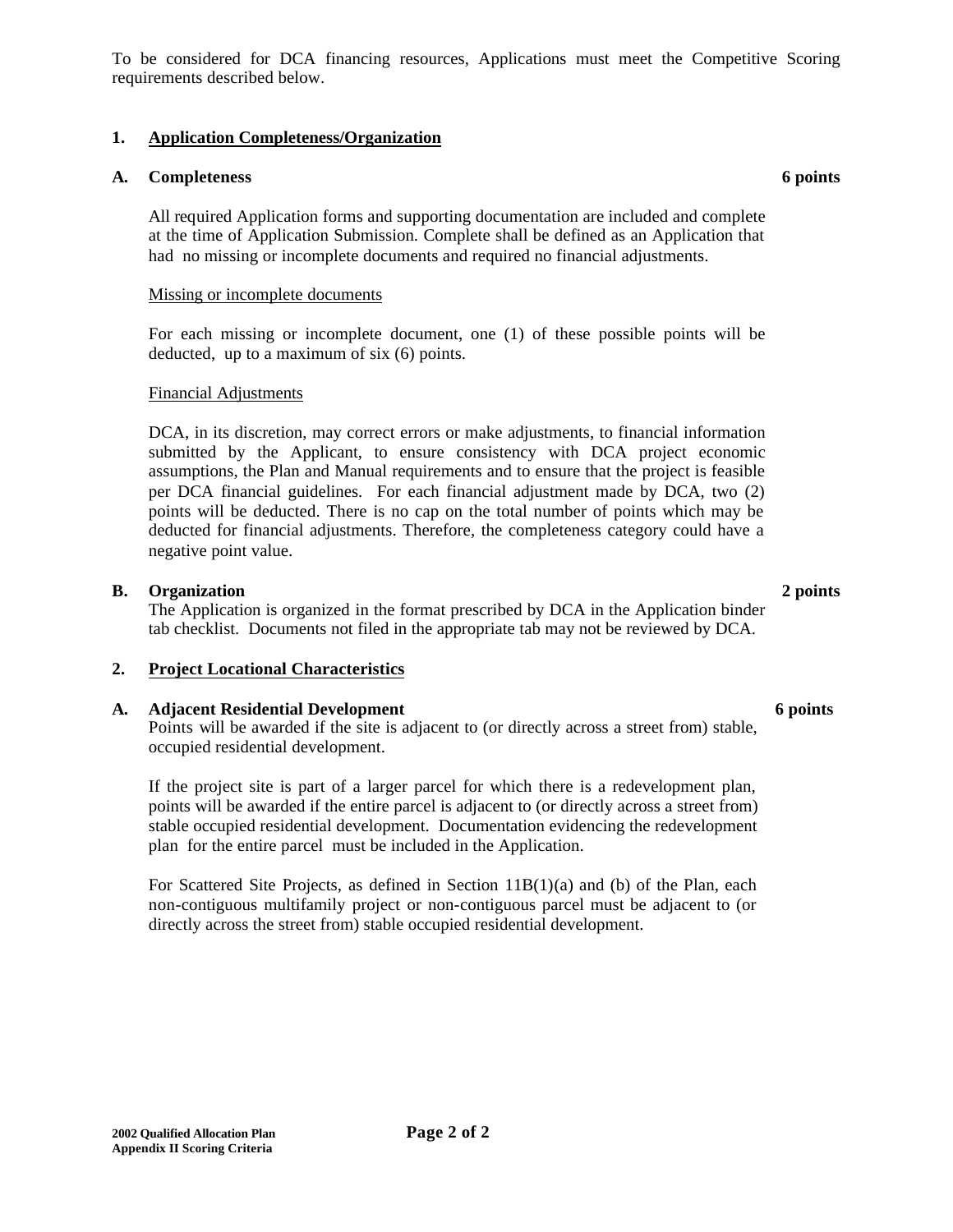### **B. Desirable and Undesirable Activities/Characteristics 10 points**

One (1) point will be awarded for each desirable activity or characteristic that is near a proposed site to a maximum of ten (10) points. Two (2) points will be deducted from the total desirable activities score for each undesirable activity or characteristic that is near a proposed site. A maximum of ten (10) points will be awarded in this category. The total points awarded will be determined by calculating the sum of the total desirable activity points less the total undesirable activity points. A negative total in this category will be awarded zero (0) points.

For Scattered Site Projects, as defined in Section 11B(1)(a), the perimeter of the  $\frac{1}{2}$  mile radius in which the non-contiguous parcels are located shall serve as the boundary of the proposed site from which the distances for determining the location of the desirable and undesirable activities shall be measured for both non-rural and rural sites. All desirable and undesirable activities within the perimeter of the  $\frac{1}{2}$  mile radius must also be noted for purposes of claiming points.

For Scattered Site Projects, as defined in Section 11B(1)(b), Applicants shall calculate the total score for each non-contiguous multifamily property with one (1) point awarded for each desirable activity or characteristic that is near the proposed site to a maximum of ten (10) points. Two (2) points will be deducted from the total desirable activities score for each undesirable activity or characteristic that is near the non-contiguous multifamily subject site. A maximum of ten (10) points will be awarded per site. The total points awarded per site will be determined by calculating the sum of the total desirable activity points less the total undesirable activity points. A negative total in this category will be awarded zero (0) points per site. The Applicant shall add the total points obtained for each site and divide by the number of sites to arrive at the total points to be claimed for this category ( no rounding up, only whole numbers can be claimed in this category).

- 1. *Desirable sites.*
- (a) In determining whether a desirable activity/characteristic is "near" a proposed site, the following factors must be used:
	- For non-Rural County sites, only activities and/or characteristics, which are located within a one (1) mile walking/driving distance from the proposed site, will be considered. For non-Rural County sites, the walking route to desirable activities/characteristics must be along all-weather or paved sidewalks.
	- For Rural County sites, only activities and/or characteristics that are located within a one and a half (1½) mile walking/driving distance from the proposed site will be considered.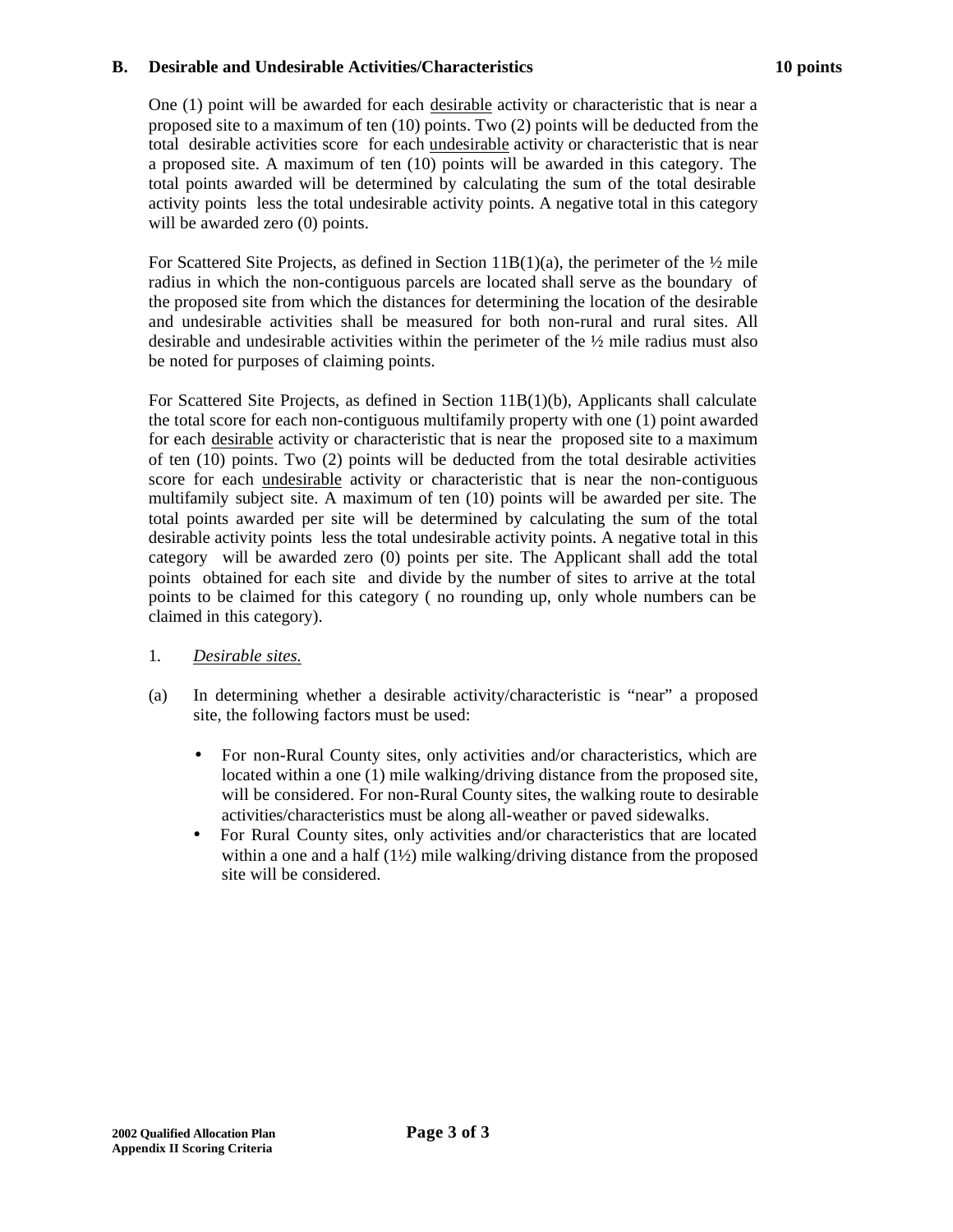- (b) Desirable activities/characteristics may include, but are not limited to the following:
	- retail stores
	- federally insured banking institutions
	- grocery stores
	- recreational facilities
	- libraries
	- $\bullet$  school(s)
	- day care services
	- medical facilities
	- employment centers
	- cvic centers

### 2. *Undesirable Sites*

- (a) In determining whether an undesirable activity/characteristic is near a proposed site, the Application must consider any undesirable activity/characteristic that is located within one half (½) mile of the proposed site.
- (b) Undesirable activities/characteristics include but are not limited to the following:
	- junkyards
	- hazardous or chemical activities,
	- sources of noise, odor, or other nuisance pollution,
	- access to the proposed site off of a street with frontage of less than 100 feet.
- 3. *Documentation*

In order to document desirable and undesirable activities/ characteristics, the Application must include:

- (a) A site map indicating the specific locations of each desirable and undesirable activity/characteristics. The map must contain a key stating the type of activities/characteristics identified, and must include the following:
	- location of site including an indication of major access roads;
	- indication of distances in  $1/4$  mile and one mile increments;
	- areas of residential development adjacent to or near the site;
	- indication of any major industrial or commercial development; and
	- all desirable and undesirable activities/characteristics.
- (b) Photographs of the site and the surrounding neighborhood. All photographs are to be either color originals or color copies. Black and white photographs are not acceptable.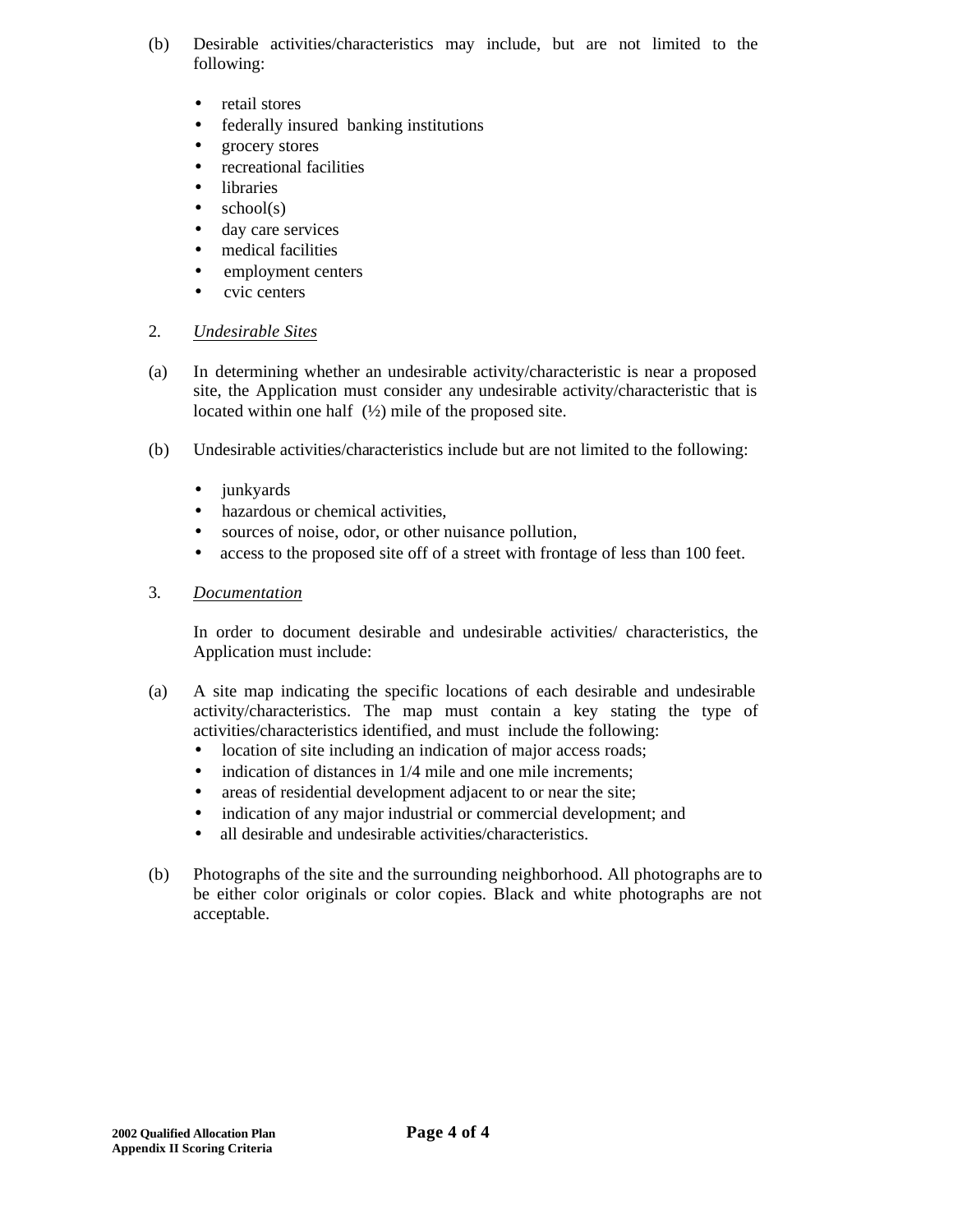#### **C. In fill Sites 5 points**

To qualify for five (5) in fill points, the proposed site must exhibit all of the following:

- The site must be surrounded on three sides by established development.
- The site must maximize the use of existing utilities, infrastructure and transportation.
- At a minimum, the established development on one side must consist of residential development. (, scattered single family housing does not constitute established residential development for the purposes of this category.)

For Scattered Site Projects, as defined in Section 11B(1)(a) and (b) of the Plan, each non-contiguous multifamily project or non-contiguous parcel must meet the above criteria.

Applicants must submit a Site Information Form A, site photographs, and the Conceptual Site Development Plan.

## **D. Property That Exhibits Development of 80% of the Total Site Acreage 4 points**

Four (4) points will be awarded to Applications that propose development of at least 80% of the site's buildable area, excluding setbacks required by local zoning ordinances. Examples of un-buildable acreage include wetlands, buffers, easements or any other item that would prohibit the placement of buildings on that portion of the site. Development for the purposes of this category includes all areas of buildings, roadways, parking areas, landscaping areas including the areas indicated for preservation of existing trees and vegetation and site amenities. For Scattered Site Projects, as defined in Section  $11B(1)(a)$  and (b) of the Plan, each non-contiguous multifamily project or noncontiguous parcel must meet the above criteria.

# **E. Previous Projects within a Local Government**

Six (6) points will be added if the proposed development site is within the boundaries of a Local Government in which a 9% Credit, 4% Credit and/or HOME project has not been awarded within the last three (3) DCA funding cycles, or ) four (4) points will be added if the proposed development site is within the boundaries of a Local Government in which a 9% Credit, 4% Credit and/or HOME project has not been awarded in the last two (2) DCA funding cycles. For example, if no projects were awarded in unincorporated Cobb County for the last three DCA funding cycles, but one was awarded in the City of Marietta in 2001, an Application for a project from an unincorporated area of Cobb County would receive six (6) points .

For Scattered Site Projects, as defined in Section 11B(1)(a) and (b) of the Plan, each non-contiguous multifamily project or non-contiguous parcel may be considered for points in this category. However, the Application will be awarded a maximum of six (6) points in this category.

#### **6 Points**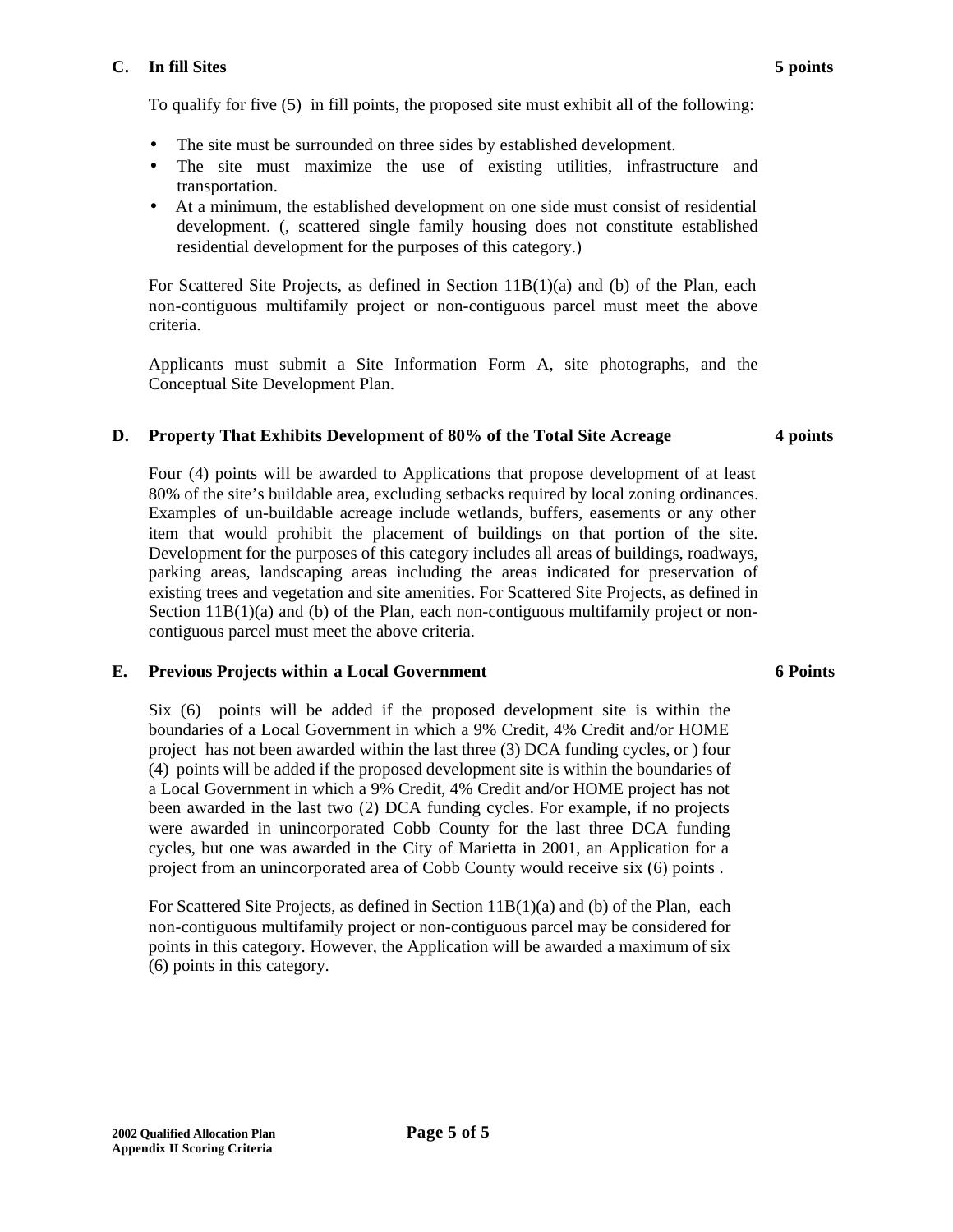### **3. Tenancy Characteristics**

### **A. Family Housing 25 points**

**26**

This section is designed to foster development of housing for families and to encourage community activities from within the neighborhood. In order to qualify for six (6) points, the proposed project must have all of the basic requirements and documents outlined in sections (1) and (5) below. Additional points may be awarded for inclusion of optional amenities and optional services outlined in section (2) and (3) if Applicant receives points for meeting the basic requirements.

## 1. *Basic Requirements*

- Community spaces or a community building.
- The site must have sheltered exterior gathering areas, such as a gazebo located in a central area or a large covered porch at the community building.
- Refrigerator and stove
- HVAC systems
- One recreation area equipped and suitable for the proposed tenant base.
- On-site laundry with one washer and one dryer per every 25 units. ( If washers and dryers are installed and maintained in every unit at no additional cost to the tenants, an on-site laundry is not required.)
- All units are to have sheltered exterior spaces such as porches, patios or sunrooms.
- The Application must include two (2) on-going services designed for the physical or social needs of the tenant population.

Applicants must certify all Basic amenities elections on the Amenities Certification Form C1.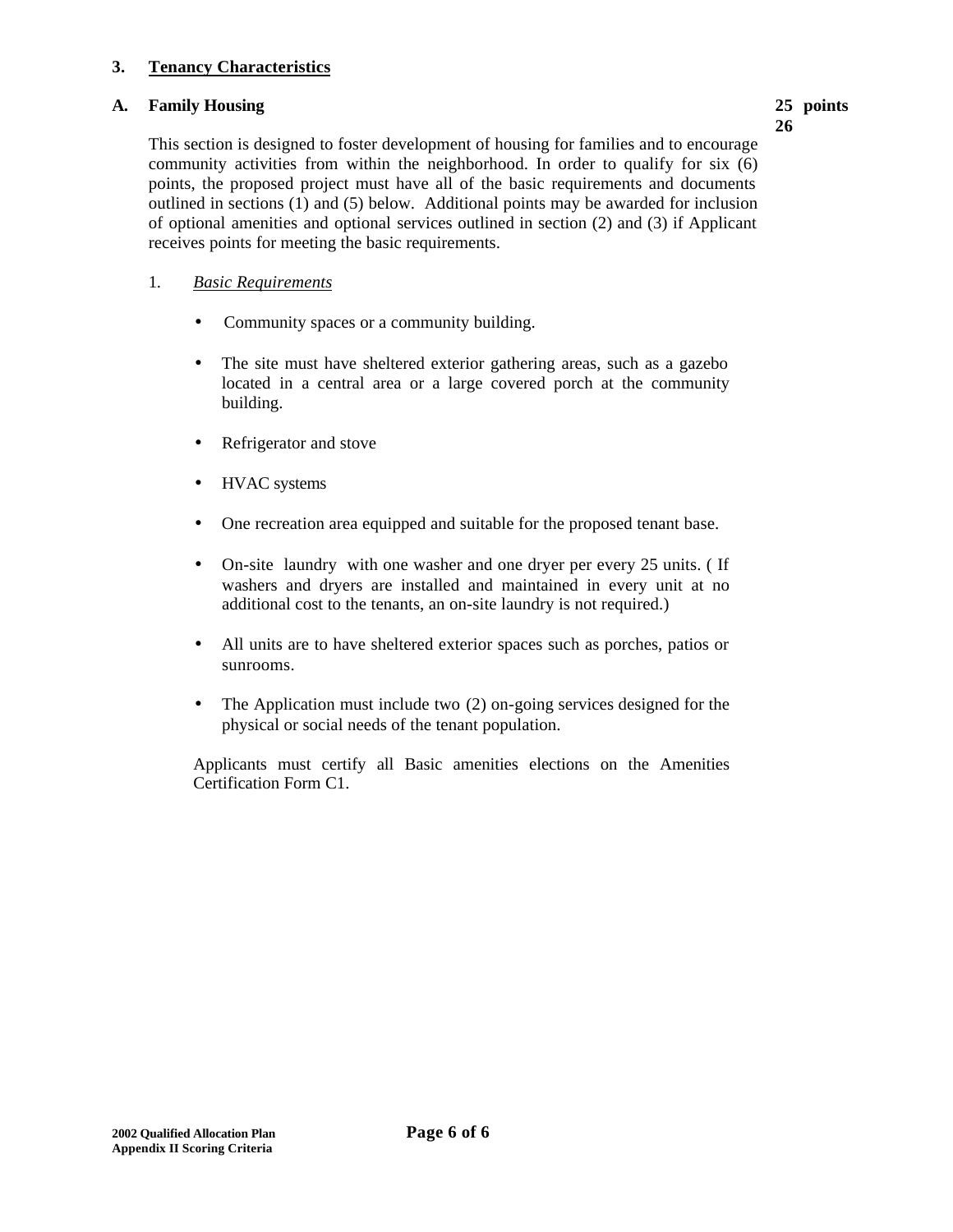# 2. *Optional Amenities*

Points will be awarded for each optional amenity that is included in the Family Housing Amenities Certification Form C1 , to a maximum of sixteen (16) points.

- Physical improvements on the site such as attractively fenced community gardens, equipped walking path with exercise stations or sitting areas, and equipped picnic areas, equipped tot lot, equipped playcourt and recreational facilities. (Points are not available for inclusion of the recreation area required to meet Threshold.) (one (1) point per area to a maximum of three (3) points)
- Large open playing fields (of at least 5,000 square feet) (two (2) points)
- Covered pavilion with picnic/barbecue facilities to encourage community or family reunion type functions (two (2) points)
- Washer/dryer hookups in all units in addition to required central laundry or washers and dryers are installed and maintained in every unit at no additional cost to tenants (four (4) points)
- Exercise/Fitness Center (four (4) points)
- Complete built-in fire sprinkler system in every unit and the community center, including an exterior audio and visual alarm system (two (2) points)
- Swimming Pool (two (2) points)
- Microwave Oven (one (1) point)
- In-sink disposal (one  $(1)$  point)
- Built in dishwasher (one (1) point)
- Equipped Computer Center (two (2) points)
- Other optional amenities as proposed by the Applicant; two (2) points per amenity. To document these optional amenities, Applicant must provide a detailed description of the amenity and justify the appropriateness of the amenity for the targeted population. This documentation must be attached to the amenities certification form C1 for this category.

# 3. *Optional Services*

One (1) point to a maximum of three (3) points will be awarded for each additional service that is included in the Application.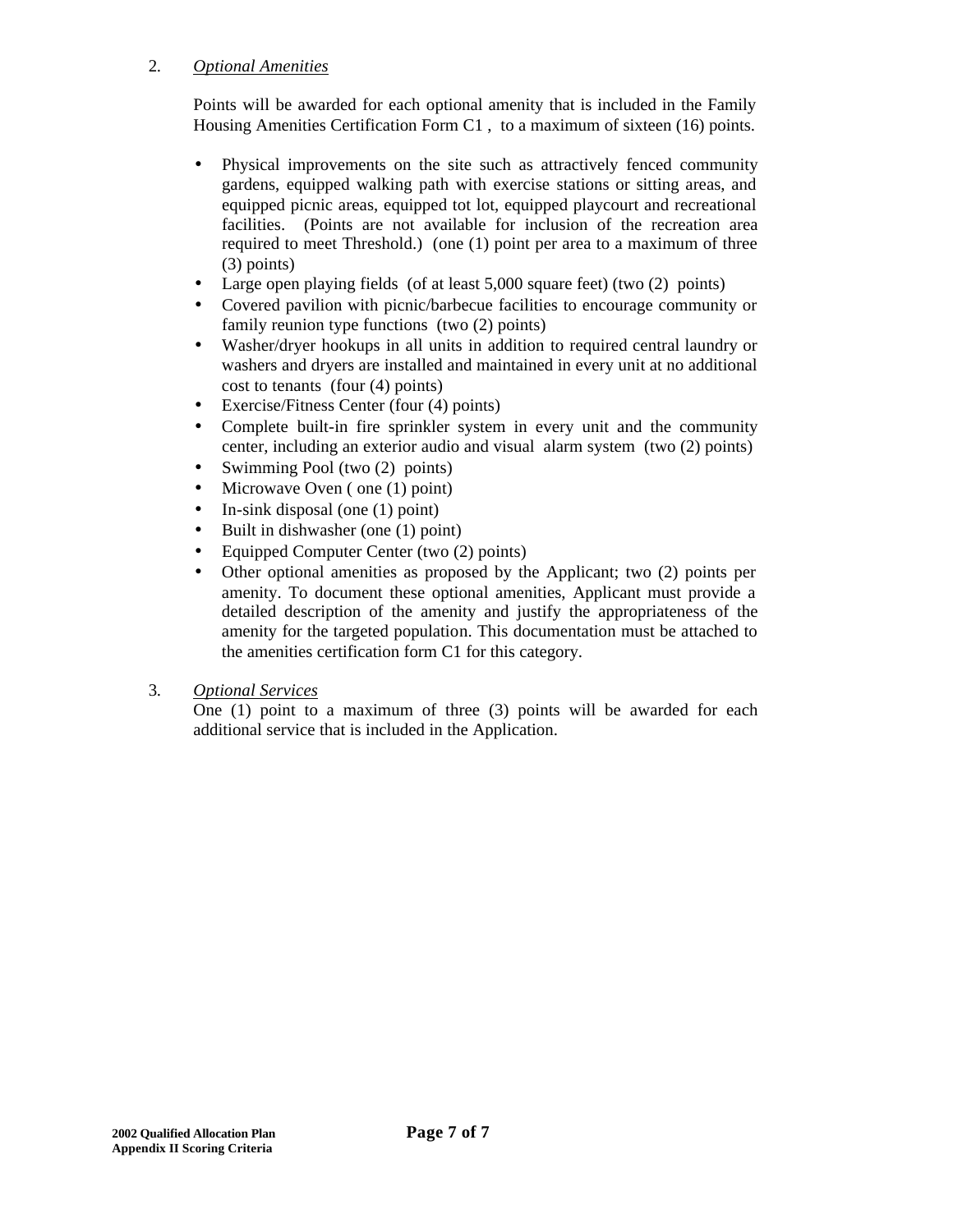- 4. Examples of services which are designed for families include, but are not limited to:
	- Daycare
	- After-school programs
	- Financial and budgeting seminars
	- Job training
	- Homebuyer training and seminars
	- Supervised recreational activities for children
	- Preventive health care programs which are designed for families
	- Transportation to facilitate access to social services, doctors, shopping
	- Computer labs with internet hookup and/or tutors
	- Activities sponsored in the Library
	- Dry-cleaning and/or laundry services
	- Grocery pickup and/or delivery
	- Full or part-time social services/activity manager
	- On-site full time management and/or security staff
	- Social and recreational programs planned and overseen by the project manager. (Monthly birthday parties/holiday dinners and/or parties/potluck dinners, movie nights, bingo, etc.)
- 5. *Documentation*

The Application must also provide the following for all required and optional services (where applicable):

• A detailed letter of intent from an experienced, licensed (or otherwise qualified and acceptable to DCA) service provider for each proposed service. This letter must also contain a comprehensive description of the service to be provided, explain how said service is to be managed, including frequency which must be at least monthly, and a commitment to providing the service for a term of no less than 6 months.

# 6. *Additional Policies Related to Services*

- A final, binding contract for all proposed services must be submitted to the DCA Compliance Manager before the placed in service date for the first building the project.
- Any proposed changes of supportive services or providers from those proposed in the Application must be approved by DCA prior to contracting with that service provider.
- Services must be committed for the Compliance Period or the Period of Affordability, whichever is greater.
- Services may be provided at a charge sufficient to cover the cost of the supportive services only, but the services must be clearly optional to the tenants.
- A full-time activities manager will be allowed in the operating budgets for those properties that are 150 units or more in size
- Temporary staffing during lease-up to handle activities set-up and sign-up will be considered on a case-by-case basis.
- Part-time (on a proportional basis) activity managers will be allowed in the operating budgets for smaller projects.
- Owners will be required to submit annual certifications and documentation regarding the ongoing provision of the supportive services.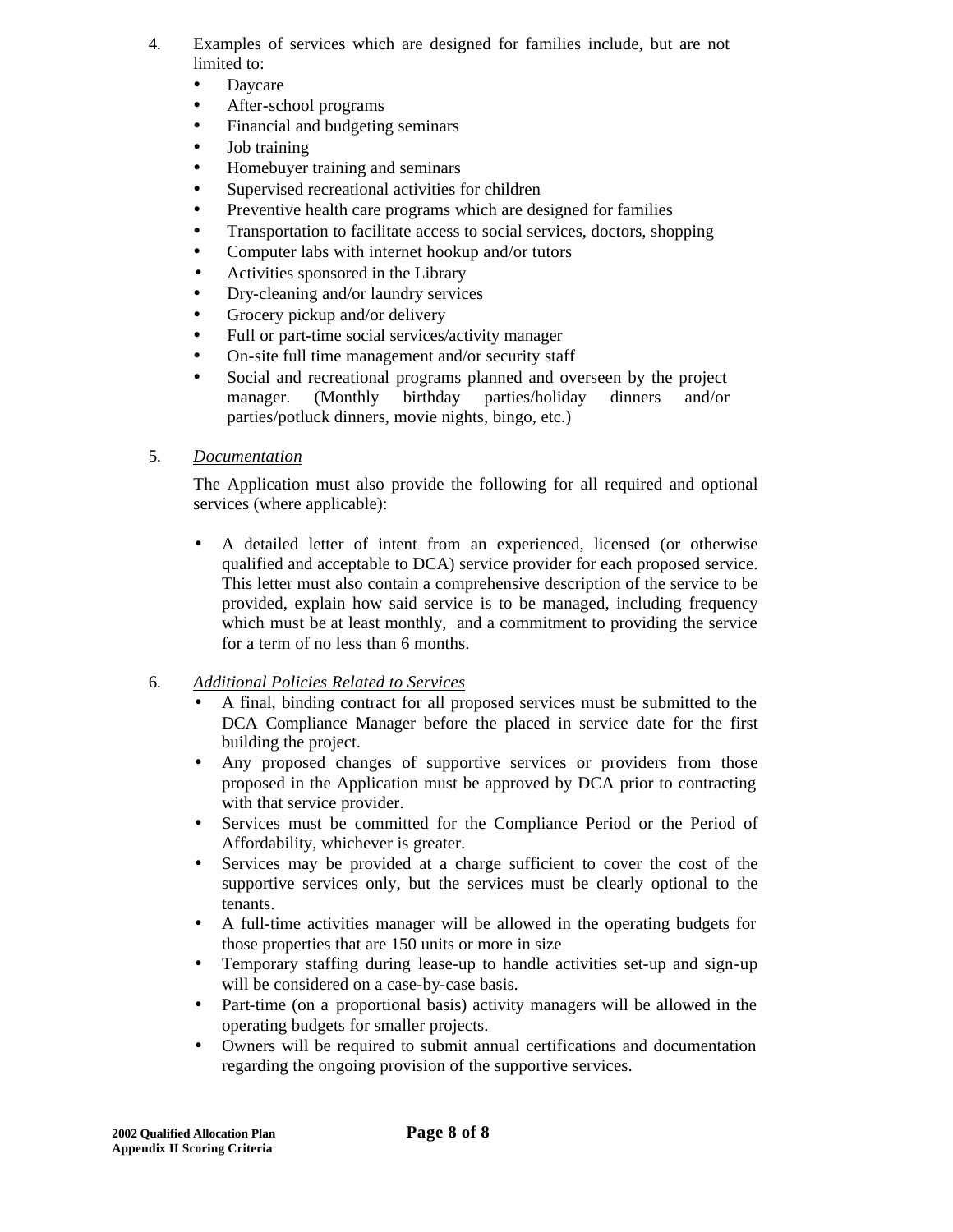#### **B. Special Needs Projects**

This section is designed to foster development of housing for the homeless, persons with disabilities (mental, physical, developmental), abused spouses and their children, persons with alcohol or other drug addiction, person living with HIV/AIDS, and migrant farm workers. In order to qualify for six (6) Special Needs Project points, the proposed project must have all of the basic requirements and documents outlined in section (1) and (3) below. Additional points may be awarded for inclusion of optional amenities and optional services outlined in section (2) if an Applicant receives points for meeting the basic requirements. Applicants must certify all Basic amenities elections on the Amenities Certification Form C2.

## 1. *Basic Requirements*

- At least 50% of the total project dwelling units must be restricted to Special Needs Households (excluding Elderly Housing and Housing for Older Persons)
- Refrigerator and stove
- HVAC systems
- One recreation area equipped and suitable for the proposed tenant base.
- On-site laundry with one washer and one dryer per every 25 units. ( If washers and dryers are installed and maintained in every unit at no additional cost to the tenants, an on-site laundry is not required.)
- community spaces or a community building.
- The site must have sheltered exterior gathering areas, such as a gazebo located in a central area or a large covered porch at the community building.
- The Application must provide at least three (3) supportive services.
- The Application must provide three (3) amenities applicable to the designated Special Needs Households as certified on the Special Needs Housing Amenities Certification Form C2.

# 2. *Optional Amenities/Services*

Two (2) Points, to a maximum of fourteen (14), will be awarded for each optional service or amenities provided. Each optional amenity or service for which points are awarded must be designed to meet the special needs of the targeted tenant population. Optional amenities shall be certified on the Special Needs Housing Amenities Certification Form C2.

### 3. *Documentation*

The Application must also provide the following documents for all services (where applicable):

• to the DCA Compliance Manager before the placed in service date for the first building the project. For each Special Needs Households Service, the Application must contain a detailed letter of intent from an experienced, licensed provider for the appropriate service. This letter must contain a comprehensive description of the service to be provided, explain how said service is to be managed and its effective impact on the Special Needs Household tenant and a commitment to providing the service for a term of no less than 6 months.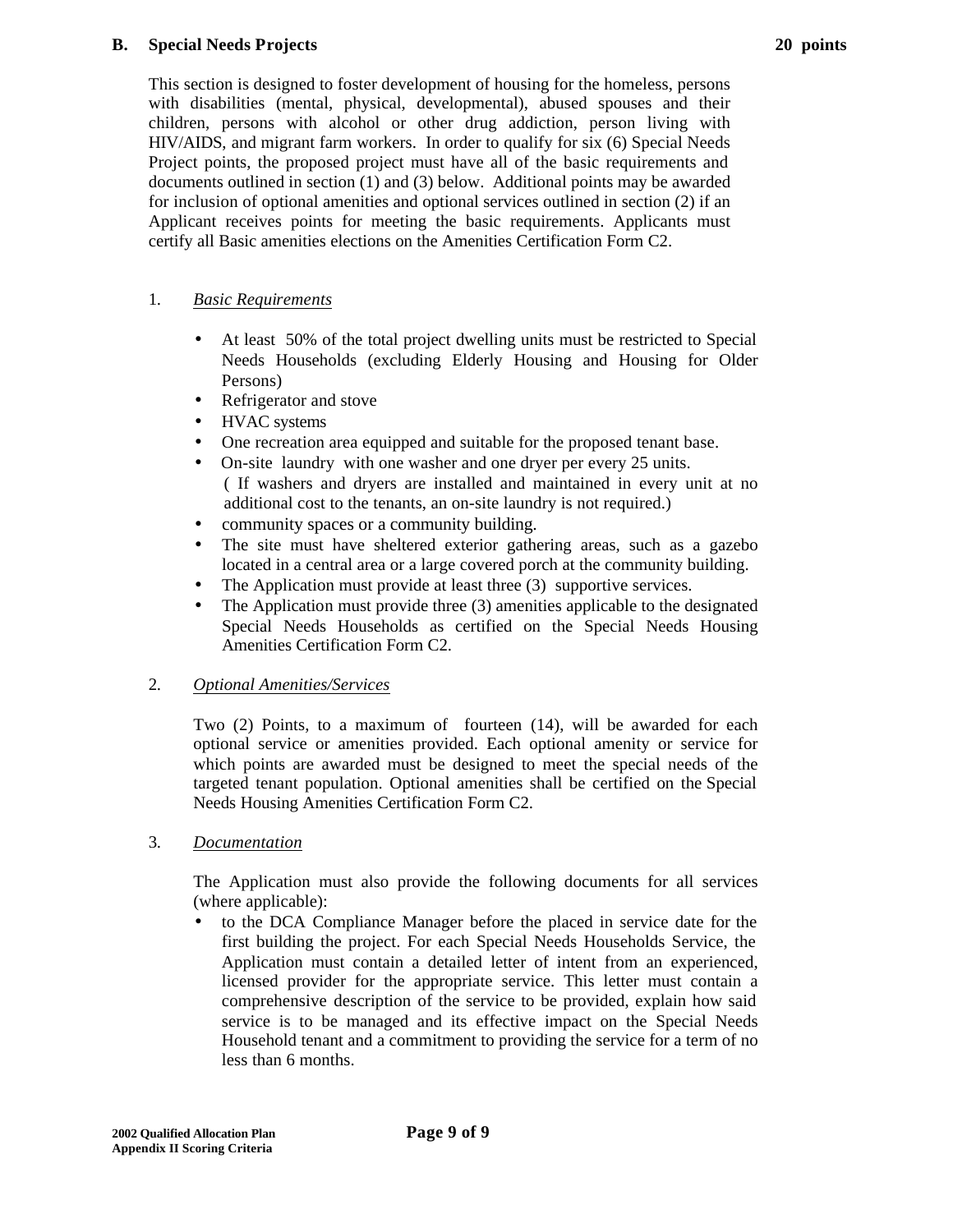# 4. *Additional Policies Related to Services*

- A final, binding contract for all proposed services must be submitted to the DCA Compliance Manager before the placed in service date for the first building the project.
- Any proposed changes of supportive services or providers from those proposed in the Application must be approved by DCA prior to contracting with that service provider.
- Services must be committed for the Compliance Period or the Period of Affordability, whichever is greater.
- Services may be provided at a charge sufficient to cover the cost of the supportive services only, but the services must be clearly optional to the tenants.
- A full-time activities manager will be allowed in the operating budgets for those properties that are 150 units or more in size
- Temporary staffing during lease-up to handle activities set-up and sign-up will be considered on a case-by-case basis.
- Part-time (on a proportional basis) activity managers will be allowed in the operating budgets for smaller projects.
- Owners will be required to submit annual certifications and documentation regarding the ongoing provision of the supportive services.

**C. Elderly Households 20 points** This section is designed to foster development of housing for Elderly Households. In order to qualify for six (6) Elderly Household points, the proposed project must have all of the basic requirements and documents outlined in sections (1) and (3) below. Additional points may be awarded for inclusion of optional amenities and optional services outlined in section (2), if the Applicant receives prints for meeting the basic requirements.

# 1. *Basic Requirements*

- 100% of the HOME and/or Credits units must be reserved for Elderly Households.
- 100% of the units must be accessible and adaptable (as defined by the HUD Fair Housing, the Americans with Disabilities Act and Section 504).
- All units must have an installed call system, including a buzzer and light to the exterior.
- All properties must include community spaces or a community building.
- Refrigerator and stove
- HVAC systems
- One recreation area equipped and suitable for the proposed tenant base.
- On-site laundry with one washer and one dryer per every 25 units. ( If washers and dryers are installed and maintained in every unit at no additional cost to the tenants, an on-site laundry is not required.)
- Elevators must be provided for access to units above the ground floor.
- For one-story garden style, projects, all units must have sheltered exterior areas such as porches or patios.
- In buildings that are not garden style, lobbies and corridors must have small gathering areas in several locations distributed on each floor.
- The site must have sheltered exterior gathering areas such as a gazebo located in a central area or large covered porch at the community building.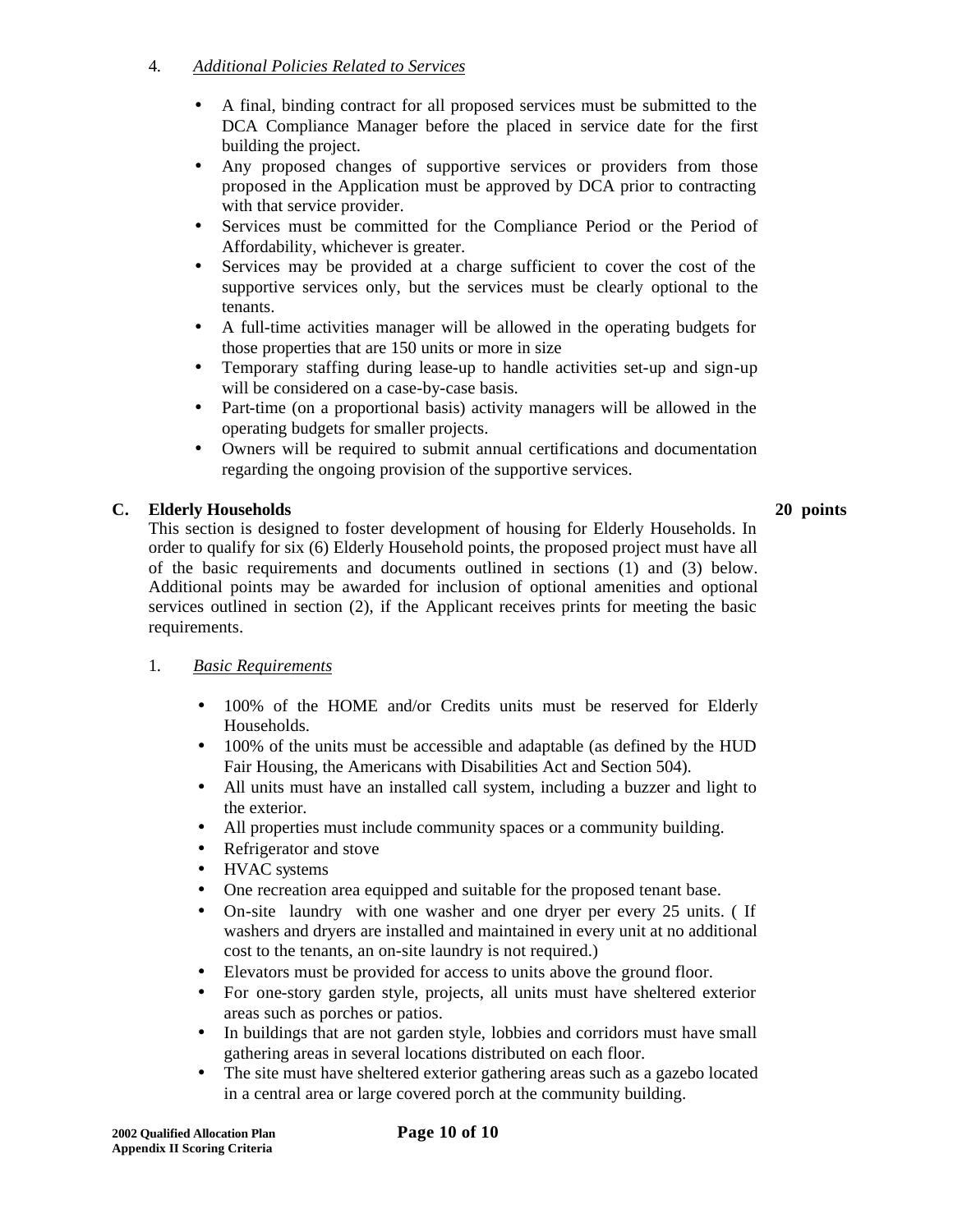The Application must include at least one activity/service designed to meet the physical or social needs of elderly persons, in at least two (2) of the following categories: recreation/social, transportation, health/wellness, education, counseling, and security. (Total of two (2) different services) Examples of activities/services are set forth in Section (2) below.

Applicants must certify all Basic amenities on the Elderly Housing Amenities Certification Form C3.

# 2. *Optional Amenities and Services*

Points will be awarded for each additional amenity or service that is designed for Elderly Households. Optional amenities and services are amenities and services that are provided in addition to the amenities and services included to meet the basic requirements for Elderly Households. Each additional service or amenity shall receive two additional points unless otherwise specified below. The maximum points received under this section shall be fourteen (14) points.

- (a) All optional amenities shall be certified on Elderly Housing Amenities Certification Form C3. Examples of amenities designed for Elderly Households include, but are not limited to the following:
	- Physical improvements on the site such as attractively fenced community gardens, equipped walking path with exercise stations or sitting areas, equipped picnic areas, equipped play court (as appropriate to the residential population) and/or recreational facilities. (excluding the recreation area required to meet threshold.) (one (1) point to the maximum of three (3) points)
	- Washer/dryer hookups in all units in addition to required central laundry or washers and dryers are installed and maintained in every unit at no cost to tenants (four (4) points )
	- Complete built-in fire sprinkler system, in every unit and the community center to be monitored by an exterior audio and visual system (two (2) points)
	- Microwave Oven (one (1) point)
	- In-sink disposal (one (1) point)
	- Built in dishwasher (one (1) point)
	- Equipped Computer Center (two (2) points)
	- Equipped Exercise/Fitness Center (four (4) points)
	- Swimming Pool (two (2) points)
	- Other amenities designed for the elderly and proposed by the Applicant: (two (2) points per amenity). To document these optional amenities, Applicant must provide a detailed description of the amenity and justify the appropriateness of the amenity for the targeted population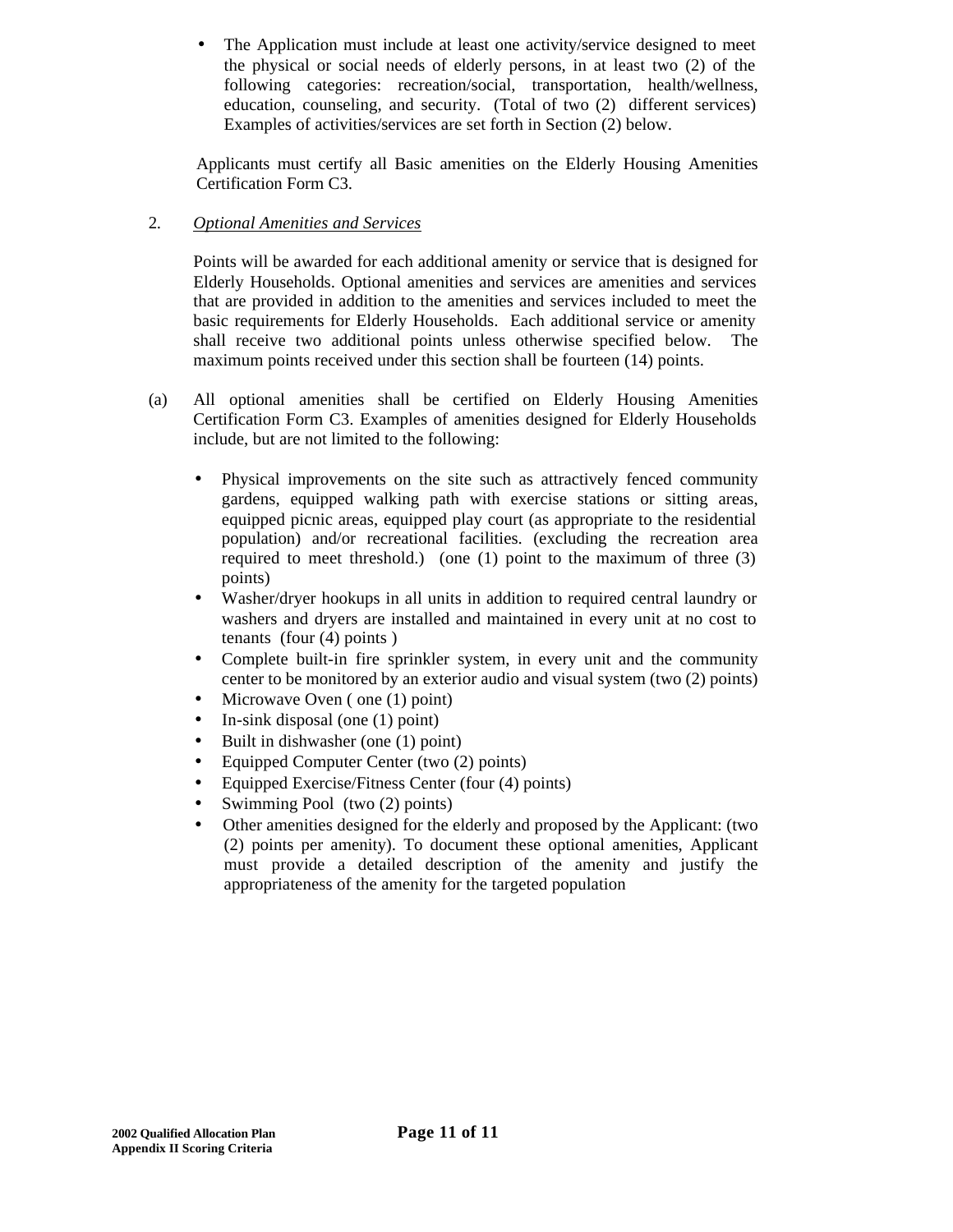- (b) Examples of activities/services specifically designed to meet the physical or social needs of elderly persons may include, but are not limited to the following:
	- Social and recreational programs planned and overseen by the project manager. (Monthly birthday parties/holiday dinners or parties/potluck dinners, movie nights, bingo, etc.)
	- Continuing education
	- Information and senior counseling
	- Recreational instruction appropriate for amenities
	- Homemaker/housekeeping
	- Preventive health care programs/health screening on a regular basis
	- Transportation to facilitate access to social services/doctors/shopping
	- Meals provided to the tenants at least once a week
	- 24 hour security/neighborhood watch programs
	- Community pets (cost of care provided by project)
	- Computer lab with internet hookup and /or tutors
	- Community gardening
	- Weekly exercise class
	- Grandparent mentoring programs
	- Weekly "day trips" to shopping centers/specialty shopping
	- Reading service and library
	- Dry-cleaning, laundry, and grocery pickup and delivery services
	- Prescription management information
	- Full-time (150 units or more) or part-time (less than 150 units) social services /activities manager.
- 3. *Documentation*

The Application must include the following documentation for each required and optional service for which points are awarded:

• A detailed letter of intent from an experienced, licensed (or otherwise qualified and acceptable to DCA) service provider for each proposed service which must contain a comprehensive description of the service to be provided, how said service is to be managed, including frequency which must be at least monthly, and a commitment to providing the service for a term of no less than 6 months.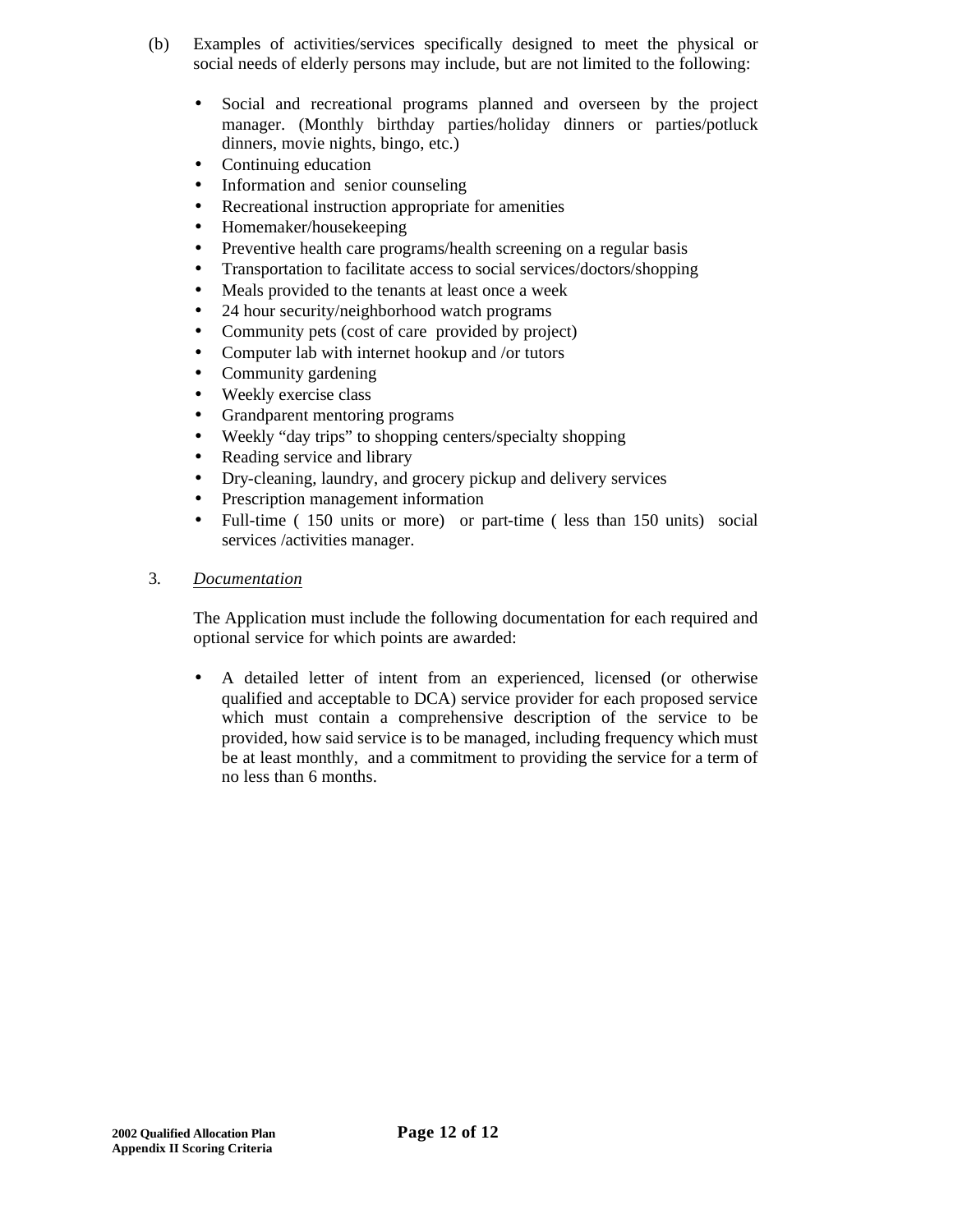# 4. *Additional policies related to services*

- A final, binding contract for all proposed services must be submitted to the DCA Compliance Manager before the placed in service date for the first building the project.
- Any proposed changes of supportive services or providers from those proposed in the Application must be approved by DCA prior to contracting with that service provider.
- Services must be committed for the Compliance Period or the Period of Affordability, whichever is greater.
- Services may be provided at a charge sufficient to cover the cost of the supportive services only, but the services must be clearly optional to the tenants.
- A full-time activities manager will be allowed in the operating budgets for those properties that are 150 units or more in size
- Temporary staffing during lease-up to handle activities set-up and sign-up will be considered on a case-by-case basis.
- Part-time (on a proportional basis) activity managers will be allowed in the operating budgets for smaller projects.
- Owners will be required to submit annual certifications and documentation regarding the ongoing provision of the supportive services.

### **D. Housing for Older Persons 20 points**

This section is designed to foster development of Housing for Older Persons. In order to qualify for six (6) points, the proposed project must have all of the basic requirements and documents outlined in sections  $(1)$ ,  $(2)$ ,  $(3)$ , and  $(4)$  below. Additional points may be awarded for inclusion of optional amenities and optional services outlined in section (2) if the Applicant receives points for meeting the basic requirements for Housing for Older Persons.

### 1. *Basic Requirements*

- At least 80% of the units must be occupied by at least one person 55 or older.
- Up to 20% of the units may be occupied by others, including the landlord's employees, the surviving spouses or children of residents who were 55 years of age or older when they died and caregivers. DCA will monitor the required facilities and services during the applicable compliance period.
- community spaces or a community building.
- all units must have sheltered exterior areas such as porches, sunrooms or patios.
- The site must have sheltered exterior gathering areas, such as a gazebo located in a central area or a large covered porch at the community building.
- Refrigerator and stove
- HVAC systems
- One recreation area equipped and suitable for the proposed tenant base.
- On-site laundry with one washer and one dryer per every 25 units. ( If washers and dryers are installed and maintained in every unit at no additional cost to the tenants, an on-site laundry is not required.)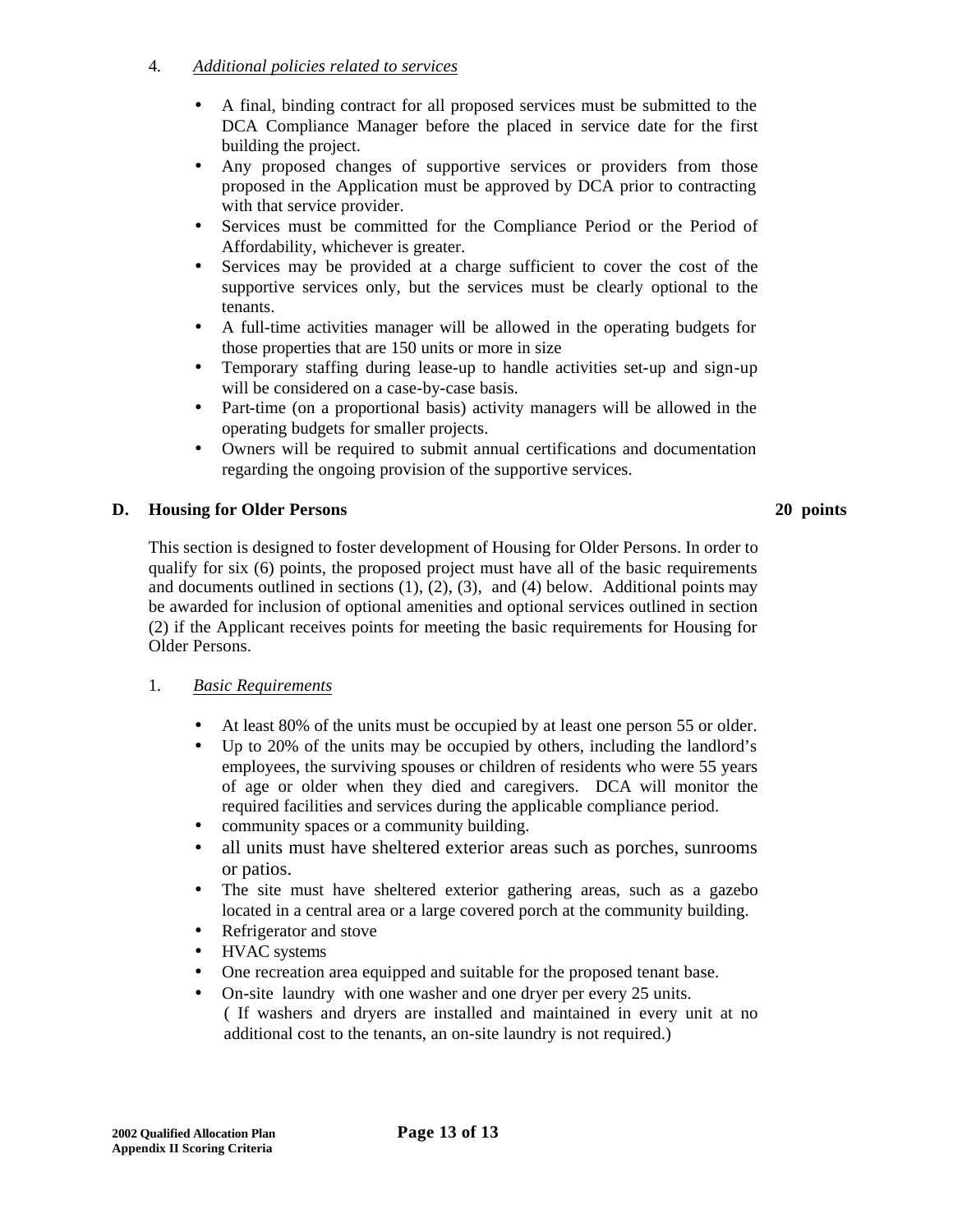- The project must have significant services. Significant services means that the Application must include at least four different activities and/or services designed to meet the physical or social needs of tenants aged 55 and older in at least three of the following categories: recreation/social, transportation, health/wellness, education and counseling, and security. Examples of services are set forth in Section 3(D), 2(b) below.
- Physical improvements on the site such as attractively fenced community gardens, equipped walking path with exercise stations or sitting areas equipped picnic areas and/or recreational facilities. (excluding the recreation area required to meet threshold.)

Applicants must certify all Basic amenities on the Amenities Certification Form C4.

# 2. *Optional Amenities/Services*

Points will be awarded for each additional amenity or service that is designed for persons 55 and older. Optional amenities and services are amenities and services that are provided in addition to the amenities and services included to meet the basic requirements for Housing for Older Persons. Each additional service or amenity shall receive two additional points unless otherwise specified below. Fourteen (14) maximum points may be awarded under this section.

- (a) All optional amenities shall be certified on Housing for Older Persons Amenities Certification Form C4. Examples of amenities for Housing for Older Persons include, but are not limited to, the following:
	- Washer/dryer hookups in all units in addition to required central laundry or washers and dryers are installed and maintained in every unit at no additional cost to tenants (four (4) points)
	- Microwave Oven (one (1) point)
	- In-sink disposal (one (1) point)
	- Built in dishwasher (one (1) point)
	- Equipped Computer Center (two (2) points)
	- Swimming Pool ( two (2) points)
	- Equipped Exercise/Fitness Center (four (4) points)
	- Installed elevator in buildings with more than one story (four (4) points)
	- Complete built-in fire sprinkler system in every unit and the community center including an exterior audio and visual alarm system (two (2) points)

Other amenities designed for Older Persons and proposed by the Applicant: two (2) points per amenity. To document these optional amenities, Applicant must provide a detailed description of the amenity and justify the appropriateness of the amenity for the targeted population. This documentation must be attached to the amenities certification form C3 for this category.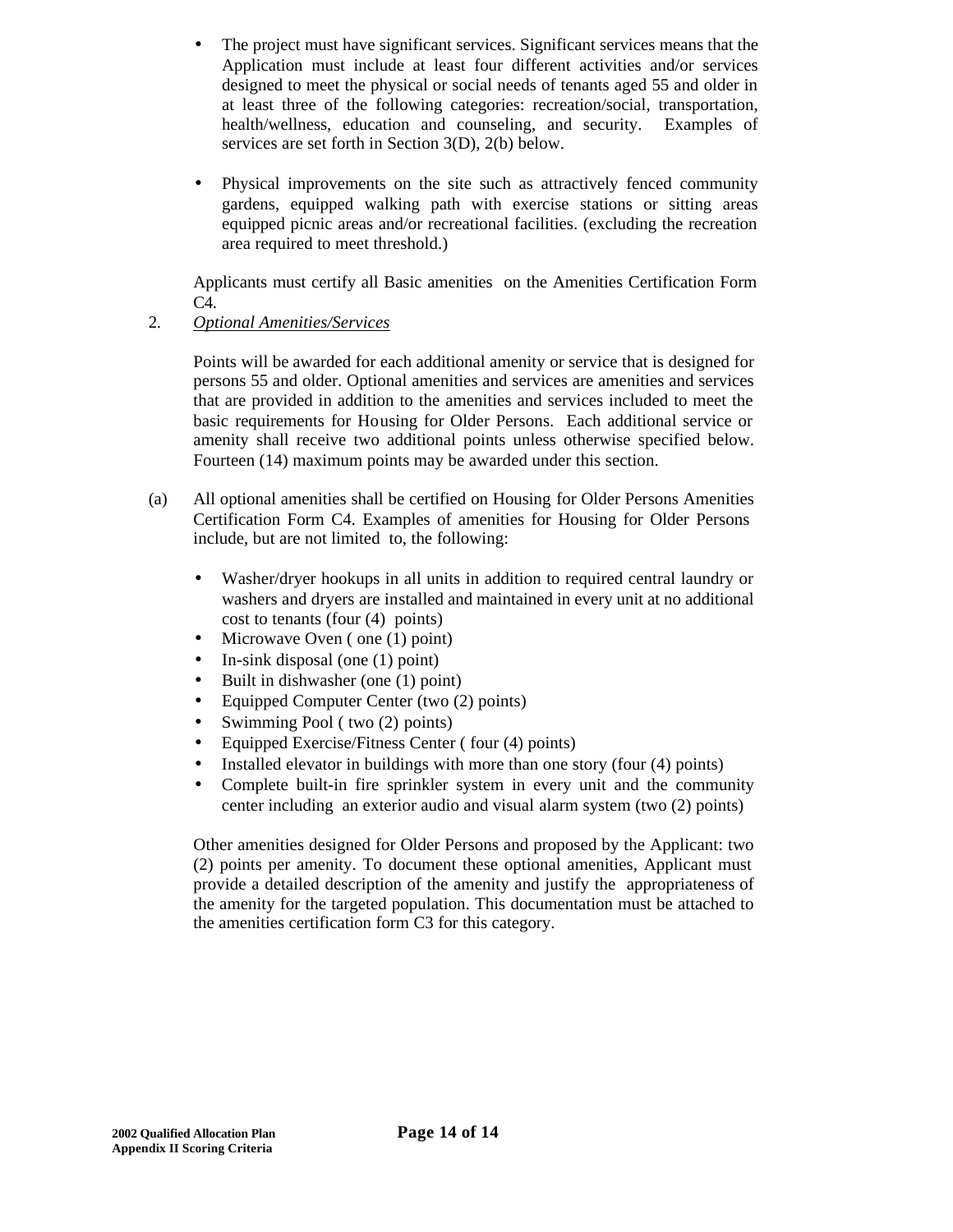- (b) Examples of activities/services for Housing for Older Persons may include, but are not limited to the following:
	- Social and recreational programs planned and overseen by the project manager. (Monthly birthday parties/holiday dinners or parties/potluck dinners, movie nights, bingo, etc.)
	- Continuing education
	- Information and senior counseling
	- Recreational instruction appropriate for amenities
	- Homemaker/housekeeping
	- Preventive health care programs/health screening on a regular basis
	- Transportation to facilitate access to social services/doctors/shopping
	- Meals served to residents at least weekly
	- 24 hour security/neighborhood watch programs
	- Community pets (cost of care provided by project)
	- Computer lab with internet hookup and/or tutors
	- Community gardening
	- Weekly exercise class
	- Grandparent mentoring programs
	- Weekly "day trips" to shopping centers/specialty shopping
	- Reading service and library
	- Dry-cleaning, laundry, and grocery pickup and delivery service.
	- Prescription management information

### 3. *Documentation*

The Application must include the following documentation for all amenities and services for which points are awarded.

• A detailed letter of intent from an experienced, licensed (or otherwise qualified and acceptable to DCA) service provider for each proposed service which must contain a comprehensive description of the service to be provided, how said service is to be managed, including frequency which must be at least monthly, and a commitment to providing the service for a term of no less than 6 months.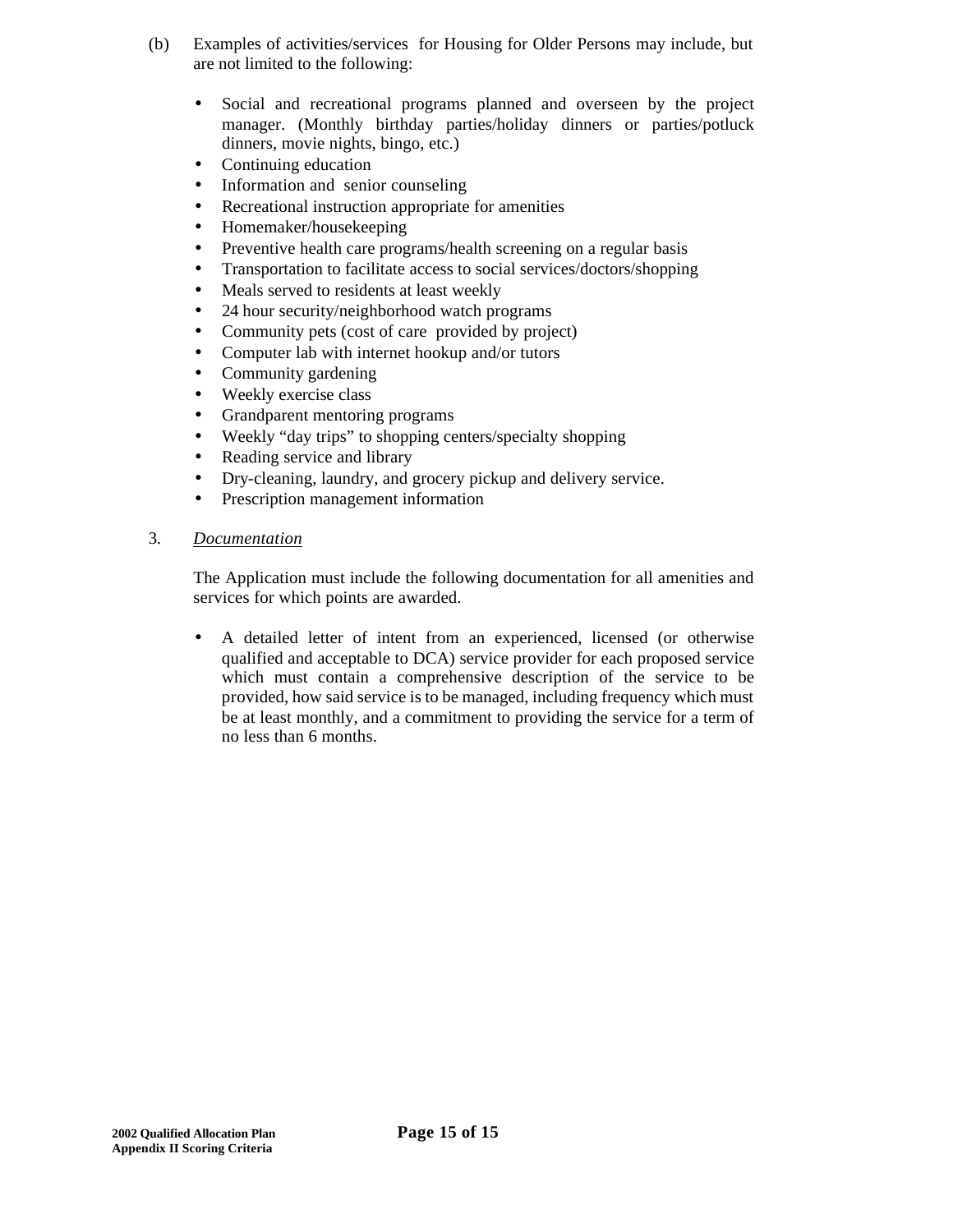# 4. *Additional policies related to services*

- A final, binding contract for all proposed services must be submitted to the DCA Compliance Manager before the placed in service date for the first building the project.
- Any proposed change of supportive services or providers from those proposed in the Application must be approved by DCA prior to contracting with the new service provider.
- Services must be committed for the Compliance Period or the Period of Affordability, whichever is greater.
- Services may be provided at a charge sufficient to cover the cost of the supportive services only, but the services must be clearly optional to the tenants.
- A full-time activities manager will be allowed in the operating budgets for those properties that are 150 units or more in size or part-time for less than 150 units.
- Temporary staffing during lease-up to handle activities set-up and sign-up will be considered on a case-by-case basis. Part-time (on a proportional basis) activity managers will be allowed in the operating budgets for smaller projects.
- Owners will be required to submit annual certifications and documentation regarding the ongoing provision of the supportive services.

## **4. Additional Rent and Income Elections**

## **A. Public Housing Authority Development and Rental Subsidy 15 points**

The proposed project is a component of a PHA tenant initiative program (including the PHA's development program or project), as evidenced by: (1) the PHA's investment in the project's physical plant and/or contribution to the long-term economic feasibility of the project via operating cost contributions or tenant rent subsidies for a minimum period of five years; and (2) an executed agreement between the PHA and the project ownership entity or such agreement provides for the assignment to the entity setting forth the project ownership entity's responsibility to rent dwelling units to public housing tenants. The PHA's investment must come from a source independent of the project. Developer's Fees earned or deferred by the PHA on the subject project, a loan (or any other form of debt) from a PHA, funds from any non-PHA general partner, limited partner, or other development team member will not be considered a PHA investment in the project. (Note: HOME and/or Credits cannot be used for the construction or rehabilitation of public housing units except in mixed income projects that include public housing units and a portion of the total development cost is from another clearly identified funding source.)

To be eligible for scoring points under this criterion, the Application must include a copy of the executed agreement between the PHA and the ownership entity or such agreement provides for the assignment to the entity. The executed agreement must set forth the type, term and amount of the PHA's equity investment in the proposed project and/or the PHA's long-term equity contribution to the long-term (at least five years) economic feasibility of the project via operating cost contributions and/or tenant rent subsidies as well as the number and type of rental units the proposed owner will hold and rent to public housing tenants. "Hold and rent" means that the Applicant agrees to rent the designated units exclusively to public housing tenants or households currently on a PHA waiting list. Scoring points under this criterion will be awarded as follows: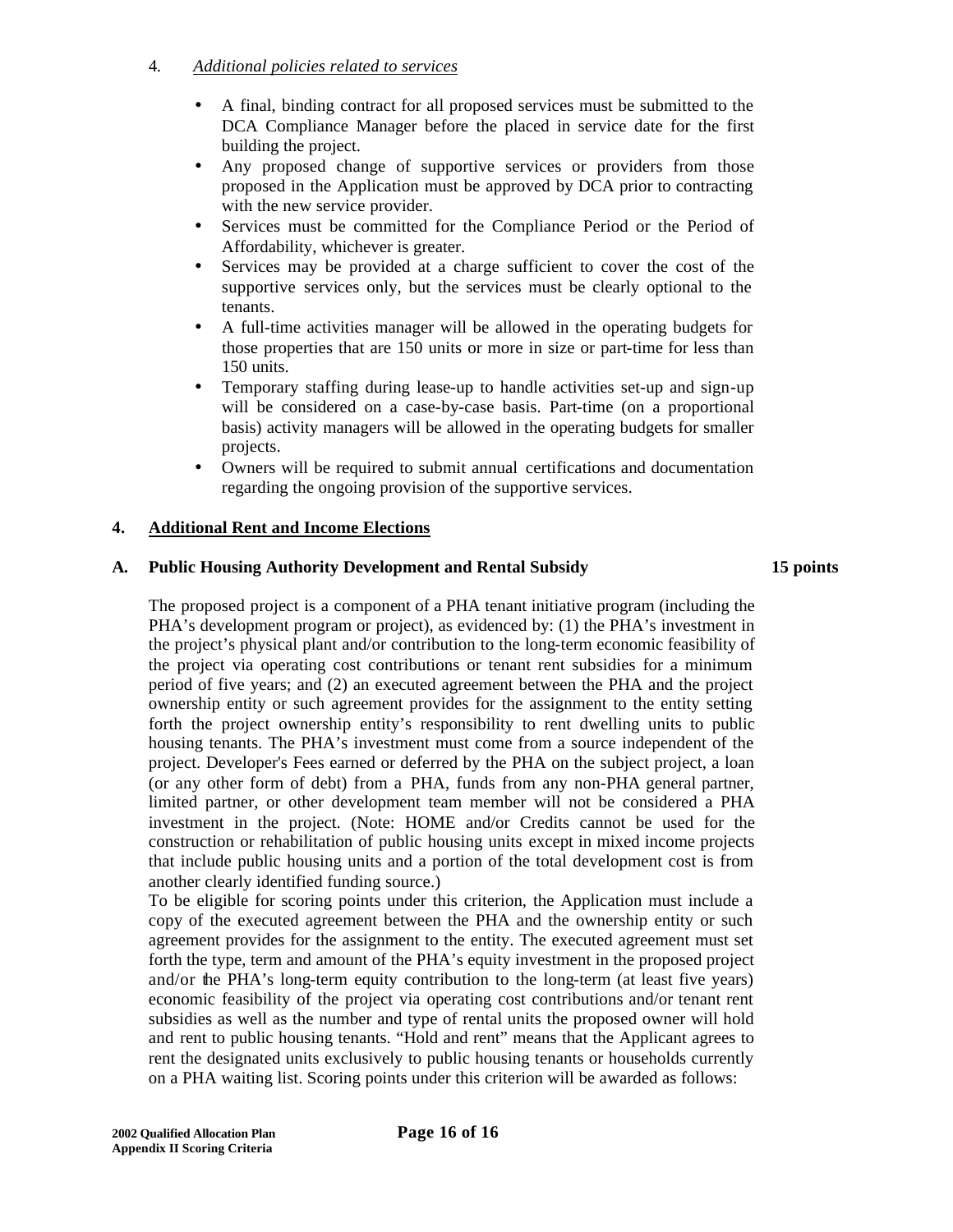| 10% of units reserved and rented to public housing tenants | 5 points  |
|------------------------------------------------------------|-----------|
| 20% of units reserved and rented to public housing tenants | 10 points |
| 30% of units reserved and rented to public housing tenants | 15 points |

Points under Section 4B of this Appendix will not be available to projects that are eligible for ten (10) or fifteen (15) points under this section. However, Applications that qualify for only five (5) points under this section, and otherwise qualify for points under Section 4B will be awarded points under Section 4B, but will not be eligible for points under this section. Also, points under Section 4C of this Appendix, "Project-Based Rental Assistance" will not be available to projects that are eligible for points under this section. Applications awarded points under Section 4D of this Appendix will not be eligible for points under this section.

#### **B. Very Low Income Tenancy Exceeding Requirements 8 points**

Applications that reserve and rent additional dwelling units above the program minimum requirements with rents set at 50% rent levels and reserved for occupancy by households earning annual gross incomes greater than 30% but less than or equal to 50% of the AMI will be awarded points in this category. Owners will be required to execute restrictive covenants stipulating the number of dwelling units to be reserved and rented to very-low income households for the term of the Compliance Period or the Period of Affordability, whichever is longer. Points will be awarded as follows:

Percentage of units above program minimum

| Equal to or greater than 5% or less than or equal to 20% | 6 points |
|----------------------------------------------------------|----------|
| Greater than 20 % but less than or equal to 40%          | 7 points |
| Greater than 40%                                         | 8 points |

Points under this section will not be awarded to projects that are eligible for 10 or 15 points under Section 4A, " However, an Application that qualifies for only five (5) points under Section 4A, but otherwise qualifies for six (6) points under this section will be awarded six (6) points under this section, but will not be eligible for five (5) points under Section 4A.

### **C. Project-Based Rental Assistance 6 points**

Applications proposing project-based tenant rental assistance from a governmental entity or a non-governmental entity for a minimum of five years for at least 10% of the rental units will receive six (6) points as defined below: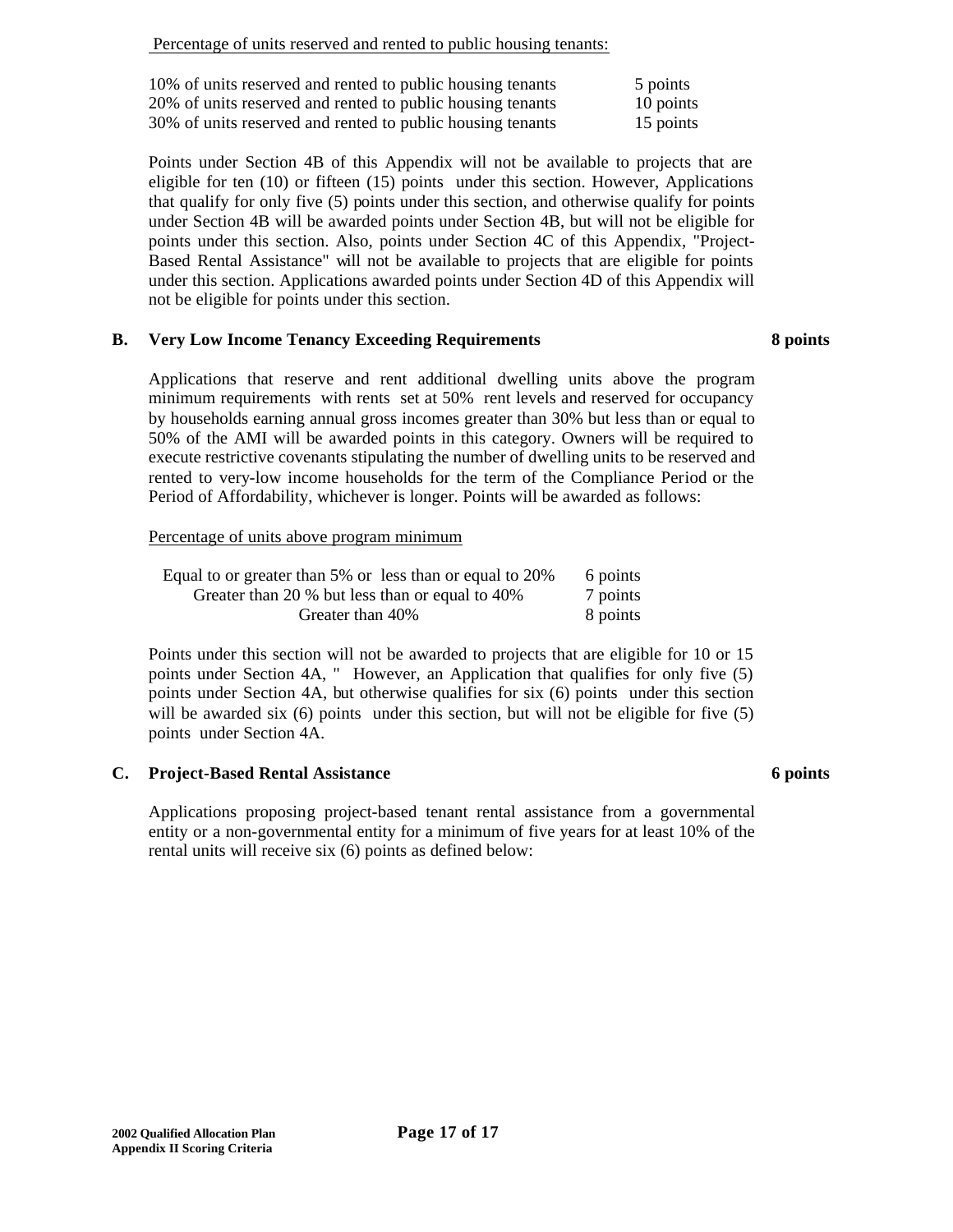### Non-Governmental Project Based Rental Assistance

To be eligible for points under this criterion, the Application must include a copy of an executed agreement between the ownership entity and the funding entity that must state that the funding entity is unrelated to any Project Participant. This agreement must include the amount of rental assistance that will be provided, the number of units assisted, its duration, and any qualifying terms and/or conditions. The most current ( not more than 1 year old) audited financial statements and federal ID number of the funding entity must be included in the Application along with a board resolution for the entity that authorizes the commitment of such rental assistance. The project based rental assistance, must be 40% of the fair market rent or the balance of the rent when the tenant pays 30% of their income towards the rent. If less than 100% of the rental units will receive rental assistance the Applicant must submit a plan on how tenants will be selected to receive rental assistance.

### Governmental Project Based Rental Assistance

To be eligible for points under this criterion, the Application must include a copy of an executed agreement between the ownership entity and the funding entity which must include the amount of rental assistance that will be provided, the number of units assisted, its duration, and any qualifying terms and/or conditions.

Points under this section will not be awarded to projects that are eligible for points under Section 4A, Public Housing Authority Development and Rental Subsidies.

# **D. Very – Very Low Income Tenancy Exceeding Requirements 6 points**

Applications that propose dwelling units with rents set at the 30% rent level and reserved for occupancy by very-very low-income (those earning annual gross incomes of 30% or less of the AMI) will be awarded a maximum of up to six (6) points. Applications awarded points under Section 4A are not eligible for points under this Section. Owners will be required to execute restrictive covenants stipulating the number of dwelling units to be reserved and rented to very-very low income households for the term of the Compliance Period or the Period of Affordability whichever is longer. Points will be awarded as follows.

### Percentage of Total Project Units:

| Greater than 3 % but less than or equal to 6 % | 2 points |
|------------------------------------------------|----------|
| Greater than 6% but less than or equal to 10 % | 4 points |
| Greater than 10%                               | 6 points |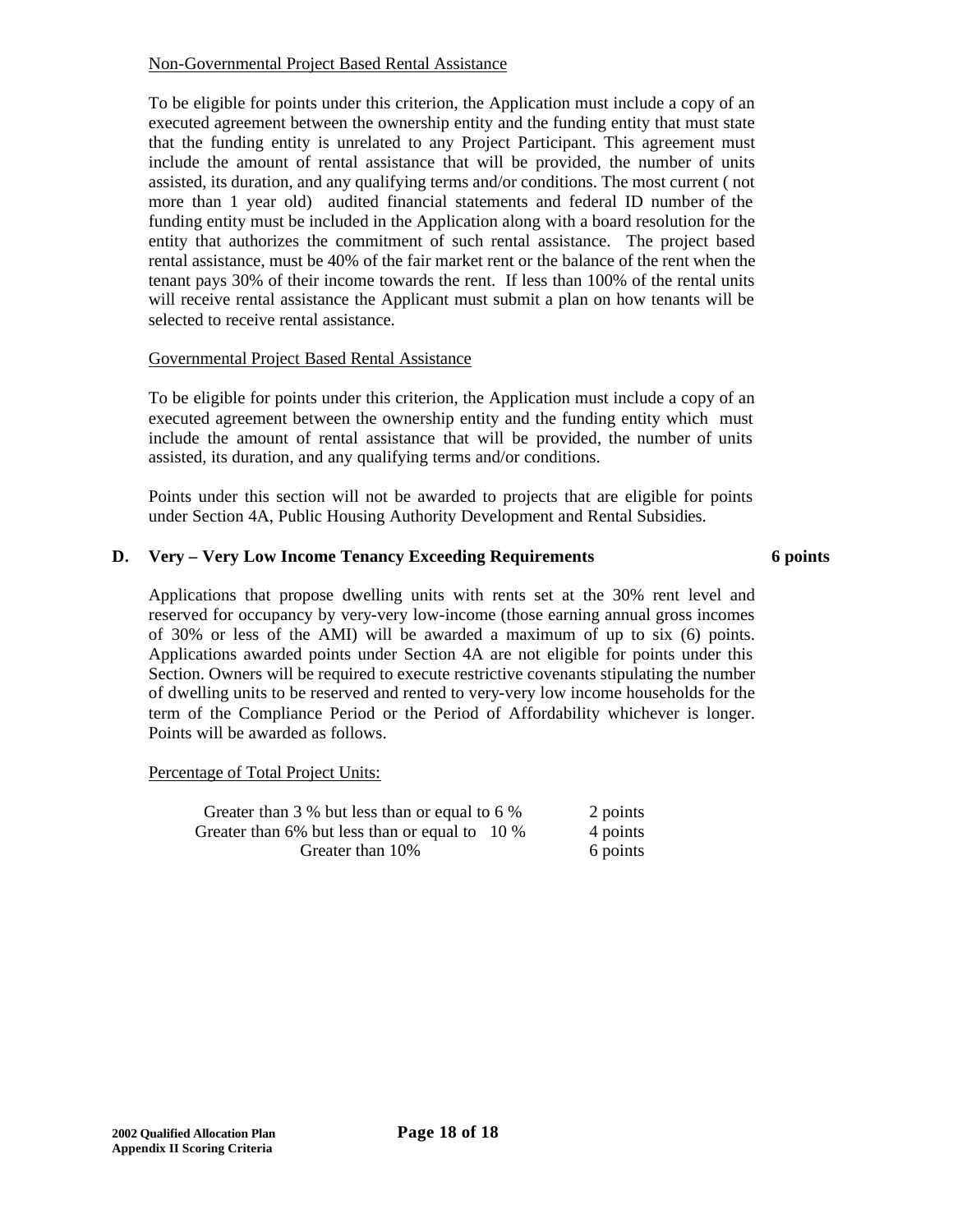#### **E. DCA Project Based Rental Assistance for Special Needs Tenants 2 points**

Two points will be awarded if the Applicant certifies that it agrees to accept a Section 8 Project Based Voucher contract for the designation of up to ten (10) units or five (5%) percent of the total units, whichever is less, for occupancy by tenants with special needs who are receiving supportive services through the Georgia Department of Human Resources. DCA reserves the right through this option to offer a Section 8 Project Based Voucher contract to the development at anytime throughout the compliance period or period of affordability, whichever is longer. The contracts will typically have a fiveyear period with renewal options granted by DCA. The designated units could be any unit in the development, depending upon vacancies and availability, and would be subject to the same income and rent restrictions as all other units in the development. The property management would retain all rights to tenant selection, with exceptions related specifically to the disability of the potential tenant.

#### **F. Mixed Income Projects 9 points**

Projects designed for both low income and market-rate tenants are eligible to receive points based on the percentage of low income and market rate units in the total project. Market rate units cannot be rented for less than the subsidized units.

#### Percentage of units receiving Credits:

| Equal to or greater than 50% but less than or equal to 60% Tax Credit | 9 points |
|-----------------------------------------------------------------------|----------|
| Greater than 60% but less than or equal to 80% Tax Credit             | 6 points |
| Greater than 80% but less than or equal to 90% Tax Credit             | 3 points |

#### **G. Extended Use Period 3 points**

The Code requires that all low-income units in a project receiving Credits remain rentrestricted and income-restricted for the 15-year Compliance Period and for 15 years after the close of the Compliance Period. However, owners have an option to request  $DCA's$  assistance in procuring a qualified contract for acquisition of the building(s) after the 14th year of the Compliance Period. If DCA is unable to present such a contract within a one-year period, the owner may terminate the extended use agreement.

Owners willing to forgo this "cancellation option" for at least five years after the close of the Compliance Period, or submit a plan for tenant ownership at the end of the 15 year Compliance Period, will be eligible for one (1) point for each five year period that the cancellation option is foregone, to a maximum of three (3) points for 15 years. Agreement to forgo the cancellation option or a plan for tenant ownership will be included in the Land Use Restrictive Covenants as part of the Terms of Agreements. Projects requesting HOME funds are not eligible for the one (1) point for the first five year period, but are eligible for the other points provided that the HOME loan is not a balloon loan.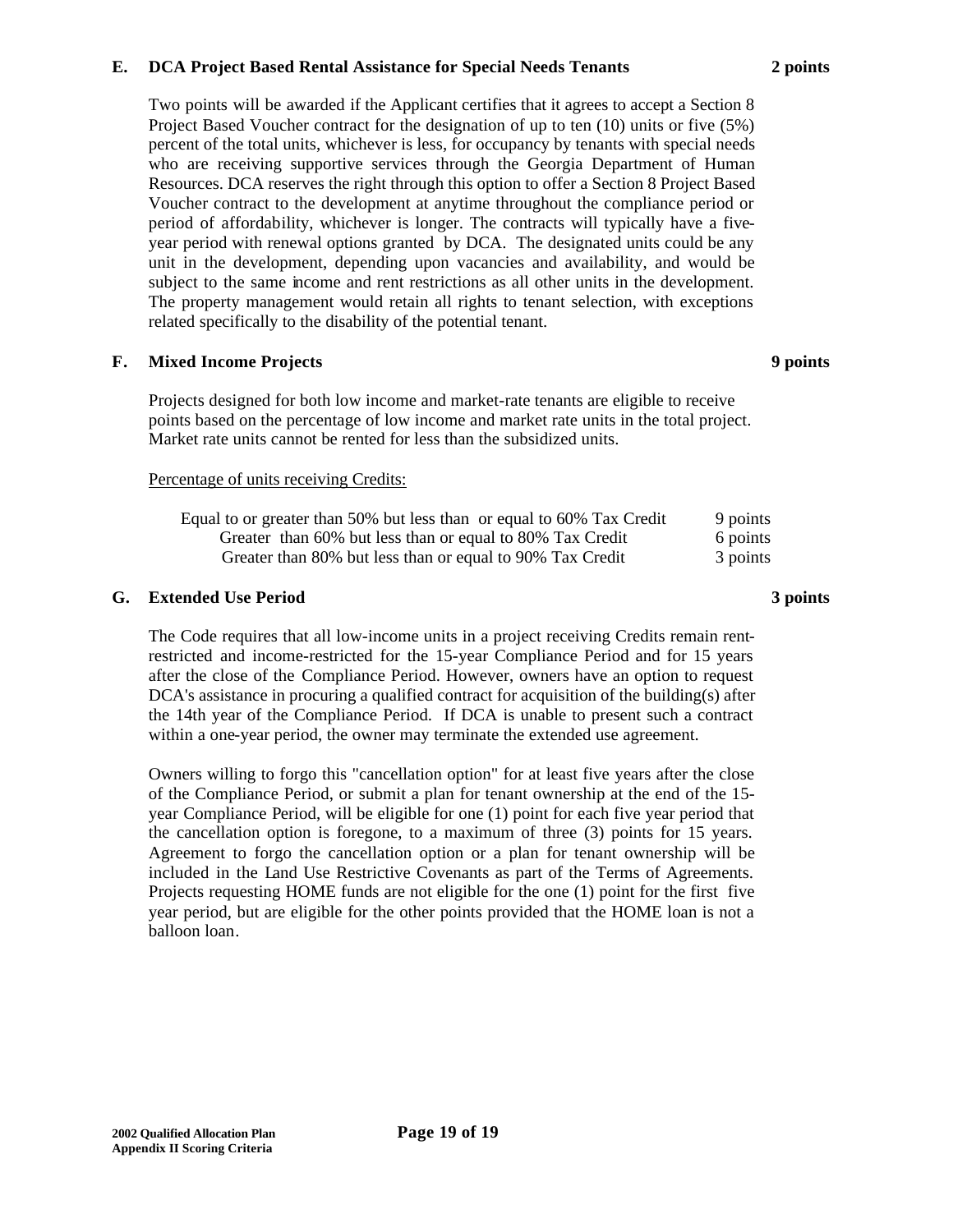### **5. Preservation of Existing Affordable Housing 5 Points**

Points will be awarded for up to the maximum of five (5) points in this category as follows:

- 1) Five (5) points will be awarded for an Application that proposes the preservation of an affordable housing project with low income housing tax credits that will expire in 2003.
- 2) Up to four (4) points will be awarded for an Application that proposes the preservation of a previously HUD funded or USDA funded affordable housing project. Documentation from HUD or USDA of the projects' preservation priority designation must be submitted with the Application. Projects receiving a preservation priority designation from HUD or USDA will be awarded points as follows:
	- Projects receiving a designation of high priority 4 points
	- Projects receiving a designation of medium priority 3 points
	- Projects receiving a designation of low priority 2 points
- 3) Two (2) points will be awarded for an Application that proposes the preservation of any other affordable housing project. Documentation evidencing the rent and income restrictions applicable to such property including the term of such restrictions must be submitted with the Application.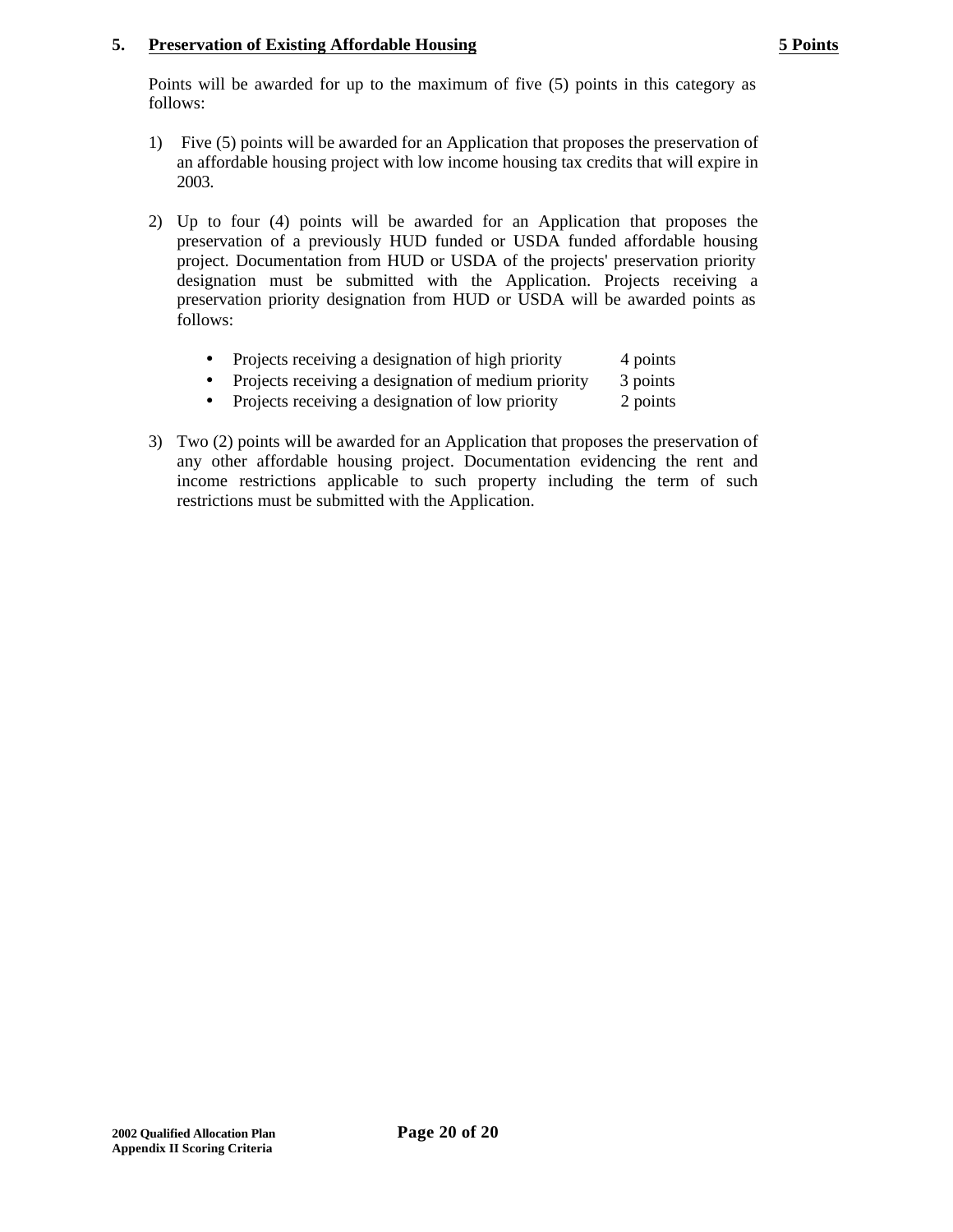## **6. Government Support and Financial Assistance**

### **A. Local Government Support 6 Points**

Six (6) points will be awarded if the Local Government adopts a resolution of support for the proposed project. The resolution must clearly indicate that the Local Government understands the nature of the proposed project by identifying at a minimum, the type of project, the number of anticipated units, and the specific project location. Additionally, the resolution must clearly express the Local Government's support of the proposed project, as opposed to merely expressing indifference.

If the Local Government is governed by only one elected official (as specified in its Charter), a letter from the elected official outlining all the information required in the governing body resolution will be accepted in lieu of a resolution. A letter in the form provided by DCA, with an attached certified copy of the resolution (or letter if the jurisdiction is governed by only one elected official in accordance with its Charter) must be included in the Application.

## **B. Government Financial Assistance 15 Points**

Up to fifteen (15) points will be awarded if:

- 1) The Local Government funds on-site project development costs or operating cost, by funding the project with HOME, CDBG funds or other financial resources in the form of loans, grants or a combination thereof, or through its actions creates a quantifiable reduction of on-site project development cost or operating cost and/or,
- 2) USDA, Federal Home Loan Bank AHP or other governmental assistance/funding obtained by the Applicant for the on-site project development costs or operating cost and is in the form of loans, grants or a combination thereof.

Examples of total project development cost funding and/or reductions include, but are not limited to, the following:

- Waiving water and sewer tap fees;
- Waiving building permit fees;
- Foregoing real property taxes during construction;
- Contributing land for project development;
- Providing below market rate construction and/or permanent financing;

Examples of total project operating cost funding and /or reductions include, but are not limited to, the following:

- Providing an abatement of real estate taxes;
- Providing other project operational cost subsidies, and/or; making other financial Contributions.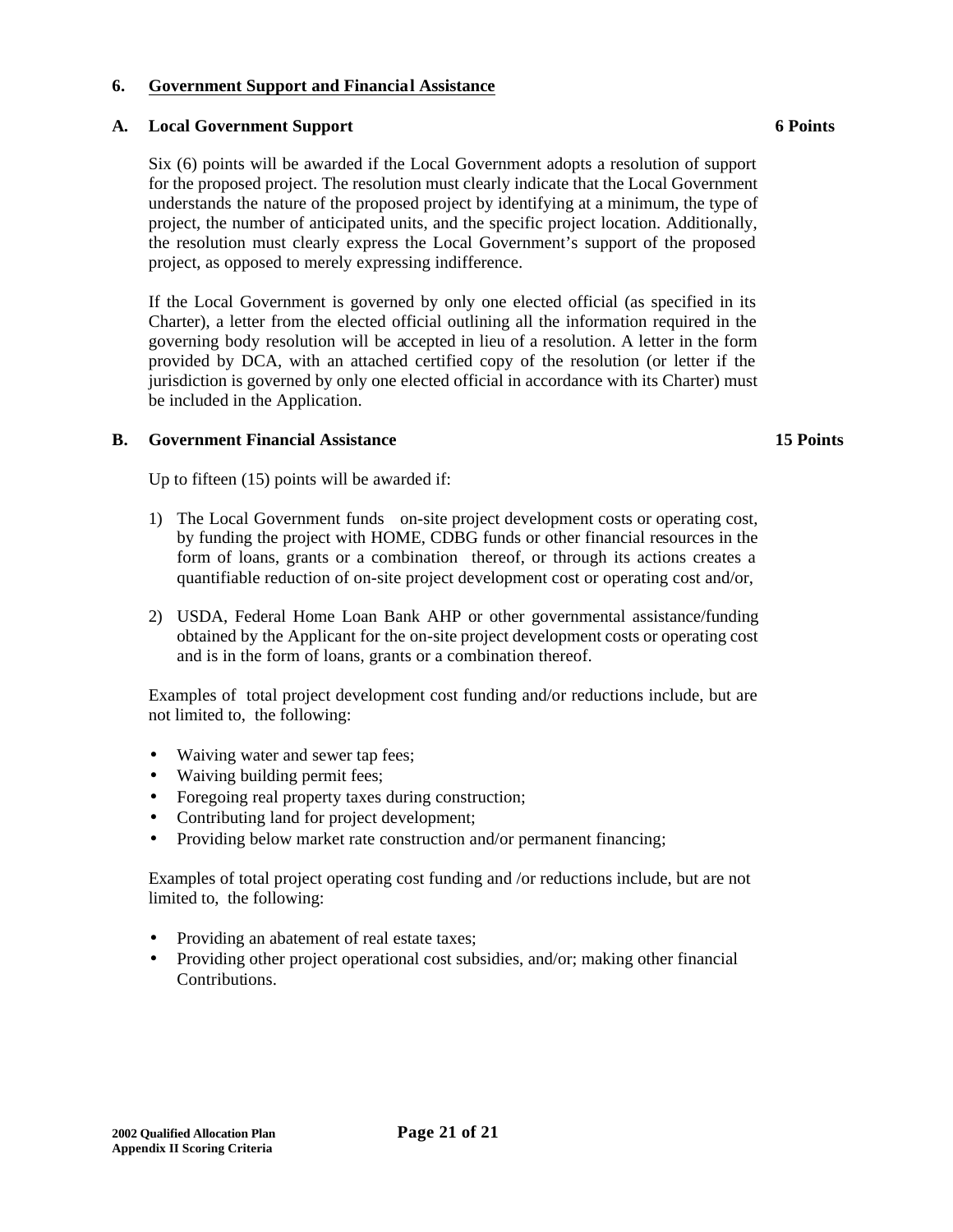Reductions in annual operating costs must occur in each of the first 10 years of the Period of Affordability or Compliance Period. Operating cost reductions for less than this 10-year period beginning with the first year of the Compliance Period or the Period of Affordability, will not be eligible for points under this section.

For contributions from the jurisdiction in which the project is located, documentation from the Local Government clearly showing the types, amounts, and terms and conditions, along with a letter from the chief executive officer of the Local Government certifying the Local Government's contribution to the proposed project's development and/or operation must be included in the Application. PHA assistance does not qualify for points in this section.

In the case of USDA, FHLB-AHP, CDBG, HOME or other governmental assistance/ funding, a "notification of award" letter must be included in the Application if the funding has been awarded at the time of Application Submission. If the funding has not been awarded at the time of Application Submission, documentation (such as the USDA letter of recommendation) indicating that the project is under final consideration for such funding must be submitted with the Application. The Applicant must notify DCA as to whether the funding has been awarded on or before July 28, 2003. (Points will not be awarded unless the funding is actually awarded.)

If the funding is not awarded, the Applicant may secure alternate financing and revise and resubmit all applicable Application documents by August 15, 2002. The revised Application will be evaluated based on the revised documents, but the Application will not be eligible for points under this criterion and will not be eligible for additional points under any other criteria based on revisions to the original Application.

Points under this scoring category will be calculated based on the percentage of funding of and/or reduction in the total project development costs and/or project operating cost subsidies, as follows:

- 2% but less than 4% of total project development cost and/or average annual operating cost reduction (five (5) points)
- Greater than or equal to 4% but less than 7% of total project development cost and/or average annual operating cost reduction (ten (10) points)
- 7% or more of total project development cost and/or average annual operation cost reduction (fifteen (15) points)

## **C. CHDO Predevelopment Loans 6 points**

Applications presented by qualified CHDOs that have used the DCA CHDO Predevelopment Loan Program to develop their project will be awarded six (6) points.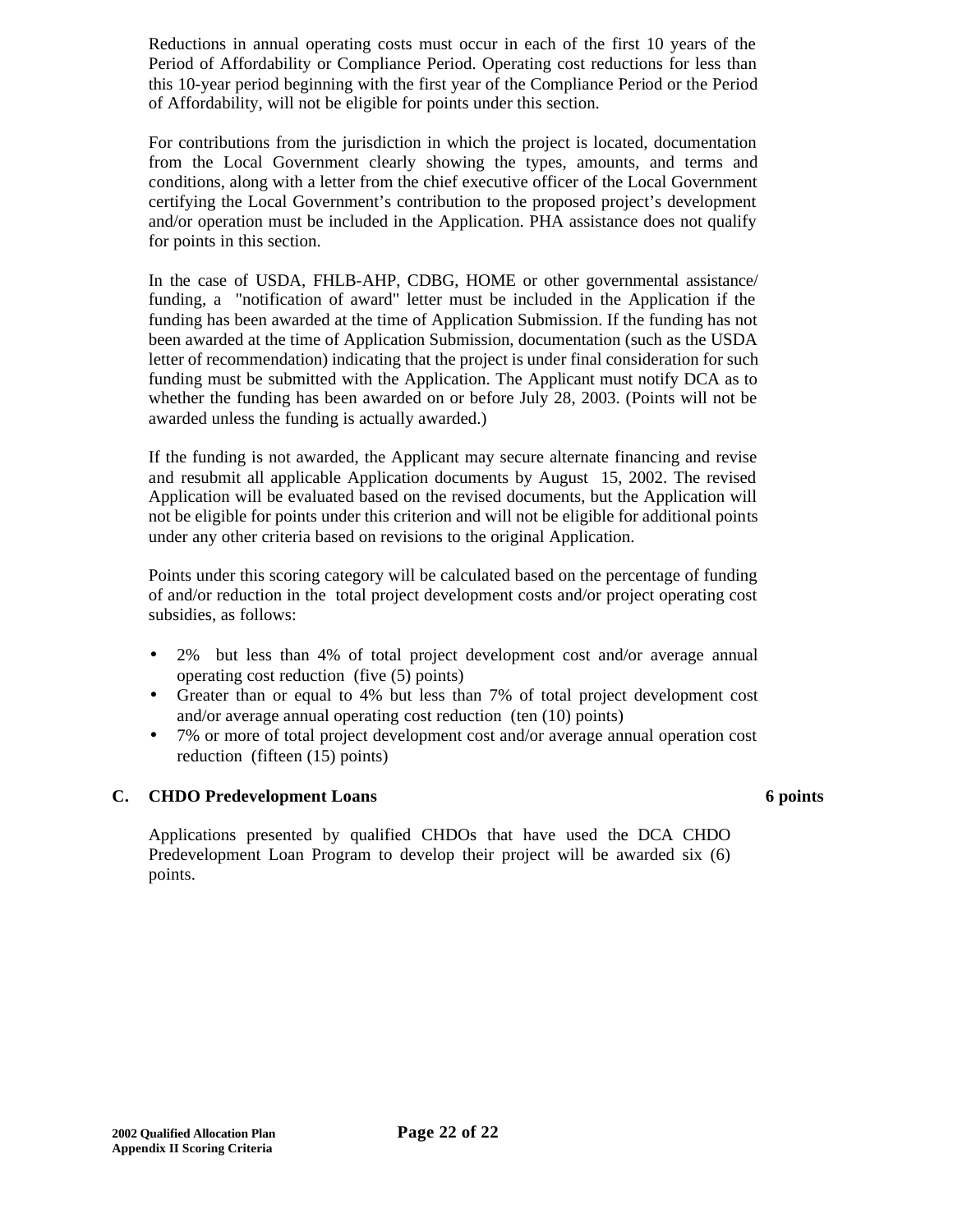#### **7. Project Characteristics**

#### **A. Neighborhood Redevelopment 18 points**

This scoring category is available to all Applicants. For allocation of points, documentation including maps must be submitted to verify the directives and activities for each of the following categories. Points will be allocated for each of the following categories as set forth below. A maximum of eighteen (18) points will be awarded.

- (1) Two (2) points will be awarded if the proposed development site is located in a difficult to develop area or Qualified Census Tract.
- (2) Two (2) points will be awarded if the proposed development site is located in an enterprise community or an empowerment zone within a community.
- (3) Two (2) points will be awarded if the proposed development is an adaptive reuse of an existing building.
- (4) Two (2) points will be awarded if the proposed development is a reuse of an existing building that has received a historic designation and for which Historic Tax Credits have been or will be applied for.
- (5) Three (3) points will be awarded if there is an adopted redevelopment plan/ Community Revitalization Plan formulated by the community based nonprofit or the Local Government, that clearly targets the specific neighborhood in which the project is located. A municipal zoning or land use plan does not qualify as a community revitalization plan. (For the purposes of this category, in Rural Counties a neighborhood may be as large as one county. ) The Plan must include the following:
	- The plan must include a discussion of potential sources of funding for the plan;
	- The plan must have been adopted at least six months prior to the Application Submission and must be included in the Application;
	- The proposed development project must support at least one of the goals of the redevelopment plan;
	- The plan must include a clearly delineated target area that includes the proposed project site;
	- The plan must include detailed policy goals (one of which must be safe, decent and affordable housing); and,
	- The plan must include implementation measures along with specific time frames for the achievement of such policies and housing actives that will occur within at least one mile of the project site.
- (6) Two (2) points will be awarded if the project developer/owner has formulated a plan to mitigate a serious neighborhood challenge within the defined community area of the proposed development site. The neighborhood challenge addressed must be noted in the adopted redevelopment plan community revitalization plan. The Plan must include a formal written commitment by the developer/owner to implement and fund the mitigation. Funding may be in the nature of labor and/or services.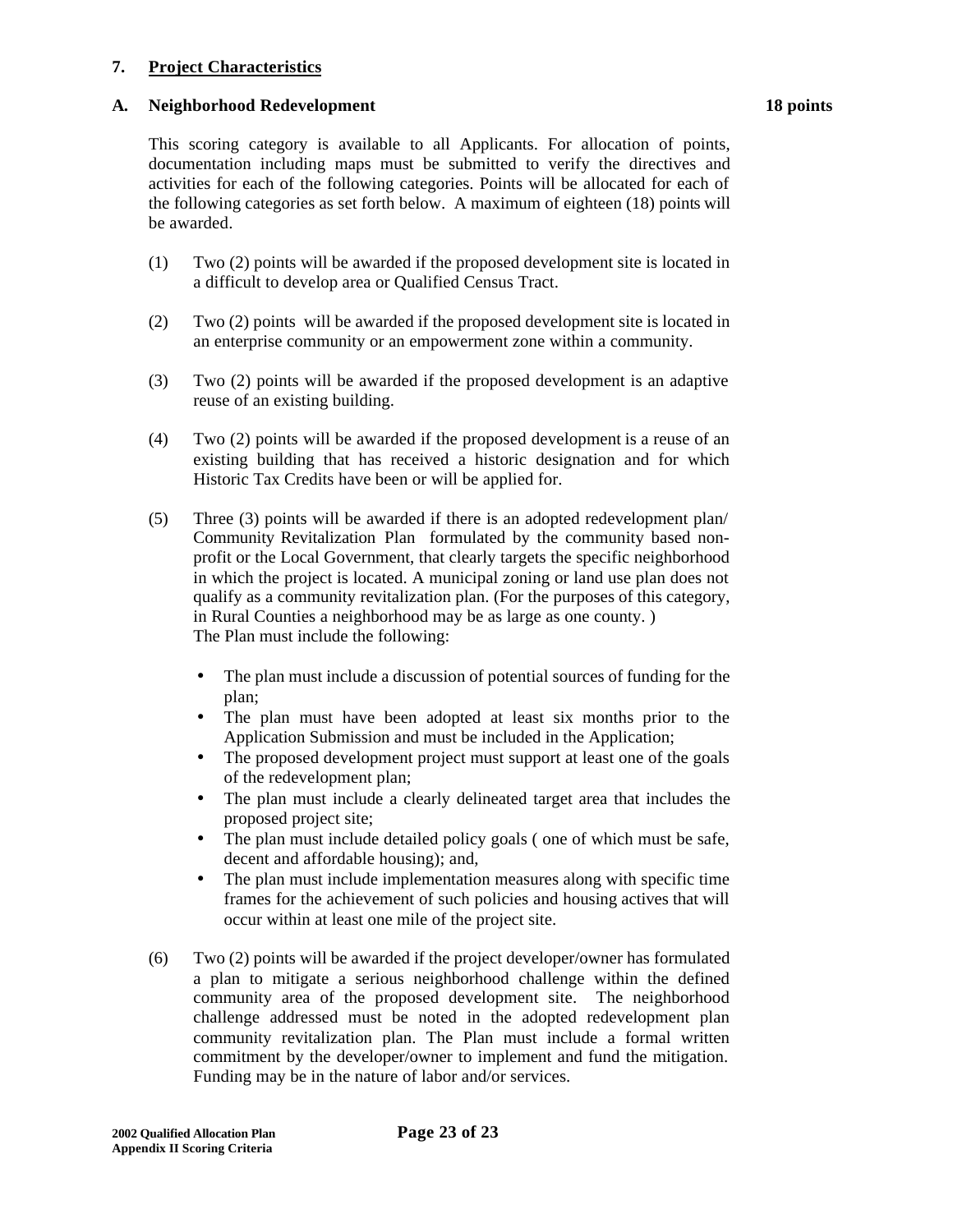- (7) One (1) point will be awarded if the mitigation plan referenced in (6) above includes documentation evidencing partnerships with other organizations that will work in cooperation with the Applicant entity to eliminate or control the identified neighborhood challenges. (Community based non-profit entities that can evidence the capacity to accomplish the goals of the mitigation plan without such partnerships may be awarded the points with sufficient documentation of such capacity.)
- (8) One (1) point will be awarded if documentation is submitted that evidences at least two (2) previous redevelopment activities by either the community based non-profit or the Local Government within the last 12 months, that has occurred within the defined community area of the proposed development project. This activity may be evidenced as either services or construction of residential or support facilities.
- (9) One (1) point will be awarded if documentation is submitted that evidences that the Applicant has participated in two (2) previous redevelopment activities within the last 12 months within the defined community area of the proposed development project. This activity may also be evidence as either services of construction of residential or support facilities.
- (10) Two (2) points will be awarded if documentation is submitted that evidences a commitment by the local government to provide off-site improvements totaling no less than \$150,000 for urban off site improvements, or \$50,000 for Rural off-site improvements. Such improvements must be completed by the projects placed in service date and must be located directly adjacent to the project site.

## **B. Energy Efficiency Requirements 6 points**

All properties must meet Georgia Energy Codes as a minimum. The final construction documents must clearly indicate all components of the insulation envelope and all materials and equipment that meet these requirements.

Applicants must submit Energy Certification Form D detailing the optional energy components selected from the following for points under this category up to a maximum of six (6) points:

- Attic insulation to R-38: (All attic spaces must be insulated in new construction and rehabilitation proposals.) (One (1) point)
- Energy Star furnace (90% AFUE), or heat pump (HSPF 7.8) (Two (2) points)
- Energy Star air conditioner: (SEER 10.5 or higher to exceed State Energy Code minimums): (Two (2) points)
- Energy Star refrigerator (One (1) point) Water Heater: Gas, energy factor of 0.62 or higher or, Electric energy factor of 0.92 or higher (Two (2) points)
- Ceiling Fans in living rooms, sun rooms and all bedrooms: (Kitchens and dining rooms not applicable.) (One (1) point)

For Scattered Site Projects, as defined in Section 11B(1)(a) and (b) of the Plan, each site or non-contiguous parcel must meet the above criteria.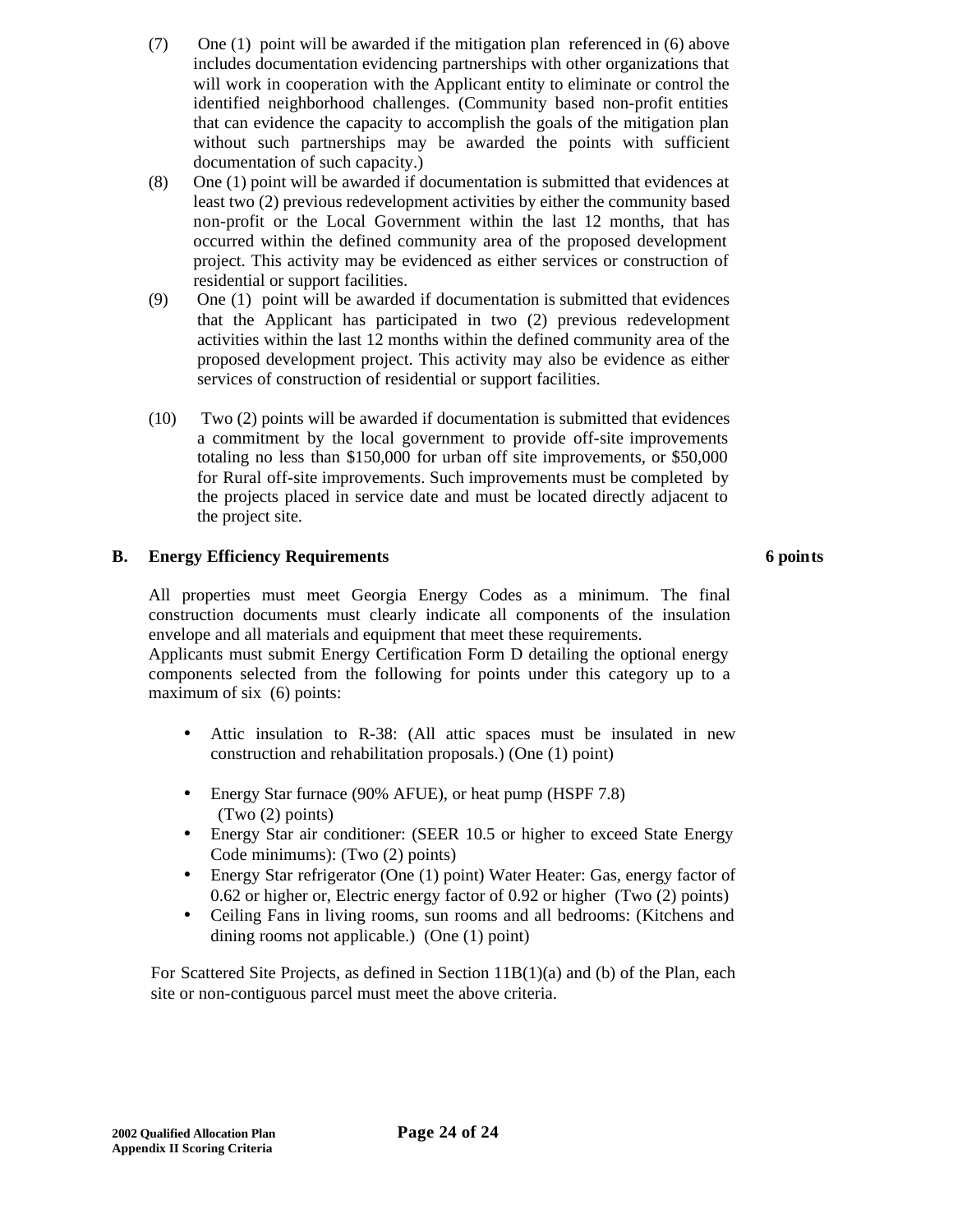### **C. Project Design 22 points**

DCA encourages the construction of projects that reflect the character of the community in which they are located. The marketability of the property and appearance of the site are important components in the final product. Longevity and low maintenance are to be considered in the design of the property. The allocation of these points will be at the discretion of DCA and the interpretation of the appropriateness of the proposed features and materials by DCA will be final. These points are intended to encourage the integration of new construction/rehabilitation into the existing community, and to promote sustainable design and the protection of resources. Points will be awarded as set forth in the categories below. A maximum of twenty-two (22) points will be awarded.

# **Exterior Material and Architectural Features**

## *1. Exterior Wall Finishes*

Select one category from this list for a maximum of four (4) points:

- Exterior wall faces must have an excess of 40% brick or stone, on each of the total wall surfaces. This is applicable to all sides of the buildings including the front wall face, each side wall face and the rear wall face of the buildings. On all exterior walls the brick/stone must extend to all areas of grass, landscaping and other areas of soil or mulch. (four (4) points)
- The rehabilitation of buildings that are eligible for historic credits, and elect to maintain and/or recreate the existing exterior finish surfaces on all wall faces including the front wall face, rear wall face and both side wall faces: (Note: The use of vinyl siding is not eligible for these points) (four (4) points)
- The rehabilitation of buildings that do not have existing brick or stone in excess of 40% (and are not eligible for historic credits), but that elect to replace and upgrade the existing exterior finish surfaces on all wall faces including the front wall face, rear wall face and both side wall faces: (Note: The use of vinyl siding is not eligible for these points) (Four (4) points)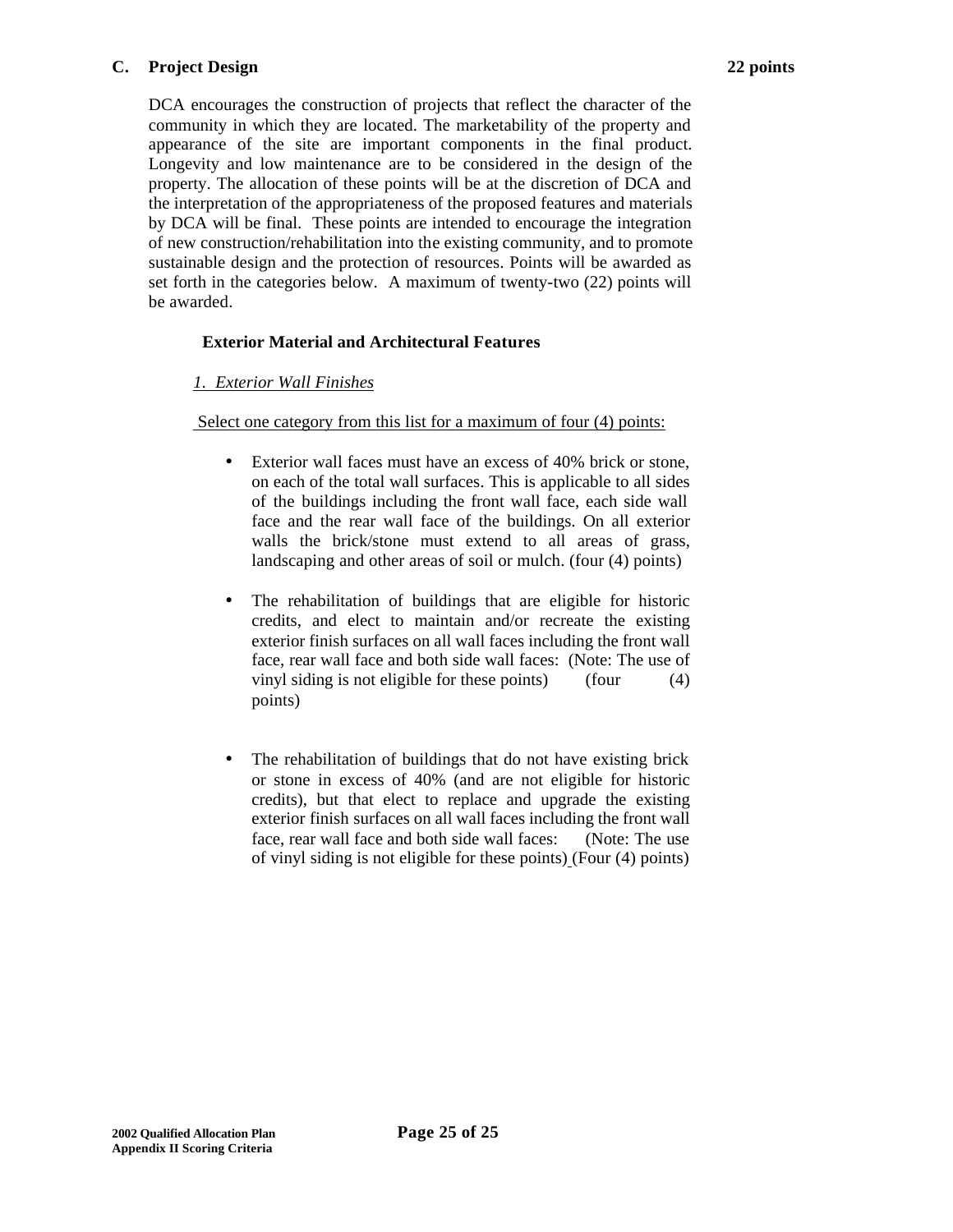## *2. Attractive Features*

Construction must exhibit attractive features which must be included on all sides and rear of all buildings. Select and certify up to four features on the Project Design Certification form from the following list to a maximum of four (4) points):

- The recreation of existing or previous historic, or other types of decorative elements on all sides of existing buildings. (one (1) point)
- The addition of new shutters and decorative ventilation elements for both new and existing construction (one (1) point)
- The addition of new or the recreation of existing, covered entries to all buildings and units for both new and existing construction (one (1) point)
- The re-creation of existing, or addition of new attractive roof profiles from all building views to include cupolas and other roof decoration or historic features to both new and existing construction (one (1) point)
- The addition of new, or recreation of existing attractive stair and railing elements at stairs and porches/patios for both existing and new construction (one (1) point)

## *3. Major Building Component Materials and Upgrades*

For all construction types major building component materials are upgraded from the minimums as delineated in the Application Manual.

- Cementitious siding in place of vinyl siding. (The upgrade of vinyl siding is not eligible for these points.) (two (2) points)
- Upgraded roofing shingles, or roofing materials: (two (2) points)
- Upgraded security hardware on both exterior doors and windows (One (1) point)
- Upgraded windows and French doors (No sliding glass doors) (One (1) point)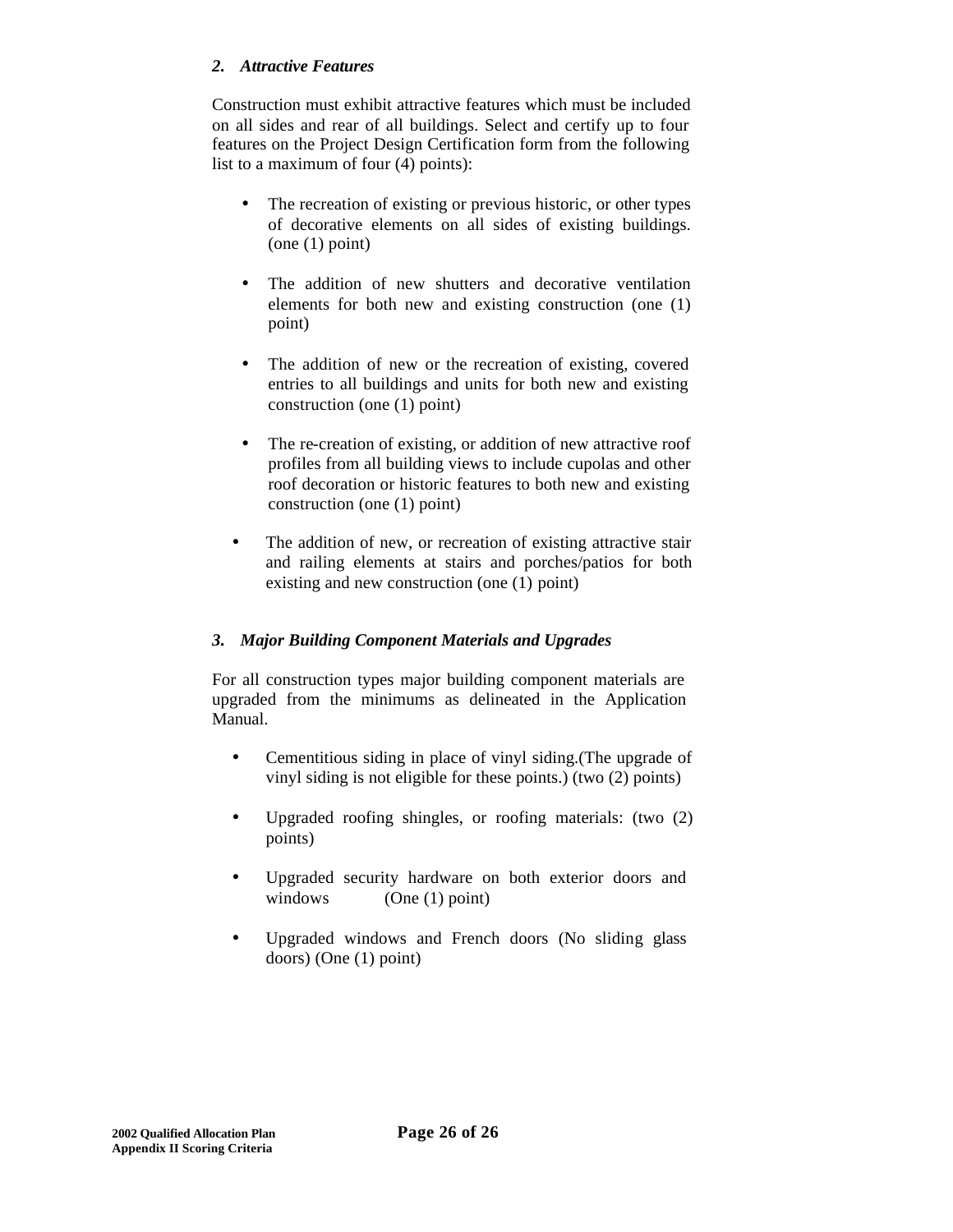## *4. Landscaping and Site Design Features*

**(**Select and certify on the Project Design Certification form landscaping and site design features from the following list to a maximum of ten (10) points:

- Front entry and all street sides of property to have decorative, durable fencing: (Wood fences will not qualify) (Two (2) points)
- Front entry to be delineated with an attractive, permanent, illuminated entry sign: (Two (2) points)
- Upgraded landscaping to include such elements as landscaping berms and seasonal plantings at the entry and areas of community use: (Two (2) points)
- Freestanding shelters (not included in the amenities point scoring), such as mail pickup areas and transportation stops: (Two (2) points)
- Additional larger trees, benches (not included in amenities scoring) and other shade plantings at areas of community and recreational use: Two (2) points)
- Preservation of existing trees and vegetation, and integration of these areas within the new landscaping layout. This must include existing major trees and areas of vegetation within the body of the property as well as that existing at the edges of the property to qualify for these points: Four (4) points)
- Where there are no existing trees or vegetation on the property that can be preserved, there must be substantial replanting of trees and integrated vegetation. The trees must be a minimum of five inch (5") diameter and at a ratio of one tree for every eight units. The trees must be integrated with other areas of planting throughout the property (Four (4) points)
- Identify areas for low water landscaping. These areas must exhibit the types of vegetation that can be identified as suitable for "xeriscaping", or native plantings to encourage water conservation but still provide attractive landscaping: (Two (2) points)

For Scattered Site Projects, as defined in Section 11B(1) (a) and (b), Applicants shall calculate the project design total score for each noncontiguous multifamily project or non-contiguous parcel and submit the Project Design Certification Form E for each project or parcel. The Applicant shall add the total points obtained for each noncontiguous multifamily project or non-contiguous parcel and divide by the number of sites or non- contiguous parcels to arrive at the total points to be claimed for this category( no rounding up, only whole numbers may be claimed as points).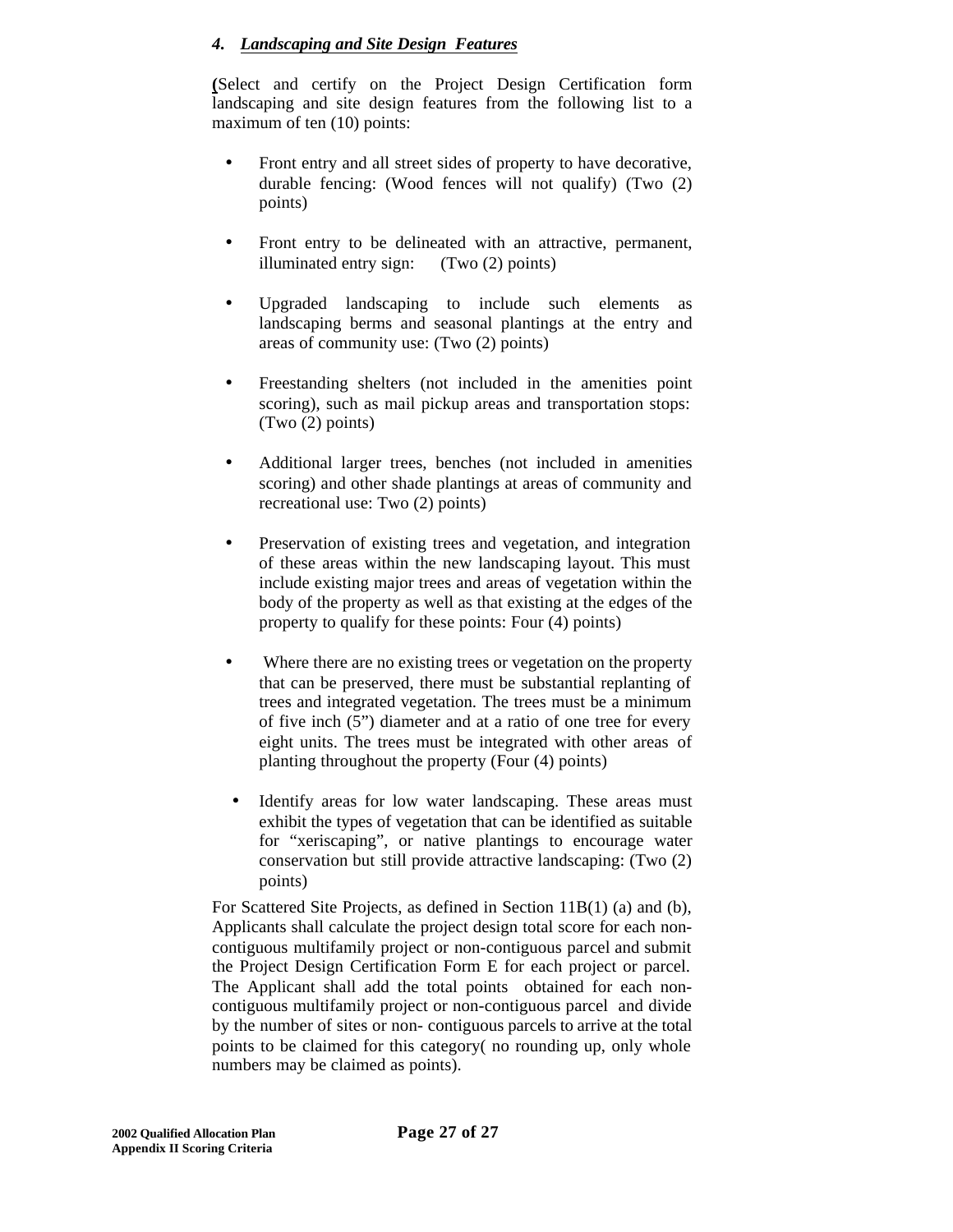## **D. Accessibility**

Points will be awarded for optional Accessibility components selected form the list below and as certified on the Accessibility Certification Form to a maximum of six (6) points:

- In addition to the 5% of units required to be equipped for the mobility disabled, the applicant agrees that an additional 2% of the units (with a minimum of one) will be equipped for the mobility disabled. Each of these additional units must include the installation of a roll in shower; (Two (2) points)
- All units designated and equipped as units for the disabled are equipped with front loading washers and dryers at no expense to the tenant: (Two (2) points)
- The maximum length of travel from each first floor unit in every building to the closest parking space designated as a "Handicapped" space, does not exceed 200 feet: (One (1) point)
- All units on all floors incorporate the following visitability modifications for the mobility disabled: All bathroom and interior doorways shall be a minimum 32" clear opening and each unit shall provide at least one accessible means of egress/ingress. (One (1) point)
- Applicant agrees that prior to the commencement of construction, the final plans and specifications will be reviewed by a professional accessibility consultant to determine that the all federal, state and DCA accessibility guidelines are accurately incorporated into the Project design. A copy of the report will be provided to DCA and to the Project Architect. Four (4) points)

 Applicants must submit the Accessibility Certification Form which certifies that the above criteria and the accessibility standards detailed in the Application Manual will be met

For Scattered Site Projects, as defined in Section 11B(1) (a) and (b), Applicants shall calculate the project design total score for each noncontiguous multifamily project or non-contiguous parcel and submit the Accessibility Certification Form for each project or parcel. The Applicant shall add the total points obtained for each non-contiguous multifamily project or non-contiguous parcel and divide by the number of sites or non- contiguous parcels to arrive at the total points to be claimed for this category( no rounding up, only whole numbers may be claimed as points).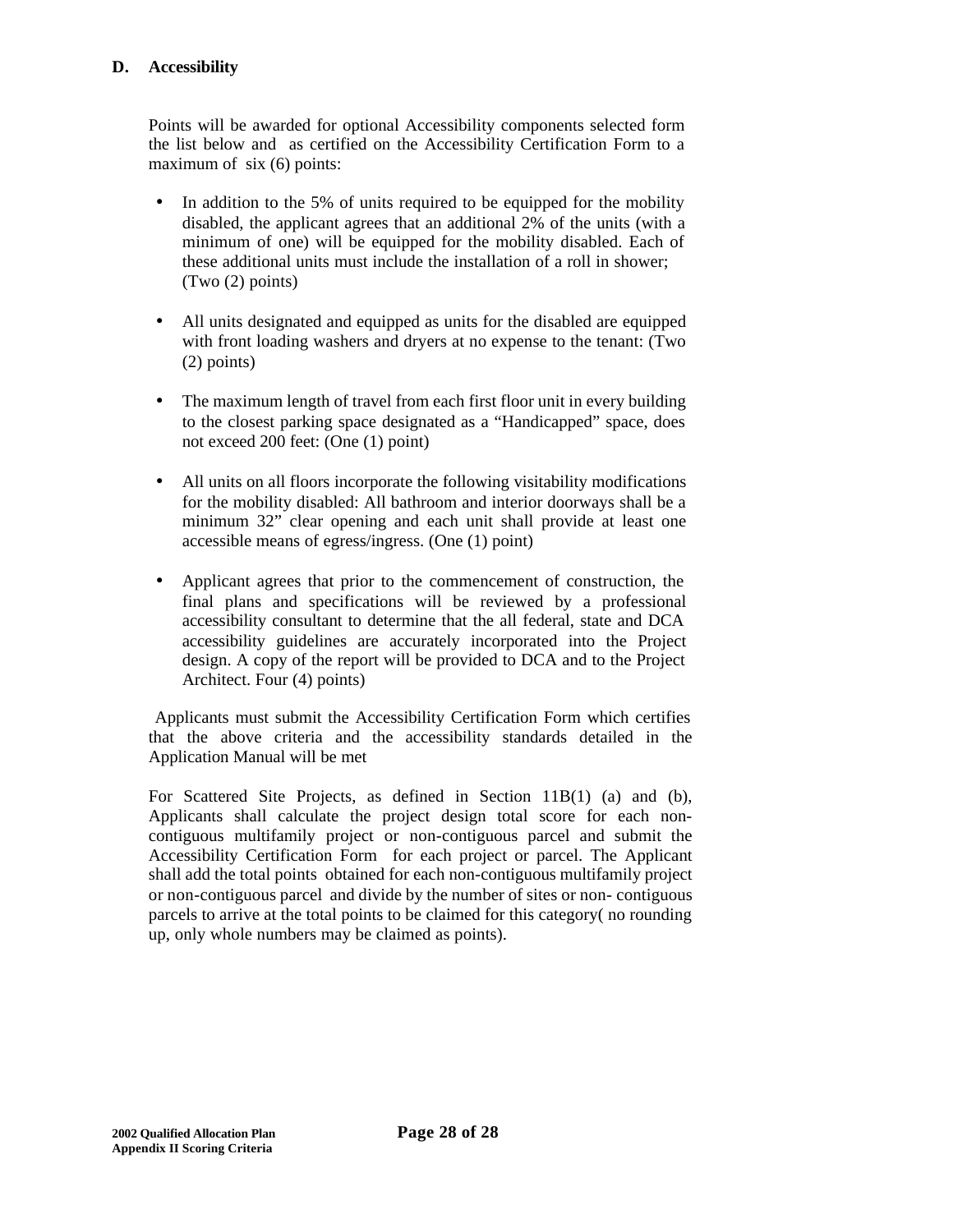#### **E. Ownership Makeup 4 points**

Ownership entities comprised of 100% nonprofit organizations will receive four (4) points. Only two (2) points will be awarded if a for-profit entity partners with a nonprofit that is applying (and eligible) under the Plan's Credits nonprofit set-aside or the HOME CHDO Loan Program set-aside.

#### **8. Readiness to Proceed 4 points**

To obtain these points the Applicant must apply for all land disturbance and building permits as required by the Local Government. To qualify for the points the Applicant must supply:

- A copy of the building permit obtained, dated appropriately to allow construction to commence within a time frame that allows for completion in accordance with DCA requirements; and,
- An original letter from the Local Government indicating that all documentation has been received and all fees have been paid to allow construction to commence as indicated on the permits. The letter must also reference the project name, address and number of units

#### **9. Compliance History Status 10 points**

#### **A. General**

This section is designed to consider prior compliance experience and administrative performance with HOME, HTF, FDIC and Credit properties as part of the overall scoring process. Project Participants with no prior experience in Georgia or a contiguous state (Florida, Alabama, North Carolina, South Carolina, Tennessee) will have no positive or negative impact on the final compliance score. Project Participants with experience will be scored in accordance with the process discussed below. The scores for the Project Participants with experience will be weighted along with the neutral scores of those Project Participants with no experience to arrive at an overall development team compliance score. This final compliance score may result in an addition of up to ten (10) points or a reduction of as many as twenty (20) points to/from the overall Application score.

Although syndicators will be scored using the same criteria used for other Project Participants, their specific scores will not be used in the calculation of the overall development team score. They will be scored on a pass/fail basis, and those syndicators scoring  $-20$  or less will not be eligible to participate in projects funded from Credits awarded under the Plan. If a proposed syndicator is deemed ineligible to participate, the Applicant may select another syndicator.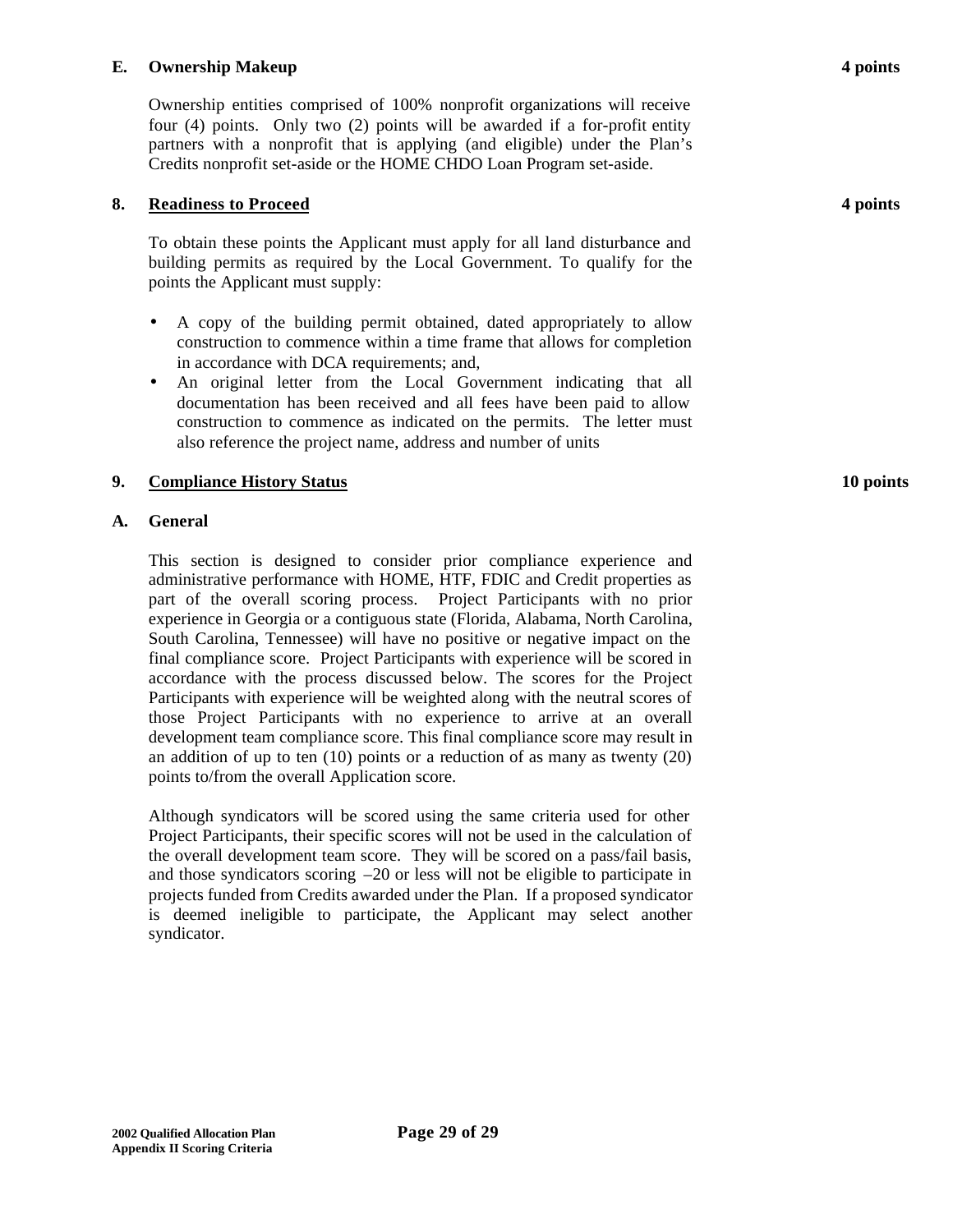If the syndicator for a proposed project is not known at the time of Application Submission, DCA will accept the Application with this information excluded. In such cases, Applicants should notify DCA of the proposed syndicator and submit required compliance documentation regarding the syndicator experience at the earliest possible time, but no later than 75 days after the receipt of carryover allocation. DCA strongly recommends submitting the syndicator information as early as possible to avoid potential problems that may arise if the syndicator is deemed ineligible. DCA will score the syndicators and will notify both the sydicators and the Applicants of the results.

(Note that syndicators will be required to submit a complete and accurate experience summary along with all required property audit documentation. Incomplete and inaccurate experience summaries and experience summaries without the required documentation will result in the syndicator being deemed ineligible to participate in the 2002 competitive round. Syndicators will not be required to submit self-scoring worksheets).

Project Participants that have been ineligible to participate for the last two competitive rounds, and remain ineligible in the 2002 competitive round, may apply for Probationary Participation. DCA, at its sole discretion, may approve participation based upon further review of the circumstances that resulted in the determination of ineligibility and of corrective actions taken. However, an individual compliance factor of 42 will apply to that participant for computing the Preliminary Compliance Score. Procedures for applying for Probationary Participation, and the requirements for such participation, are outlined in the Manual.

## **B. Required Documentation**

- Five fully executed DCA Uniform Release Forms (included in the Manual) must be submitted.
- Internal Revenue Service Form 8821 may be requested by DCA for any Project Participant listed on the Experience Summary at anytime during DCA's review of a Project Participant's compliance history.

#### **C. Compliance History Evaluation Process Overview**

A numerical value will be applied for each instance of noncompliance (see table I). The total number of units audited (not the total number of units at property) for each Project Participant designated in the Application will be divided by the total of the numerical values to determine a Participant Compliance Factor (see table II).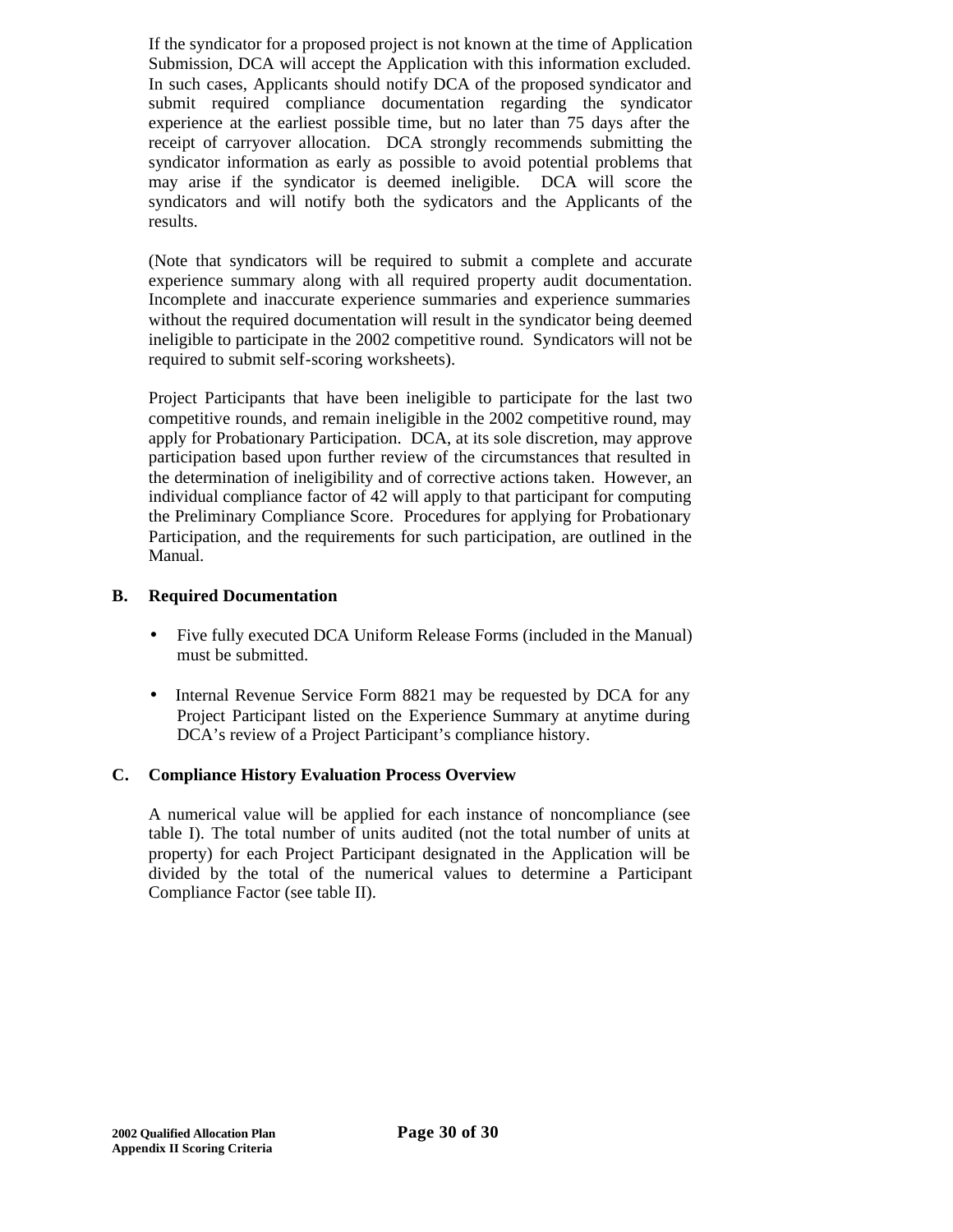Project Participants with no experience/audits within the three-year period will receive a score of zero (0). The Overall Compliance Factor will be the combined Compliance Factors of the basic categories of Participants (excluding the syndicator). An Applicant's preliminary compliance score can then be determined from the Compliance Scoring Table included in this Section (see table III).

To score individual participants, multiply the individual Participant Compliance Factor by three (3) and refer to the Compliance Scoring Table. Note that a syndicator's compliance score will not affect the proposed project compliance score, but to be eligible to participate, the syndicator must score – 20 or higher.

## **D. Examples of Major and Minor Instance of Noncompliance**

The following examples are intended to provide general guidance to determine whether a particular instance of noncompliance will be treated by DCA as major of minor for scoring purposes. This list of examples does not include every possible category of noncompliance and is not intended to be allinclusive. DCA will make the final determination on a case by case basis. Based on this general guidance, Applicants must use their own judgement for self-scoring purposes.

#### 1. *Major Noncompliance*

- Numerous or repetitive rent charged to tenants that exceeds the applicable property rent limits.
- Failure to follow the Next Available Unit Rule
- Failure to follow the Vacant Unit Rule
- Numerous or repetitive instances of administrative noncompliance (failing to execute the policies and procedures stated in DCA Program Manuals, Land Use Restrictive Covenants, Land Use Restrictive Agreements, Loan documents and federal rules and regulations)
- 2. *Minor Noncompliance*
	- Isolated instances of administrative noncompliance (failing to execute the policies and procedures stated in DCA Program Manuals, Land Use Restrictive Covenants, Land Use Restrictive Agreements, Loan documents, and federal rules and regulations)
	- Less critical or isolate instances of health and safety violations (loose handrails, inoperable stove burner, minor leaks)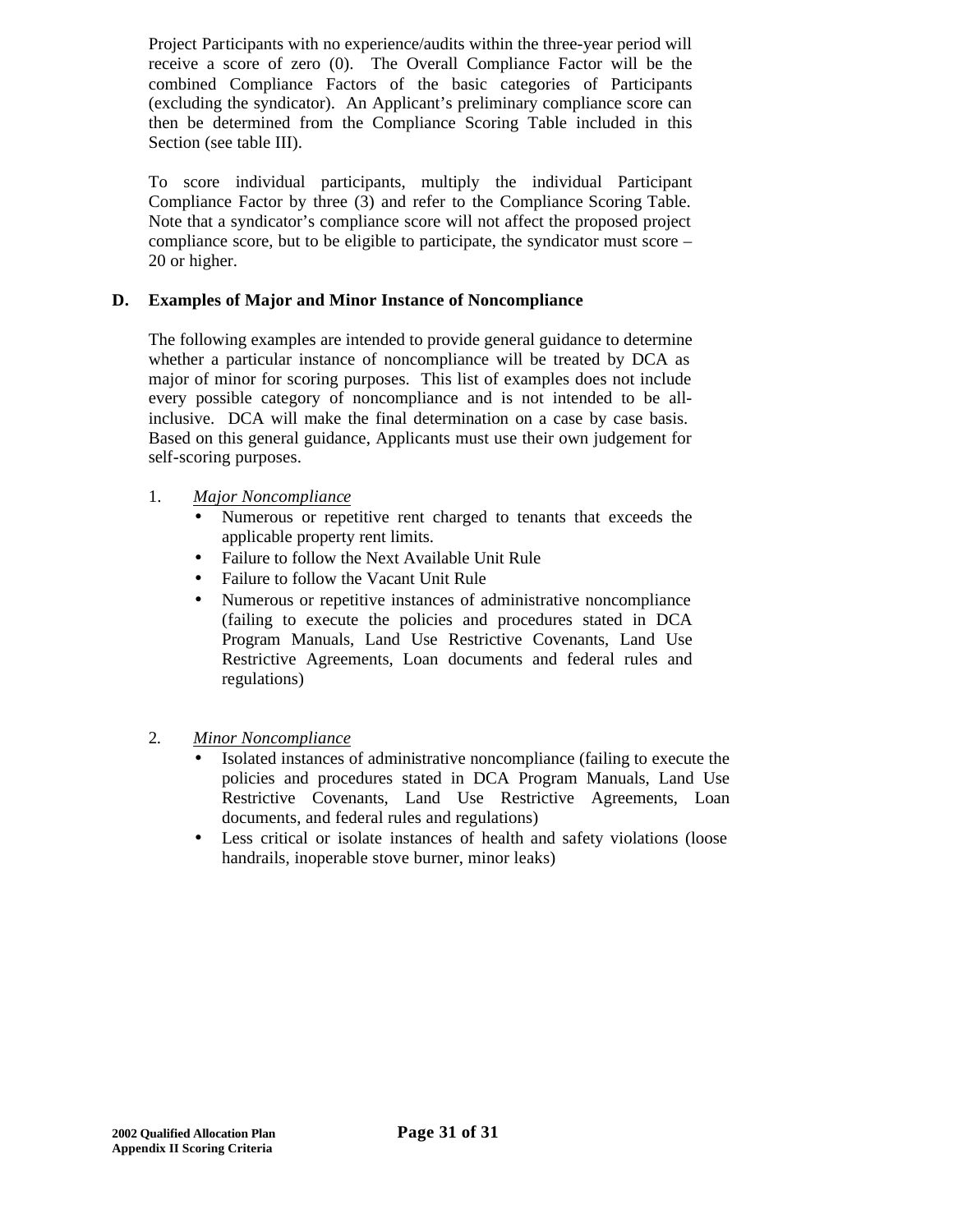|                                                                                                                           | Per Unit                                                                                                | Minor Noncompliance<br>Project-Wide              | Per Unit                                            | Maior Noncompliance<br>Project-Wide |
|---------------------------------------------------------------------------------------------------------------------------|---------------------------------------------------------------------------------------------------------|--------------------------------------------------|-----------------------------------------------------|-------------------------------------|
| Isolated instances of<br>noncompliance resolved during<br>the DCA assigned cure period                                    | $\theta$                                                                                                | $\theta$                                         | $\overline{2}$                                      | 3                                   |
| Isolated instances of<br>noncompliance resolved after the<br>DCA assigned cure period                                     | 1                                                                                                       | $\overline{2}$                                   | 3                                                   | $\overline{4}$                      |
| Other instances of noncompliance<br>resolved during the DCA assigned<br>cure period                                       | $\overline{2}$                                                                                          | 3                                                | $\overline{4}$                                      | 5                                   |
| Other instances of noncompliance<br>resolved after the DCA assigned<br>cure period                                        | 3                                                                                                       | $\overline{4}$                                   | 5                                                   | 6                                   |
| Incurable instances of<br>noncompliance - measures taken<br>to prevent further instances of<br>noncompliance              | 1                                                                                                       | $\overline{2}$                                   | 5                                                   | 6                                   |
| Curable instances of<br>noncompliance left uncured                                                                        | 6                                                                                                       | 10                                               | Applicable participant<br>Ineligible to participate |                                     |
| Incurable instances of<br>noncompliance – no measures<br>taken to prevent further instances<br>of noncompliance           | 6                                                                                                       | 10                                               | Applicable participant<br>Ineligible to participate |                                     |
| Default of a HOME Loan                                                                                                    | Dependent upon circumstances. Will be determined<br>at determined at DCA's sole and absolute discretion |                                                  |                                                     |                                     |
| Submission of fraudulent<br>information or equivalent acts                                                                | Applicable participant Ineligible to participate                                                        |                                                  |                                                     |                                     |
| Debarred from participation in<br>similar programs in any of the<br>contiguous States at the<br>Application deadline date |                                                                                                         | Applicable participant Ineligible to participate |                                                     |                                     |
| Debarred from participation in<br>similar programs by any<br>Federal agency at the Application<br>deadline date           |                                                                                                         | Applicable participant Ineligible to participate |                                                     |                                     |

# Table I **NONCOMPLIANCE CATEGORIES NUMERICAL VALUES**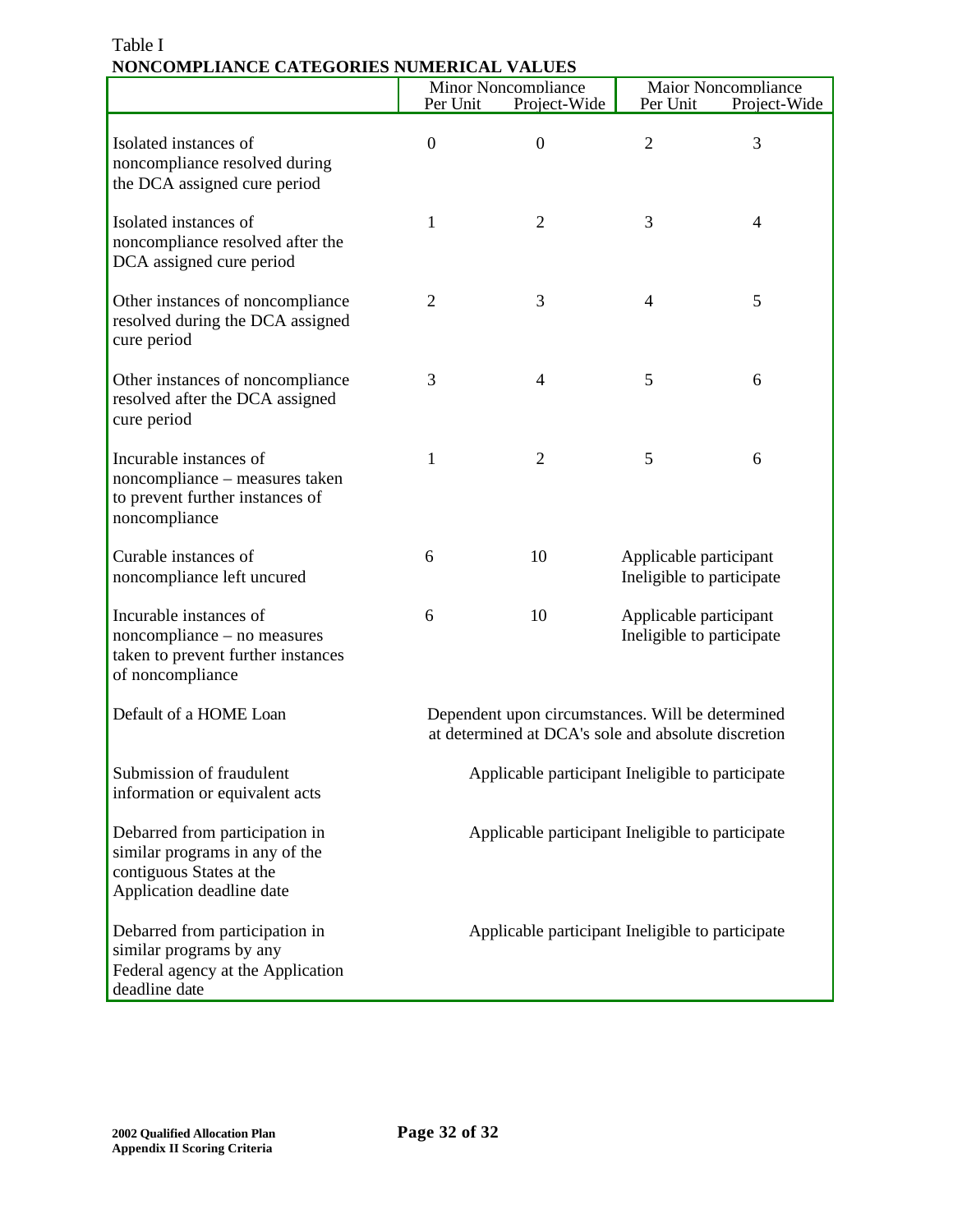| <b>330</b> | 5        | 66.0         |
|------------|----------|--------------|
| 45         | $\bf{0}$ | 100.0        |
|            |          |              |
| <b>120</b> | 1        | <b>100.0</b> |
|            |          |              |
|            |          |              |

*Example 2 assumes two of the three Participants have been audited within the three-year period, and that Co-Developers are participating.*

| <b>Participants</b>                                               | <b>Number of Units</b><br>Audited Within $\div$<br><b>Three-Year Period</b> | Participant<br>$Compliance =$<br><b>Numerical Value</b> | Participant<br>Compliance<br>Factor |
|-------------------------------------------------------------------|-----------------------------------------------------------------------------|---------------------------------------------------------|-------------------------------------|
|                                                                   | <b>330</b>                                                                  | 5                                                       | 66.0                                |
| $Co\text{-}Developer \#1$<br>$Co\text{-}Developer \# 2$           | 45                                                                          |                                                         | <b>100.0</b>                        |
|                                                                   |                                                                             |                                                         |                                     |
| <b>Co-Developers' Average</b>                                     |                                                                             |                                                         |                                     |
| <b>Compliance Factor (see note 3)</b>                             |                                                                             |                                                         | 83                                  |
| <b>Owner/General Partner (see note 2)</b>                         | 0                                                                           | 0                                                       | 65                                  |
| <b>Management Company</b>                                         | 120                                                                         |                                                         | 100.0                               |
| <b>Overall Compliance Factor</b>                                  |                                                                             |                                                         | 248                                 |
| <b>Preliminary Compliance Score From Compliance Scoring Table</b> |                                                                             |                                                         | 5                                   |

*Note 1 – The maximum participant compliance factor is 100.*

*Note 2 – An unaudited participant will receive a participant compliance factor of 65, which will have no Positive or negative impact on the final compliance score.*

*Note 3 – Co Participants – To arrive at the Co-Developer Average Compliance Factor, first determine the Factor for each Co-Developer, and average the Compliance Factors.*